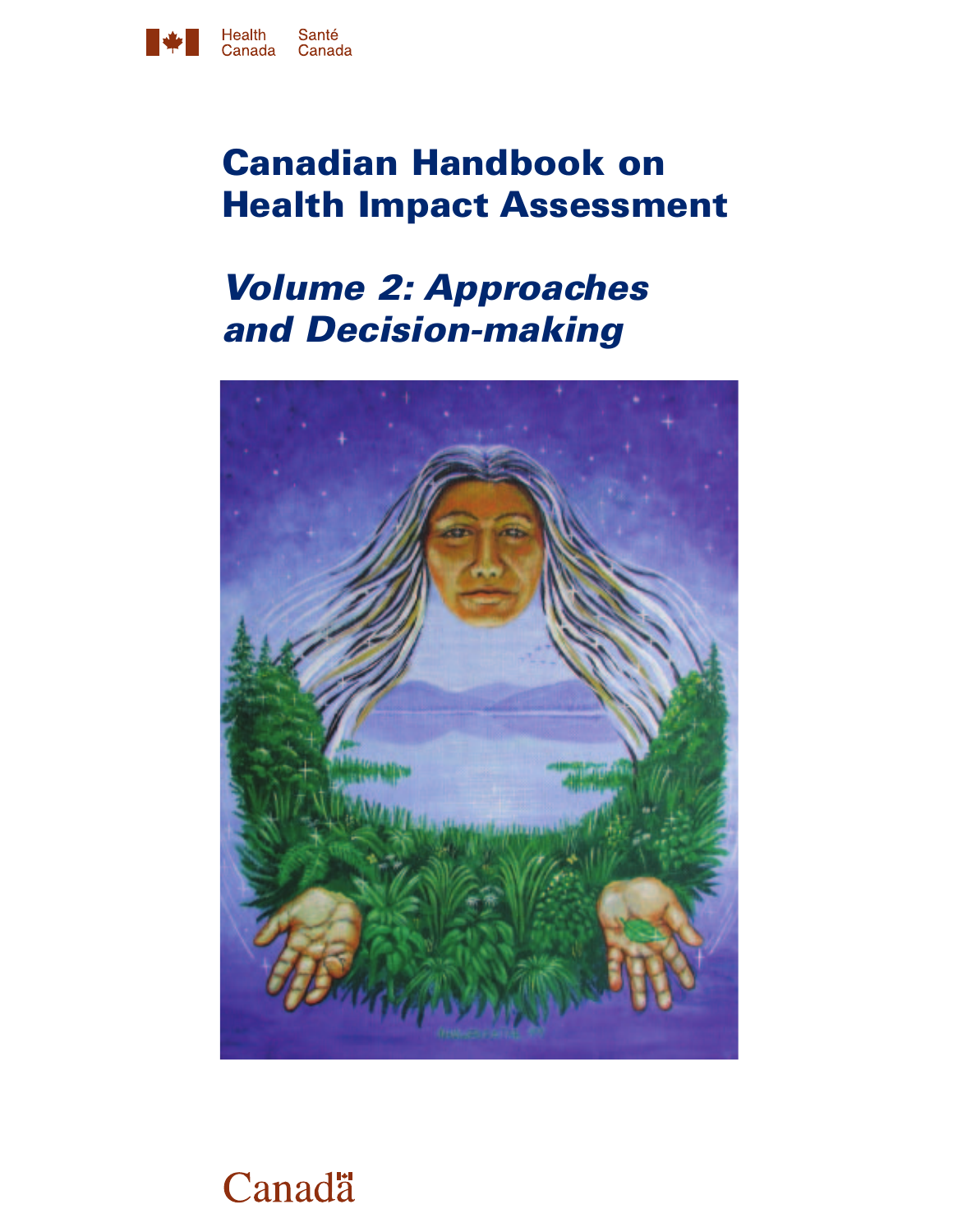#### **About the cover Illustration:**

This painting depicts Mother Earth at one with nature. She is the giver of life. Throughout the history of humans, female life has been the life giver and the one who nurtures the young. As many cultures developed, the power of the female was cultivated into a very important part of the health and spirituality of the community. Many native communities carried these strengths to modern times with only brief lapses. But as we learn more about those ways, we will be come stronger and healthier.

Similarly, this holistic vision shows us how health is wrapped up in the balance of nature. The symmetry of this painting represents this balance between humanity and nature, earth and sky, night and day. The lush greenery, calming waters and (brilliant) sky symbolizes the bountiful resources that Mother Earth provides. These resources satisfy much more than our physical needs - they fulfill our spiritual, emotional and cultural needs as well. Without proper care, these resources become sullied and consequently, the health of all will suffer.

The streaks of white in Mother Earth's hair expresses her wisdom and the continuum of time. Her outstretched hands reveal her nurturing capacity. The leaf in her hand symbolizes the medicinal power of nature to those who have the wisdom to draw from it. It is only in embracing the traditional capacities of communities that we can protect and preserve our health and environment.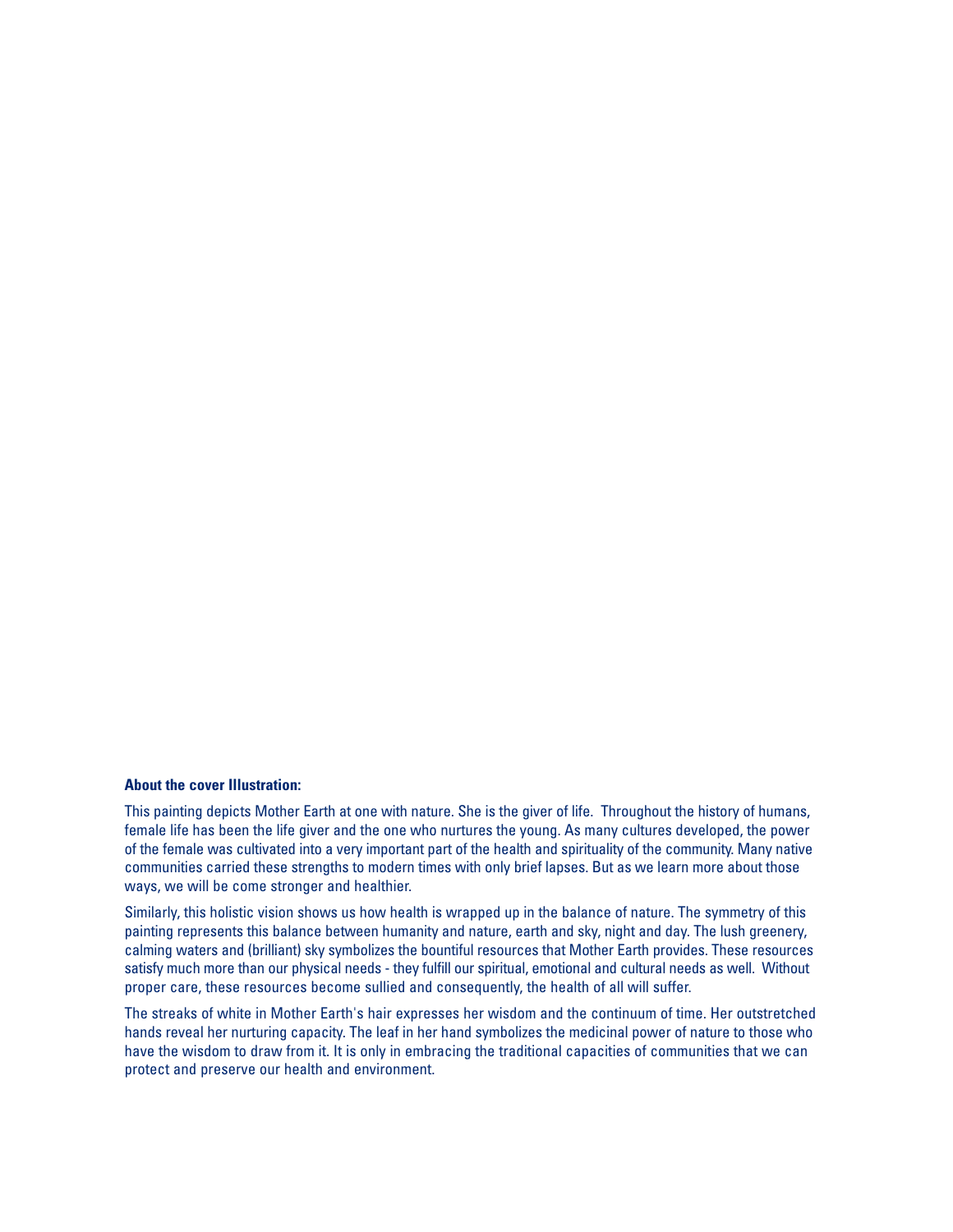## **CANADIAN HANDBOOK ON HEALTH IMPACT ASSESSMENT**

## **VOLUME 2: APPROACHES AND DECISION-MAKING**

## **NOVEMBER 2004**

*A Report of the Federal/Provincial/Territorial Committee on Environmental and Occupational Health*

Our mission is to help the people of Canada maintain and improve their health.

*Health Canada*

Published by authority of the Minister of Health

Également disponible en français sous le titre *Guide canadien d'évaluation des incidences sur la santé Volume 2 : Approches et prises de décisions*

This publication can be made available in/on computer diskette/ large print/audio-cassette/braille upon request.

© Her Majesty the Queen in Right of Canada, 2004 Cat. H46-2/04-361E ISBN 0-662-38009-6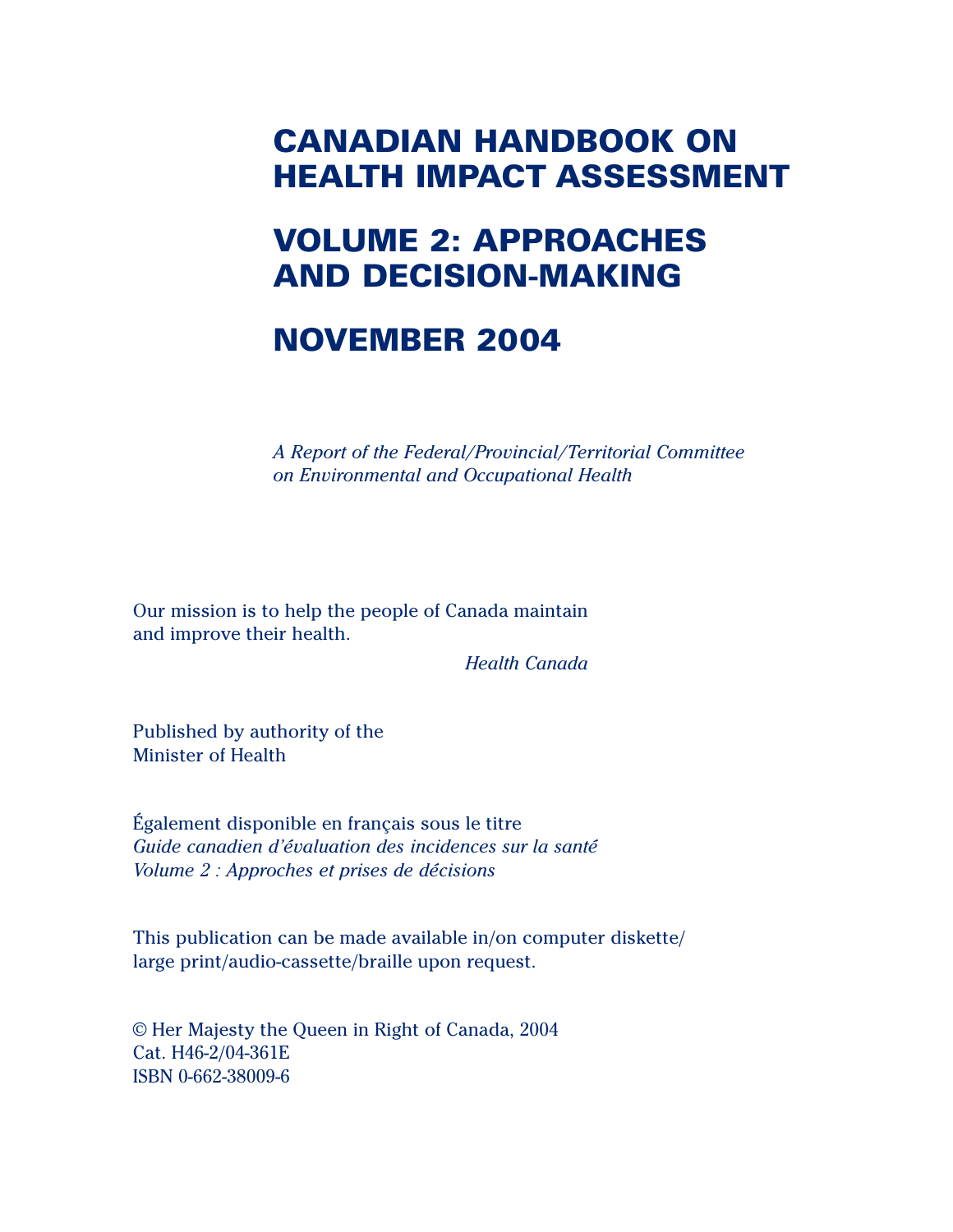### **ACKNOWLEDGMENTS**

The *Canadian Handbook on Health Impact Assessment* has a long history, evolving over time with input from a significant number of individuals. Only some are specifically mentioned here, though the contributions of all were crucial to the finalization of the Handbook. The Handbook was prepared under the general guidance of the Health Impact Assessment Task Force reporting to the Federal/Provincial/Territorial Committee on Environmental and Occupational Health (CEOH). The CEOH had membership from all provinces, territories, and the federal government. Membership on the CEOH and Task Force represented environment, health, and labour sectors. The Task Force members included representatives of Health Canada and Labour Canada, as well as the following representatives of provincial government bodies:

- Mark Allan, Department of Health and Community Services, New Brunswick
- George Flynn, Alberta Health, Alberta
- Pierre Gosselin, World Health Organization–Pan American Health Organization Collaborating Centre on Environmental and Occupational Health Impact Assessment and Surveillance, Quebec City University Hospital, Public Health Institute and Public Health Agency, Quebec
- $\blacksquare$  Jerry Spiegel, Department of Environment, Manitoba

The Handbook started as a discussion paper prepared under contract by Kate Davies and entitled *The National Health Guide for Environmental Assessment: A Discussion Paper*. Consultations on the discussion paper took place in 1995 at six multisectoral workshops held in Dartmouth, Nova Scotia; Montreal, Quebec; Toronto, Ontario; Winnipeg, Manitoba; Vancouver, British Columbia; and Ottawa, Ontario.

Based on input from the 1995 workshops, a draft Handbook was written with contributions from several authors. Special thanks go to staff of Health Canada's Environmental Health Assessment Services for coordinating the preparation of the 1998 draft Handbook. In 2000, multistakeholder consultations on the draft Handbook were held in Dartmouth, Nova Scotia; Montreal, Quebec; Toronto, Ontario; Regina, Saskatchewan; Vancouver, British Columbia; and Ottawa, Ontario.

For both the 1995 and 2000 workshops, numerous provincial government and Health Canada regional staff assisted in the planning and delivery of and reporting on the workshops.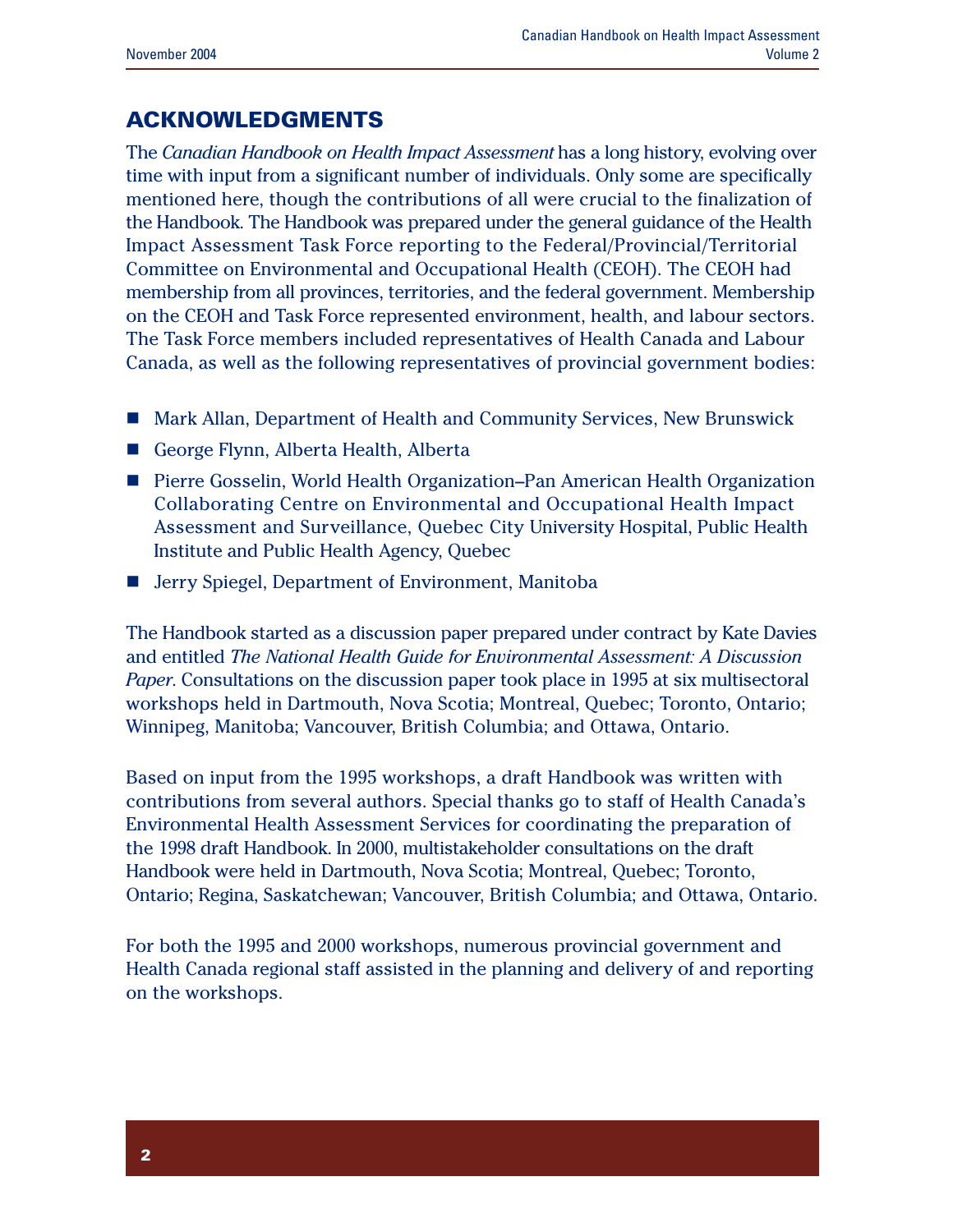The final version of the *Canadian Handbook on Health Impact Assessment* was prepared on the basis of discussions at the workshops held in 2000 and contributions from several authors. Special thanks go to staff of Health Canada's Environmental Health Assessment Services, Healthy Environments and Consumer Safety Branch (HECSB), for their efforts in coordinating input to the Handbook.

Individual authors were involved in the writing of the various chapters of the Handbook. Their input is greatly appreciated. Significant contributions were made by Reiner Banken, Ugis Bickis, Marci Burgess, Pierre Chevalier, Wesley Cragg, Kate Davies, Pierre Dubé, Alan Emery, Pierre Gosselin, Philippe Guerrier, Henry Lickers, Pascale Méra, Robert Rattle, and Alain Webster; Industrial Economics Inc. in Cambridge, Massachusetts; and Health Canada staff in the Department's Environmental Health Assessment Services, the Biostatistics and Epidemiology Division, and the HECSB Office of Policy Coordination and Economics.

Finally, special recognition is given to Pierre Gosselin for his efforts in coordinating input into and finalizing Volumes 2 and 4 of this Handbook.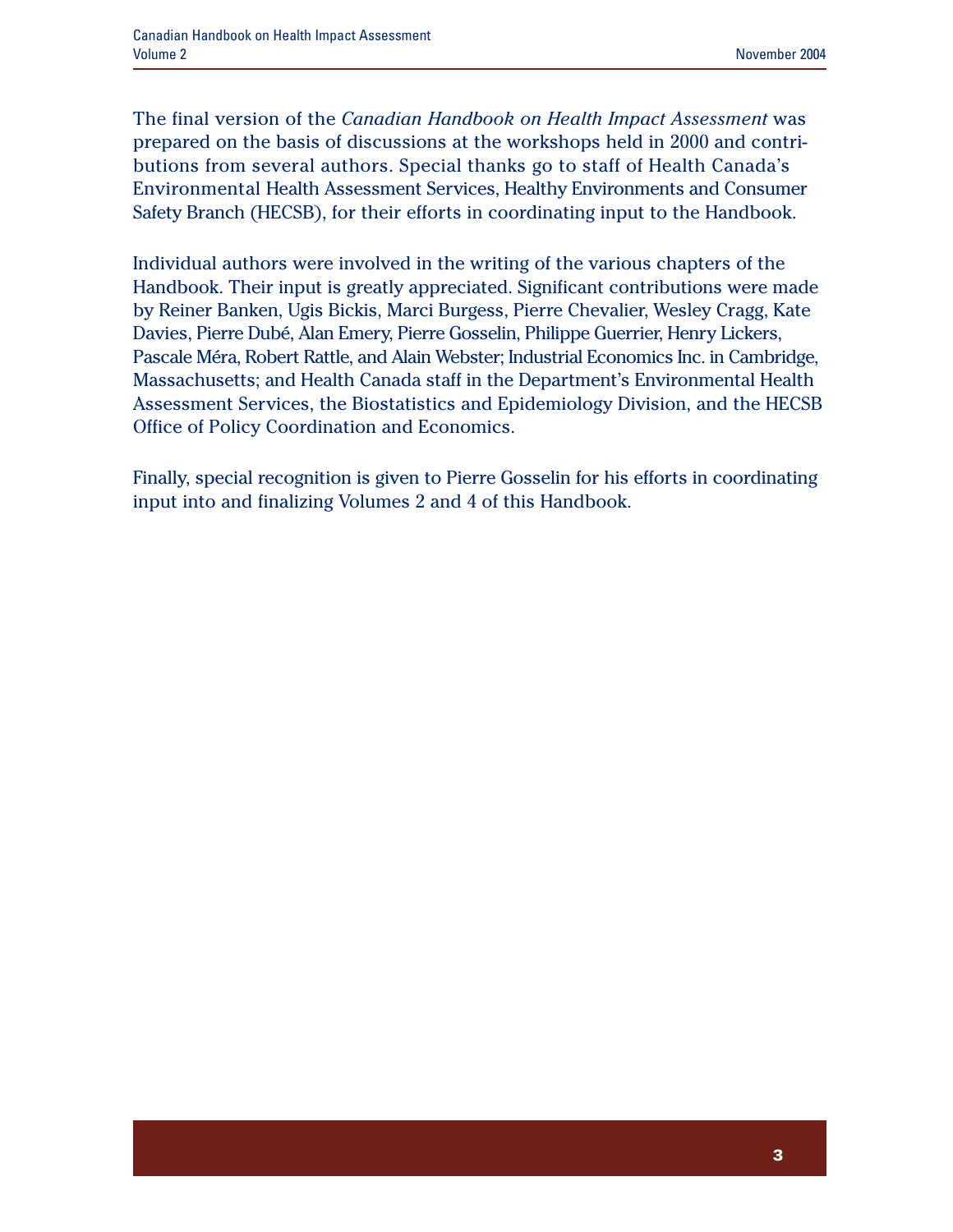### **EXECUTIVE SUMMARY**

This second volume of the *Canadian Handbook on Health Impact Assessment* focuses on the concepts, principles, and procedures to follow when evaluating the environmental and health impacts associated with the implementation of a project or program in a given region. The discussion includes criteria for conducting a health impact assessment (HIA) and presents several examples of impacts of development projects as a guideline for public health professionals.

The environmental assessments (EAs) conducted in Canada vary considerably in scope, depending on the requirements of the provinces/territories and the federal government. It would be impossible to cover the entire range of methodologies and disciplines that are available or useful. Volume 2 focuses on those that are likely to require the expertise of local or regional public health authorities.

The roles normally expected of public health authorities in an environmental impact assessment (EIA) are: 1) to participate in the process, be it public or strictly administrative, in order to clarify specific EA requirements relating to health; 2) to comment on the studies submitted by project and program proponents; and 3) to offer their views regarding the acceptability of projects under review, from a public health perspective.

More rarely, as in the case of government policies or projects sponsored by a provincial health ministry or the federal Department of Health (e.g., pesticide spraying to combat the insect vectors of the West Nile virus), public health authorities are required to participate more directly and to conduct much of the impact study themselves.

The discussion of the procedures and criteria for an HIA in relation to the implementation of a development project comprises six chapters of Volume 2 addressing the following topics:

- $\blacksquare$  useful concepts in EA;
- $\blacksquare$  sustainable development (SD) and health;
- $\blacksquare$  analysing health risk data;
- $\blacksquare$  risk management tools;
- n public health notices and interventions in EA; and
- $\blacksquare$  communication and credibility.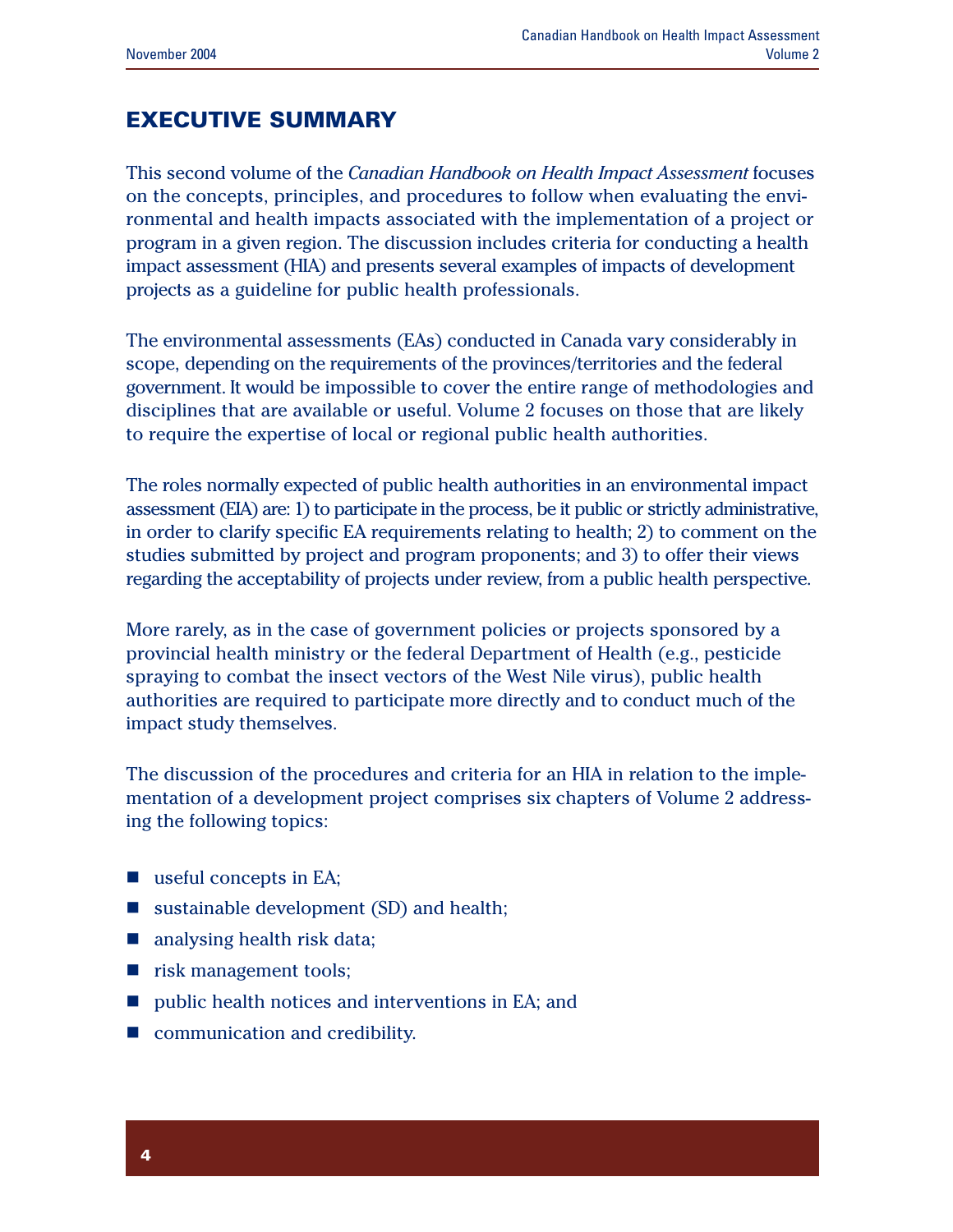*Useful concepts in EA:* This chapter presents a number of useful concepts for examining the role and function of health professionals in EA. One such concept relates to the determinants of health, i.e., complex interacting factors that determine the health of individuals and populations. These include income, education, and social status and provide a basis for predicting most of the health disparities in a given population. Other determinants, such as primary health care, also play an important role. By comparison, exposure to environmental contaminants plays a much smaller role in problems of health, although that role appears to be increasing.

A second useful concept is the categorization of the types of EAs and their content on the basis of their respective levels of focus. Two levels of focus are evident in conducting an EA: mesosocial and macrosocial. At the mesosocial level, the main tools are local or regional environmental impact studies, which are conducted before projects are implemented. Once in place, projects are monitored for both environmental and health impacts. The principal tools at the macrosocial level are strategic environmental assessments (SEAs) and product life cycle studies, which attempt to predict impacts on an entire ecosystem, ecozone, province/territory, country, or continent.

This chapter also discusses the sequence of events in the EA process and the role of health professionals in the various steps at each of the two levels described above, including involvement in project justification and in establishing the scope and content of the HIA within the context of EA. Various levels of involvement for health organizations and professionals are suggested, along with corresponding criteria for involvement consistent with the scope and content of the HIA in question.

*SD and health:* The principles of SD play a valuable role in HIA within EA by serving as a framework for integrating the public health risks and benefits associated with a development project. The three key realms of SD are the ecosystem, the economy, and the social system. In conducting EAs, it is desirable to identify the health component as a key element of SD, on a par with the economic, environmental, and social components. This approach does justice to the interdependence of various determinants of healthy and equitable development. It also parallels and complements the principles underlying the very concept of health as outlined in the World Health Organization's definition of health.

Planning and implementing development projects based on SD principles help to ensure the inclusion of all the key aspects of health in its broadest sense: the biophysical environment, human health (including psychosocial impacts and quality of life), as well as socioeconomic impacts. Ultimately, the focus of all SD is human health, and this concept can be very useful in developing a clearer vision of the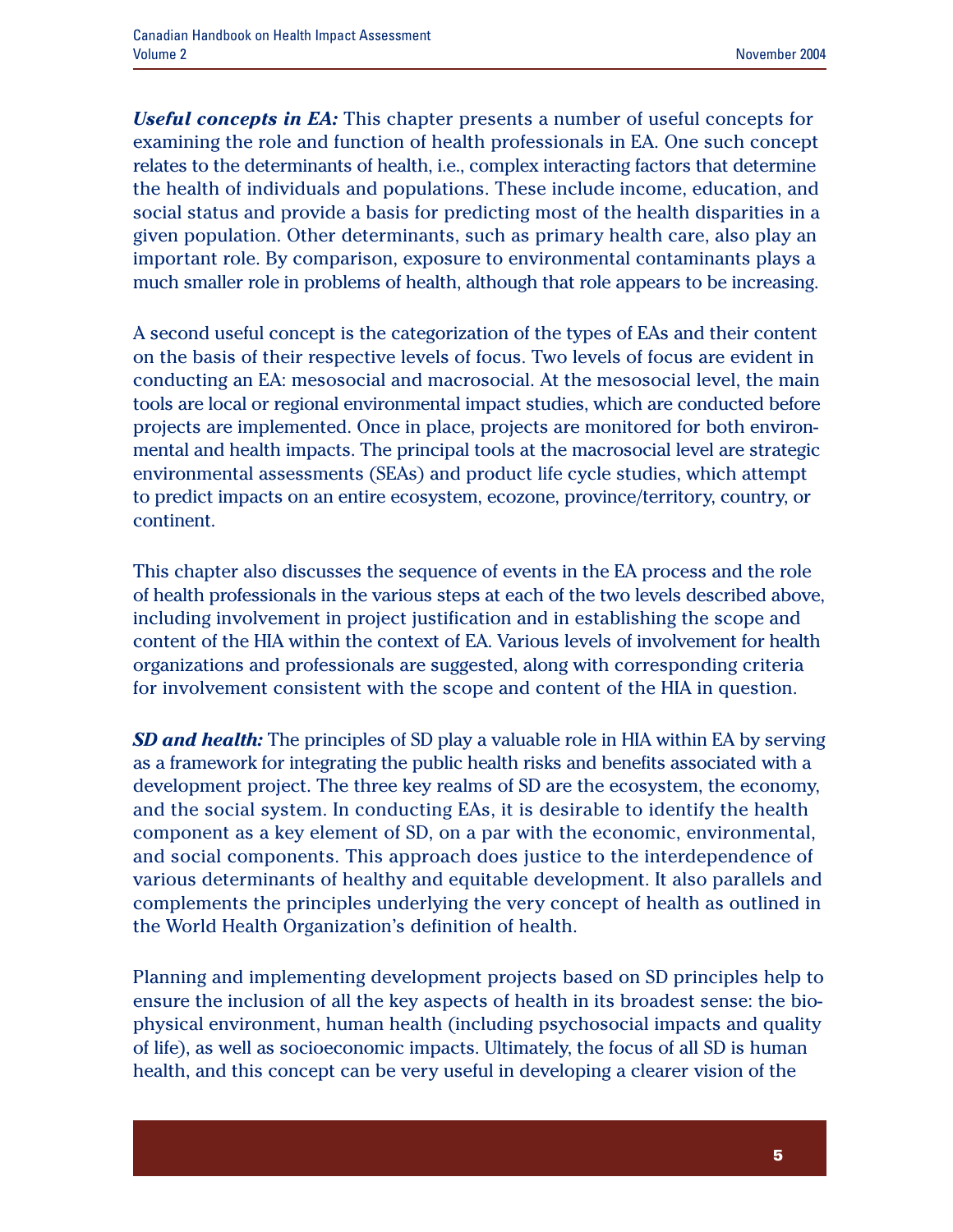goals we must achieve to ensure that social development is consistent with the promotion and protection of public health.

*Analysing health risk data:* It is normally easy to obtain data on the benefits of a given project, program, or policy, because proponents usually give this aspect considerable prominence. The quality of the data provided with respect to the advantages and benefits of a project can vary and merits at least a cursory assessment. Assessing data that deal with the risks of a project can be a more difficult exercise. Several problems can arise in preparing or analysing an EA. These relate to consideration of a number of factors, such as spatial and temporal scales, risk groups, workers, new technologies, and methodologies. Details on these potential problems and how to address them are the focus of this chapter.

*Risk management tools:* Risk management is a key component of EA, particularly with respect to the participation of public health agencies. This chapter presents a framework and methods for risk management, including the current approach in Canada, the underlying risk management principles, and their connection with EA.

The objective of risk management is to identify potential sources of hazards, to assess their risk(s), and to determine the measures that need to be taken to reduce the risk $(s)$ . These are easier to attain if they are based on scientific data, consultations with affected persons, and the careful study of proposed solutions to determine their feasibility and their social acceptability. Risk management addresses the type of advice to provide to the population, the approach to adopt in order to communicate information on risks, and the mitigation strategies and standards to adopt.

Risk management based on benefits to be gained is an essential element of the public health notice (see below), which is itself a key component of EA. It is important to take a clear position as to what constitutes an acceptable risk and what does not and to indicate what improvements are necessary and desirable from a public health and public safety perspective.

*Public health notices and interventions in EA:* Public health practitioners can become involved in the EA process in many different ways. The potential goals of public health interventions include impact prediction, surveillance, prevention, and mitigation, as well as the correction of impacts once they have occurred. Accordingly, this chapter is devoted primarily to providing a detailed description of the analysis and preparation involved in producing a public health notice, whose objectives are to contribute to the inclusion of adequate measures to protect public health and safety; eliminate, reduce, or mitigate environmental and social impacts that have an adverse effect on health and quality of life; promote impacts that are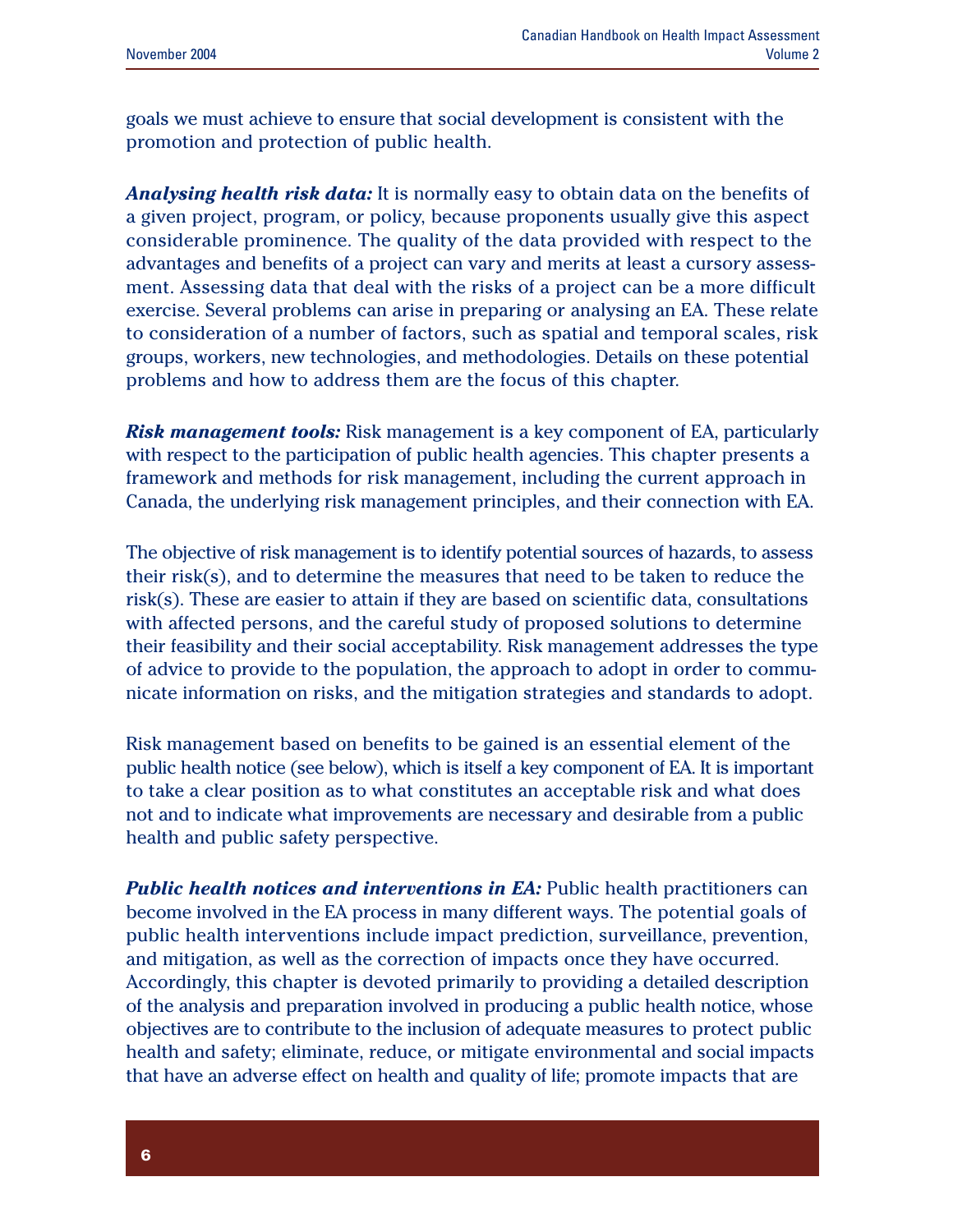beneficial to health and quality of life; and maintain and improve life-sustaining ecosystems. This approach is consistent with the objectives of SD and the good practices recommended by the Organisation for Economic Co-operation and Development.

Public health notices and interventions can focus on specific projects or address the effects of legislation, regulations, programs, and policies of an economic nature, which often have a major impact on environment and health. The tools available are varied and draw on a number of disciplines. What is important, ultimately, is the health professional's ability to use these tools to analyse and interpret information in order to balance risks and benefits. Information must be made comprehensible and useful to the public and decision-makers. The onus is on health professionals to perform this task and to make their intervention available at the opportune time, as part of the EA process.

The challenge of making comparisons in the absence of standards in the context of risk management and public health notices is also addressed in this chapter. One suggested approach is to set explicit limits for judging the acceptability of risks – e.g., individual risk, collective risk, chemical substance thresholds, and ecological risk. This approach to risk management has the advantage of being comprehensive and setting clear limits, which facilitate decision-making, and can serve as a guide for public health practitioners, who may find it helpful for evaluating risk levels determined through impact studies. Specifying clear risk levels and criteria for intervention is a useful aspect of preparing a public health notice, since this provides a set of guidelines.

Another important aspect of public health notices and interventions is that it is often difficult to determine what will be socially acceptable regarding assessments of development projects. An awareness of the factors likely to provoke resistance in a given context can help in the design of projects that will find acceptance by the affected community.

*Communication and credibility:* The standard risk assessment process may sometimes fail to address the concerns being voiced by the public about issues that commonly arise with most large development projects, such as the equitable distribution of risks and the present and future credibility of proponents. This chapter offers advice on developing a process for communicating credibly and effectively with the public about assessments of development projects and for encouraging public participation.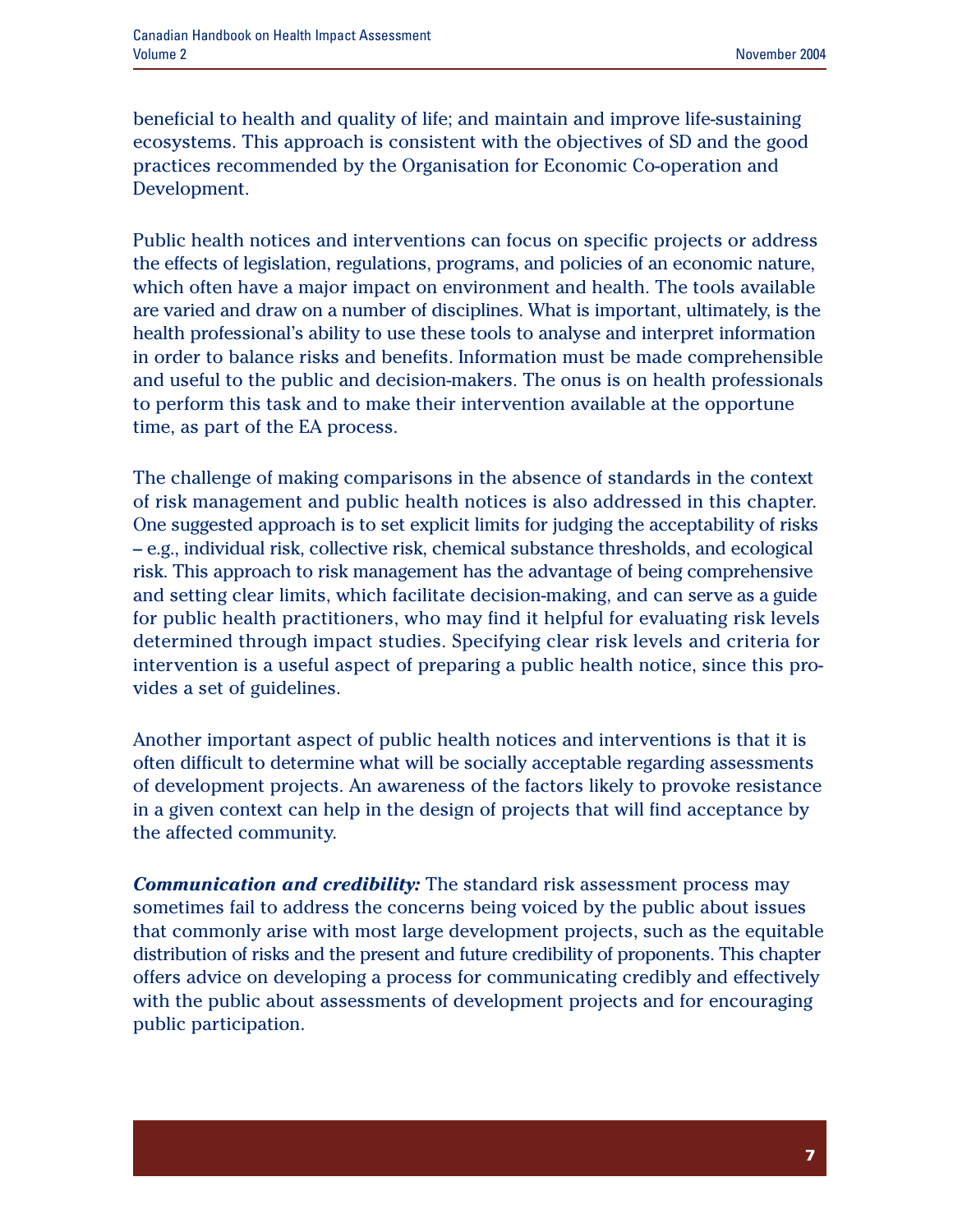Where the health network is concerned, a number of issues need to be considered in coordinating public participation – e.g., the specific risk evaluation context, data confidentiality, the stakeholders involved in the process, and avoiding any possible bias that might give rise to criticism and undermine credibility. Those charged with communicating risk have an interest in translating quantitative information into a form that will be more accessible to the general population. Risk comparison can help to place a specific situation in context.

Credibility is the key ingredient of successful communication. Factors that influence the credibility of those communicating with the public include the perception of empathy, competence and expertise, honesty and openness, and dedication to the cause. Ways of developing and maintaining credibility include having a high level of scientific professionalism and keeping a steady dialogue with the community and organized groups. Another essential aspect is rendering balanced judgments, while maintaining an exclusive focus on public health.

In addition to the above, this chapter offers practical guidance on how to prepare a communication strategy, outlines steps for effective risk communication, and suggests useful ethical principles to follow in conducting an EA.

Overall, the concepts and approaches described in Volume 2 of the *Canadian Handbook on Health Impact Assessment* provide useful contextual information and practical guidance for the involvement of public health professionals in EAs of development projects. The criteria and procedures for conducting HIAs within the context of EA serve as guidelines for practitioners to help them to fulfil their role in EA, especially for projects likely to require the expertise of local or regional public health authorities.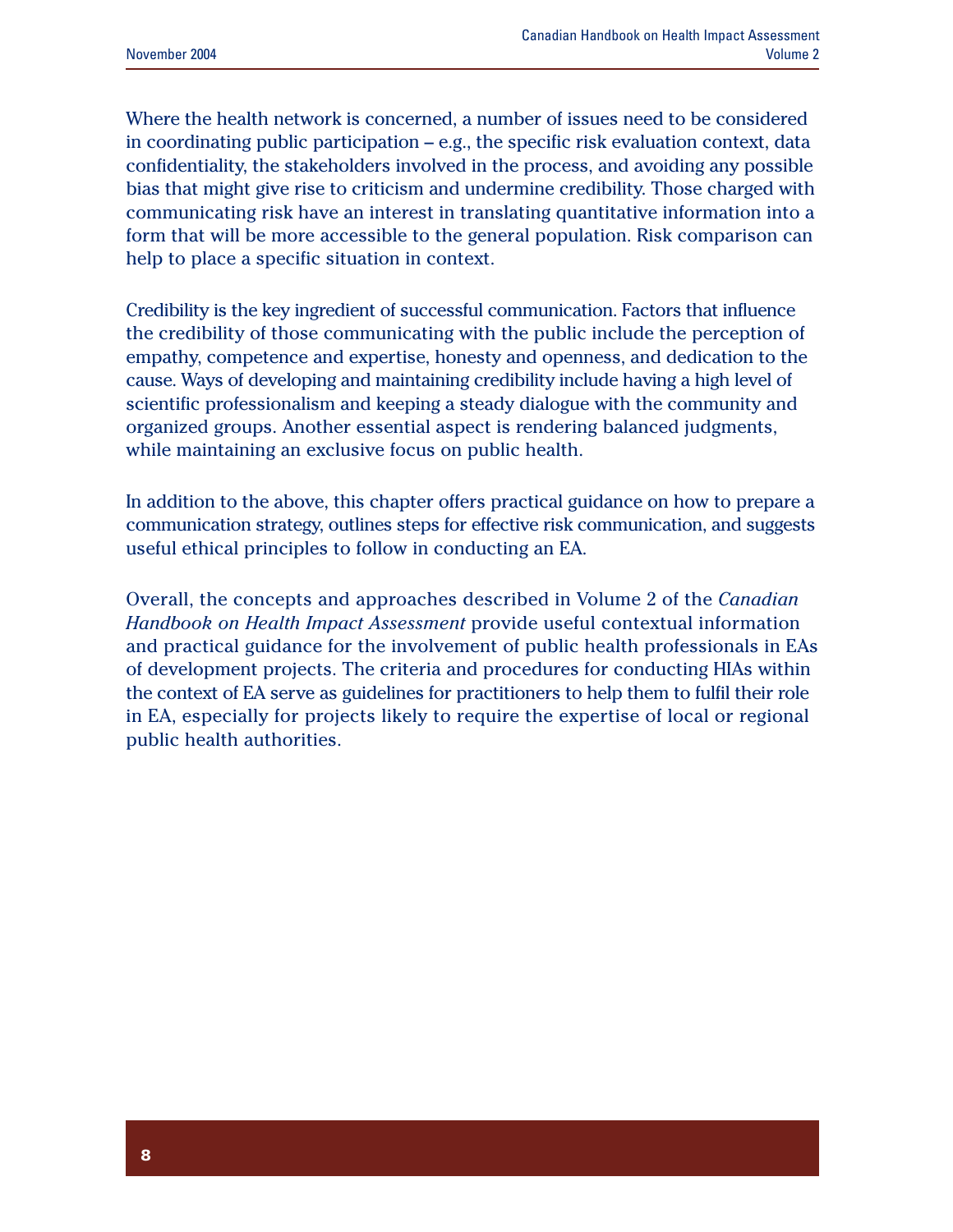## **TABLE OF CONTENTS**

|     |       | <b>CHAPTER 2: USEFUL CONCEPTS IN ENVIRONMENTAL ASSESSMENT 2-1</b> |
|-----|-------|-------------------------------------------------------------------|
| 2.1 |       |                                                                   |
| 2.2 |       |                                                                   |
| 2.3 |       |                                                                   |
| 2.4 |       |                                                                   |
|     | 2.4.1 |                                                                   |
|     | 2.4.2 | Assessment Content and the Role of Health Professionals  2-6      |
|     | 2.4.3 | Sequence of Events and Involvement of Health Professionals  2-8   |
|     |       | 2.4.3.1                                                           |
|     |       | 2.4.3.2                                                           |
|     | 2.4.4 |                                                                   |
|     |       |                                                                   |
|     |       |                                                                   |
|     |       | <b>CHAPTER 3: SUSTAINABLE DEVELOPMENT AND HEALTH3-1</b>           |
| 3.1 |       |                                                                   |
| 3.2 |       |                                                                   |
| 3.3 |       | Significance of the Three Realms of Sustainable Development  3-4  |
|     | 3.3.1 |                                                                   |
|     | 3.3.2 |                                                                   |
|     | 3.3.3 |                                                                   |
| 3.4 |       |                                                                   |
| 3.5 |       | Developing and Implementing Projects Based on Sustainable         |
|     |       |                                                                   |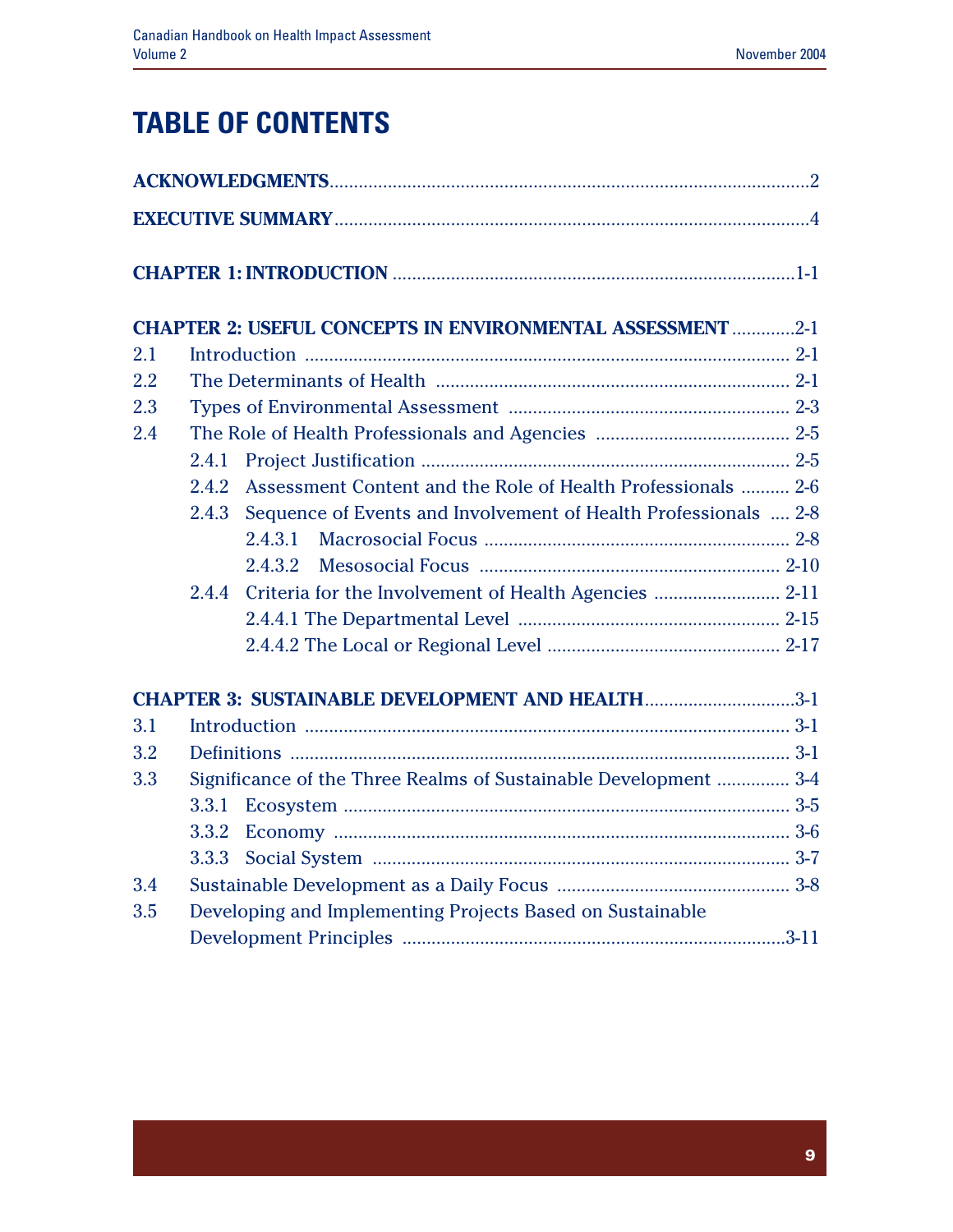| 4.1 |                                                                 |
|-----|-----------------------------------------------------------------|
| 4.2 |                                                                 |
|     | 4.2.1                                                           |
|     | 4.2.2                                                           |
|     | 4.2.3                                                           |
|     | 4.2.4                                                           |
|     | 4.2.5                                                           |
|     | 4.2.6                                                           |
|     |                                                                 |
| 5.1 |                                                                 |
|     |                                                                 |
|     |                                                                 |
| 5.2 |                                                                 |
|     |                                                                 |
| 5.3 |                                                                 |
|     |                                                                 |
|     | <b>CHAPTER 6: PUBLIC HEALTH NOTICES AND INTERVENTIONS IN</b>    |
|     |                                                                 |
| 6.1 |                                                                 |
|     |                                                                 |
| 6.2 |                                                                 |
|     | 6.2.1                                                           |
|     | 6.2.2                                                           |
|     | 6.2.3                                                           |
|     | Comparisons Based on the Principles of Sustainable<br>6.2.4     |
|     |                                                                 |
|     | Identifying Grey Areas and Other Adverse Impacts  6-10<br>6.2.5 |
|     | 6.2.6                                                           |
| 6.3 |                                                                 |
| 6.4 |                                                                 |
|     |                                                                 |
| 7.1 |                                                                 |
| 7.2 |                                                                 |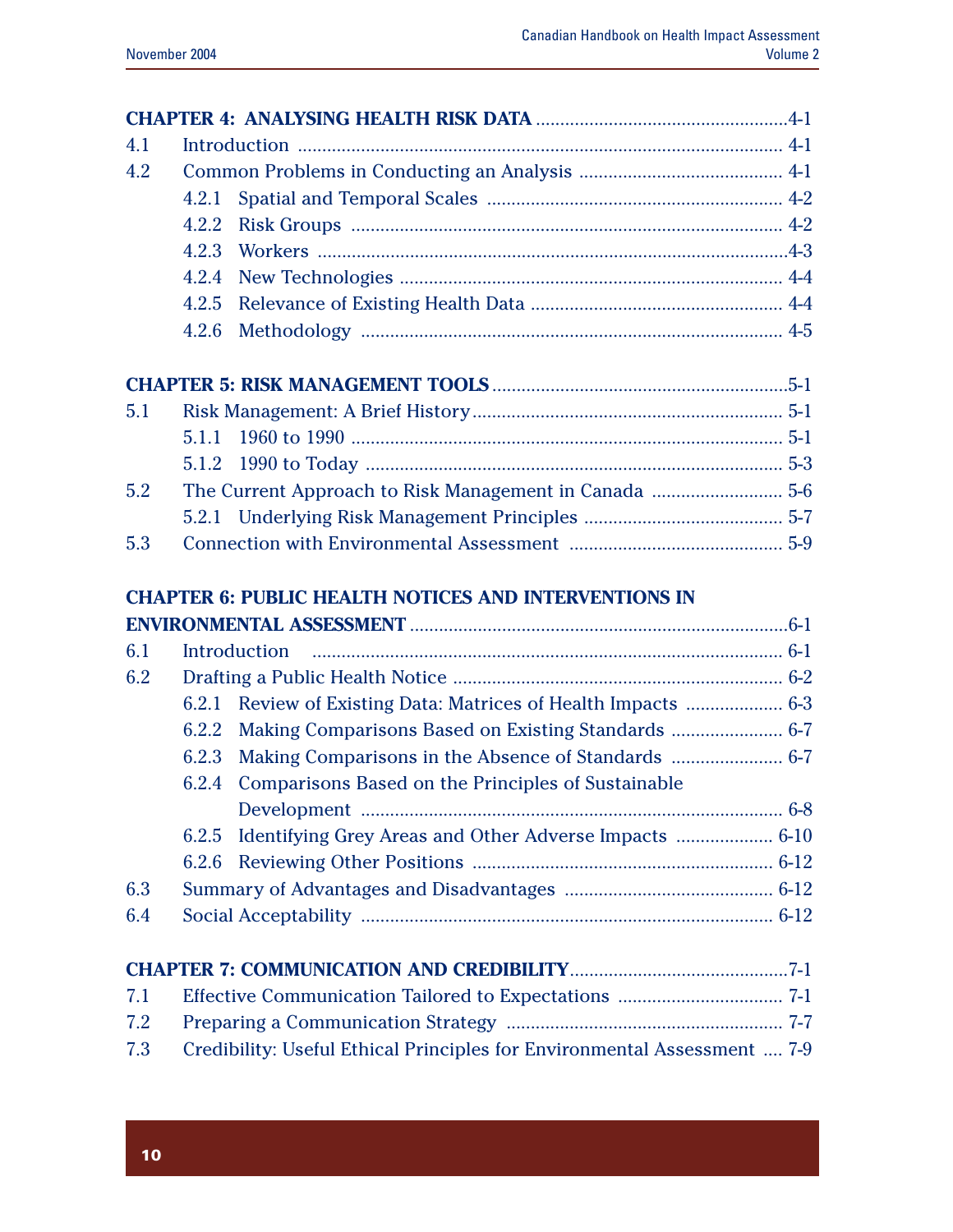| <b>APPENDIX A: SUMMARY OF THE PROCESS AND CHECKLISTS FOR STEPS</b> |  |
|--------------------------------------------------------------------|--|
|                                                                    |  |
| <b>APPENDIX C: HEALTH CANADA'S UNDERLYING PRINCIPLES OF RISK</b>   |  |
|                                                                    |  |

#### **LIST OF BOXES**

| <b>Box 2.1</b> |                                                                     |
|----------------|---------------------------------------------------------------------|
| <b>Box 2.2</b> | Sample Generic Guidelines for Describing the Impacts of a           |
|                |                                                                     |
| <b>Box 2.3</b> | Sample Project-specific Guidelines: Pesticide Spraying  2-13        |
| <b>Box 3.1</b> | Principles for Health/Environment Cooperation  3-3                  |
| <b>Box 3.2</b> | Classification of Services Provided by the Ecosystem  3-6           |
| <b>Box 3.3</b> | Specific Sustainable Development Principles: The Biophysical        |
|                |                                                                     |
| <b>Box 3.4</b> | Specific Sustainable Development Principles: The Human              |
|                |                                                                     |
| <b>Box 3.5</b> | Specific Sustainable Development Principles: Stakeholders  3-14     |
| <b>Box 4.1</b> | Brief Description of 22 Types of Methods in Environmental           |
|                |                                                                     |
| <b>Box 5.1</b> |                                                                     |
| <b>Box 5.2</b> | <b>Factors for Determining Significant Adverse Transboundary</b>    |
|                |                                                                     |
| <b>Box 6.1</b> |                                                                     |
| Box 6.2        | Factors That Can Affect the Social Acceptability of a Project  6-14 |
| <b>Box 7.1</b> | Typical Questions Raised by the Public When Faced with the          |
|                |                                                                     |
| <b>Box 7.2</b> |                                                                     |
| <b>Box 7.3</b> |                                                                     |
| <b>Box 7.4</b> | Useful Ethical Principles for Environmental Assessment  7-10        |
|                |                                                                     |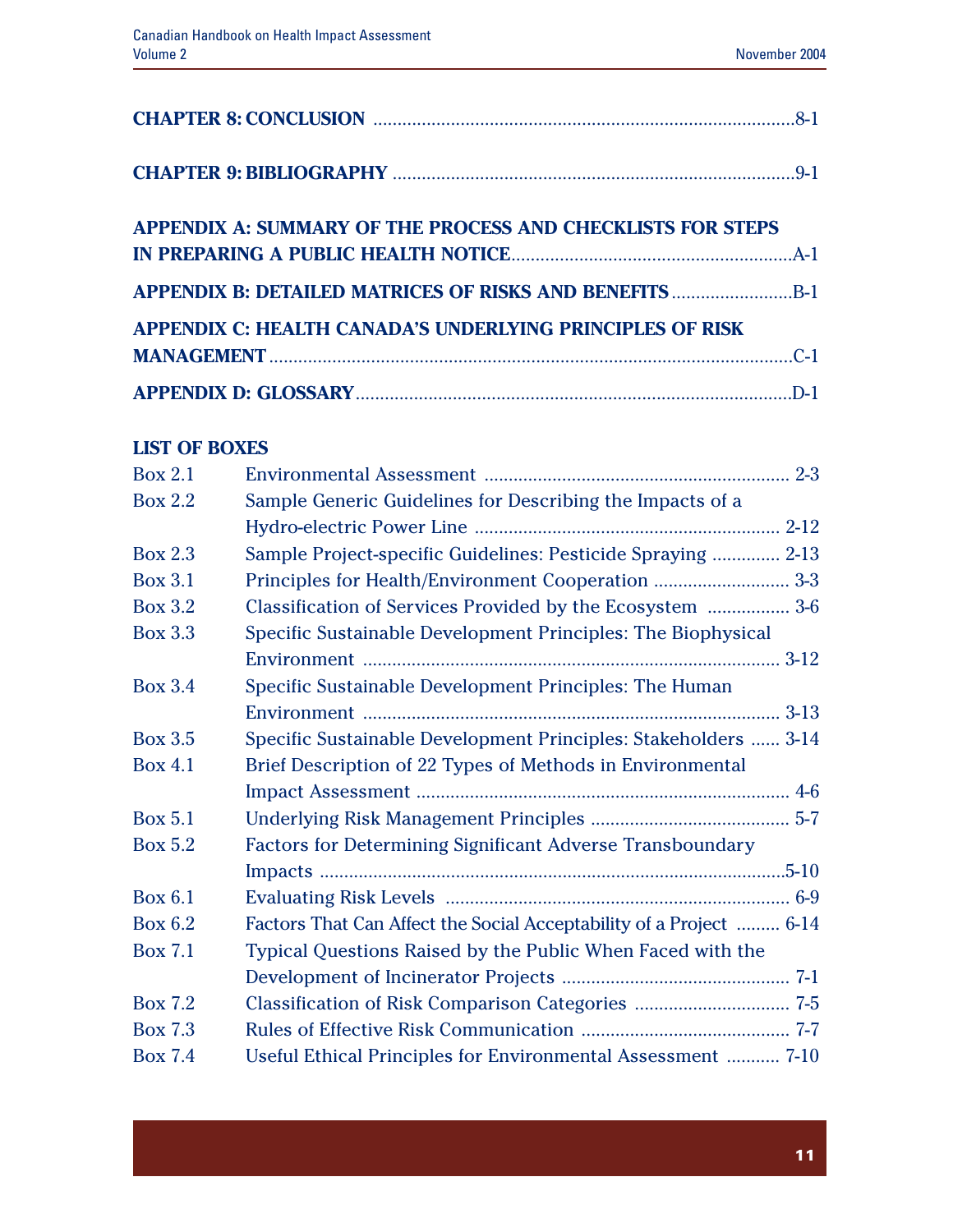#### **LIST OF TABLES**

| Table 2.1 | Types of Studies Conducted in Environmental Assessment  2-5  |  |
|-----------|--------------------------------------------------------------|--|
| Table 2.2 | Suggested Degree of Involvement for Central Public Health    |  |
|           |                                                              |  |
| Table 2.3 | Suggested Degree of Involvement for Regional and Local       |  |
|           |                                                              |  |
| Table 4.1 | Percentage of Households Affected by Air Pollution Caused    |  |
|           |                                                              |  |
| Table 6.1 | Matrix of Health Impacts: Biophysical Environment and        |  |
|           |                                                              |  |
| Table 6.2 | Matrix of Health Impacts: Determinants of Health (Except for |  |
|           |                                                              |  |
| Table 6.3 |                                                              |  |

#### **LIST OF FIGURES**

| Roles Performed by Health Professionals in Environmental    |  |
|-------------------------------------------------------------|--|
|                                                             |  |
|                                                             |  |
| Objectives of Sociosanitary, Economic, and Environmental    |  |
|                                                             |  |
| World Ecosystem in Relation to the Economic Subsystem  3-10 |  |
| Frame of Reference Proposed for Risk Management in the      |  |
|                                                             |  |
| <b>Risk Management Decision-making Framework Adopted</b>    |  |
|                                                             |  |
|                                                             |  |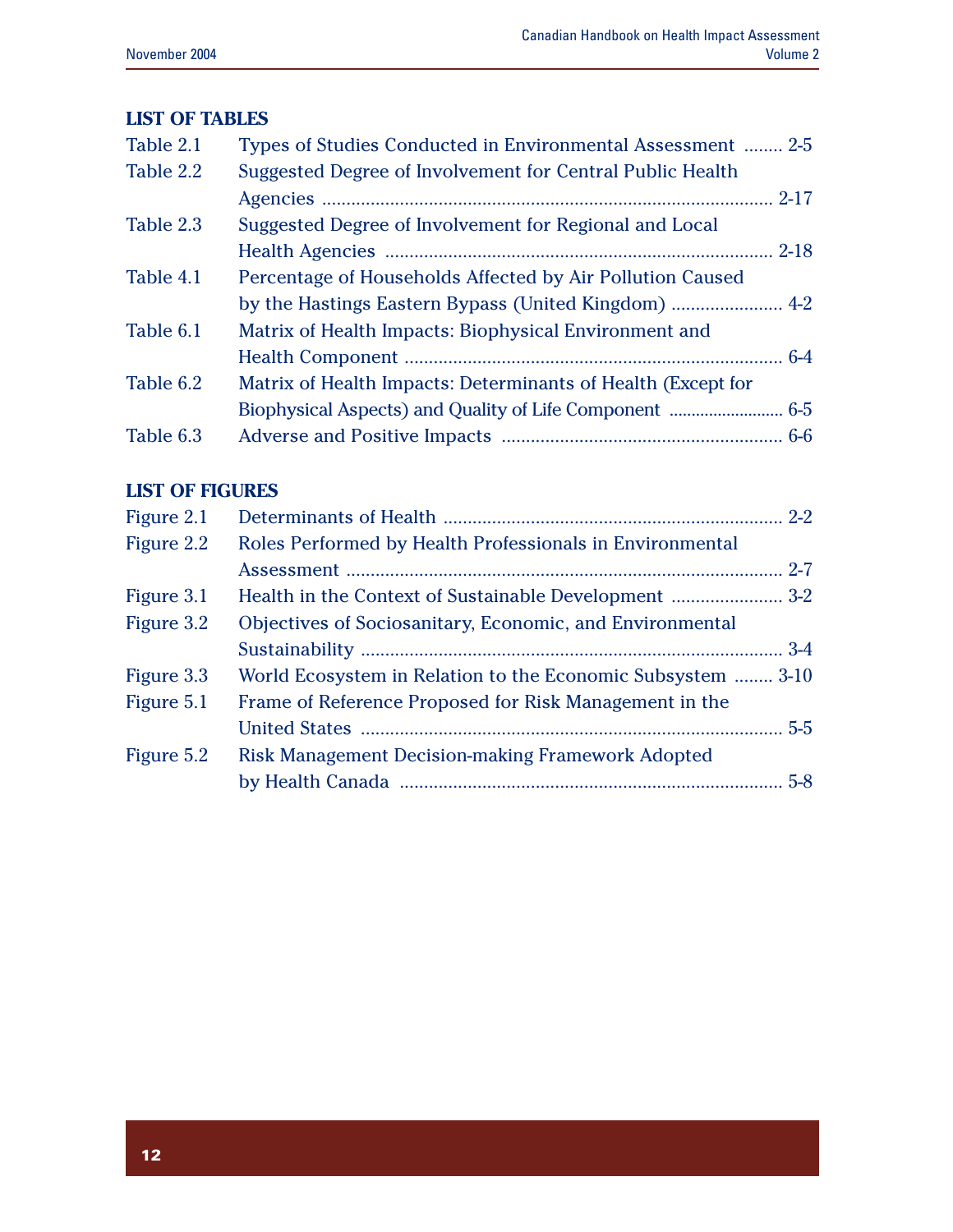

This second volume of the *Canadian Handbook on Health Impact Assessment* offers readers an integrated approach to the development of a public health perspective within the framework of environmental assessment (EA).

This volume and the two that follow are practical extensions of the first volume, which presented the rationale for the necessary presence of the health sector in the field of EA, as well as a summary of current practices in Canada and other countries. Volume 2 focuses on the procedures to follow when evaluating the implementation of a project or program in a given region. It also presents criteria for conducting an analysis and provides several examples of impacts as a guideline for public health professionals. Detailed examples of the application of health impact assessment (HIA) to development projects are presented in this volume.

The EAs conducted in Canada vary considerably in scope, depending on the requirements of the provinces/territories and the federal government. It would be impossible to cover the entire range of methodologies and disciplines that are available or useful. The present volume deals with the types of projects and programs that are likely to require the expertise of local or regional public health authorities.

The role normally expected of public health authorities in an environmental impact assessment (EIA) is to:

- $\blacksquare$  participate in the process, be it public or strictly administrative, in order to clarify specific EA requirements relating to health;
- $\blacksquare$  comment on the studies submitted by project and program proponents; and, finally,
- $\blacksquare$  offer their views regarding the acceptability of projects under review, from a public health perspective.

More rarely, as in the case of government policies or projects sponsored by a provincial health ministry or the federal Department of Health (e.g., pesticide spraying to combat the insect vectors of the West Nile virus), public health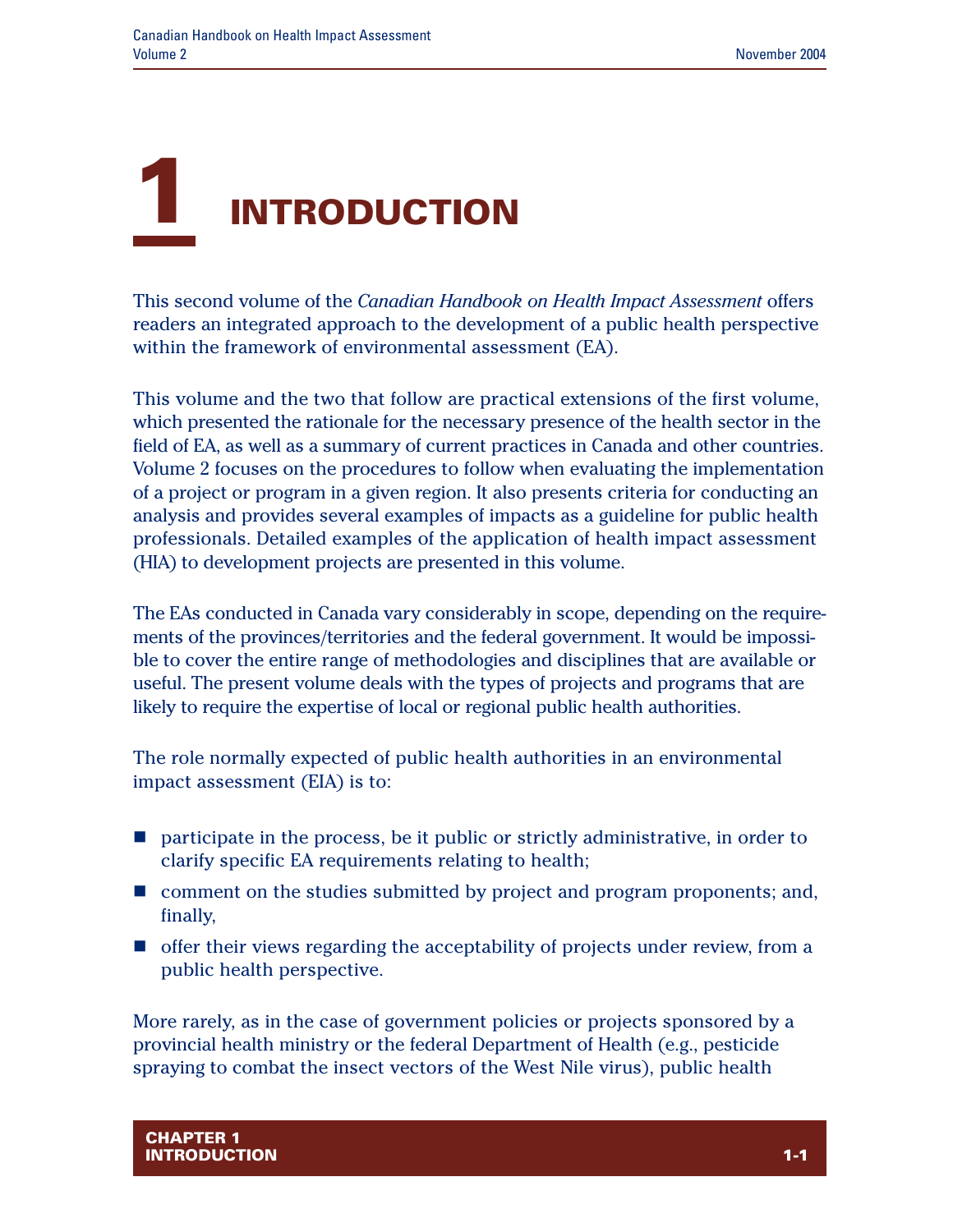authorities are required to participate more directly and to conduct much of the impact study themselves.

This volume comprises six main chapters, which focus on:

- $\blacksquare$  useful concepts in EA, including determinants of health, types of EAs, and the role of health professionals (Chapter 2);
- **u** sustainable development (SD) as a framework for integrating the risks and benefits to public health (Chapter 3);
- $\blacksquare$  an analysis of the data on health risks (Chapter 4);
- $\blacksquare$  a framework and methods for risk management (Chapter 5);
- $\blacksquare$  the integration of a public health approach in developing public health notices and public health interventions in EA (Chapter 6); and
- $\blacksquare$  the development of a process for communicating with the public (Chapter 7).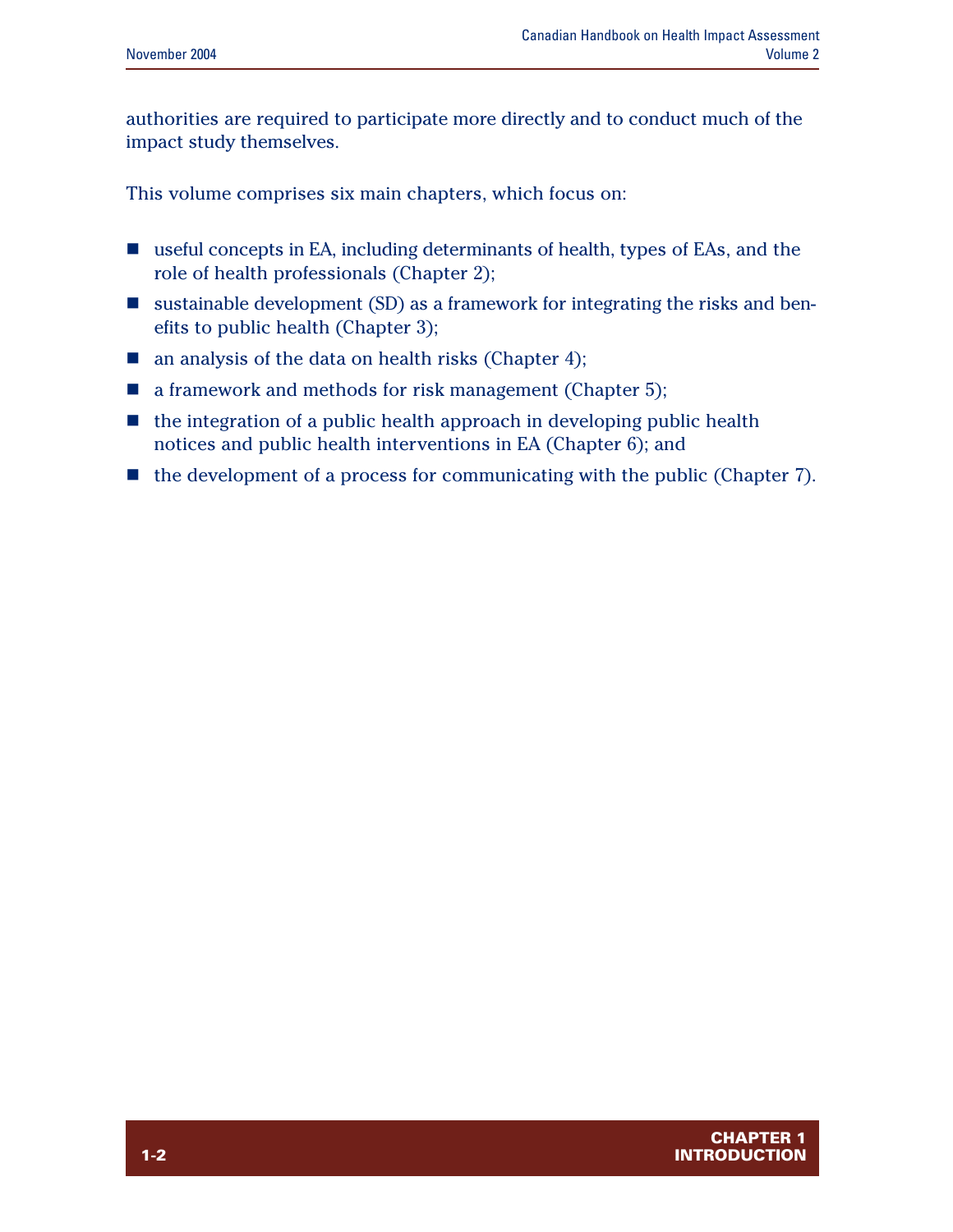## **2 USEFUL CONCEPTS IN ENVIRONMENTAL ASSESSMENT**

## **2.1 Introduction**

This chapter presents a number of essential concepts for examining the role and function of health professionals in EA. Some of these concepts have been explored in greater detail in Volume 1 and will be dealt with briefly here, while others will be discussed more fully. These concepts are:

- $\blacksquare$  the determinants of health (a review);
- $\blacksquare$  the various types of EA and their content;
- $\blacksquare$  the normal sequence of events in the EA process (a review);
- $\blacksquare$  the role of health professionals in the process; and
- suggested levels of involvement for health organizations in a variety of situations.

## **2.2 The Determinants of Health**

Countless scientific studies have clearly established that the health of individuals and populations is determined by a number of complex interacting factors. These determinants of health are summarized in Figure 2.1 (see also Volume 1, Chapter 1).

The determinants of health include income, education, and social status and provide a basis for predicting most of the health disparities in a given population, either directly (through stress, control over one's life and social relationships) or indirectly (through lifestyle habits, access to services and information). Other determinants, such as primary health care (particularly during the critical childhood period), also play an important role. By comparison, exposure to biophysical contaminants in the environment plays a much smaller role in problems of health, although a number of recent studies suggest that that role is increasing. Moreover, some groups are more exposed or experience a greater sensitivity to pollutants than the general population.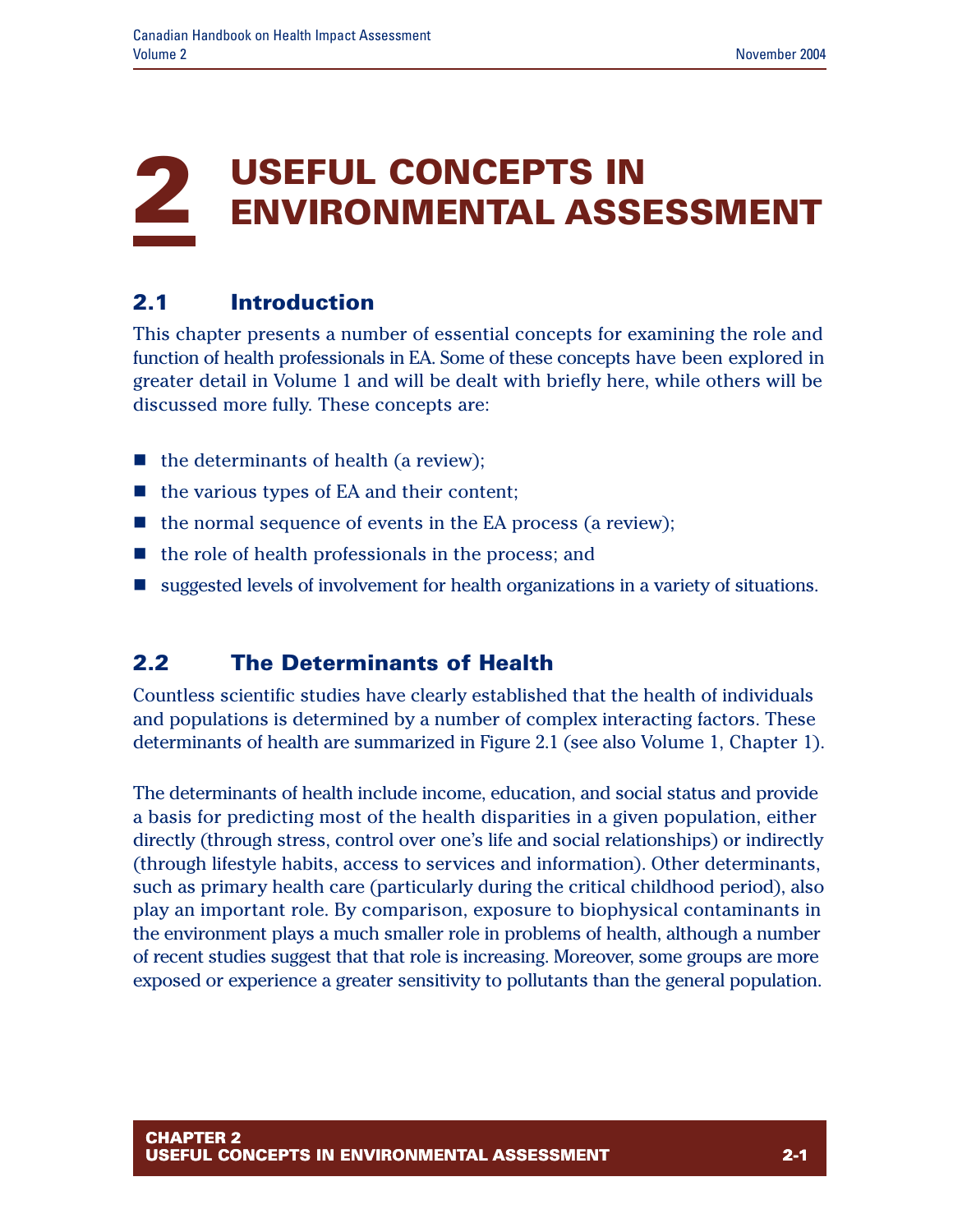Although most of these concepts may appear self-evident to many health professionals trained in Canada, it is important to note that this is not necessarily the case in other parts of the world. Doctors and nurses who work in the public health field, for example, are familiar with the determinants of health and the broader concept of health promoted by the World Health Organization (WHO), which defines health as a "state of complete physical, mental and social well-being" (WHO, 1947). However, they often overlook the fact that for many members of their profession, for professionals in other disciplines, and for a large segment of the population, health remains, above all, the absence of disease. Disease is often considered a misfortune that is unrelated to behaviour or the result of poor access to health care (Evans *et al*., 1994).

#### **Figure 2.1 Determinants of Health**

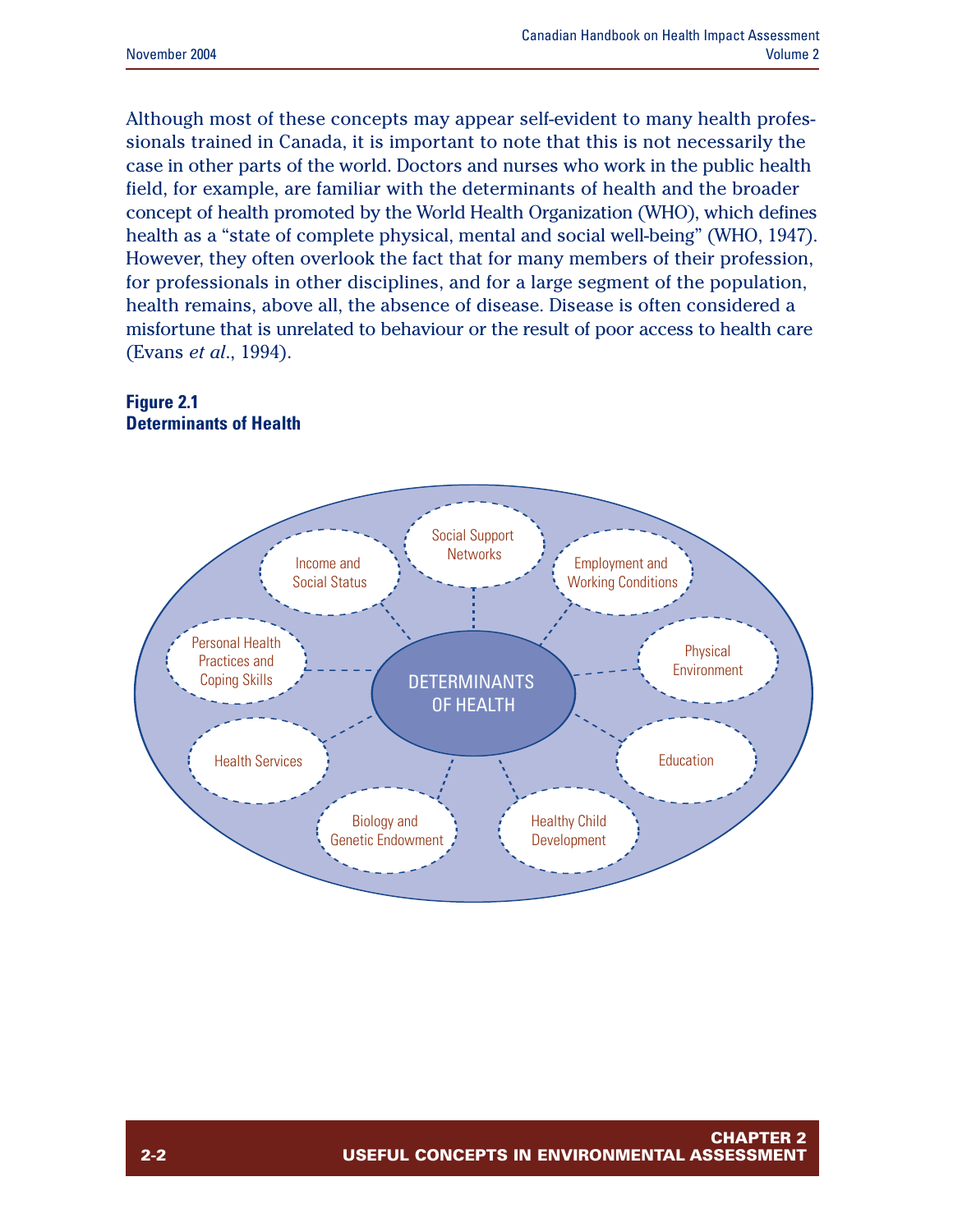There are also numerous links between determinants of a social nature and those of an environmental order: lifestyle (automobile use, diet, etc.) is strongly influenced by living standards and community organization. EA must take these various determinants into account, since all can be favourably or adversely affected by a development project or policy.

### **2.3 Types of Environmental Assessment**

The terms *environmental assessment* and *environmental impact assessment* are frequently used interchangeably. However, some maintain that an EA of a project is broader in scope than an EIA. Recently, strategic environmental assessment (SEA), or the EA of programs or policies, has become popular. (See Glossary, Appendix D, for definitions.)

As well, the academic field of EA has spawned a number of subdisciplines that are more conceptual than real, given that they are really components of EA. These include economic, fiscal, demographic, technological, and social assessment (Vanclay and Bronstein, 1995). Many would also include political analysis in this category.

Volume 1 of this Handbook offered a descriptive definition of EA. The definition in Box 2.1 provides a good summary of the various components of EA and may be more useful for health professionals.

#### **Box 2.1 Environmental Assessment**

EA is a comprehensive and systematic process designed to identify, analyse, and evaluate the environmental effects of a project in a public and participatory manner. It involves the use of technical experts, research and analysis, issue identification, specification of information requirements, data gathering and interpretation, impact prediction, development of mitigation proposals, external consultations, and report preparation and review.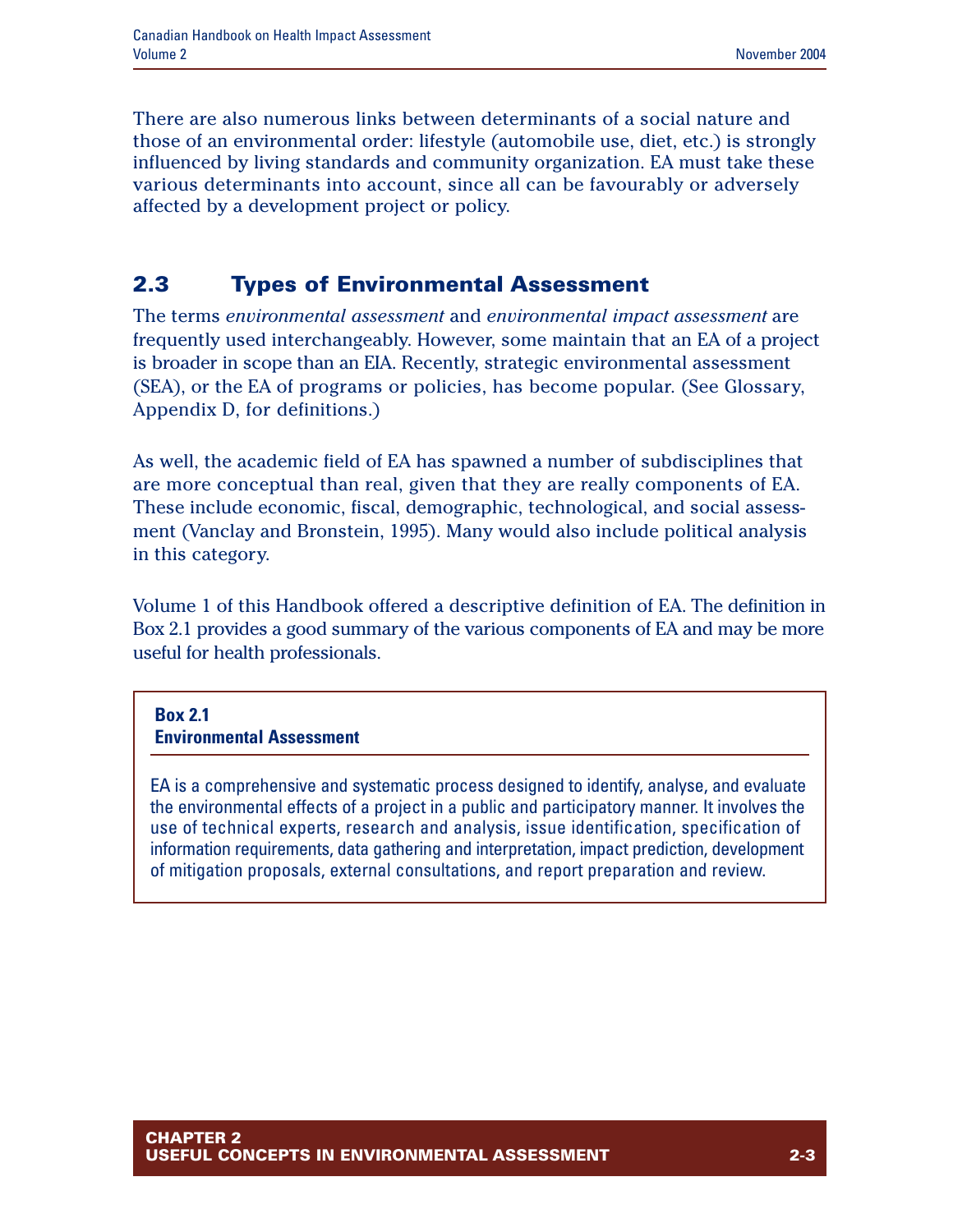Therefore, we are dealing with a complex and largely interdisciplinary process that requires the participation of multiple specialist stakeholders as well as that of the general public, who invariably experience the impacts of projects, programs, and policies. It is also a scientific process, albeit one that must rely on data that are often highly incomplete in order to predict impacts; as a result, it may appear to be more of an expert opinion-gathering process or an art than a rigorous scientific procedure. Accordingly, the health component of EA is but one of the many elements that enter into the decision-making process.

Two levels of focus are discernible: 1) mesosocial focus; and 2) macrosocial focus (see also Table 2.1):

- *Mesosocial Focus:* At this level, the main tools are local or regional environmental impact studies, which are conducted before projects are implemented. This aspect is regulated everywhere in Canada, but the rules that determine when an impact study is required vary from one province or territory to the next and at the federal level (see Volume 1, Chapter 4). Once in place, projects (factories, highways, etc.) are monitored for both environmental and health impacts. Environmental audits are also done to determine whether companies are managing their processes in a manner consistent with established standards such as ISO 14000 or the equivalent and whether they are managing the health and safety of workers in accordance with the applicable laws and regulations.
- *Macrosocial Focus:* The principal tools at this level are SEAs and product life cycle studies, which attempt to predict impacts on an entire ecosystem, ecozone, large administrative unit (e.g., a province or country), or continent. Follow-up activities take the form of reports on the state of the environment and the national accounts as they pertain to natural resources (forests, water, etc.), as well as reports on health (mortality, morbidity, biological contamination, surveys on habits and perceptions). Reports on health sometimes focus on a specific risk factor or a particular subgroup of the general population and examine the level of perceived or presumed risk. Exposure to organochlorines among Aboriginals and exposure to heavy metals among pregnant women are examples of issues addressed through this traditional public health approach.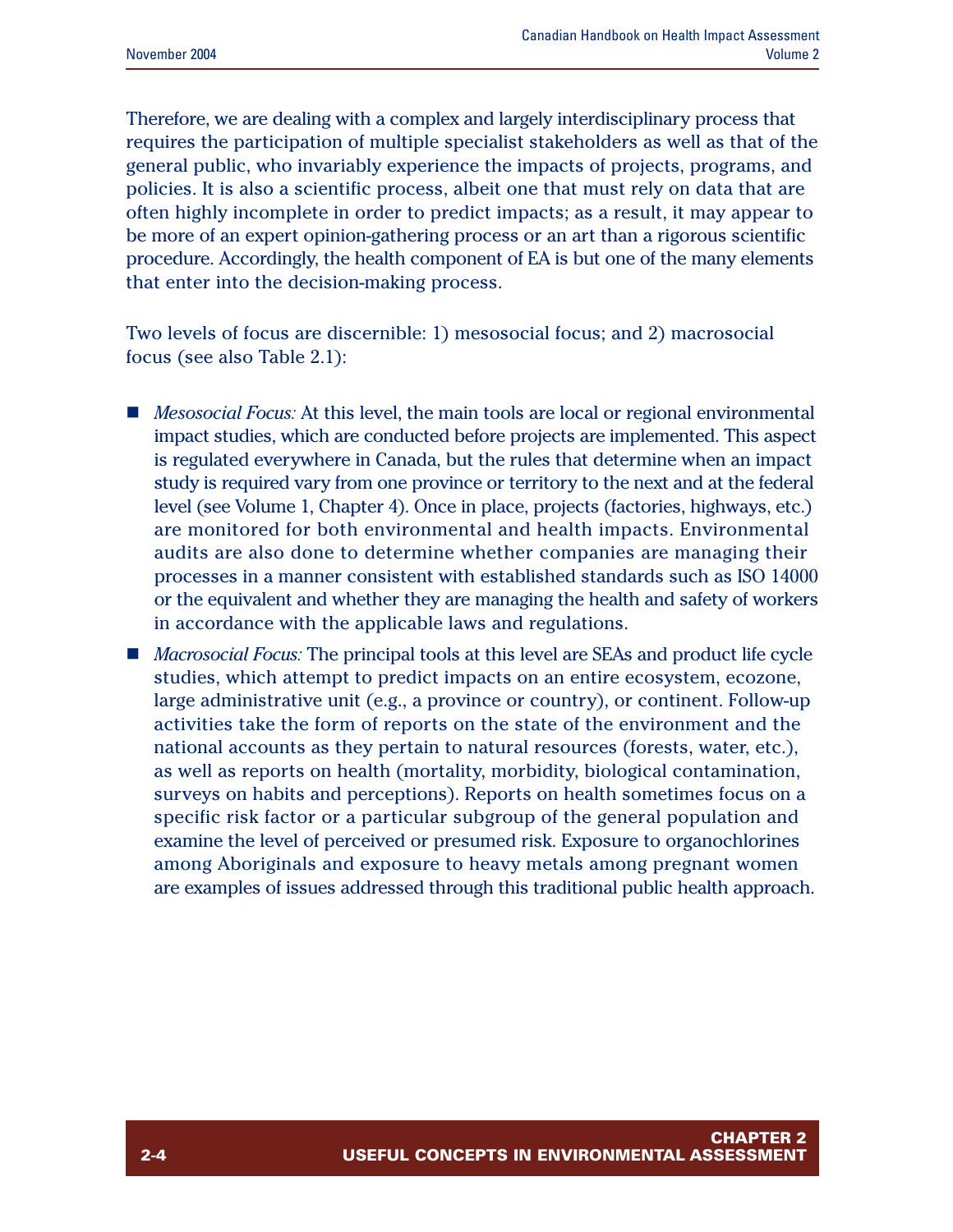| <b>Stage</b>                                           | <b>Mesosocial Level</b>                              | <b>Macrosocial Level</b>                   |
|--------------------------------------------------------|------------------------------------------------------|--------------------------------------------|
| Prediction and investigation                           | Impact studies                                       | ■ Strategic studies                        |
| (Prior to project development)                         |                                                      | Product life cycle studies                 |
| Monitoring and follow-up<br>(During and after project) | ■ Environmental and health<br>follow-up (workers and | Reports on the state of the<br>environment |
| development)                                           | neighbouring populations)                            | National accounts - resources              |
|                                                        | <b>Audits (ISO 14000)</b>                            | Reports on health status                   |

#### **Table 2.1 Types of Studies Conducted in Environmental Assessment**

#### **2.4 The Role of Health Professionals and Agencies**

The role of health professionals varies depending on the function they fulfil within their organizations and on whether they become involved in local issues as private citizens. A number of demands are made of health professionals, and a variety of tasks are required to properly analyse a project or program submitted for review. In this section, these roles are examined with respect to project justification, the type of environmental evaluation under review, and the unfolding of projects over time. In concluding this section, a few criteria for involvement by health agencies are suggested.

### **2.4.1 Project Justification**

In examining or preparing an EA, it is crucial to determine whether the goal of the assessment is simply to control the adverse impacts that have been identified with respect to the project or whether the assessment process will also attempt to determine whether the project is in fact justified and necessary. This latter option is included in a number of provincial/territorial processes. Ideally, this requires that a number of options, including project cancellation, be considered before the most appropriate one is selected. This is particularly so when the local population perceives that the development project or initiative may bring them no benefits and cause them significant inconvenience. Typical examples would be the installation of power lines in agricultural areas and the development of a regional landfill site, which would have potentially adverse impacts on local residents.

Those who oppose a project will always seek to question its soundness, regardless of whether such considerations are actually part of the process. Examples relating to waste management and the introduction of freeways into urban environments provide eloquent testimony in this regard. Health professionals must be mindful of this difficulty and take it into account, since their role does not consist of simply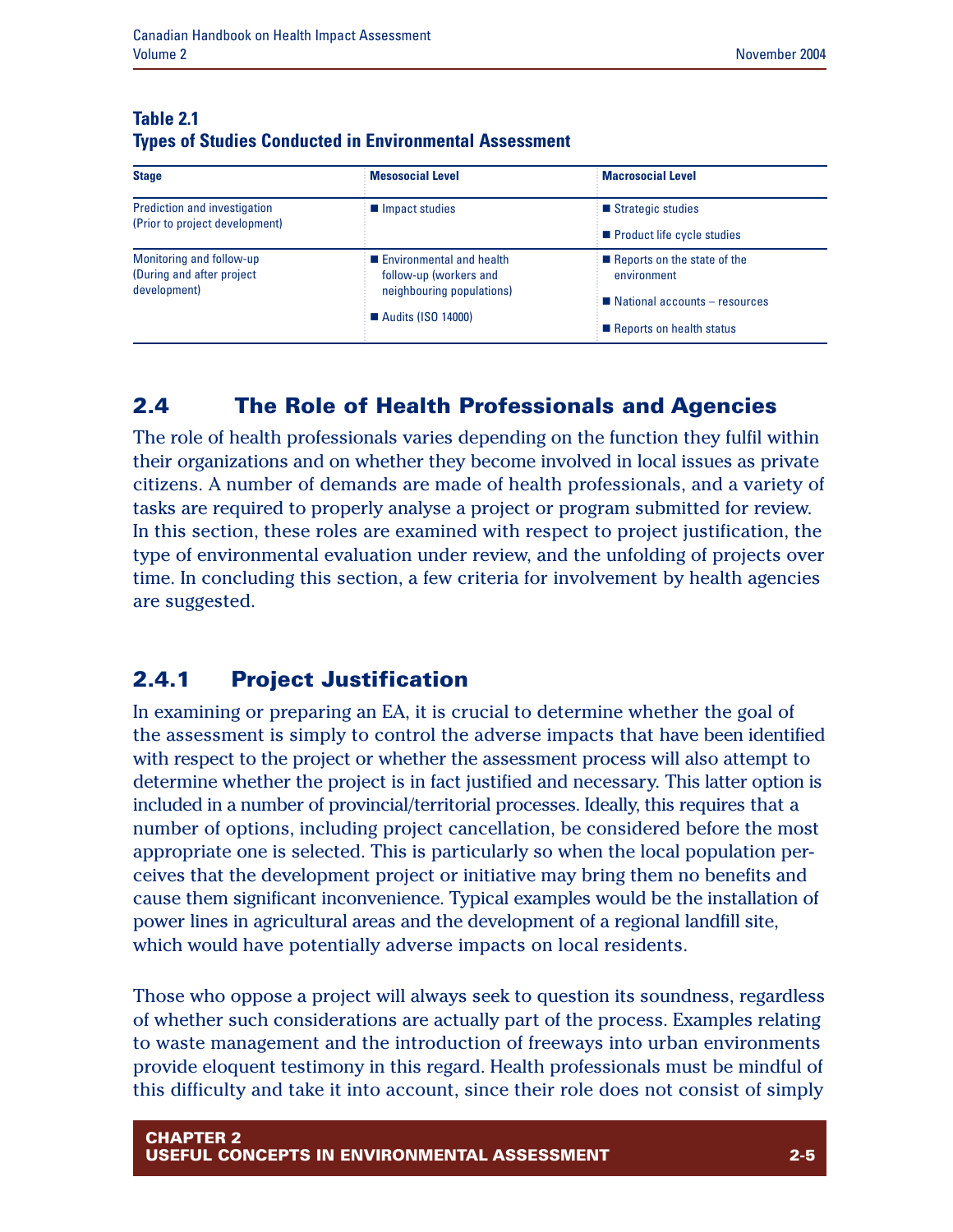following a legal process, but entails protecting and promoting public health, regardless of whether a perceived risk is legitimate or not. In order to render their judgment on the acceptability of a project from a health perspective, they will need, in most cases, to concern themselves, at least minimally, with the justification for the project. This subject will be addressed in greater detail in later sections.

#### **2.4.2 Assessment Content and the Role of Health Professionals**

The information contained in the various types of assessments and follow-ups is necessarily different. For example, health monitoring for workers in a factory can be very detailed and narrow in scope and is sometimes conducted daily or on a continuing basis for some risk categories, such as exposure to chlorine. However, general population testing for the presence of heavy metals or organochlorines in mothers' milk is not conducted on a frequent basis, since temporal variations in these contaminants are usually slow to develop.

Similarly, the role of health care providers varies according to the organization to which they belong and the training they have received (see Figure 2.2). It must be emphasized that all these various roles are complementary and essential, since the study of macrosocial aspects would not be possible without the input of clinicians from across the country. As well, practitioners count on large-scale studies in order to adapt their daily practice to emerging or newly recognized risks.

As alluded to above, the content of EA studies can vary considerably, depending on the subject matter, the type of study, the available data, and the methodology employed.

The length and detail of the environmental impact study are often commensurate with the complexity of the project. However, there have been exceptions to this rule. The SEA conducted by the federal government in connection with the North American Free Trade Agreement (NAFTA) comprised only 120 pages (Government of Canada, 1992) and concluded that the Agreement would be virtually innocuous in terms of its environmental impacts, although it dealt with a decision of the highest importance that would permanently alter natural resource consumption patterns and commercial exchanges across the continent. Under pressure from the United States, a parallel accord on the environment was added to NAFTA. At the time, however, no adequate data, provisional models, or evaluation framework existed to permit an in-depth study.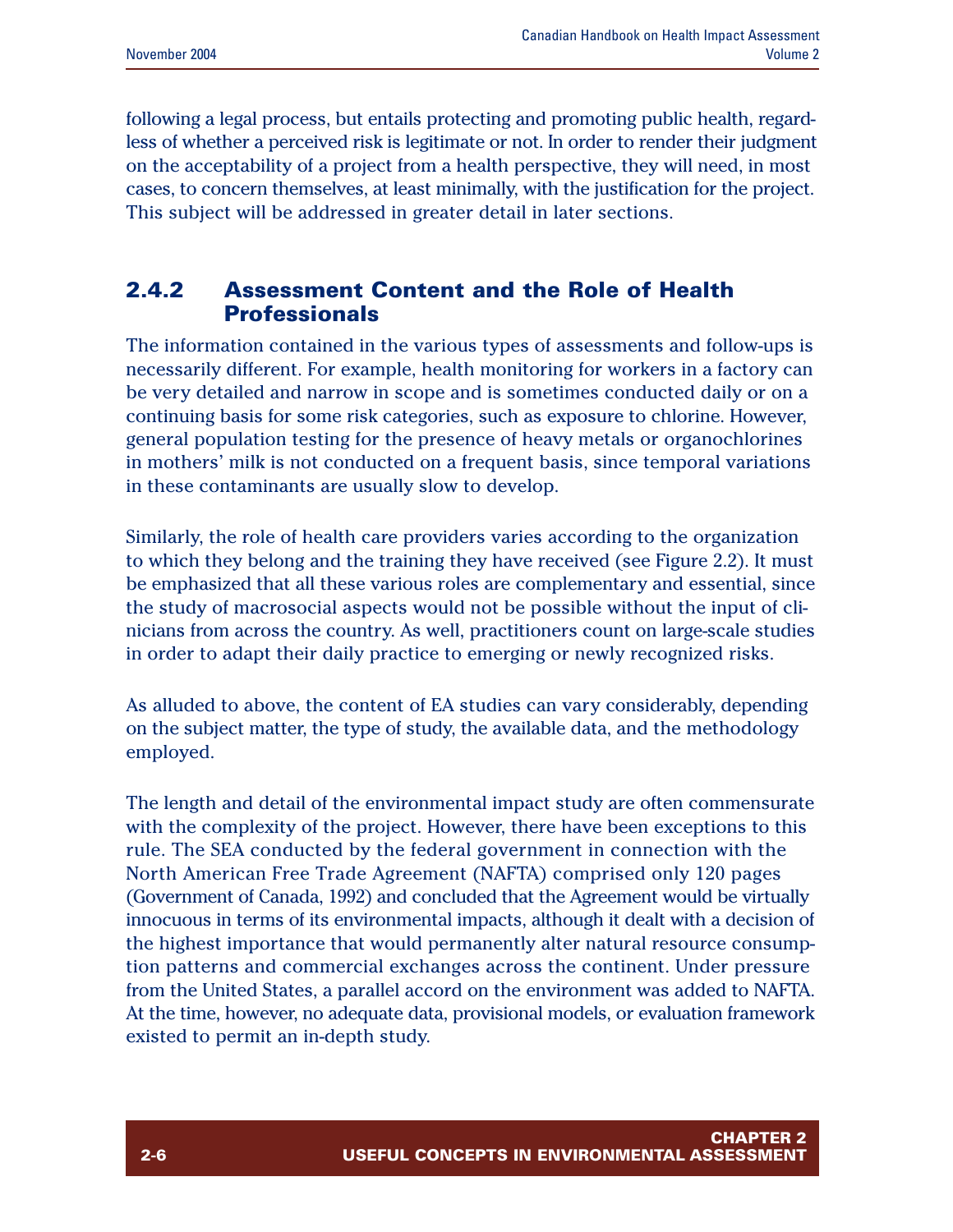

#### **Figure 2.2 Roles Performed by Health Professionals in Environmental Assessment**

In addition, it is often difficult to foresee how millions of companies and hundreds of millions of consumers will conduct themselves or exactly where impacts will be felt. These factors can render decision-making very difficult; as a result, dominant philosophical and moral models, such as business-friendly biases and neoconservatism, tend to guide decisions. Recently, more exhaustive studies have shown that major impacts have taken place and that some of these have been positive, while others have been negative (CEC, 2002).

Reports of standard environmental impact studies, such as those conducted for large factories, mines, and freeways, often contain as many as 1000 pages, while studies examining even larger projects, such as northern mines and hydro-electric developments, may contain as many as 5000-10000 pages.

Many complex studies of this nature are read by only a few. Most stakeholders simply consult the sections that concern them. While the health component is normally allotted a single chapter in these studies, a more thorough reading of the impact study as a whole is necessary to fully understand the context. The "determinants of health" framework clearly shows that in the majority of cases, EA requires a team effort involving both health professionals and specialists in a variety of environmental, economic, social, and technical areas that can have an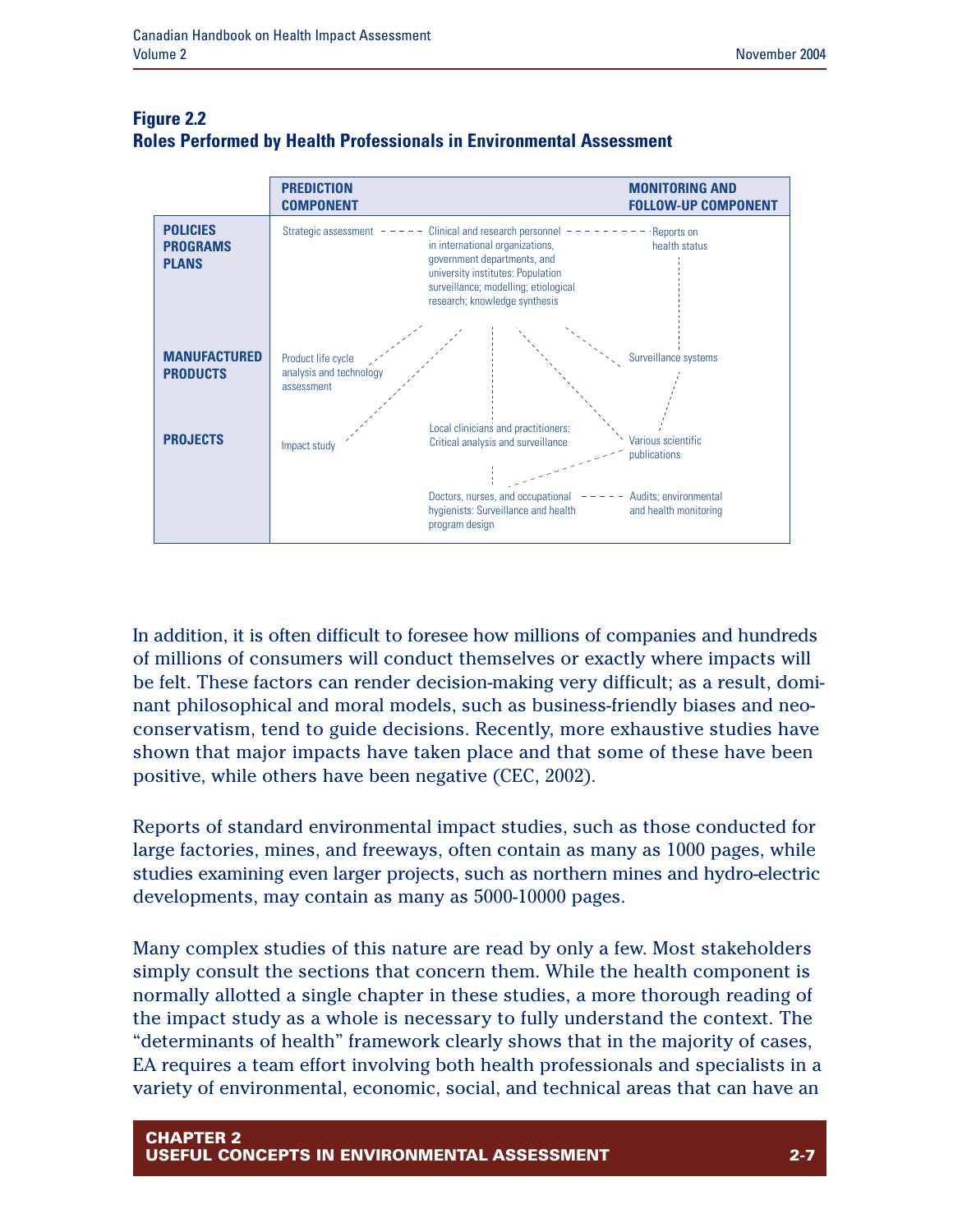impact on health. Health professionals need to consult broadly to understand and accurately assess the value of the more technical aspects of these studies. An up-todate review of basic texts and important reference material on EA can be found on the web site of the International Association for Impact Assessment (IAIA) (http://www.iaia.org/) or that of its Francophone secretariat (AIEI) (http://www.aiei.org/). (See also Chapter 9, Bibliography.)

#### **2.4.3 Sequence of Events and Involvement of Health Professionals**

Regardless of the type of EA being examined, there is one constant where health professionals are involved: they must perform their appropriate role and contribute their input to the process. Theirs is an important primary prevention activity, ultimately comprising secondary prevention activities (e.g., screening, follow-up), as well as various clinical functions involving workers and affected populations. Certain measures relating to emergency planning also require the presence of health professionals. The EA process has been in existence for approximately 30 years in North America, and one frequent shortcoming is underestimating public health considerations. Thus, it is crucial that health professionals, as well as health agencies and institutions, play a significant and active role in the process.

## **2.4.3.1 Macrosocial Focus**

At the macrosocial level (large ecosystem, province, country, continent), the task consists most often of examining the broad thrust of public policy (energy, transportation, agriculture, etc.) to ensure that public health concerns are included early in the process. Some countries, Canada among them, conduct SEAs. Worldwide, however, practices tend to be more makeshift and informal (Thérivel and Partidario, 1996), and the public health component is frequently neglected. The same is often true at the provincial level, although efforts have been made in recent years to improve the situation, for example in British Columbia (Lewis, 1998) and Quebec (CSEQ, 1998). These efforts include interdepartmental agreements that require a systematic examination (by representatives of the Department of Health, among others) of policies, programs, regulations, and guidelines that may have an impact on the environment (MSSS and MEQ, 1987, 1996).

It is therefore necessary for public health officials, professional bodies (of doctors, sanitarians, etc.), and other non-governmental organizations to become involved at the earliest stages of policy formulation. This can be accomplished by working with political parties, government departments, interdepartmental committees, and parliamentary commissions and by participating in public consultations and other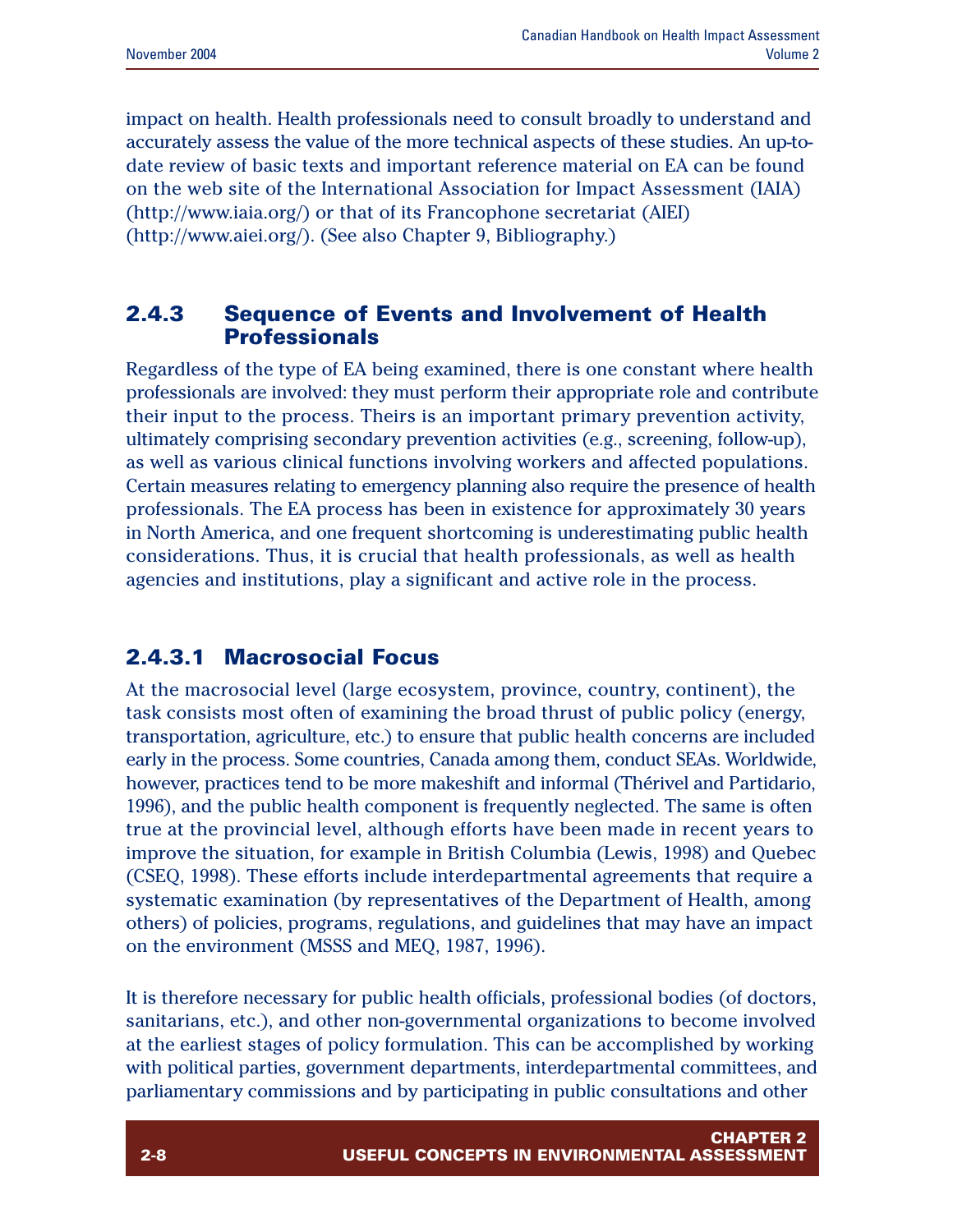mechanisms designed to give voice to concerns. Institutional settings may vary from one jurisdiction to the next, depending on the administrative structures in place.

Still, the formal analysis of the environmental impacts of government policies, plans, and programs on public health is a science that has yet to be explored and a discipline that remains relatively undeveloped. As a result, policy statements and ideological declarations are encountered more frequently than is substantive analysis of health and environmental impacts. However, some organizations have begun to address this need by undertaking often detailed assessments of draft legislation and regulations to determine their impact on public health. For example, SEAs focusing on issues of health were recently conducted on new anti-tobacco legislation (MSSS, 1998), as well as on regulatory proposals regarding the quality of drinking water (MEF, 1992). The European Union is particularly active in this area, due to the imminent coming-into-force of its guidelines on strategic assessment (European Union, 2001), which translate into broad-scale assessments like the one undertaken by the WHO with respect to transportation throughout the continent and its impact on health (WHO-Europe, 2004).

The scope of SEAs is broad and can include an examination of the following elements (Thérivel and Partidario, 1996; Buckley, 1998; Goodland, 1998) in terms of their environmental and health impacts:

- n public policy, including administrative policies (such as privatization and budget cuts);
- $\blacksquare$  budgets and taxation;
- $\blacksquare$  international and national treaties;
- $\blacksquare$  significant pollutants (e.g., dioxins, mercury);
- geographic regions (e.g., the Arctic, rivers);
- n temporal trends (e.g., urbanization, agricultural land use);
- $\blacksquare$  technology (e.g., biotechnology in food production);
- $\blacksquare$  economic sectors (e.g., impact of the automobile); and
- n generic project categories (e.g., co-generation of electricity using gas).

Although EAs in Canada already focus on a number of these elements, this practice is neither systematic nor automatic. However, the current trend is to include this type of analysis, which is an essential part of developing policies that are consistent with the principles of SD. In the absence of such analysis, governments often end up adopting policies that run counter to these principles. Project assessment cannot compensate for an initial concept that is unsound.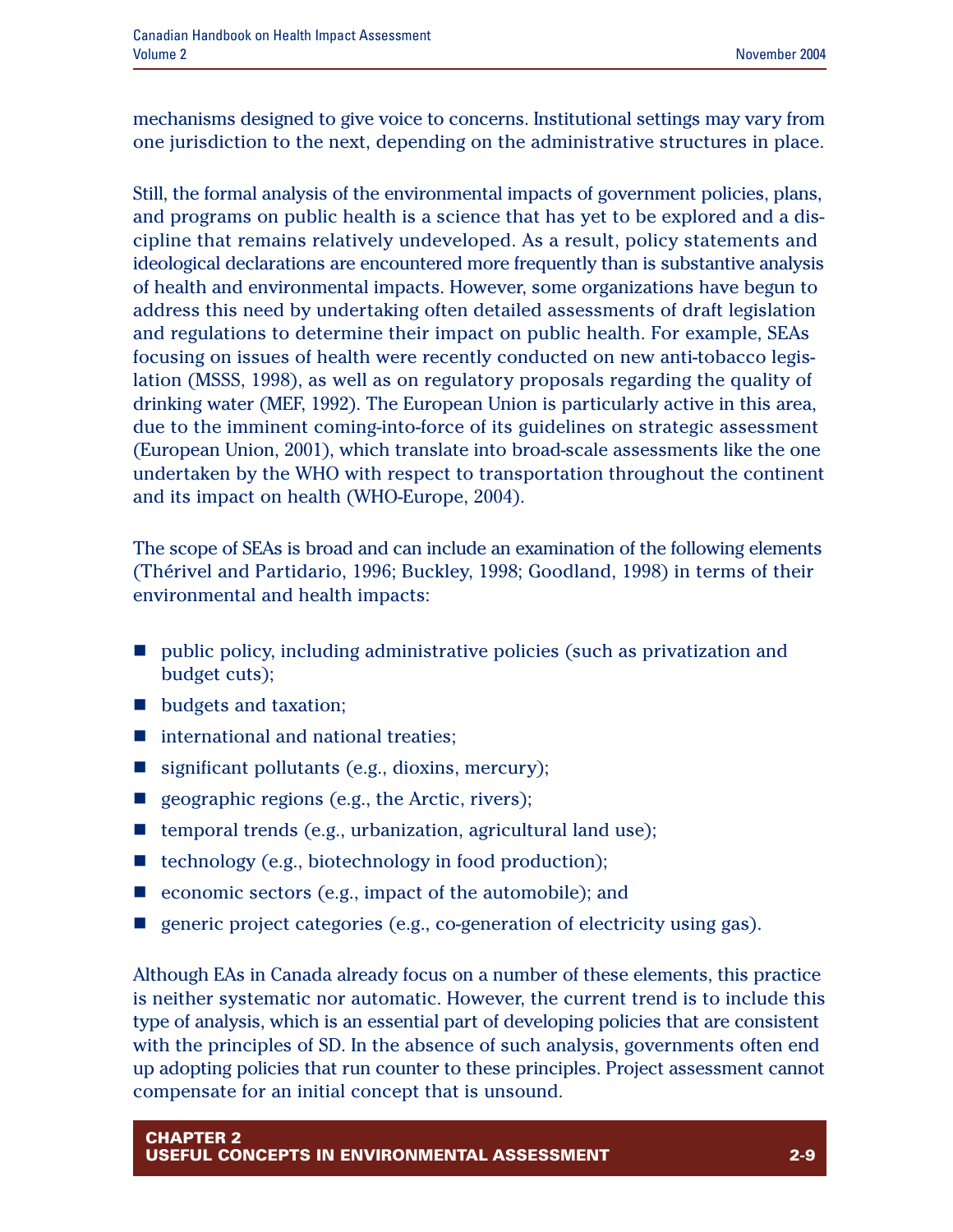### **2.4.3.2 Mesosocial Focus**

At the local or regional level, the role of health professionals is more clearly defined, since legal and administrative processes are more firmly established and the stages of project development more clearly circumscribed. These stages may vary from one province or territory to the next, but usually adhere to the following five-step model, which was described in Volume 1, Chapter 2:

- 1) *Project Description:* Describe the project and determine whether or not an EA is required.
- 2) *Scoping:* Scope or identify the key issues to be considered in an EA (including guidelines).
- 3) *Determining the Significance of Public Participation:* Assess the potential effects and determine their significance for the public.
- 4) *Mitigation and Follow-up:* Identify mitigation measures to prevent, minimize, or compensate for the impacts, and monitor the project once it is in operation.
- 5) *Recommendations:* Make recommendations on the fate of the project and conditions attached to its approval.

Health professionals can play a useful role at every stage of the process. In the preliminary stages, their role involves determining the content of the guidelines for preparing an impact study. While these guidelines have tended, in the past, to be specific to individual projects, the current trend is towards generic guidelines for entire classes of projects (MEF, 1998), including a health component developed in consultation with public health authorities. An example of these kinds of generic guidelines is provided in Box 2.2. In some Australian states, such as Tasmania (PEHB, 1997), a separate process is favoured for health component guidelines, but these remain generic guidelines that can be applied to all projects.

Project-specific guidelines remain preferable. Samples of project-specific guidelines are available from the Canadian Environmental Assessment Agency (CEAA, 1998) or from provincial/territorial departments or ministries of the environment. The major difference between these two approaches lies in the discretion (and responsibility) given to proponents under the generic approach. Proponents are required to identify significant impacts; determine health problems requiring study; select methodologies; determine which multicriteria analyses are to be conducted; etc. They must also justify their choices. The generic approach demands a high level of expertise and automatically requires that proponents conduct broad consultations to ensure that their impact studies will withstand scrutiny.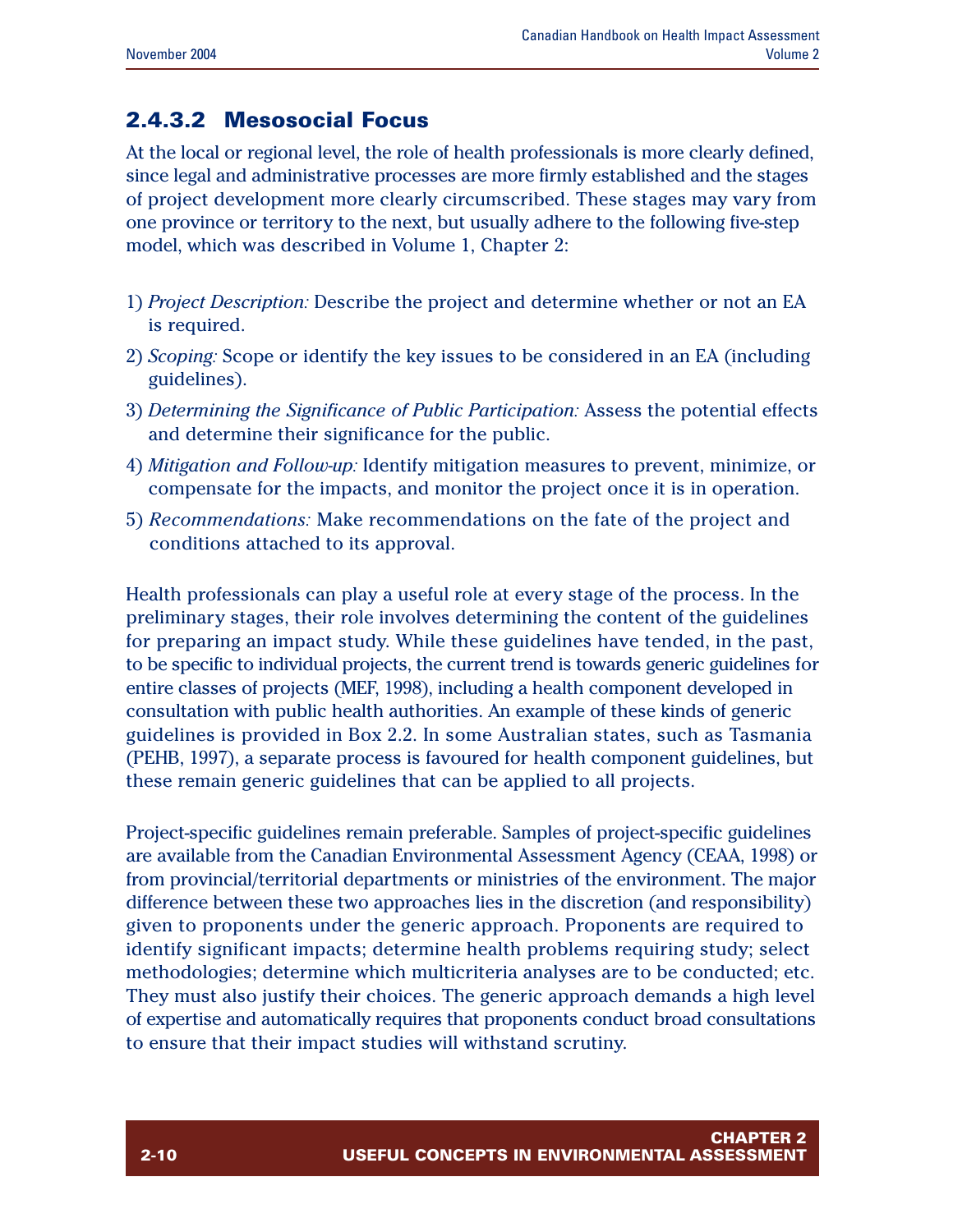Among other things, project-specific guidelines state which chemical products or hazards are to be examined, the species that will be considered, and the tests and methodologies that will be used. Therefore, the onus is on the proponent to adhere faithfully to the requirements. This approach often generates an abundant literature of questionable usefulness, examining insignificant impacts. Box 2.3 provides a sample of project-specific guidelines.

An analysis of the methodological soundness of impact studies, including conclusions and recommendations, is a cornerstone in developing local action to prevent or mitigate health impacts. Once again, a team effort is required to monitor the start-up of projects and their subsequent operation. This analysis and monitoring are described in greater detail in the following sections.

## **2.4.4 Criteria for the Involvement of Health Agencies**

Consideration of health aspects is a key part of the EA process. Key factors in bringing about greater harmonization of EIAs and HIAs include:

- $\blacksquare$  the expectations of the public and of government departments and organizations involved in EA;
- $\blacksquare$  resource-sharing among regions, including the provision of expertise to regions where this is lacking; and
- the development of a common procedure for conducting assessments (CSEQ, 1993).

Despite these efforts, the study of the health component remains a neglected aspect of the EA process (Davies and Sadler, 1997). It is estimated that up to 90-95% of all EAs conducted in the world are deficient in the areas of health and safety (Slooff, 1995).

The degree of involvement of health agencies and professional associations in EA is clearly dependent on available resources and on the interest (in the broadest sense) that a given project or policy generates. Health agency involvement can be viewed as occurring at two levels: the departmental level and the local or regional level. The regional role largely consists of critically analysing projects, contributing to and taking part in public consultations, and performing monitoring and follow-up activities that normally fall to local or regional public health agencies. At the departmental level, the involvement of public health agencies can take a very different form. In the case of strategic assessments, the general expectation is that the department of health in question will take charge of conducting and funding the necessary research. Given that the questions involved are often complex and difficult to address, this can be a difficult task to integrate into current programming.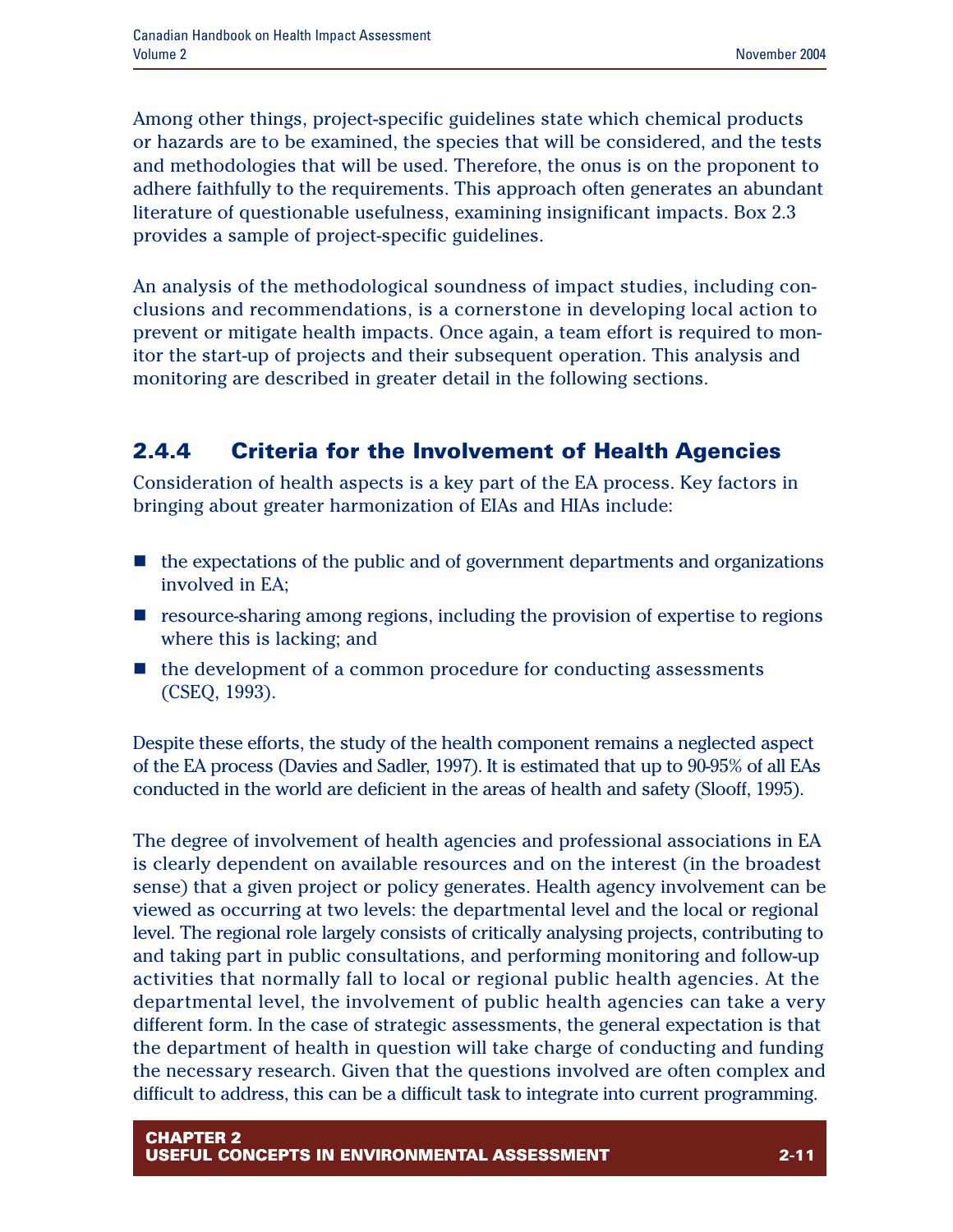#### **Box 2.2**

**Sample Generic Guidelines for Describing the Impacts of a Hydro-electric Power Line** *(Note: Elements pertaining to health are bolded)*

- Disturbances to the aquatic environment caused by water crossings: effects on water levels, discharge, and ice regime; effects on riparian vegetation and fauna (fish and waterfowl), etc.
- $\blacksquare$  Impact of the development project on the quality of soil, surface water, and ground water **(drinking water in particular)**.
- $\blacksquare$  Effects on faunal populations and their habitats, with a particular attention to threatened or vulnerable species or species likely to be designated as such and to the habitats of such species (surface area affected, number of species affected, population density, etc.).
- Effects on vegetation, in particular plant species that are threatened, vulnerable, or likely to be designated as such.
- Impact on current and anticipated land use, in particular the effect on **recreational uses** of creating new access to the area, including such uses as vacation homes, hunting, and fishing.
- $\blacksquare$  Anticipated effects on the region's agricultural potential, acreage (loss of), and economic value of the land; effect on access to the land and on the movement of farm machinery; changes in agricultural drainage; and consequences for farm animals.
- $\blacksquare$  Anticipated effects on the area's forestry potential, acreage (loss of), and economic value of the land; and the significance of these losses for the forestry activity in the region.
- **n Impact on** existing or projected **public infrastructures**, such as roads, electrical power lines and stations, water intake, parks and other natural sites, bicycle paths and other recreational amenities, hospitals, schools, etc.
- Effects on lot sizes and building set-backs, including changes in building access, destruction of existing land subdivisions, fragmentation of land holdings, and expropriations.
- Changes in levels of exposure to electromagnetic fields for residents in the vicinity **of the proposed line.**
- Biological effects of electromagnetic fields on public health, including an overview **of current national and international research on the topic.**
- $\blacksquare$  Economic impacts of the project, including job creation, the attraction of energy-intensive industries to the region, and effects on land and property values, local government revenues, etc.
- **Disadvantages** linked to the construction phase **(disruptions in the transportation network, noise, dust, etc.)**.
- Repercussions linked to vegetation control on rights-of-way, including potential **impacts on public health.**

*Source*: MEF (1998)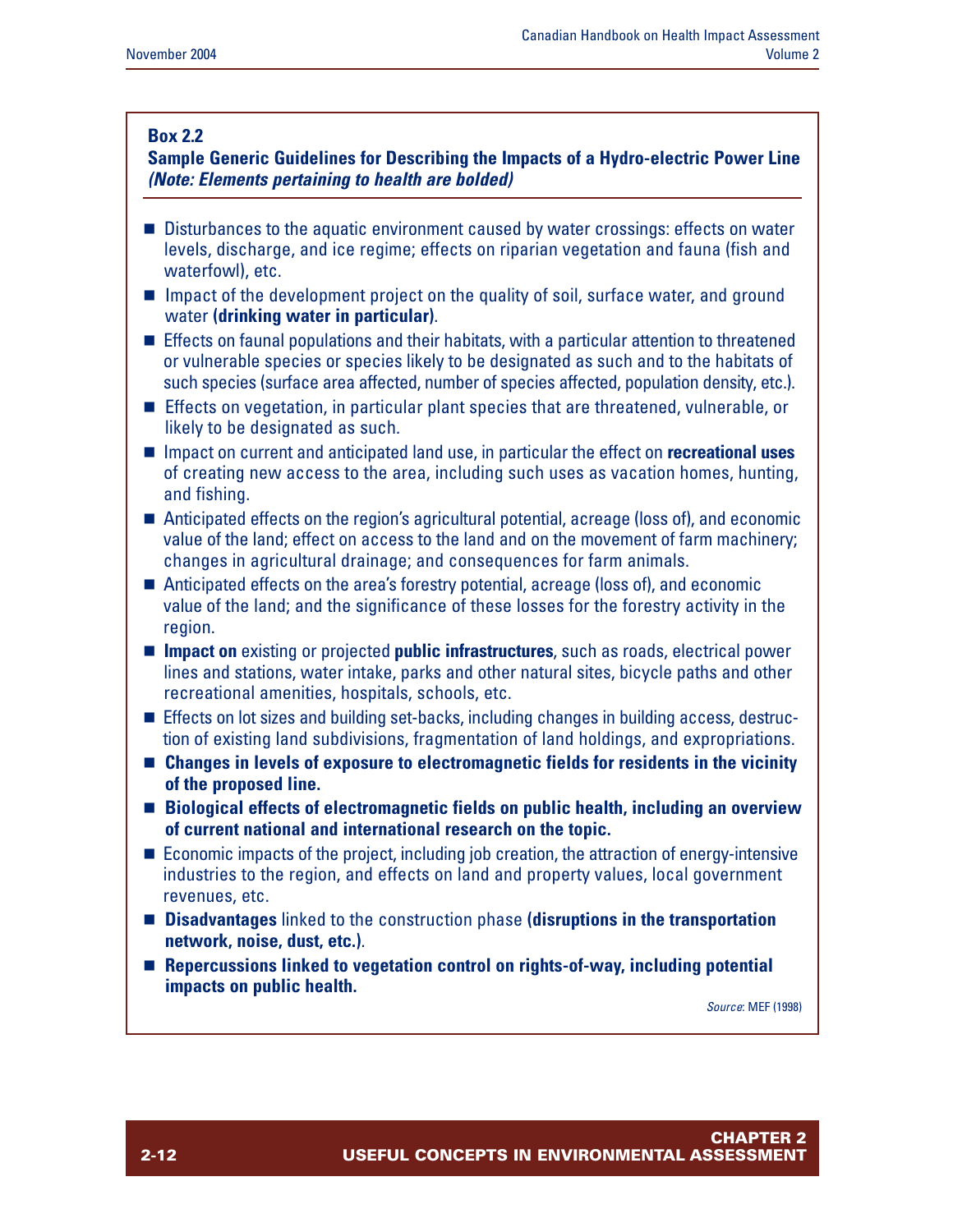#### **Box 2.3**

#### **Sample Project-specific Guidelines: Pesticide Spraying** *(Note: Elements pertaining to health are bolded)*

- **n** Impact prediction should be as factual an exercise as possible. It should demonstrate the nature, magnitude (quantitative aspect), scope (spatial aspect), duration (temporal aspect), risks, and uncertainty factors of any change to significant elements of the environment. Impact predictions will be general in nature, given the fact that the location and size of the areas to be sprayed with pesticides have not yet been established.
- $\blacksquare$  The initiator must first develop predictions with respect to impacts on human health, using the toxicological risk analysis technique. Particular attention should be paid to workers involved in spraying, as well as to the populations that live in nearby areas, including Aboriginal populations.
- Risks to be considered include any new risk of cancer, as well as other effects that **are harmful to health, including immunosuppressive effects and potential effects on reproduction and development.**
- The risk analysis must begin by identifying toxic pesticides that may pose a significant **risk to public health. For these substances, analysis includes a detailed examination of potential exposure for individuals residing in or near the spray area. Exposure analysis should consider all potential pathways of exposure, with particular attention to inhaled substances and the consumption of locally grown fruits and vegetables (e.g., wild fruit and local vegetable gardens).**
- A detailed description of all the models used to simulate the transfer or fate of pes**ticides in the environment must be provided, along with the values of the variables used for modelling purposes.**
- $\blacksquare$  The initiator must also provide a brief overview of the toxicological and epidemio**logical studies performed on the substances under review and indicate the basis established to estimate risks (reference doses or quantitative methods employed to assess any new risk of cancer).**
- $\blacksquare$  Impact predictions must also encompass organisms that are not targeted, including mammals, birds, fish, amphibians, land and aquatic microorganisms, and, more particularly, pollenizers and vegetation.
- $\blacksquare$  The proponent must pay particular attention to bird populations and provide a summary of the work dealing with direct and indirect effects (such as efforts to capture insecteating birds).
- **n** Predictions concerning impacts on water, air, and soil must also be provided.
- $\blacksquare$  Finally, particular attention should be paid to cumulative impacts.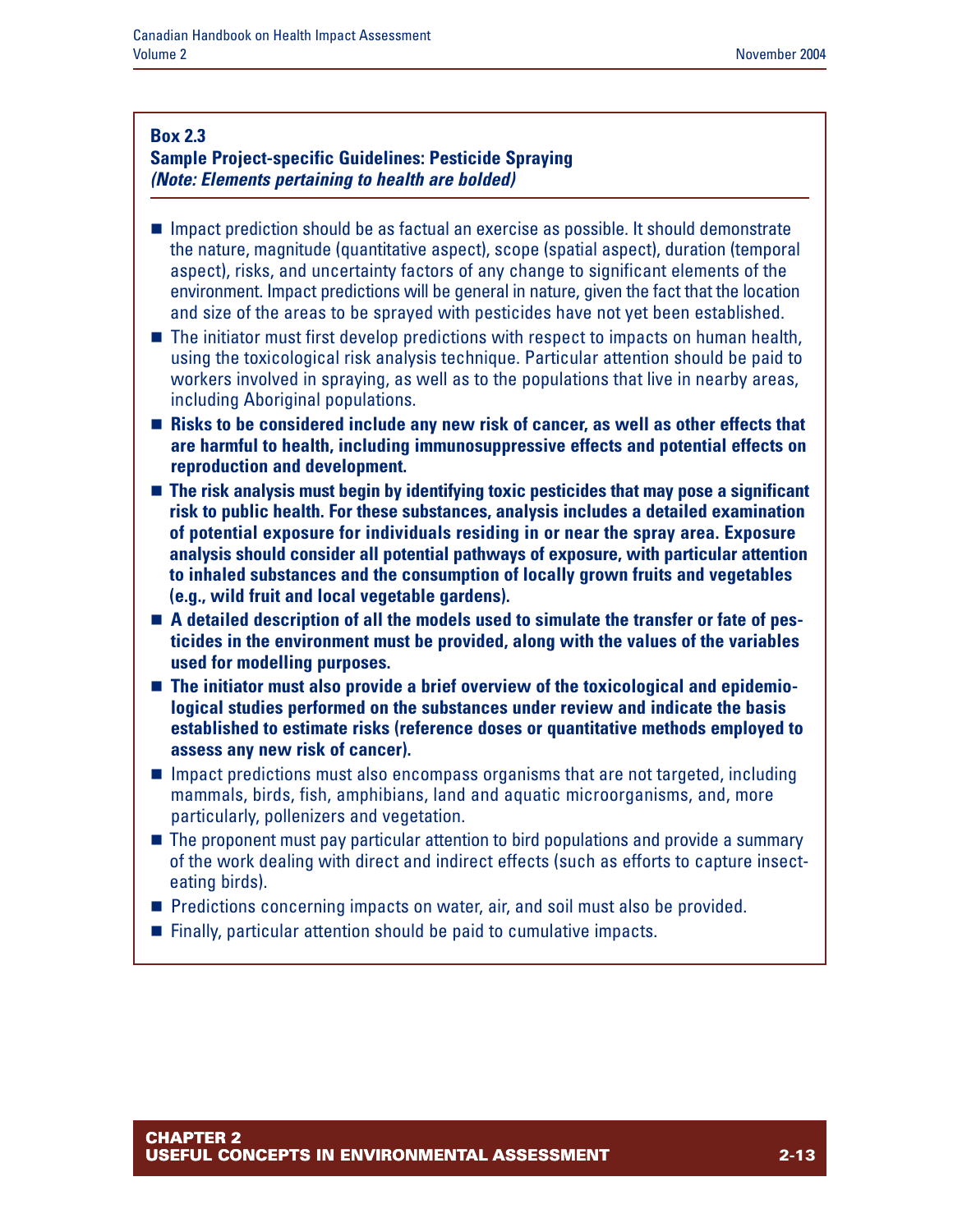The following are two examples of the types of issues confronting central agency managers (EEA, 1995):

- 1) a comparison of various scenarios for managing household waste, including their respective impacts on health; and
- 2) the justification, environmental impacts, and health impacts of agricultural subsidies.

Similar issues arise in sectors that consume large amounts of energy and resources, such as industry, energy, transportation, forestry, and tourism.

The criteria outlined below can be used to assist organizations in determining the scope of the effort that is required. These criteria can also help organizations and institutions acting as project or program proponents to make way for more substantial involvement on the part of the health sector in preparing and analysing an EA study.

The effort or degree of involvement required on the part of health authorities can be defined in a number of ways. Listed below, for information purposes, are examples of the types of efforts that are frequently required in order to document the public health components of an EA, presented by category of degree of involvement:

- *Low Level of Involvement:* Use of guides and simple literature reviews; determination of compliance with standards in force; informal consultations by key communicators; and succinct written notices. This level of involvement normally requires one or two weeks of work on the part of a well-trained professional.
- *Average Level of Involvement:* The preceding items, as well as informal consultations with specialists and key communicators; determination of compliance with the strictest standards in the world; and brief written notices. This level of involvement generally requires two to four weeks of work.
- *Significant Level of Involvement:* Exhaustive literature reviews; formal consultations with specialists; formal public consultations; risk analyses; additional reports and briefs; and dissemination through the usual channels. Depending on the nature and scale of the project, a significant investment of time and resources may be required, on the order of one to three full-time person-months (including various experts). Fortunately, this level of involvement is not frequently required and can normally be absorbed into current operations.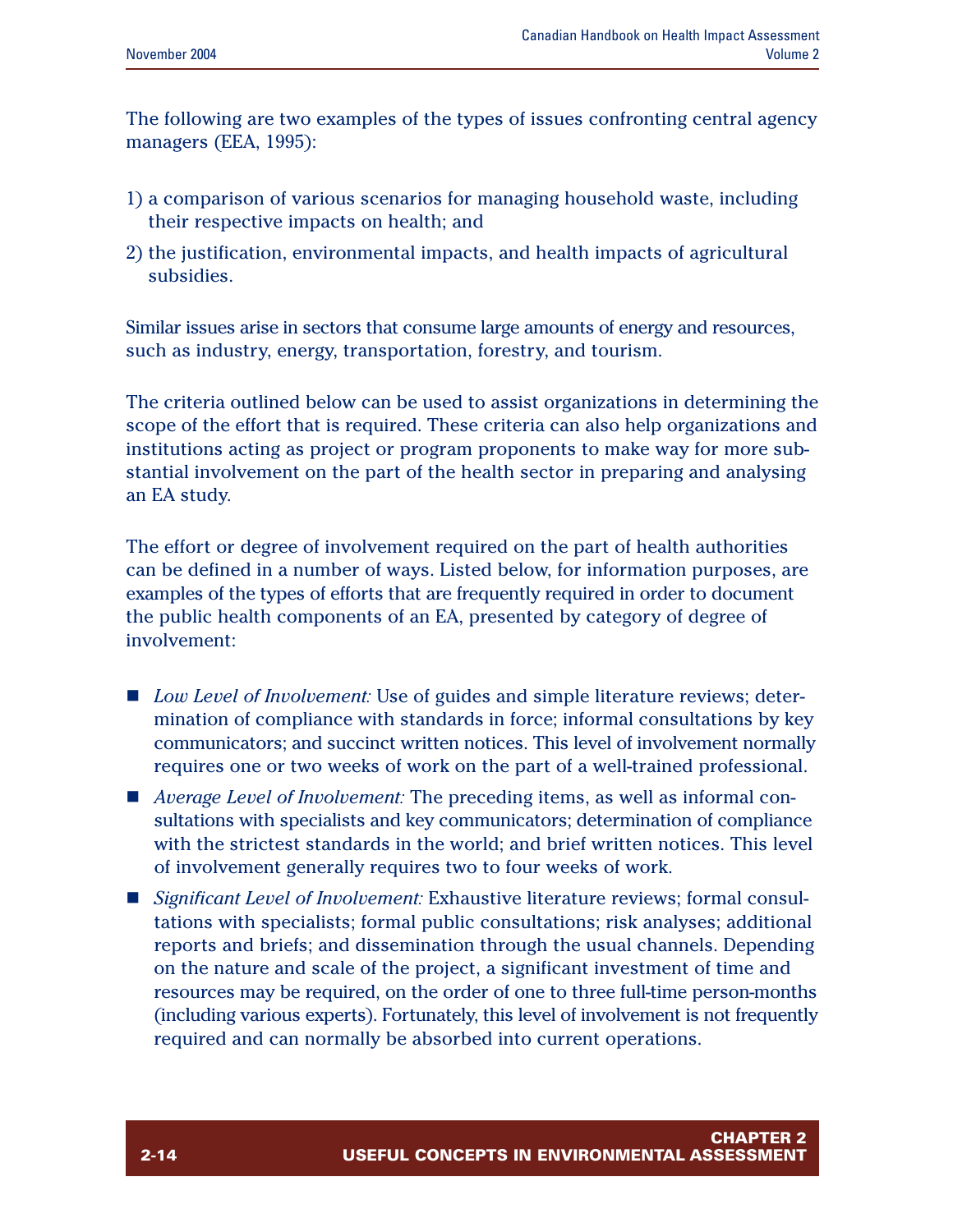■ *Very Significant Level of Involvement:* The preceding items, as well as surveys, epidemiological studies, and psychosocial studies; additional reports and briefs; and major dissemination initiatives. The resources required for this level of involvement exceed those normally brought to bear within the framework of a regular regional public health agency intervention. Given that epidemiological studies alone can cost hundreds of thousands of dollars, the budget may be quite high, and the intervention itself may require a considerable period of time (see Volume 3, Chapter 6, for details on epidemiological studies). This kind of involvement should be planned as a special project, in cooperation with the appropriate authorities.

The first two levels of involvement should normally be part of the duties of public health teams; the process is usually managed by environment sector professionals, in collaboration with colleagues from other specialized sectors.

The last two levels of involvement are most often the domain of larger teams normally found within government departments, institutes, or universities. However, interventions at these levels are sometimes managed by regional organizations, if adequate specialist support can be provided. Indeed, large projects are often undertaken in remote regions. It is still essential to actively involve regional public health agencies and health professionals charged with managing the future implementation of a project.

#### **2.4.4.1 The Departmental Level**

All program, planning, and policy initiatives in economic sectors with a major impact on the environment should involve health authorities at an early stage. Agreements to this effect already exist in several Canadian provinces and are part of the federal EA process. The sectors most likely to interest the health sector include:

- land use management and urban planning (community facilities);
- $\blacksquare$  industries (including mining);
- $\blacksquare$  energy generation and transmission;
- $\blacksquare$  road, rail, and air transportation;
- agriculture, aquaculture, and fisheries;
- $\blacksquare$  forestry;
- tourism and recreation; and
- waste management.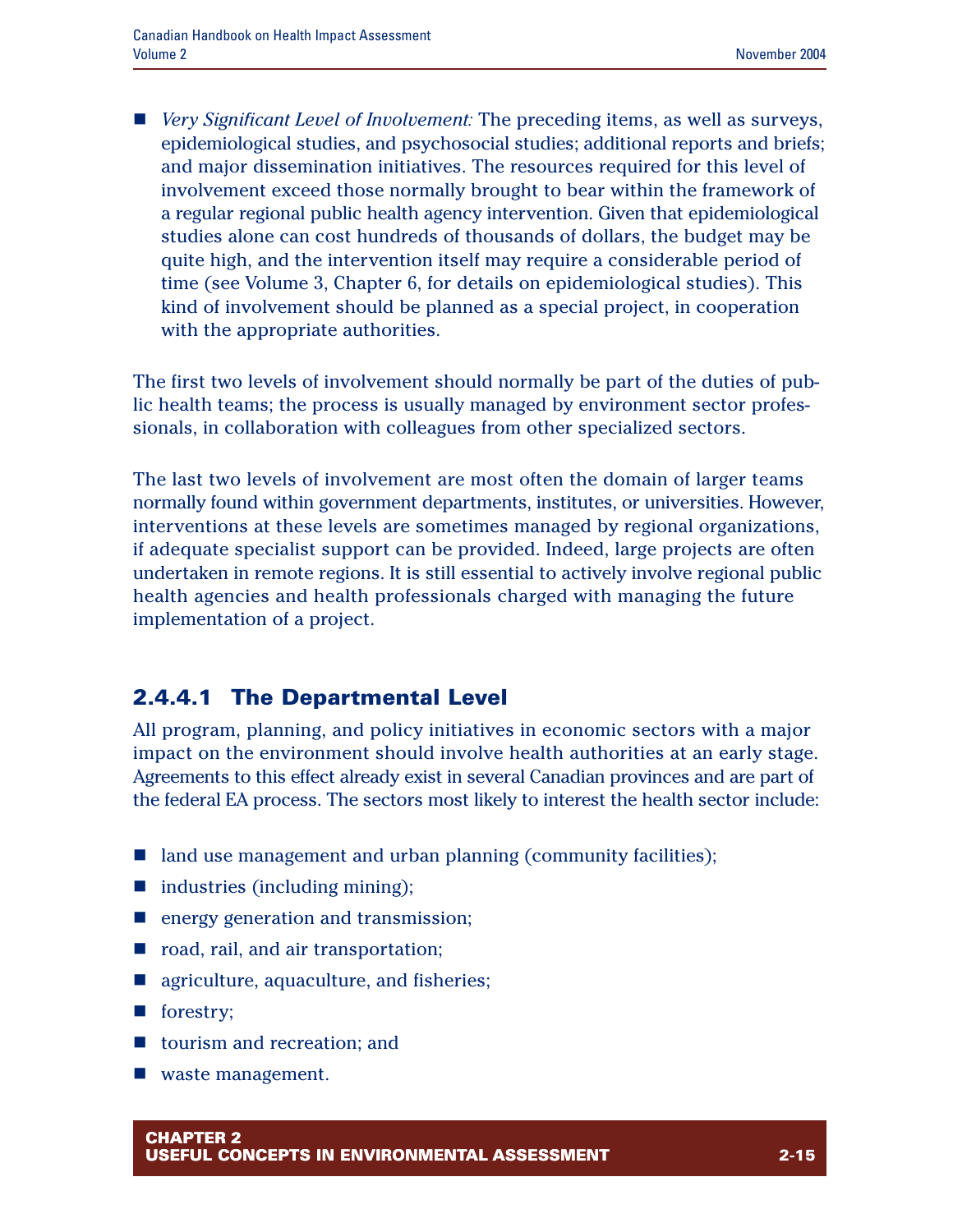Since health care services have grown to represent approximately 10% of the gross domestic product (GDP) and produce their own waste and other impacts, it would be appropriate for them to address their own contribution. Therefore, it is important to add:

 $\blacksquare$  health care and health care services.

Aside from the impacts already identified, other criteria include:

- $\blacksquare$  technological innovations, which are best examined in depth prior to implementation; and
- n public interest, which is something to which all public health agencies must remain responsive. Of course, the anticipated scale of any initiative remains a determining factor.

Public health authorities must also examine a number of other aspects (PEHB, 1997), including:

- $\blacksquare$  the likelihood of large-scale demographic or geographic changes within the community, including impacts on infrastructure;
- $\blacksquare$  the likelihood of human exposure to physical, chemical, or biological contaminants;
- $\blacksquare$  the likelihood of impacts on vulnerable groups (e.g., children, the elderly, the chronically ill);
- $\blacksquare$  the likelihood of impacts on disease vectors in the environment or on recreational resources;
- $\blacksquare$  the likelihood of impacts on the food chain, including agricultural land; and
- $\blacksquare$  the likelihood of impacts on liability risks.

Increasingly important are concerns about what is commonly referred to as "global change." This includes climate change, ozone depletion, and ecosystem change and their known or suspected role in increased liability risks, new infectious diseases, and the geographic spread of tropical disease carriers and toxic algae.

Frequently, there is a sharp increase in the number of small-scale projects within a given region, province/territory, or country. In recent years, for example, there has been a significant increase in the number of hog farms in several regions of Canada. When considered on its own, a hog farm may appear to have a relatively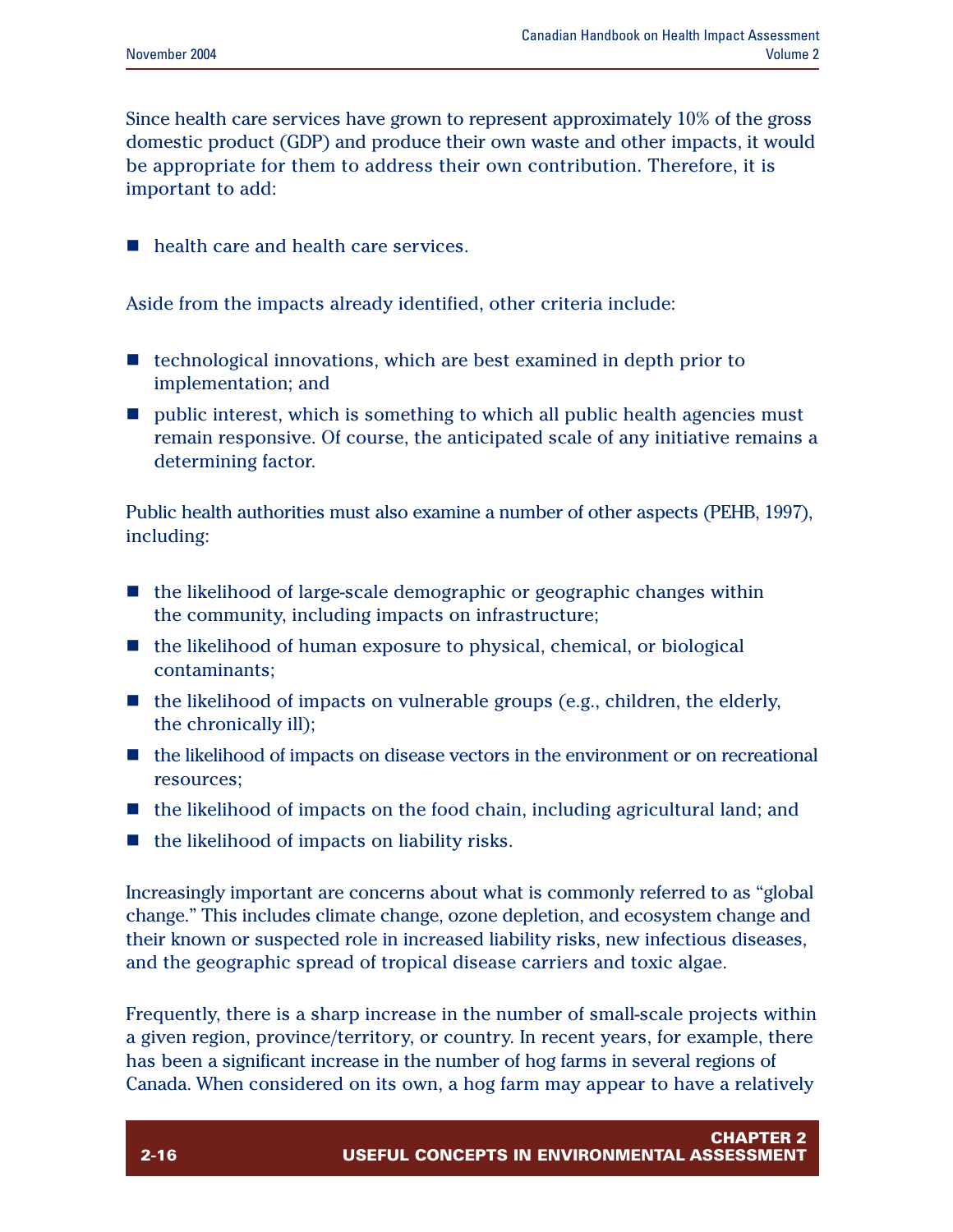low impact on the environment or on human health. However, when there are 50 such projects within a given watershed, the impact can be very great indeed. Similar issues arise with the proliferation of thermal power stations and small-scale hydro-electric dams. Sound analysis requires situating the project within a broader context. In Table 2.2, we suggest degrees of involvement (defined above) for central public health agencies.

#### **Table 2.2 Suggested Degree of Involvement for Central Public Health Agencies (based on the definitions in section 2.4.4)**

|                                                                            | <b>Small-scale Initiatives</b> | Large-scale<br><b>Initiatives</b> | Large-scale Initiatives Involving<br><b>Technological Innovations or</b><br><b>Strong Public Interest</b> |
|----------------------------------------------------------------------------|--------------------------------|-----------------------------------|-----------------------------------------------------------------------------------------------------------|
| Economic sectors that have a<br>strong impact on the environment           | Average                        | Significant                       | Very Significant                                                                                          |
| Economic sectors that have a<br>more moderate impact on the<br>environment | Low                            | Average                           | <b>Significant</b>                                                                                        |

## **2.4.4.2 The Local or Regional Level**

The criteria outlined at the departmental level also apply at the local or regional level. Added to these are criteria that are more concerned with the scale of a project (expressed in monetary terms) in relation to the size of the host community. Parameters to determine the appropriate degree of involvement for public health authorities and their partners are suggested in Table 2.3. The sectors which are deemed to have a high impact on the environment at this level are the same as those at the departmental level.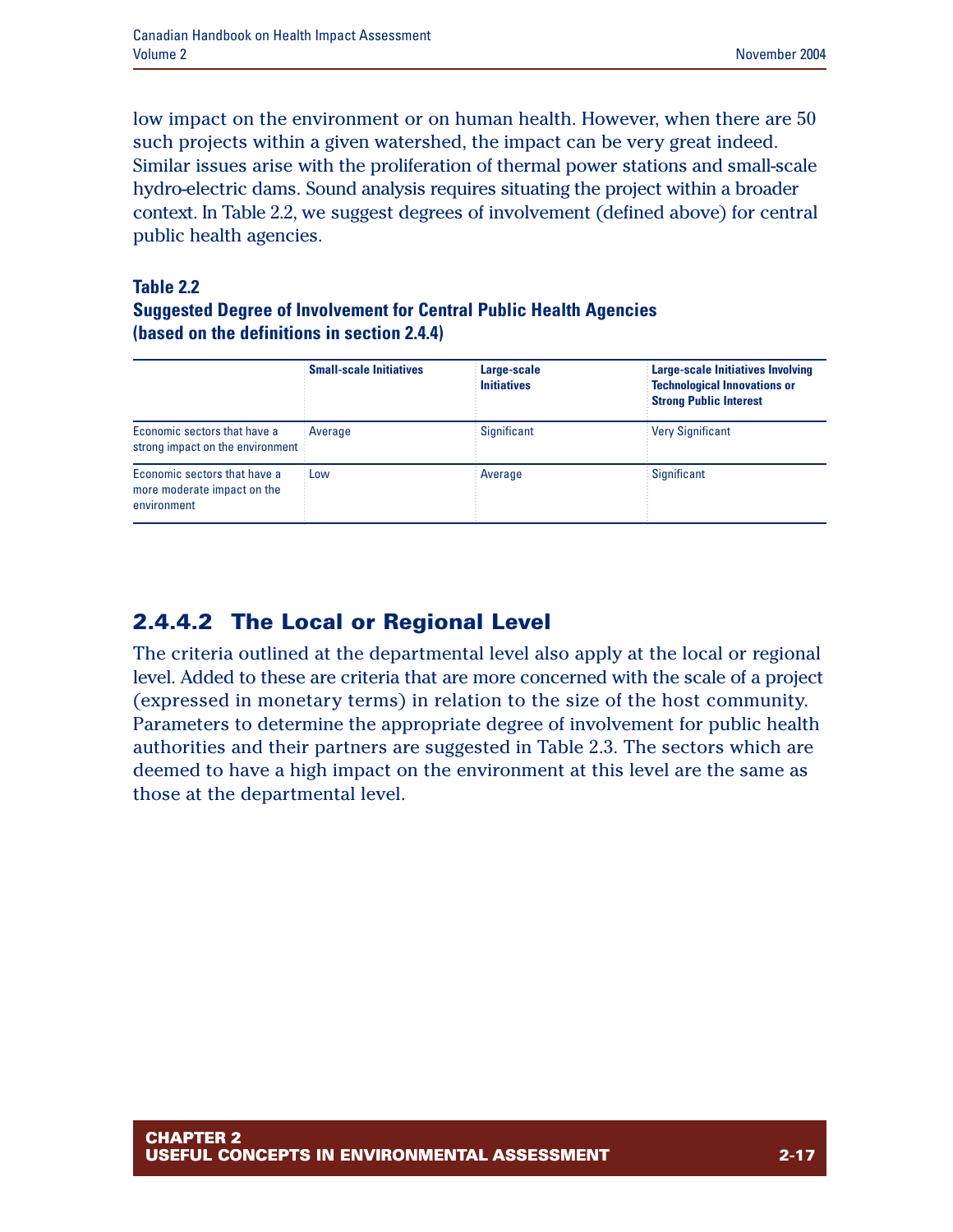#### **Table 2.3 Suggested Degree of Involvement for Regional and Local Health Agencies (based on the definitions in section 2.4.4)**

| <b>Type of</b><br><b>Community</b>                                       | <b>Small-scale Projects</b><br>(<\$1 M) | <b>Medium-scale Projects</b><br>(\$1 M to \$10 M) | <b>Large Projects</b><br>(\$10 M to \$1 B) | <b>Very Large Projects</b><br>(551 B) |
|--------------------------------------------------------------------------|-----------------------------------------|---------------------------------------------------|--------------------------------------------|---------------------------------------|
| Small/isolated                                                           | Low                                     | <b>Significant</b>                                | Very significant                           | Very significant                      |
| Small (<10,000 inhabitants) Low                                          |                                         | Average                                           | Significant                                | Very significant                      |
| Average (10,000 to 100,000<br>inhabitants)                               | : Low                                   | Low                                               | Significant to<br>very significant         | Very significant                      |
| Large (>100,000 inhabitants); Low<br>or Very large<br>(>1 M inhabitants) |                                         | Low                                               | Average to significant                     | Significant to<br>very significant    |
| $M =$ million; $B =$ billion.                                            |                                         |                                                   |                                            |                                       |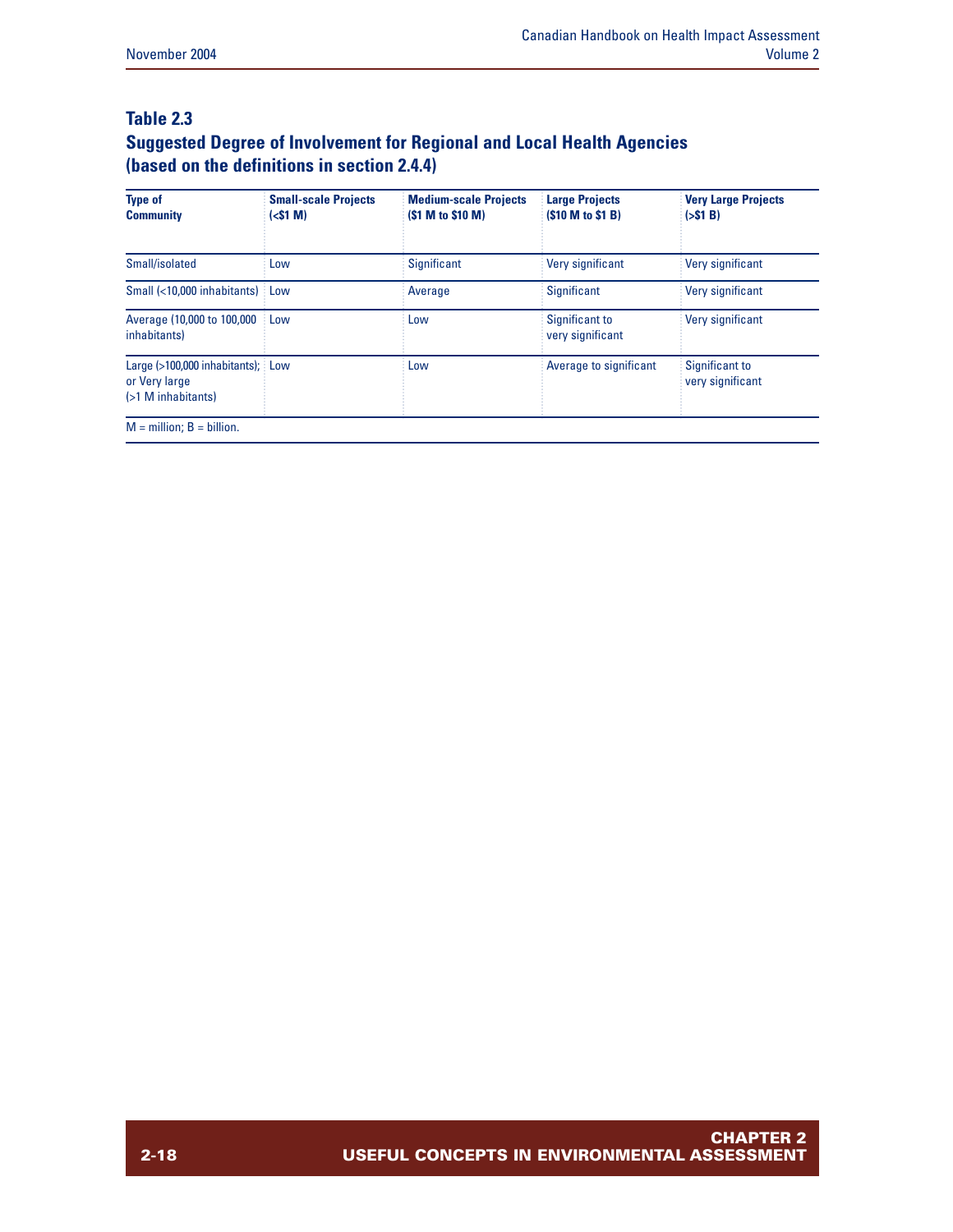## **3 SUSTAINABLE DEVELOPMENT AND HEALTH**

## **3.1 Introduction**

The preceding sections have examined the critical role health professionals can play in EA. To adequately fulfil this role and to base their views on reliable criteria, health professionals need a shared world view, one that includes values connected with health protection, risk and disease prevention, and the promotion of behaviours that sustain health. This vision must also encompass other aspects, including economic development, as well as environmental and ecosystem protection. This is the approach behind the concept of SD, which is now part of many federal and provincial/territorial laws, as well as international treaties. Even the highly conservative Organisation for Economic Co-operation and Development, which brings together the world's 29 richest countries, is now using this concept to chart its future course (OECD, 1997).

## **3.2 Definitions**

The definition of SD has been the subject of much debate, which has been joined by many excellent publications. The human health component is neglected in some publications (e.g., CCME, 1993) and highlighted in others (Health Canada, 1997a), according to the respective mandates of each organization. In conducting EAs, it is desirable to identify the health component as a key element of SD, on a par with economic and environmental components (see Figure 3.1). This approach does justice to the interdependence of various determinants of healthy and equitable development.

Whereas health professionals generally include the social component in their definition of health, in EA the practice is different. EA practitioners often classify health as a facet of the social component, particularly in matters not related to toxicology or technological risk (these normally fall into the environmental component). Since the approach favoured has more to do with past training than any other factor, these classifications are of little importance: it is sufficient to know that they exist.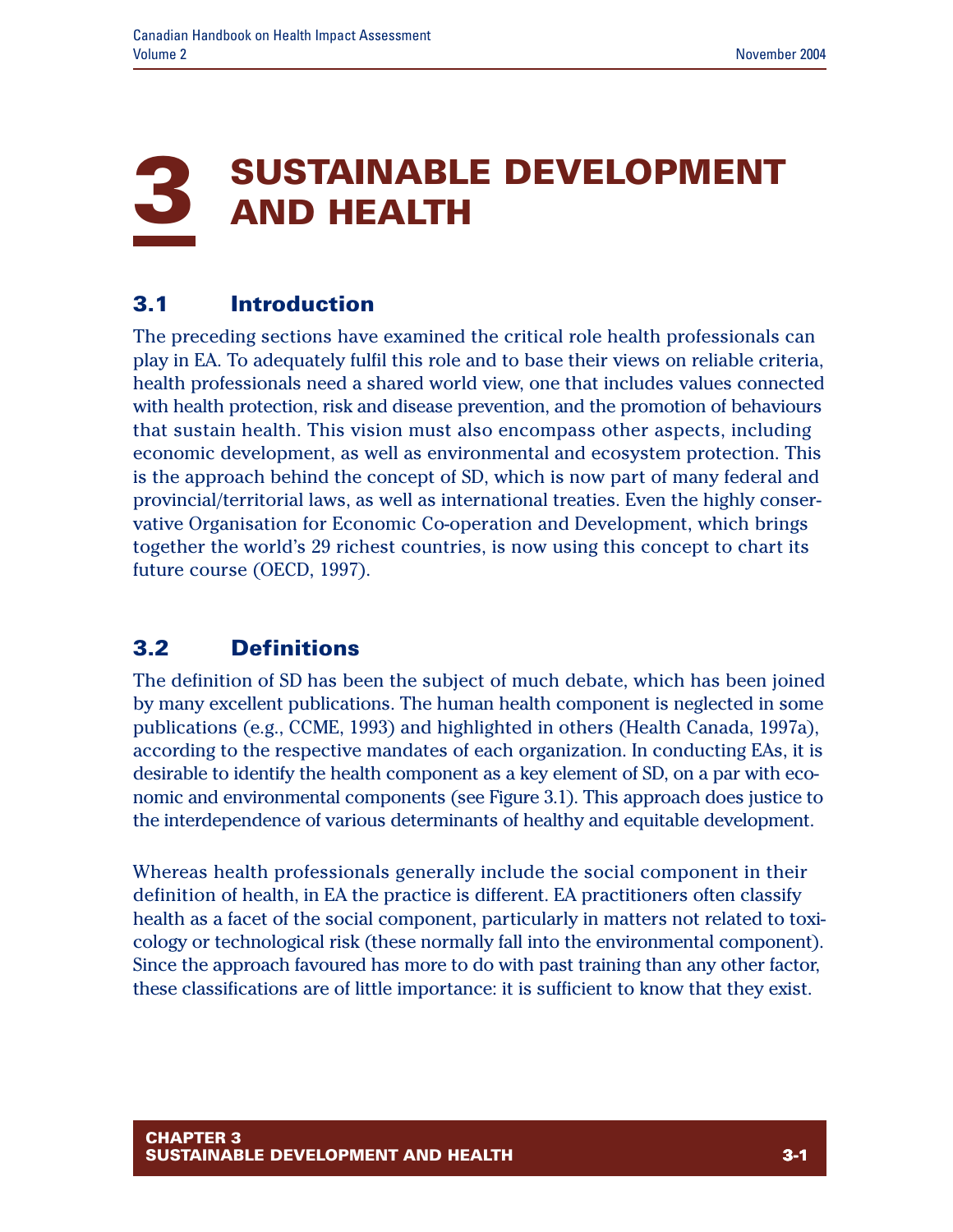#### **Figure 3.1 Health in the Context of Sustainable Development**



*Source*: Gosselin *et al.* (1991)

What is important is to understand the goals of SD and to derive operational principles that may be useful in developing public health input. In this connection, the line of thought suggested by Robert Goodland and Herman Daly (1995) presents many important similarities with the official policy of governments across Canada in matters of health, the environment, and the economy. In fact, the Ministers of Health and the Environment of all governments in Canada adopted an important statement to this effect in 1996 (see Box 3.1). This statement recognizes the interdependence of health, the environment, and the economy. The challenge that remains is to put the goals outlined in Figure 3.2 into practice in our daily decision-making.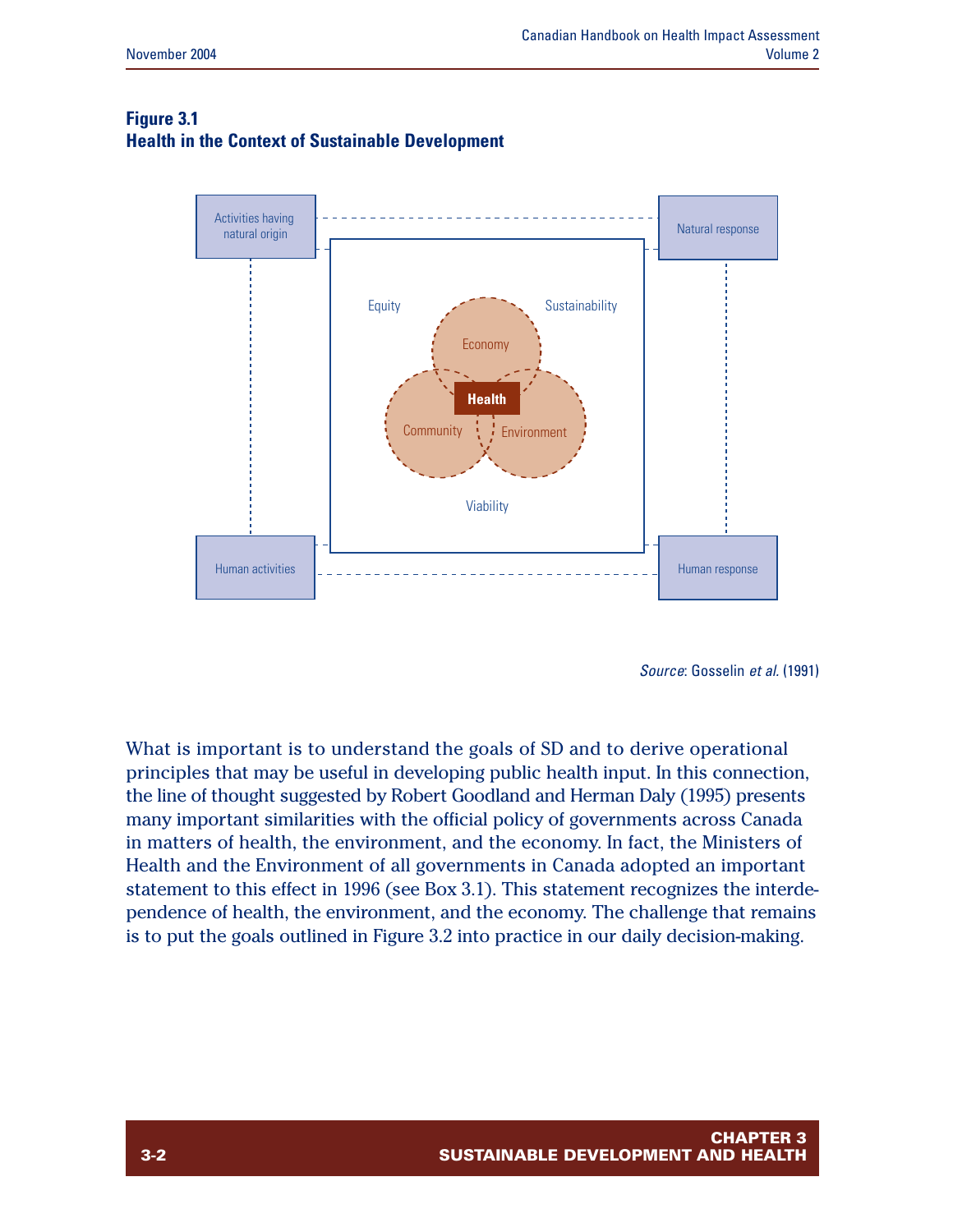#### **Principles for Health/Environment Cooperation**

#### **The Ministers of Health and of Environment recognize that human health, ecosystem health, and the economy are interdependent. We believe that:**

- $\blacksquare$  all Canadians must have the opportunity to live, work and play in environments that are in harmony with nature;
- $\blacksquare$  ecosystem health is essential to the health of all life forms on Earth;
- $\blacksquare$  development occurring today must not prevent current and future generations from pursuing their own development and meeting their environmental needs;
- $\blacksquare$  where there is a risk of serious or irreversible damage, lack of scientific certainty should not be invoked as a reason to postpone the implementation of effective measures to halt environmental degradation;
- $\blacksquare$  sustainable development needs to be better understood at the scientific level, which implies sharing knowledge and adopting innovative technologies;
- $\blacksquare$  preventive measures are preferable to corrective ones;
- $\blacksquare$  the Canadian population needs to be better informed to make decisions that promote and maintain human and ecosystem health;
- $\blacksquare$  Canadians have a responsibility to make decisions that promote human and ecosystem health. The Canadian government must ensure that its own decisions protect the health of the population and the environment, creating conditions that encourage individuals and communities to adopt practices that are consistent with the principles of sustainable development.

#### **Areas of Cooperation**

In witness whereof the various governments commit themselves, in the interest of present and future generations of Canadians, to do their utmost to:

- $\blacksquare$  expand knowledge and exchange information on human health, ecosystem health, and the determining factors of each;
- $\blacksquare$  identify priority areas requiring Canada-wide action;
- $\blacksquare$  support cooperation between departments and ministries of Health and the Environment and other departments and ministries which have a role to play;
- $\blacksquare$  develop interdisciplinary strategies to promote human and ecosystem health;
- $\blacksquare$  strengthen links between governmental and non-governmental organizations;
- $\blacksquare$  facilitate and promote public awareness programs and public participation.

*Source*: CCME (1996)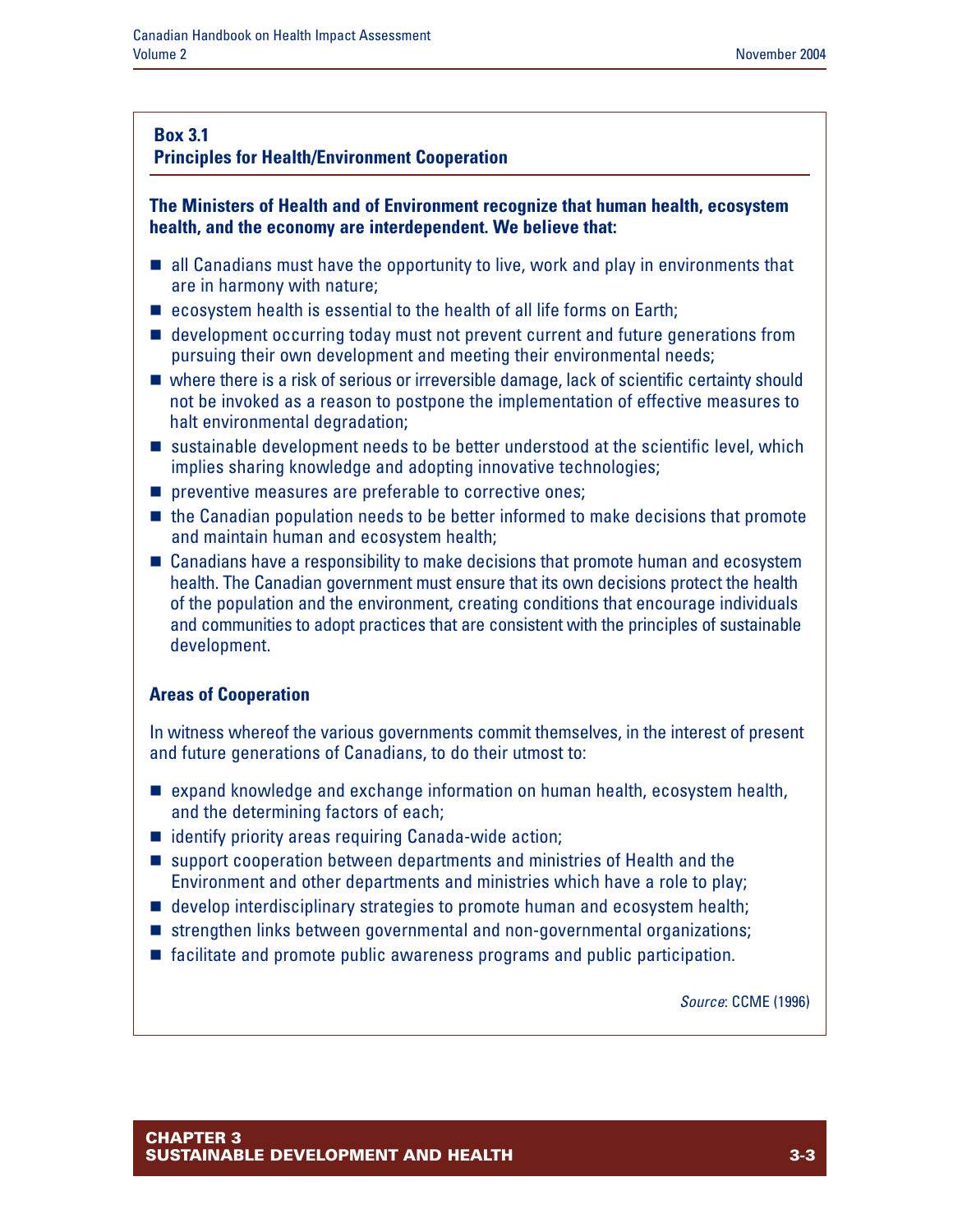|                                                                                                                                                                  | <b>Sociosanitary Objectives</b><br><b>Empowerment</b><br>Participation<br>Equity<br><b>Alleviation of poverty</b><br>Social cohesion<br>Health and demographic stability<br>Institutional development |
|------------------------------------------------------------------------------------------------------------------------------------------------------------------|-------------------------------------------------------------------------------------------------------------------------------------------------------------------------------------------------------|
| <b>Economic Objectives</b><br>Development for all countries; equity<br>Growth for less developed countries<br><b>Efficiency</b><br><b>Alleviation of poverty</b> | <b>Environmental Objectives</b><br><b>Ecosystem integrity</b><br><b>Conserve carrying capacity</b><br>Climatic stability<br><b>Conserve biodiversity</b>                                              |

#### **Figure 3.2 Objectives of Sociosanitary, Economic, and Environmental Sustainability**

As Grø Harlem Brundtland suggested in the report that originally put forward the concept of SD (WCED, 1987), the focus of all SD is ultimately human health, which is dependent on social, economic, and environmental sustainability. Clearly, this is a very ambitious objective, but it can also be useful in developing a clearer vision of the goals we must achieve to ensure that social development is consistent with the promotion and protection of public health.

## **3.3 Significance of the Three Realms of Sustainable Development**

For those who may not be familiar with the scientific studies that led to the concept of SD, a number of references to background information are provided in the bibliography at the end of this volume of the Handbook. Here we will examine a few basic concepts (ecosystem, economy, and social system) that may be of assistance to the reader. Those who wish to deepen their knowledge of the subject are urged to consult the excellent web sites of the following: SD Gateway; UNSD (United Nations Sustainable Development); and Université libre de Bruxelles. (See Chapter 9, Bibliography, under these entries.)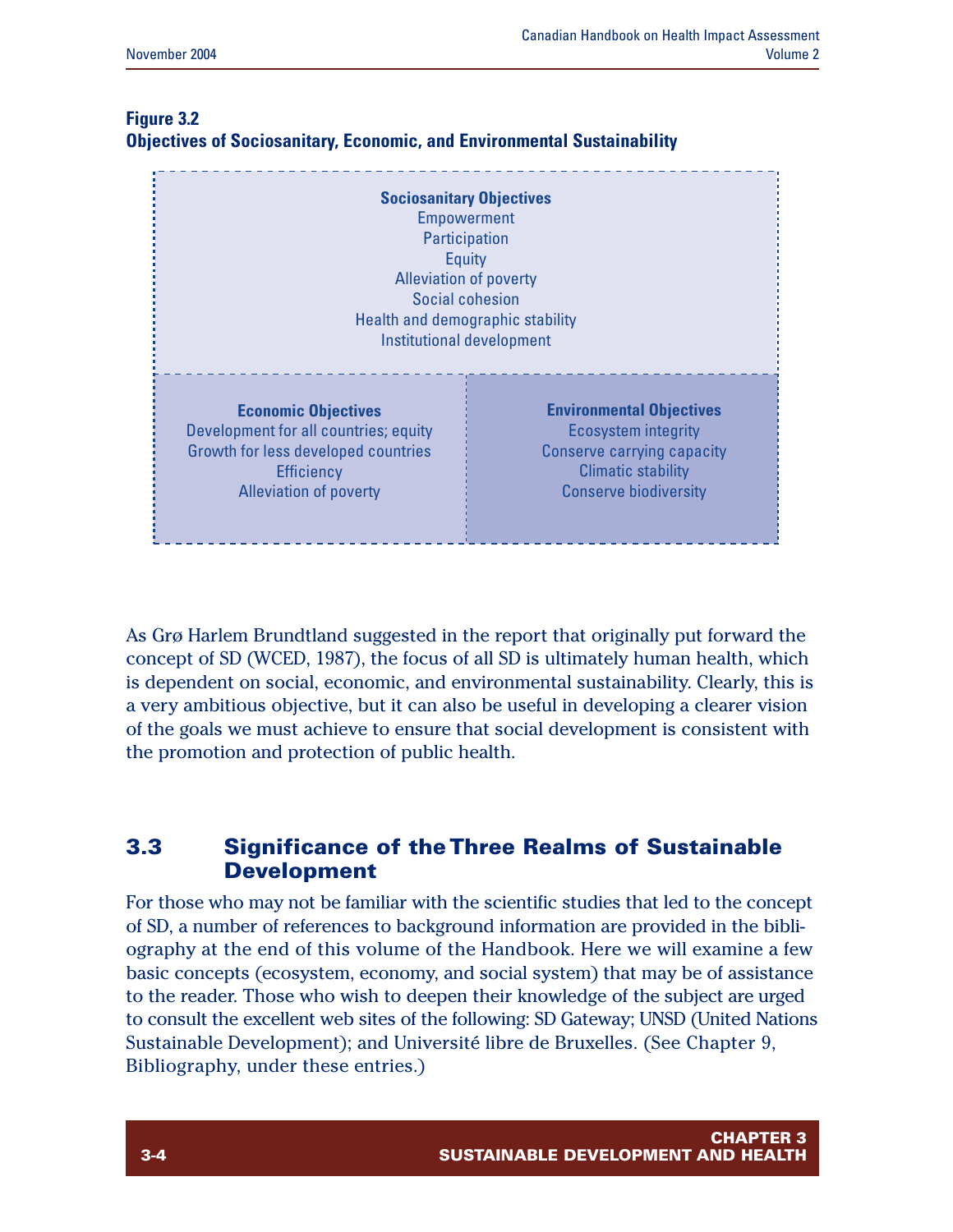## **3.3.1 Ecosystem**

The most significant trend observed throughout the 20th century has been typified by a demographic explosion and the marked deterioration of many ecosystems around the world. The Earth's population has undergone a five-fold increase in less than a century, and the demand for fresh water, arable land, energy, wood, fish, and many other resources has often outstripped the capacity of ecosystems to regenerate. This view is shared by every organization in the United Nations and thousands of scientists around the world, who have come to realize that human beings are taking up more and more space, harming other species, and interfering with the ability of air, soil, and water to renew themselves (Keating, 1993). In addition, the unintended pollution caused by a number of technological innovations such as polychlorinated biphenyls (PCBs) and the automobile has only made matters worse.

It is also important to note that many services that we derive from our ecosystems - such as water and air purification, waste recycling, and food production -- are never recognized in our national accounts, whose best known statistic is the GDP. In our current economic system, the fact that a dollar value is not attached to ecosystems often means that managers give these considerations little or no attention. This attitude persists despite the fact that ecosystems provide irreplaceable services, as classified by Costanza *et al*. (1997) (Box 3.2), which we all need to survive, such as ground water and the atmosphere itself.

Costanza *et al*. (1997) applied their classification in attempting to estimate the monetary value of the services provided by the ecosystems in different biomes (water, land, etc.). Their estimate, which they have termed conservative, is US\$33 trillion per year. By comparison, the GDP of the entire planet is approximately US\$18 trillion per year. Most of these ecological services are indispensable to life on Earth, and many form the basis of our economic activities. Yet they are rarely considered in cost-benefit analyses and seldom integrated into the decision-making process. There are many reasons to rigorously protect our life-sustaining ecosystems, including human life itself, our economic activities, and the fact that ecosystems are irreplaceable. A Canadian initiative currently being conducted by the National Round Table on the Environment and the Economy is intended to address this issue within the context of SD (NRTEE, 2002). (See Volume 3, Chapter 4, of this Handbook for more information on economics and human health.)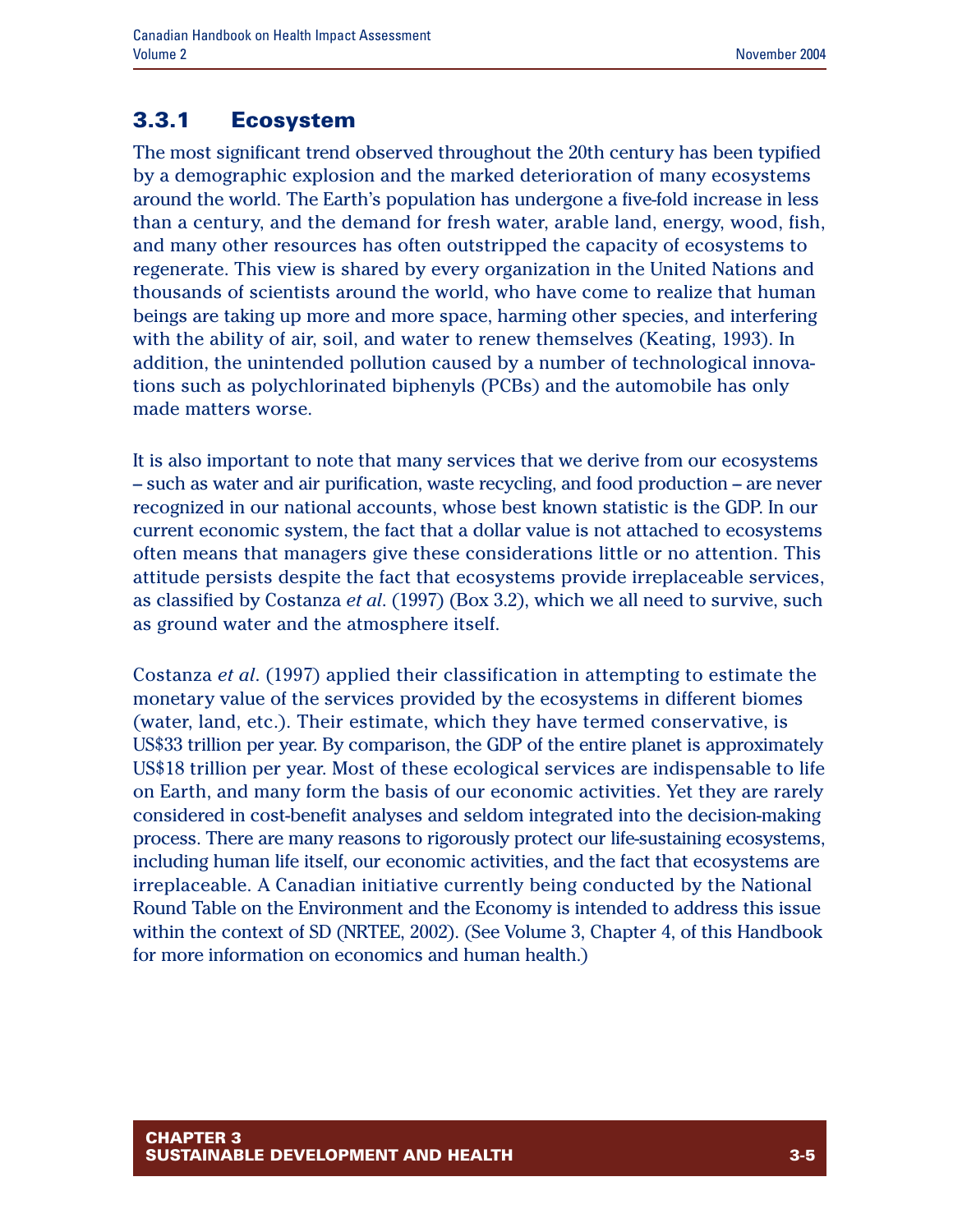#### **Box 3.2 Classification of Services Provided by the Ecosystem** ■ Gas regulation ■ Climate regulation ■ Disturbance regulation ■ Water regulation ■ Water supply  $\blacksquare$  Erosion control and sediment retention ■ Soil formation  $\blacksquare$  Nutrient cycling ■ Waste treatment **n** Pollination  $\blacksquare$  Biological control of pests  $\blacksquare$  Refugia ■ Food reproduction  $\blacksquare$  Raw materials ■ Genetic resources **n** Recreation n Culture *Source*: Costanza *et al*. (1997)

## **3.3.2 Economy**

There are now hundreds of studies attesting to the effects of adequate or deficient incomes on health. This variable is so significant that epidemiological studies control for it in an attempt to isolate its effects from other, less important causal factors. A number of international publications have demonstrated the link between low incomes and poor health in developing countries (e.g., UNDP, 2003), but these disparities exist in Canada as well (CPHA, 1997). Some of these studies show disparities in life expectancy of as much as 10 years between the residents of affluent and poor neighbourhoods within the same city. The relationship is sometimes indirect, as in the case of behaviours that are harmful to health; but it can also be direct, as with the permanent stress induced by financial insecurity (see Evans *et al*., 1994). This effect of deficient financial means would appear to be cumulative, and this relationship is reflected in a dose-response curve (Lynch *et al*., 1997).

In general, an average income is sufficient to ensure good health, beyond minimum subsistence. The experience of many countries shows that investments in primary health care (e.g., vaccination, care for pregnant women), in education (primary and secondary levels), and in environmental health (e.g., drinking water, waste management, air quality) are crucial factors in the relationship between economics and health. Clearly, an adequate income for individuals does not suffice: sound government decision-making is required, particularly regarding investments in pollution control, preventing environmental degradation, and promoting the benefits derived from our ecosystems.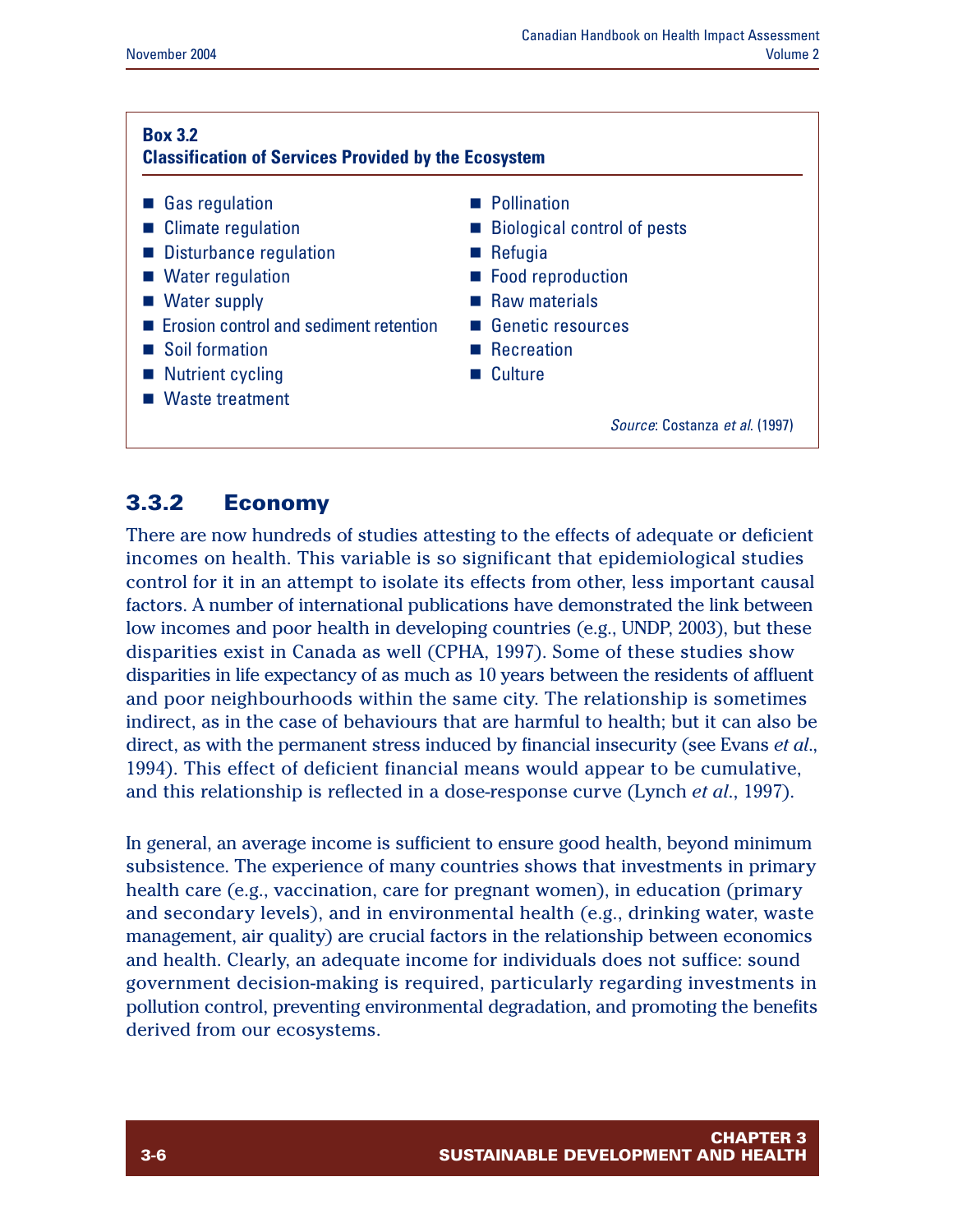## **3.3.3 Social System**

The economic system and the social system are closely linked and interdependent. Direct and indirect links can also be demonstrated between health and the social system. Even in Canada, health professionals sometimes need to be reminded that after genetics and age, the social environment is probably the most important determinant of health (Evans *et al*., 1994). The relationships that evolve among individuals or groups of individuals influence their state of health. These relationships can encompass the ways in which work is organized, criminality, power structures, culture, dietary influences, and other factors. Some would also include equitable income distribution within the social sphere.

Individuals' sense that they can control their own lives also appears to be highly important, as is the ability to rely on family or social support networks in case of need. Significant disparities in mortality and morbidity can be observed in situations where individuals feel they have little control over their professional lives. The studies conducted by Marmot and Theorell (1988) with British civil servants showed age-specific mortality rates that were three times higher among lower-level employees than among upper management, even after adjustments were made for the usual risk factors (e.g., hypertension, smoking, and blood lipid levels). In studies performed by Wilkinson (1989, 1992), death rates adjusted over time, as well as comparative rates between countries, show similar disparities relating to the distribution of material resources within populations. (See Volume 3, Chapter 3, for more information on social impact assessment.)

These disparities in the area of health can be significantly reduced if governments are prepared to invest wisely in education, primary care, and environmental management (Caldwell, 1988). This can be observed by contrasting the experiences of nations of comparable economic standing but markedly different sanitary conditions. Equitable income distribution among individuals is also a key variable that has an enormous influence on population health. It has been observed that countries in which wealth is distributed more equitably achieve a higher level of population health than do other nations of comparable affluence (UNDP, 1997).

Increased social stress can also bring about a significant deterioration in the health of a population, as the recent experience in Russia eloquently demonstrates (Leon *et al*., 1997). In 1994, a Russian male had only a 50% chance of living beyond the age of 60, as compared to a 90% chance among Canadian males. Tobacco and alcohol consumption, poor nutrition, significant social and economic instability, depression, and deteriorating health care have all been identified as causal factors in this new situation (Notzon *et al*., 1998). Between 1990 and 1995, the life expectancy for Russian men decreased by approximately seven years.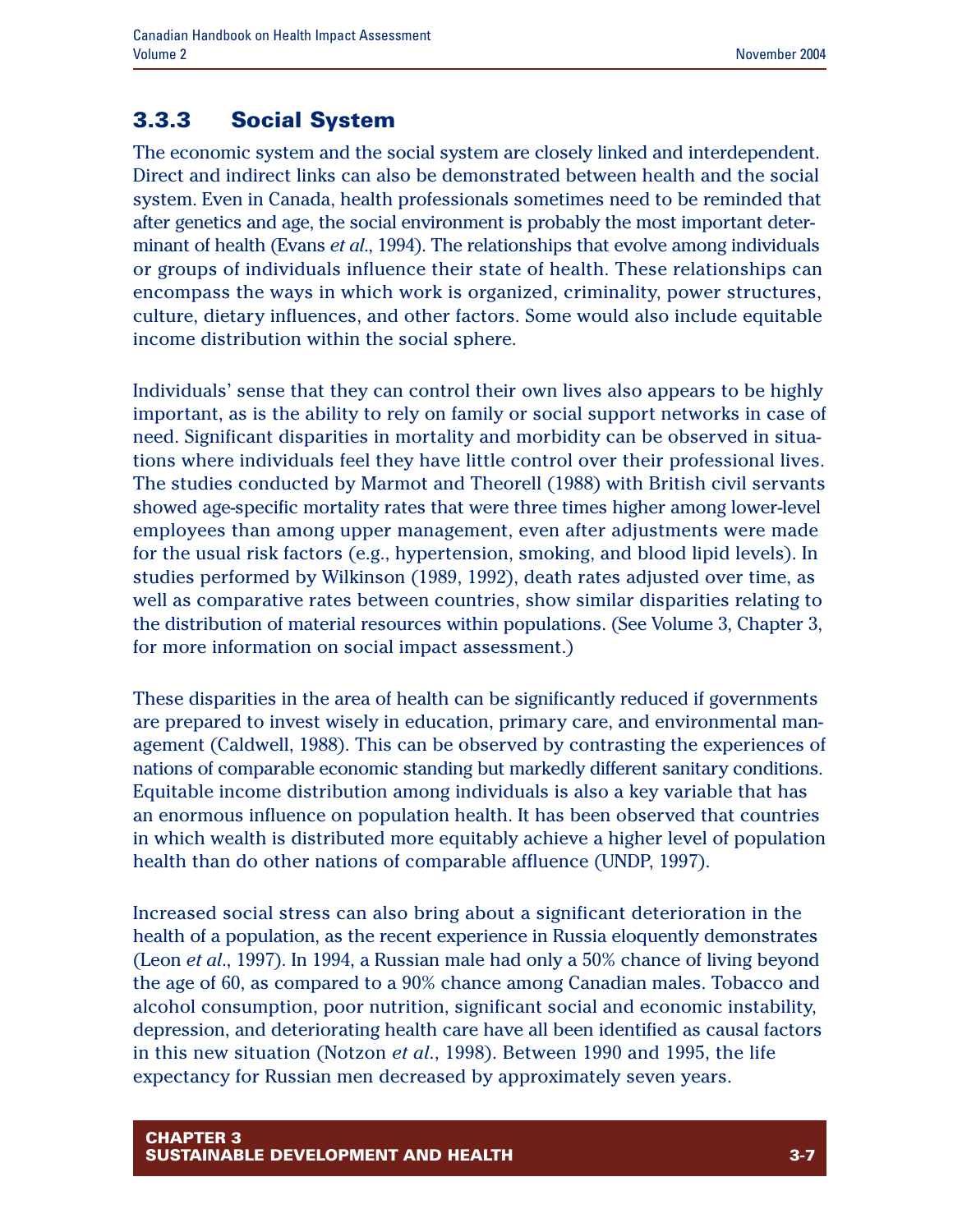## **3.4 Sustainable Development as a Daily Focus**

Often those responsible for making political and economic decisions are unaware of many of the issues that have been raised in this chapter. As a result, many common prejudices sometimes fill this information gap and influence decision-making. Consequently, the dissemination of information regarding the links between the economy, health, and the environment is another task faced by health professionals in preparing public health notices in connection with EAs.

Adopting the SD framework as a criterion in preparing public health notices in EA means that health agencies must provide their views on:

- $\blacksquare$  the likelihood that contaminants or anticipated hazards will have an impact on health and quality of life and, ultimately, health agencies' views on desirable levels;
- $\blacksquare$  the foreseeable equity in the distribution of risks, disadvantages and benefits, and, ultimately, public health agencies' views as to what would constitute a desirable distribution; and
- $\blacksquare$  the impact of the initiative being considered on the preservation of life-sustaining ecosystems and on the services derived from these ecosystems and, ultimately, health agencies' views on desirable impact mitigation measures.

From a public health perspective, most initiatives, projects, programs, and policies contain both positive and negative elements. It is important that these be brought into balance. Still, many useful actions that can move society towards SD require a social consensus, which develops gradually and often slowly. Therefore, it can be useful to propose concrete compensatory or mitigation measures for specific projects. Such actions can include planting a forest or creating wetlands to compensate for losses brought about by new construction projects or setting up a social development trust fund for a community coping with the residual inconvenience caused by a new factory.

For public health agencies, opposing the development of a project on the basis of SD principles is sometimes a delicate matter, since this is not part of their main mandate. On the other hand, it is entirely appropriate to give greater weight to this criterion in the case of government policies and programs or mega-projects (or a series of projects) that can have a major impact on the course of a society. Energy supply policies, subsidies favouring the automobile, and hydro-electric developments in virgin wilderness are examples of high-impact initiatives that must now undergo the test of sustainability.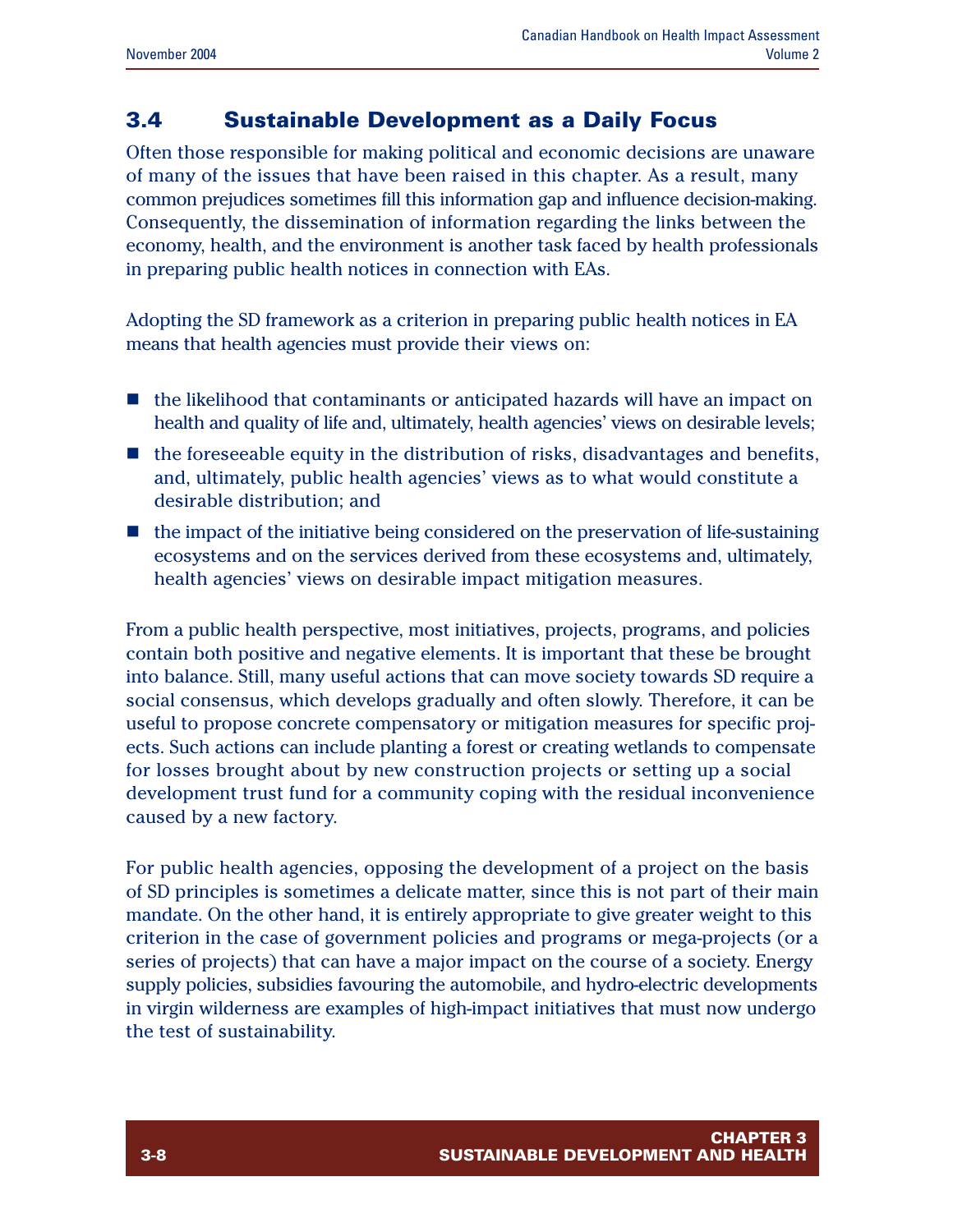The concept of sustainability implies the existence of a limit to resource use. Limits are accepted when it comes to elevators or bridges; more to the point, parking lots have a limited number of spaces, and common sense should tell us that a lake contains a finite number of fish. However, many people are not prepared to admit that such limits should apply to our use of natural resources (Cairns, 1997). Economist Kenneth Boulding (1966) summed up this position rather well more than 35 years ago:

> "Anyone who believes exponential growth can go on forever in a finite world is either a madman or an economist."

Figure 3.3 illustrates this concept in concrete terms by displaying the relative weight of the human economic subsystem in relation to the planetary ecosystem. This relative weight, which represented \$60 billion in produced goods and services in 1900, has grown to \$20 trillion in 1990, an amount 333 times greater. Obviously, the ecosystem of planet Earth did not grow in that period.

It bears repeating that project-related public health notices mainly deal with the effects of contaminants on health and quality of life and on the fair distribution of risks and benefits. The ecosystem integrity component applies most often in the case of strategic assessments or when a mega-project (or a series of projects) is being proposed. With smaller projects, the focus is on preserving the recreational or cultural uses of ecosystems, although it is generally recognized that avoiding all forms of inconvenience may be difficult at times. In such cases, it becomes important to adequately replace ecosystem loss, either in the immediate vicinity or elsewhere in the region, and to adequately compensate the affected populations.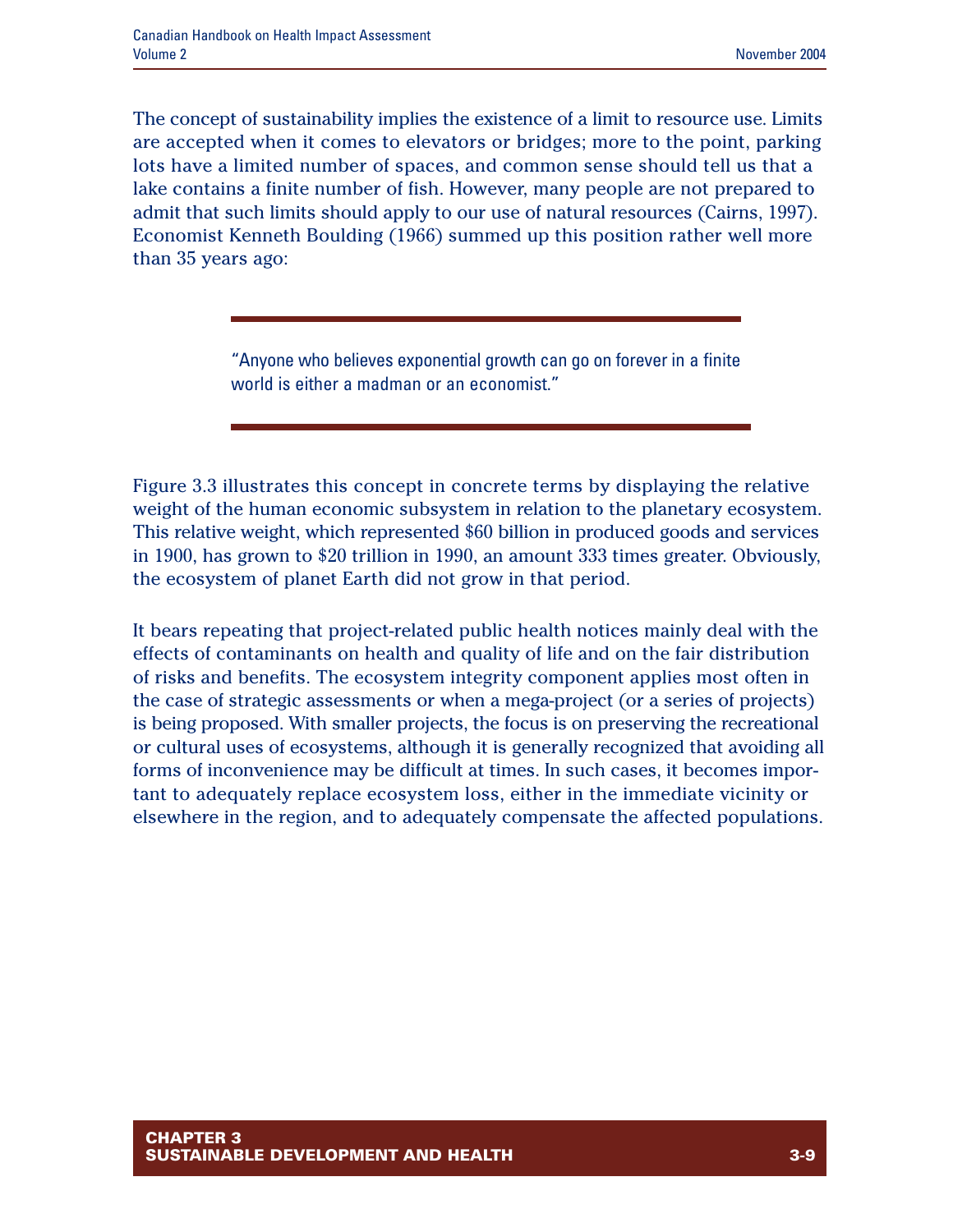#### **Figure 3.3 World Ecosystem in Relation to the Economic Subsystem**



**A: Ecosystem and economic subsystem in 1900**

#### **B: Ecosystem and economic subsystem in 1990**



*Source*: CCME (1993)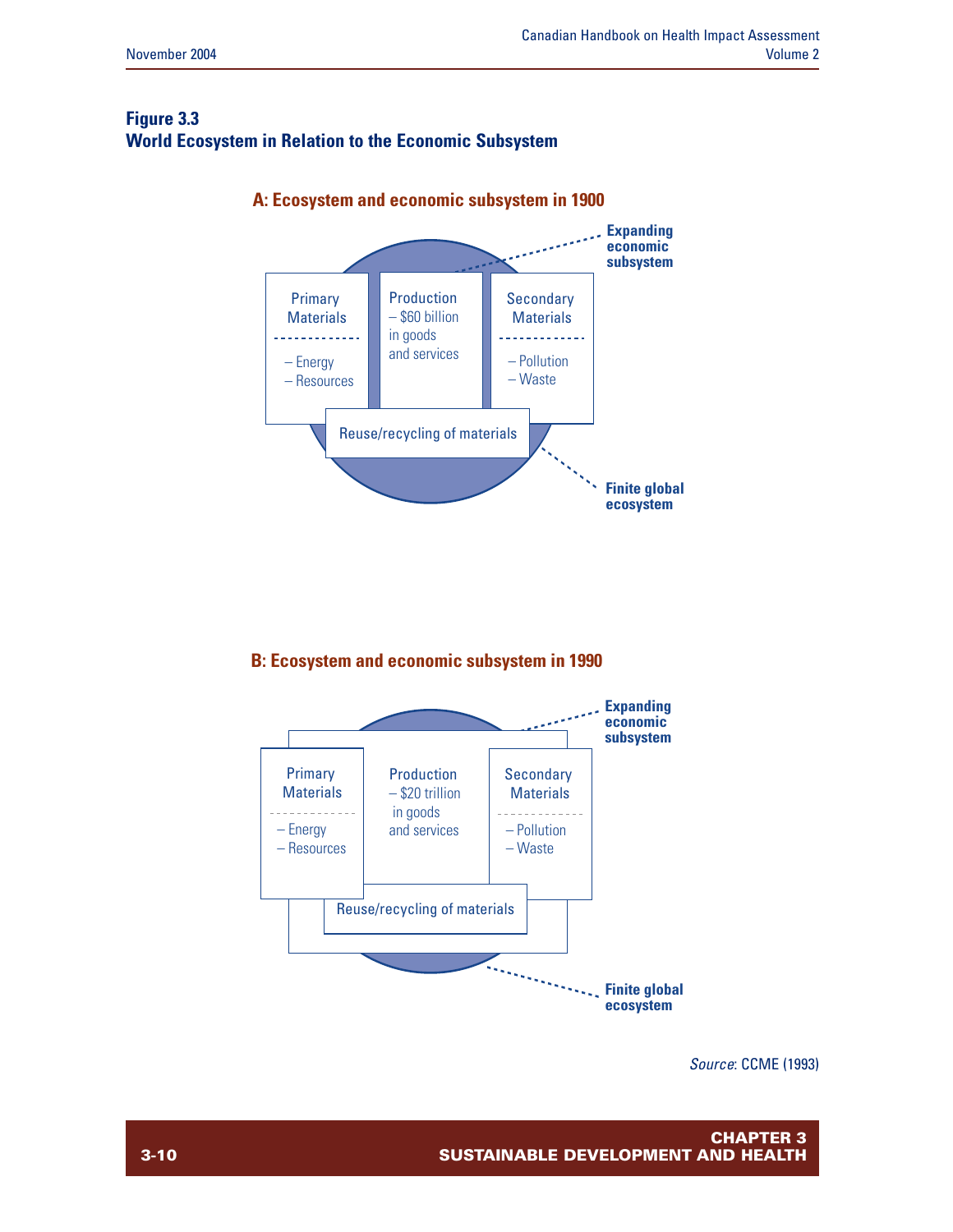### **3.5 Developing and Implementing Projects Based on Sustainable Development Principles**

We offer concrete SD principles in a variety of categories as guidelines for developing policy or implementing major projects. These principles were developed during broad multiparty consultations from 1994 to 1996 with a view to developing sustainable projects and are inspired by the major orientations of Agenda 21 (Keating, 1993), the WHO (1997), and a number of Canadian publications that deal with this topic (including CCME, 1993; NRTEE, 2002). The proposed principles can ultimately serve as criteria for examining projects and policies and developing useful initiatives to promote SD. Boxes 3.3 to 3.5 summarize the basic principles that apply to projects.

Many of the principles that are mentioned in Boxes 3.3 to 3.5 overlap with those that the WHO now views as essential public health functions (WHO-PAHO, 2000a). The Directing Council of the Pan American Health Organization (PAHO), which brings together all health ministers throughout the Americas, including representatives from Canada, adopted Resolution CE 126.R18 at its session of September 25-29, 2000. This resolution outlines the 11 essential functions of public health, including several in which EA plays an important role, namely:

- $\blacksquare$  monitoring and regulation in matters of environmental and occupational health;
- $\blacksquare$  reducing the impact of emergencies and disasters on health;
- **n** social participation and empowerment of citizens in decisions relating to health; and
- n ensuring access to health services for vulnerable and high-risk groups.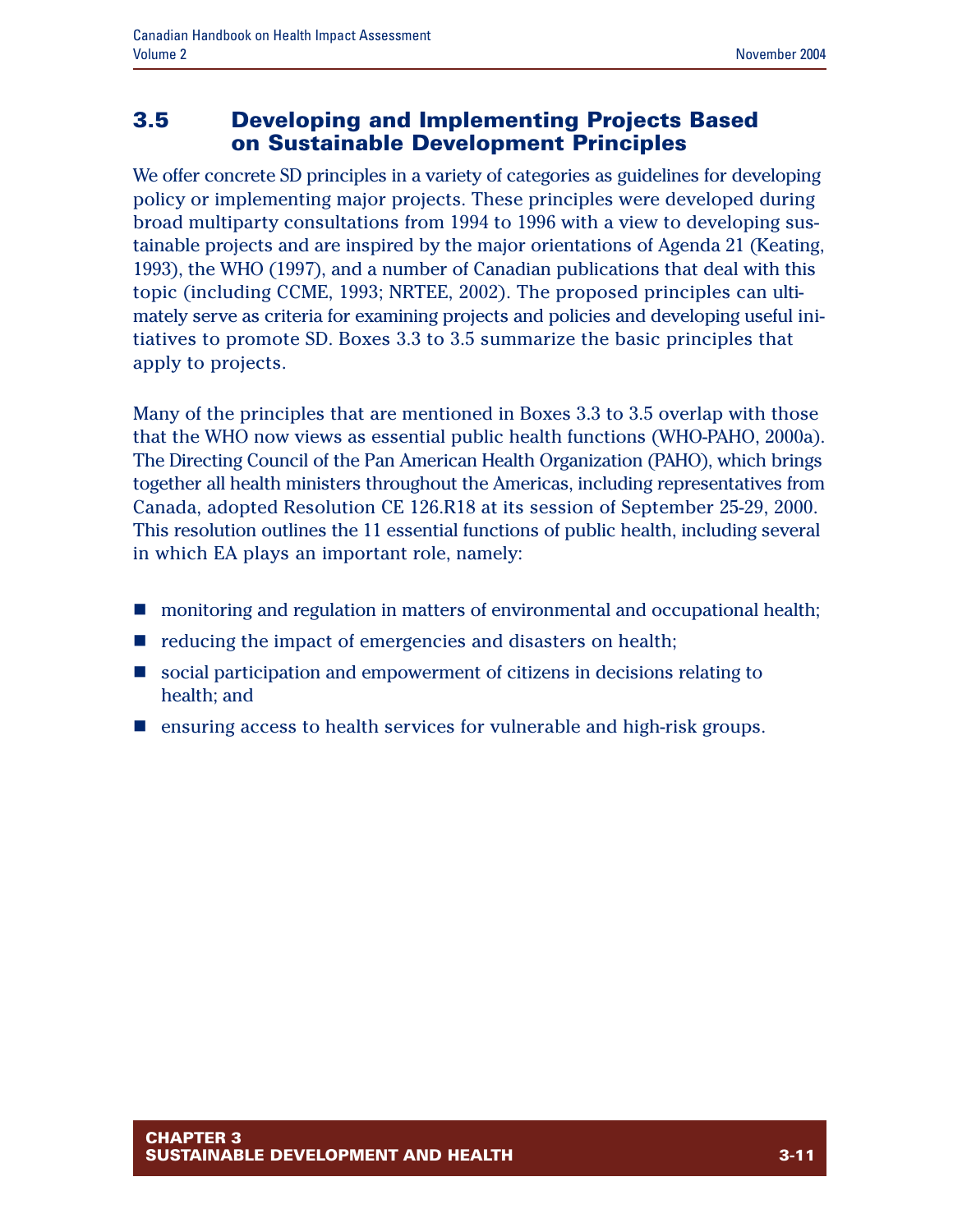#### **Specific Sustainable Development Principles: The Biophysical Environment**

*Natural Resources (including energy resources):* One of the goals of SD is to ensure that natural resources are managed rationally and that access to renewable and non-renewable resources is equitable. The basic principles in this regard are the following:

- $\blacksquare$  Never exceed the regeneration rate of renewable natural resources.
- Exploit non-renewable resources only at a rate and at a price that will permit their eventual replacement with renewable resources.
- $\blacksquare$  Improve knowledge and monitoring of natural resources.
- $\blacksquare$  Promote the conservation of natural resources by reducing the pressure on these resources (overconsumption; air, water, and soil pollution), especially in areas that hold a particular attraction.

*Biodiversity and Habitats:* SD seeks to maintain ecosystem integrity through an integrated management approach, whose basic principles are the following:

- Minimize the loss of genetic, species, and ecosystem diversity.
- Ensure landscape and habitat conservation, including both our natural and architectural heritage.
- $\blacksquare$  Clean up and restore habitats that have been altered or destroyed.
- Limit or prohibit human activities that can translate into adverse impacts on natural species and architectural heritage.
- $\blacksquare$  Develop human activity in harmony with the natural environment.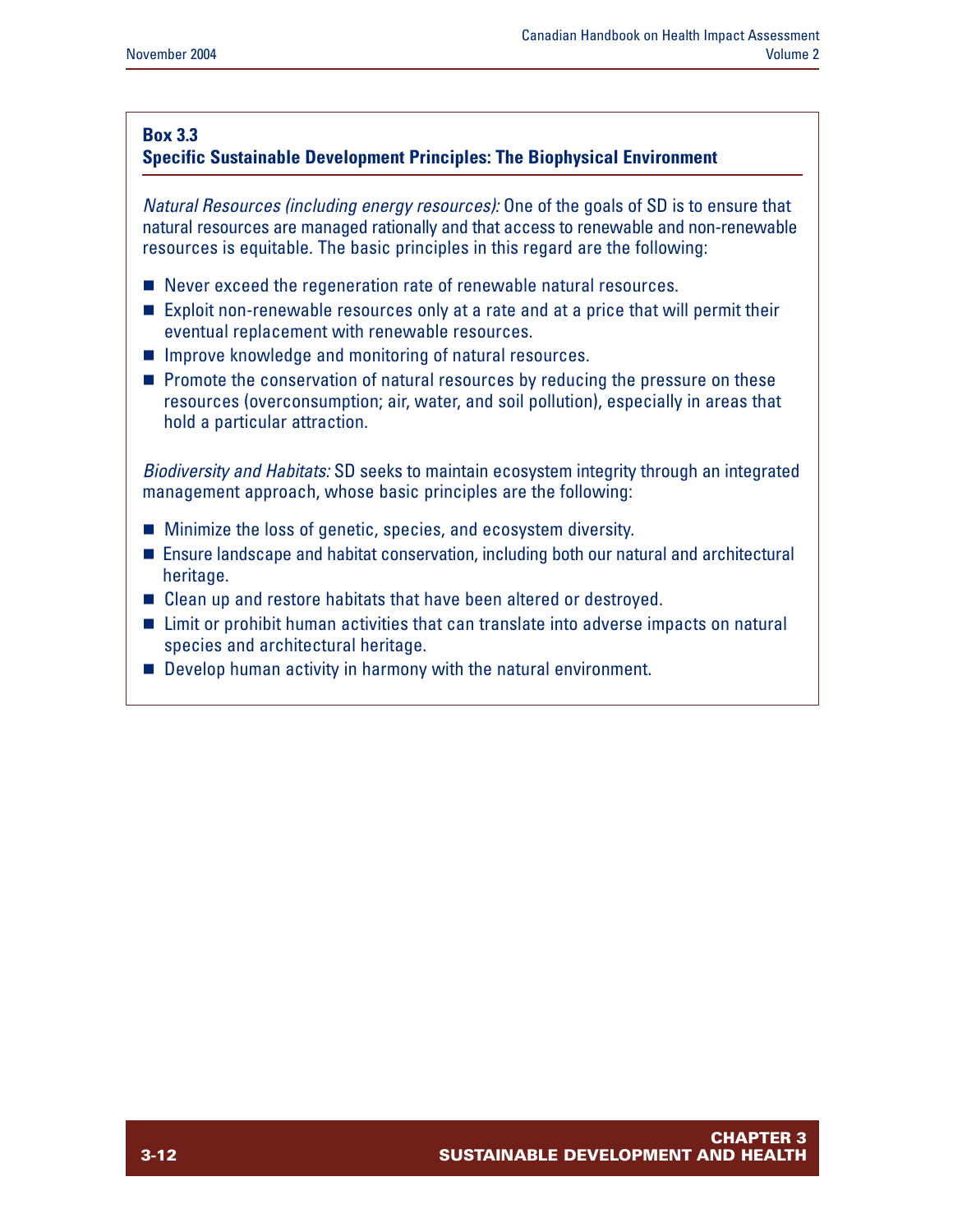#### **Specific Sustainable Development Principles: The Human Environment**

*Health:* SD also implies taking action to promote and protect health and prevent disease. The basic principles are the following:

- $\blacksquare$  Reduce gaseous, liquid, and solid emissions in order to minimize risks to public health from the contamination of food, water, air, or soil.
- Develop and improve emergency plans to deal with environmental accidents, as well as measures to monitor the environment, especially exposure to substances that are harmful to human health.
- $\blacksquare$  In the workplace, replace hazardous technologies and materials with alternative products and technologies that are less harmful.
- $\blacksquare$  Create conditions that promote healthy lifestyle habits (physical exercise, good nutrition, anti-tobacco measures, etc.).

*Quality of Life:* Improving quality of life is an important aspect of SD. The basic principles are the following:

- $\blacksquare$  Reduce or eliminate irritants (e.g., noise, unpleasant odours, visual degradation of the landscape) that affect quality of life for human populations, in both rural and urban areas.
- $\blacksquare$  Promote the revitalization of rural and urban environments.
- Make nature and culture accessible to the public through leisure and communitybased activities.
- **Develop a social and physical environment that favours the dissemination of information** and involves citizens of all ages in community management.

*Economy and Employment:* The concept of SD implies that actions taken must be economically viable and fair for affected populations, particularly in the case of regional development. The basic principles are the following:

- $\blacksquare$  Create employment, particularly for young people living in communities and areas dealing with high levels of unemployment and social assistance.
- $\blacksquare$  Improve and maintain quality of life within the framework of existing employment.
- $\blacksquare$  Internalize the costs and benefits of external project effects (e.g., pollution), including the public health protection aspect.
- $\blacksquare$  Improve the level of education and training of individuals to enable them to play an active role in society.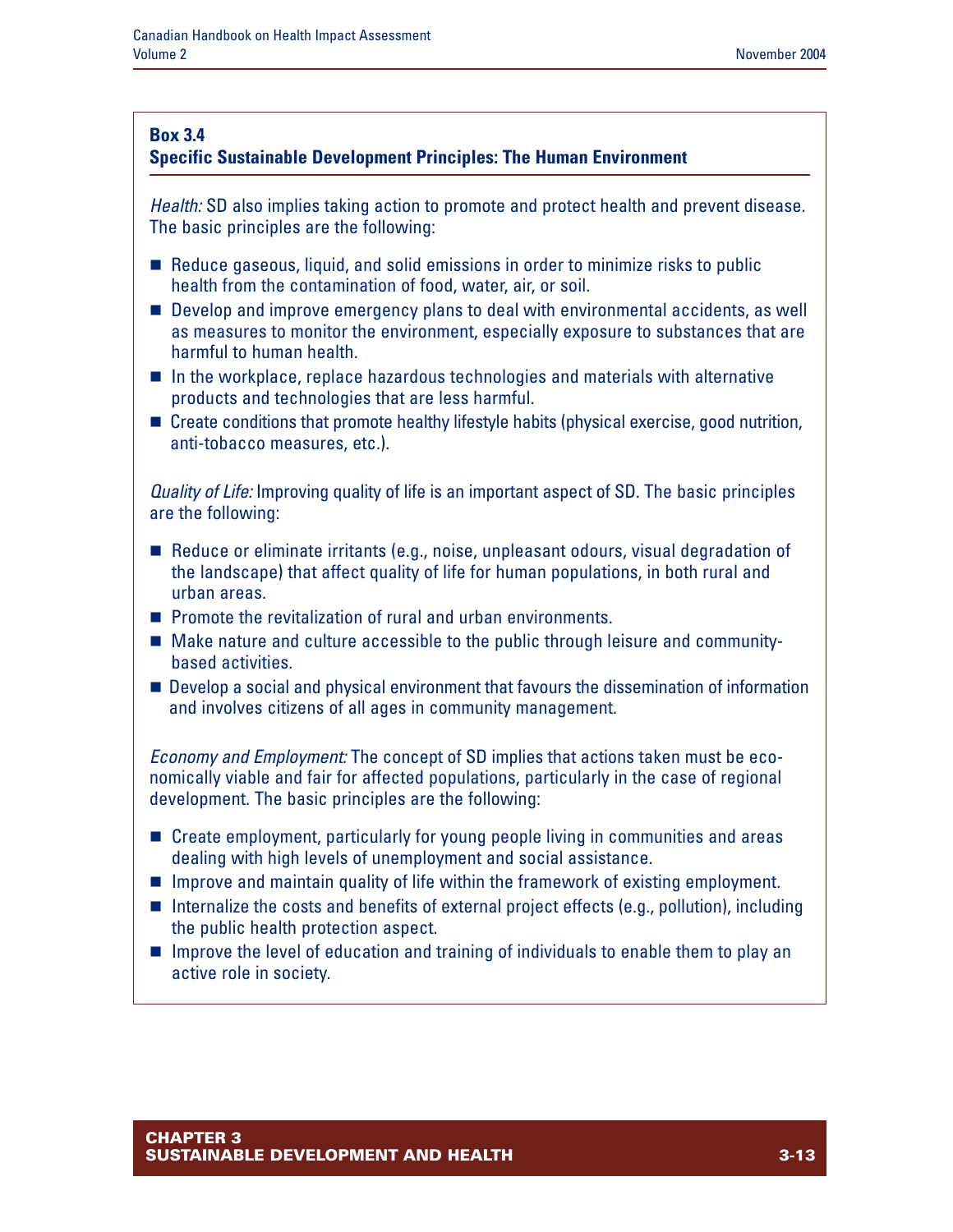#### **Specific Sustainable Development Principles: Stakeholders**

Achieving SD goals requires a concerted effort by all stakeholders, including private citizens, corporations, public and private organizations, and government.

*Citizens:* Development cannot occur in a sustainable manner without the active involvement of citizens. The basic principles are the following:

- $\blacksquare$  Develop measures to encourage the population to modify its attitudes, habits, and behaviour, with a view to reducing overconsumption of water, energy, natural resources, and chemical products and reducing the production of waste that is harmful to the environment.
- Intensify measures designed to promote reduced use, reuse, and recycling; and the reclamation of primary and secondary resources.
- Support concrete cooperative actions designed to promote the accountability of citizens and citizens' groups, and encourage them to address their own individual impact on the environment.
- $\blacksquare$  Aim for a fair balance in the distribution of advantages and disadvantages connected with development.

*Corporations and Public and Private Organizations:* The involvement of employers, companies, workers, and public and private organizations is essential and provides the ability to intervene on a variety of levels. The basic principles are the following:

- $\blacksquare$  Reduce and monitor air, water, and soil pollution.
- Limit the production of goods and services that are harmful to ecosystems and human society; promote the quality and sustainability aspects of goods and services.
- Ensure that pollution and waste do not exceed the environment's ability to absorb them.
- **n** Implement measures to reduce use, encourage reuse, recycle, and develop primary and secondary resources.
- Develop technological innovations that increase production efficiency by reducing the use of natural resources, energy, and water.
- **n** Develop and utilize new technologies that offer better performance from an environmental standpoint.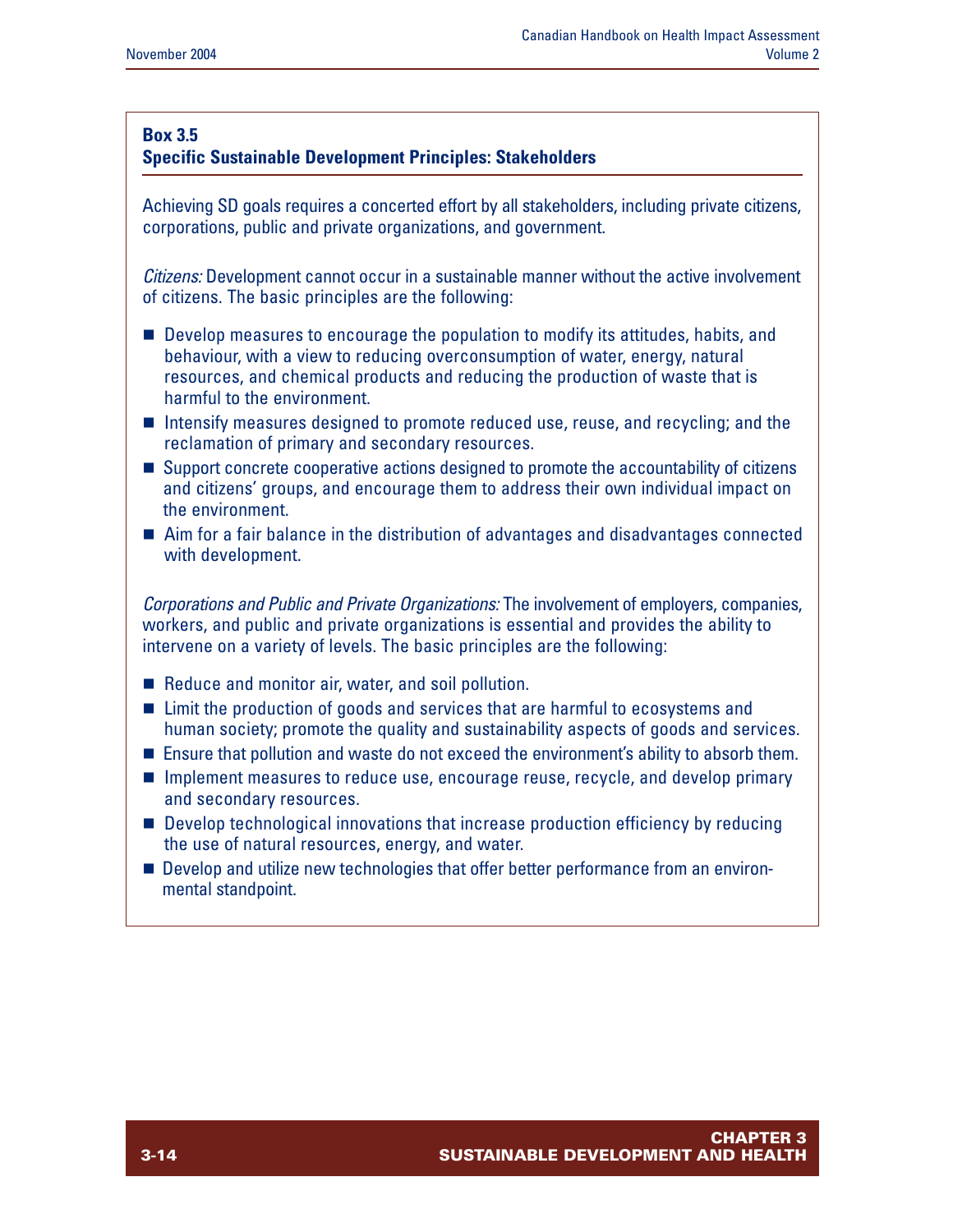#### **Box 3.5 (Cont'd)**

*Governments:* The various levels of government are key players in the promotion of SD. The basic principles are the following:

- Promote education and awareness among all social groups (e.g., the public, nongovernmental organizations, universities, and industry) with respect to the importance of SD.
- $\blacksquare$  Foresee and prevent problems instead of attempting to solve them only after they have occurred.
- $\blacksquare$  Improve and adapt policies, legislation, and existing financial and fiscal measures, with a view to promoting activities that protect and improve ecosystems and to discouraging actions that are harmful (e.g., overconsumption of natural resources, disposal of solid or dangerous waste, greenhouse effect, acid rain, and ozone depletion).
- Organize information (EA tools, data regarding indicators) to make it more accessible (available, reliable, and factual).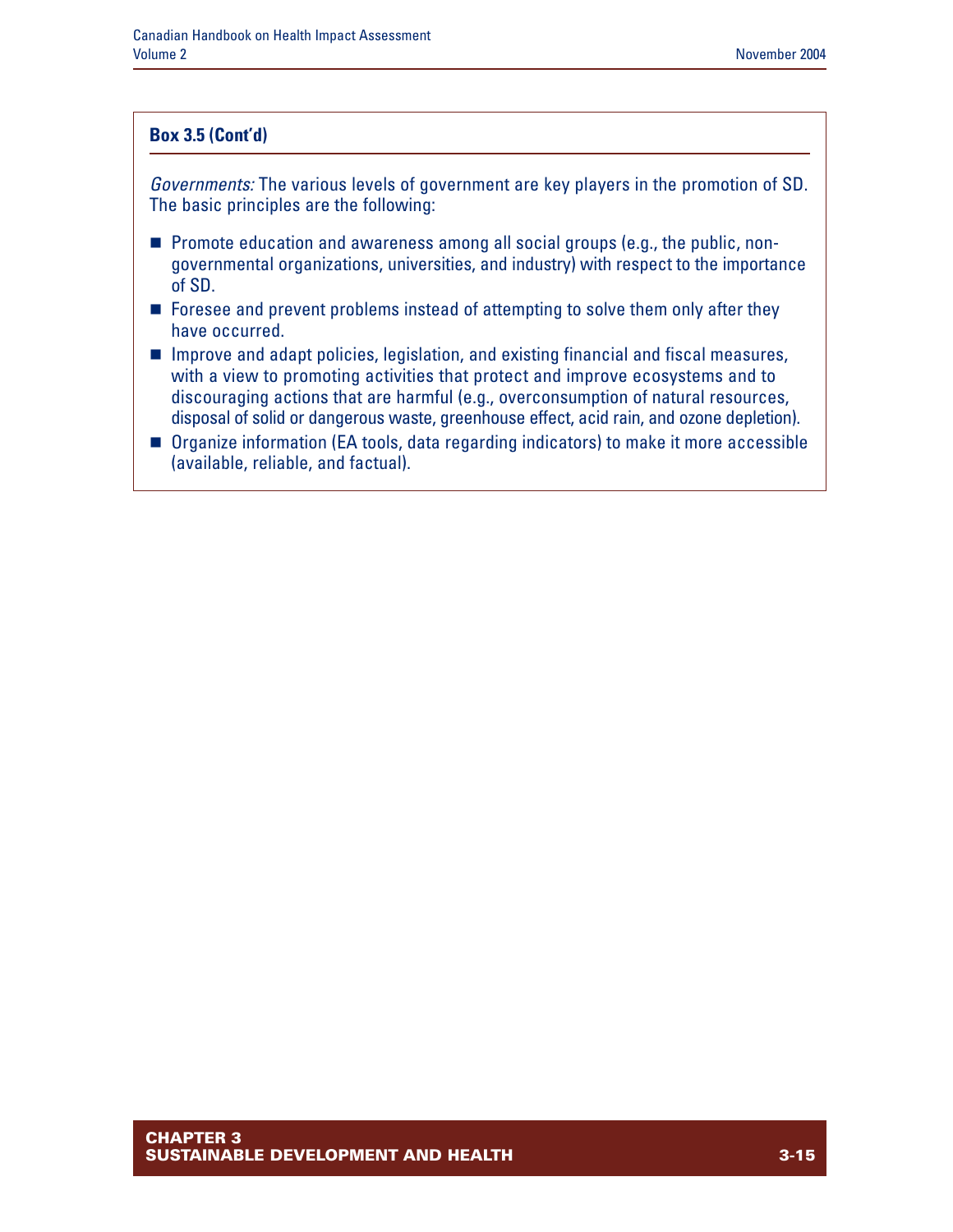#### **Notes:**

| - |
|---|
|   |
|   |
|   |
|   |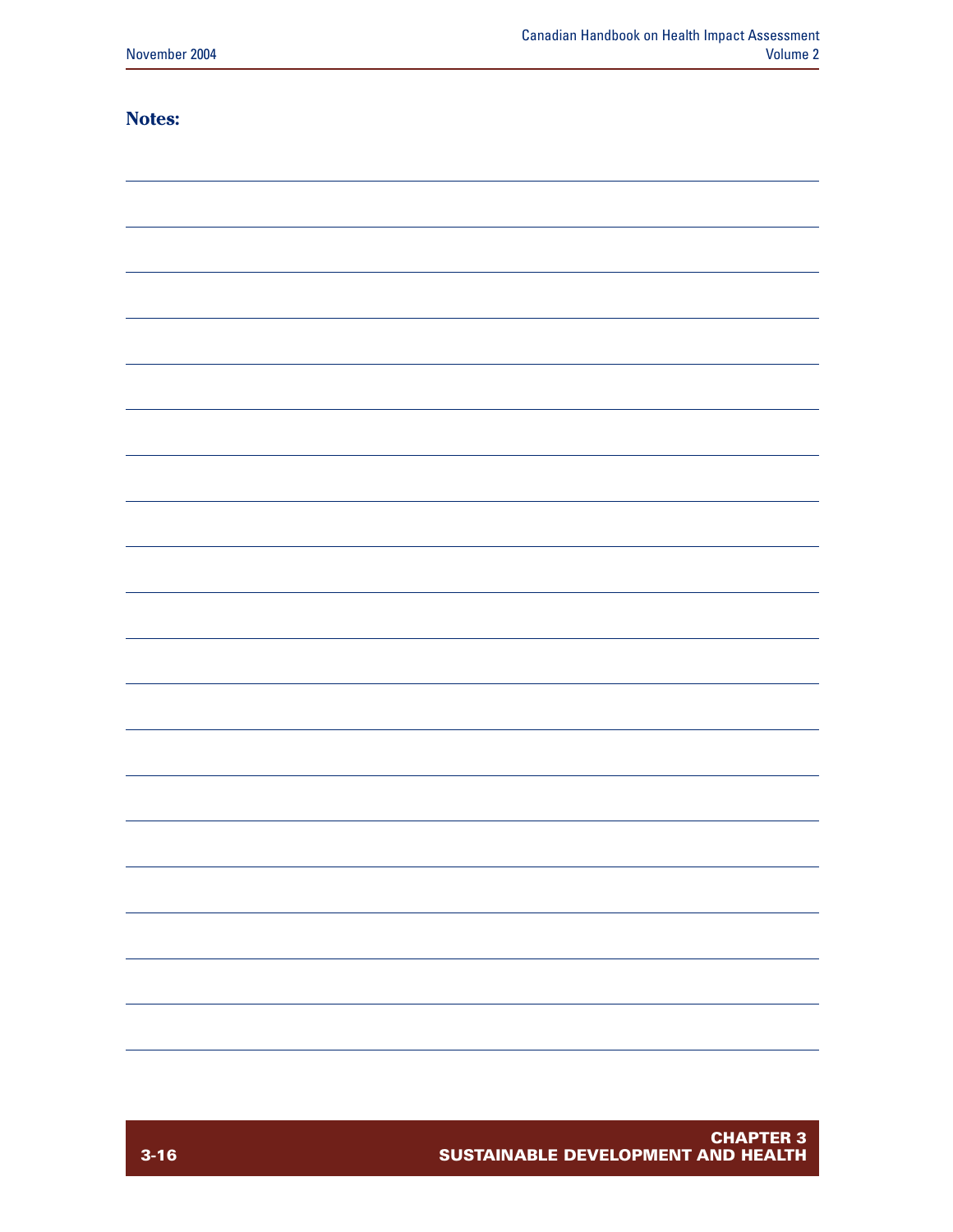## **4 ANALYSING HEALTH RISK DATA**

## **4.1 Introduction**

It is normally easy to obtain data on the benefits of a given project, program, or policy, because proponents usually give this aspect considerable prominence. The quality of the data provided with respect to the advantages and benefits of a project can vary and merits at least a cursory assessment. This aspect is discussed in greater detail in Chapter 6 of this volume and in Volume 3 (see sections dealing with the economy, Chapter 4; and the assessment of social impacts, Chapter 3).

Assessing data that deal with the risks of a project can be a more difficult exercise. The public generally expects that the responsible public health agency will examine this issue in depth and that, in the final analysis, risks will be negligible. For their part, proponents tend to expect a review that will recommend an acceptable or reasonable degree of risk. Definitions of these terms tend to be somewhat ambiguous, given that the people who bear the burden of risk are often not the people who derive the benefits. The issue of risk management and the concept of acceptable risk are discussed in Chapter 5 of this volume.

## **4.2 Common Problems in Conducting an Analysis**

Several problems can arise in preparing or analysing an EA. These relate to consideration of a number of factors:

- spatial and temporal scale;
- $\blacksquare$  risk groups;
- workers:
- $\blacksquare$  new technologies;
- $\blacksquare$  relevance of existing health data; and
- $\blacksquare$  methodology.

A brief overview of frequently encountered problems relating to these factors is provided in the sections following.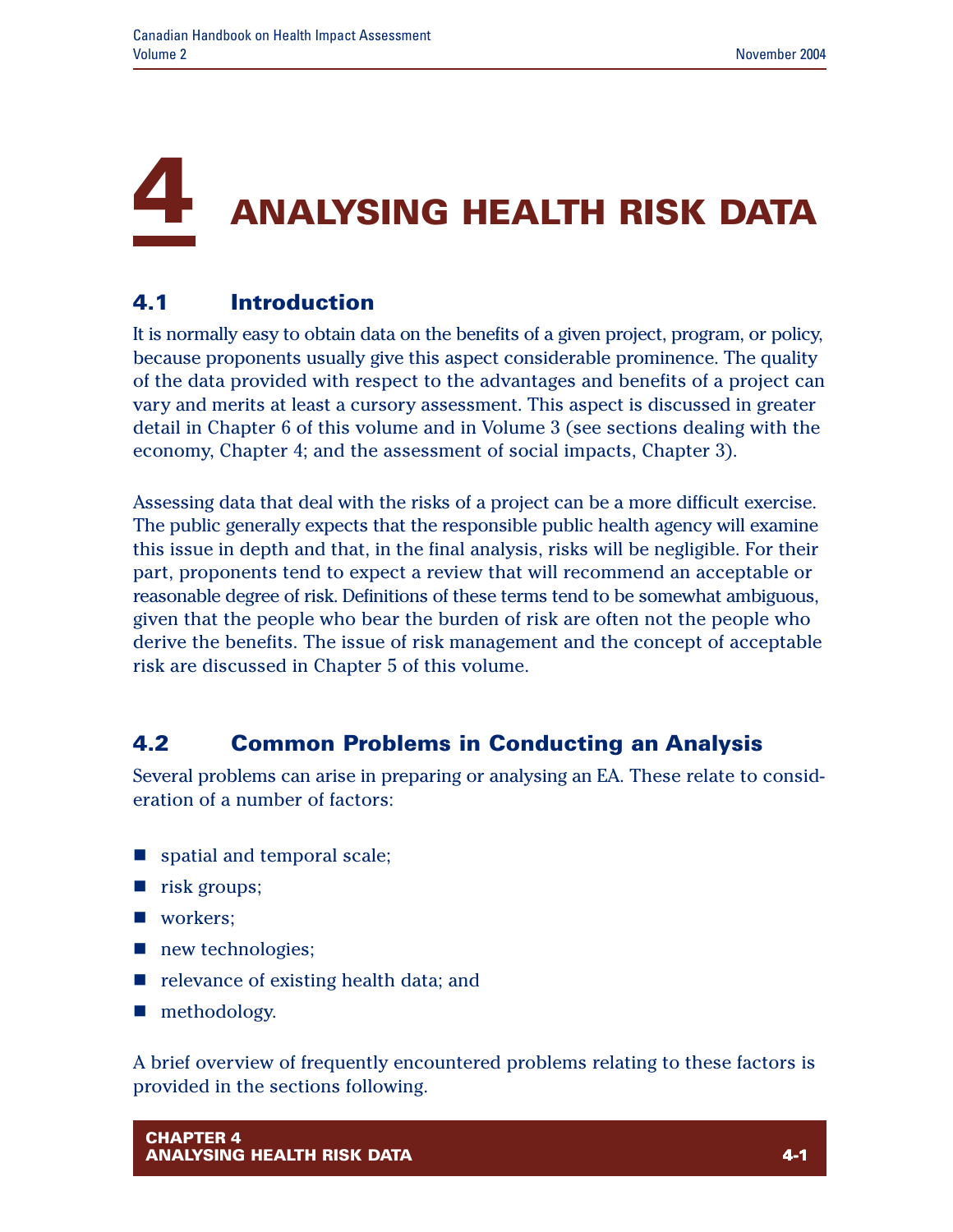## **4.2.1 Spatial and Temporal Scales**

It is often difficult to identify a single analytical scale for the assessment of health impacts. On a spatial scale, the zone of influence varies depending on the nature of the exposure to a risk factor. For example, the zone affected by the effluent produced by a smokestack is different from the area affected by noise; economic spin-offs of development projects can "travel" as well. On a temporal scale, toxicity can be variously described as acute, chronic, or even transgenerational. Therefore, it is important to specify desirable spatial and temporal scales for every significant risk. This aspect has often been neglected in impact studies (João, 2000), despite the fact that the choice of scales is a crucial decision. For example, Table 4.1 presents a real-life case of scale determination and demonstrates how this can exert a considerable influence on the perceived importance of a pollution problem.

#### **Table 4.1**

**Percentage of Households Affected by Air Pollution Caused by the Hastings Eastern Bypass (United Kingdom) (after João, 2000)**

| <b>Choice of Scale</b>                | Number of Households Identified<br><b>Through their Addresses</b> | <b>Percentage Affected by Pollution</b> |
|---------------------------------------|-------------------------------------------------------------------|-----------------------------------------|
| Area within 200 m of the centre line  | -58                                                               | 100                                     |
| Area within 1000 m of the centre line | 1653                                                              | ੇ 3.5                                   |
| Area within 2000 m of the centre line | $\frac{1}{2}$ 7101                                                | $\pm 0.8$                               |

When studies are based on official maps and related attributes, proponents in some countries often select massive but poorly detailed scales (e.g., 1:500 000), which provides a means of "overlooking" certain fragile areas or historical sites and also serves to reduce impact study costs. The Inter-American Development Bank now stipulates minimum scales (e.g., 1:50 000) for these studies in order to avoid such problems. Health professionals must remain vigilant and make sure that they check any data that appear to be incomplete.

## **4.2.2 Risk Groups**

Similarly, the types of groups that are judged to be at risk will vary based on the type of problem being addressed. Generally speaking, we know that certain individuals are more susceptible to contaminant exposure due to: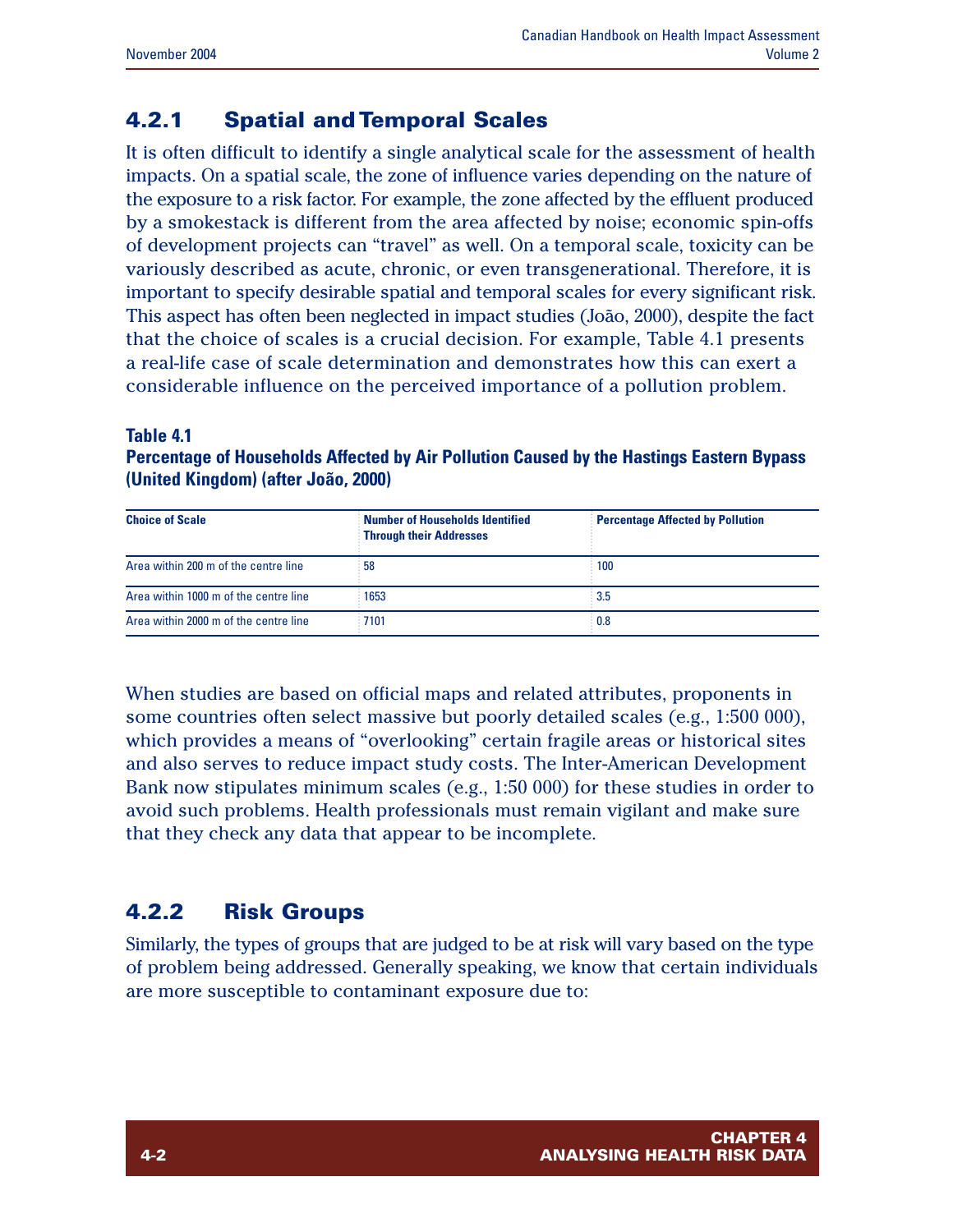- n physiology (e.g., newborns, children, pregnant or breastfeeding women, the elderly);
- $\blacksquare$  illness (e.g., the immunocompromised and those suffering from respiratory conditions or allergies);
- $\blacksquare$  lifestyle (e.g., Aboriginals who consume large amounts of game meat, smokers);
- $\blacksquare$  behaviour (e.g., children's habit of putting objects in their mouths); and
- $\blacksquare$  insecure living conditions (e.g., among immigrants).

It is also important to specify, for each significant risk factor, which populations warrant study. Some social groups are more likely than others to see their quality of life being affected by a project, due to factors such as:

- $\blacksquare$  the distribution of available employment;
- $\blacksquare$  the training required for such employment;
- $\blacksquare$  the internal management practices of a newly installed company; and
- $\blacksquare$  the distribution of impacts from a land use perspective.

## **4.2.3 Workers**

Generally, workers are the group most exposed to contaminants. Still, within the framework of an environmental impact study, it is difficult to predict exposures and to determine the concrete measures that need to be taken, however desirable this might be.

For example, it is practically impossible to adequately simulate contaminant emissions for an industrial process before engineering details have been worked out, which normally occurs after a proponent has been authorized to proceed with the project. Consequently, it is preferable to place the emphasis on workplace health and safety programs that make use of the best practices available for environmental monitoring and health surveillance. This applies at all stages of a project, although the stages presenting the greatest risk are construction and the "breaking-in" phase. Regrettably, occupational health services are frequently neglected during these stages. (See Appendix B, Volume 4, for more details on occupational health and safety.)

The relationship that develops between new workers and local communities can also assume considerable importance in some situations. A typical example is the development of large sites in isolated regions. This relationship can have a positive or adverse impact on the health of individuals and communities.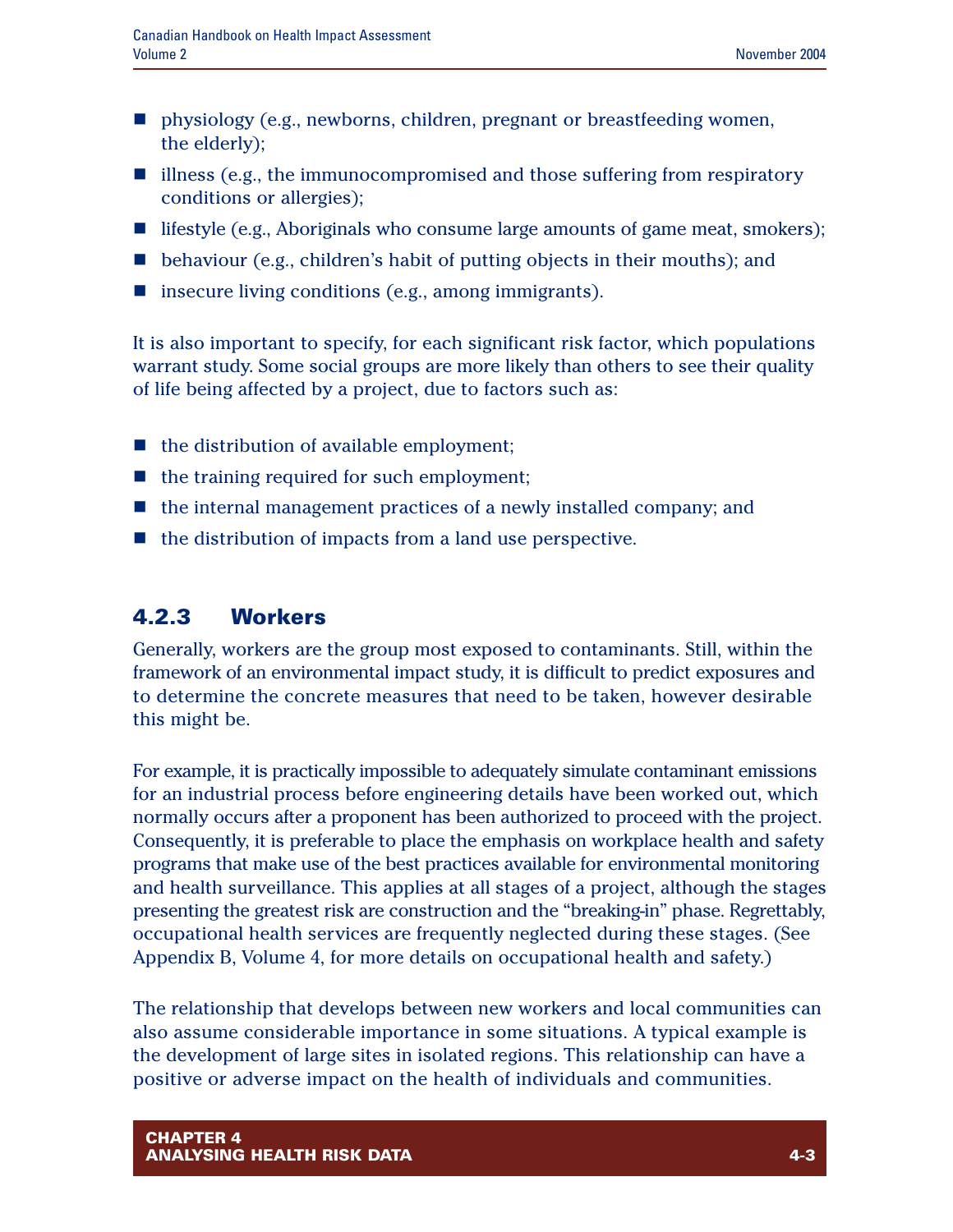## **4.2.4 New Technologies**

Frequently, projects submitted for EA include a new technology component. When information on the new technology is lacking, this can further complicate the process. The following principles may assist in evaluating the potential performance of new technologies:

- $\blacksquare$  In most industrial processes, there is a financial incentive to use the least amount of natural resources possible (water, wood, energy, etc.) when such resources are sold at market price. As a result, the efficiency of new technology can be compared with that of the technology being replaced by examining resource consumption per unit of production. Greater efficiency implies less waste, although total production volumes also need to be taken into account.
- The experience and seriousness of proponents and their consultants need to be assessed, based on similar projects developed in the past.
- **n** Proposals put forward by proponents with respect to the surveillance of technology performance, as well as the monitoring and control of emissions, must be rigorous and completely transparent, given the newness of the situation.

## **4.2.5 Relevance of Existing Health Data**

Making use of existing health data in EA raises a number of important methodological problems (Davies and Sadler, 1997):

- Health information is usually collected for specific purposes and can be difficult to modify or adapt for use in EA. For example, most medical data are difficult to use in EA because this information is usually collected for other purposes – e.g., physician billing, insurance, health care planning, or health care utilization studies. As a result, the accuracy of diagnoses recorded in various health information/data files/sources varies considerably.
- $\blacksquare$  Although most countries collect national health statistics, there is often a shortage of information on health status and the determinants of health for specific communities and for individuals. In particular, there is a shortage of information on morbidity, psychological well-being, and socioeconomic factors.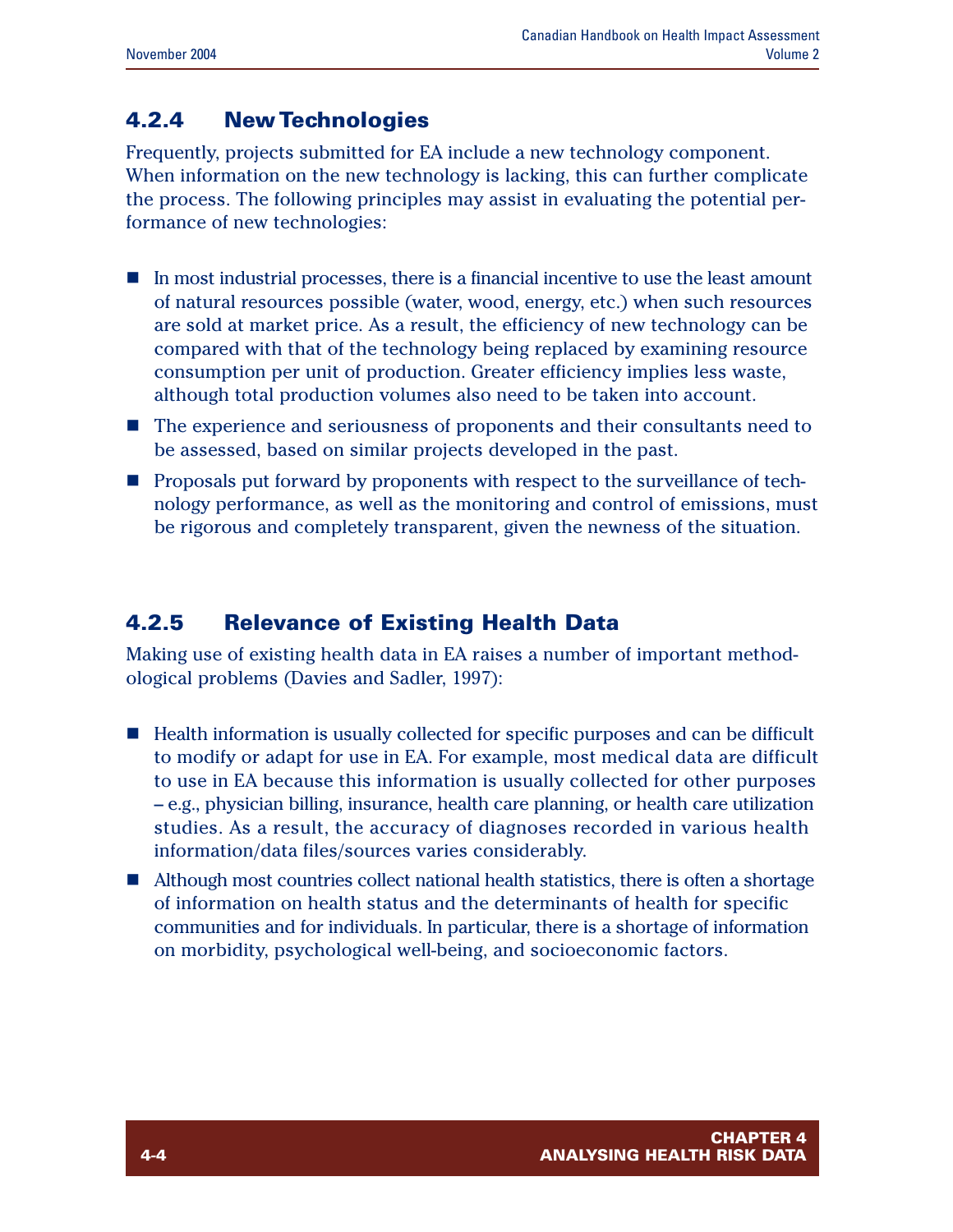$\blacksquare$  Health information is rarely examined in relation to environmental quality. Although the biophysical environment is a recognized determinant of health, the study of precisely how the environment affects health is still in its infancy. More particularly, causal relationships remain difficult to establish with respect to individuals.

Existing health data are therefore used primarily to identify populations at serious risk or vulnerable groups in the targeted regions, as well as to develop a basic socioeconomic profile. This approach – which is entirely correct from a methodological and scientific perspective – often clashes with the perceptions of the population and of managers: many feel that each situation is unique and warrants specific study, which is generally impossible due to the costs and requirements of epidemiological and statistical methods (see Volume 3, Chapter 6). This is always a delicate topic to explain; nonetheless, providing such explanations is crucial.

## **4.2.6 Methodology**

A variety of methodologies can be useful in assessing environmental health impacts. Box 4.1 succinctly presents the principal methods used in EA, and a number of methodologies are discussed in the third and fourth volumes of this Handbook. It is important to remember that every methodology offers both advantages and disadvantages (Davies and Sadler, 1997), which means that a considerable amount of professional judgment is required in selecting an appropriate approach. Such considerations as cost and the expertise available within a given team must also be taken into account. For example, geographic information systems still require a considerable investment and in no way represent a panacea for geospatial analysis. Experienced EA practitioners such as Canter (1998) have stressed that the simplest methods in terms of data, personnel, and technology requirements are also those that prove the most enduring (see Box 4.1). Such methods include the study of analogues and the use of checklists, expert opinion, and matrices. The *Canadian Handbook on Health Impact Assessment* promotes primarily the use of these four methods for regular projects.

It is also important to develop a coherent approach and to provide reports of great transparency that specify limits. Ultimately, it is always preferable to consult a few experts or citizens' groups by phone than to take no action at all; such consultations represent an effective and low-cost methodology.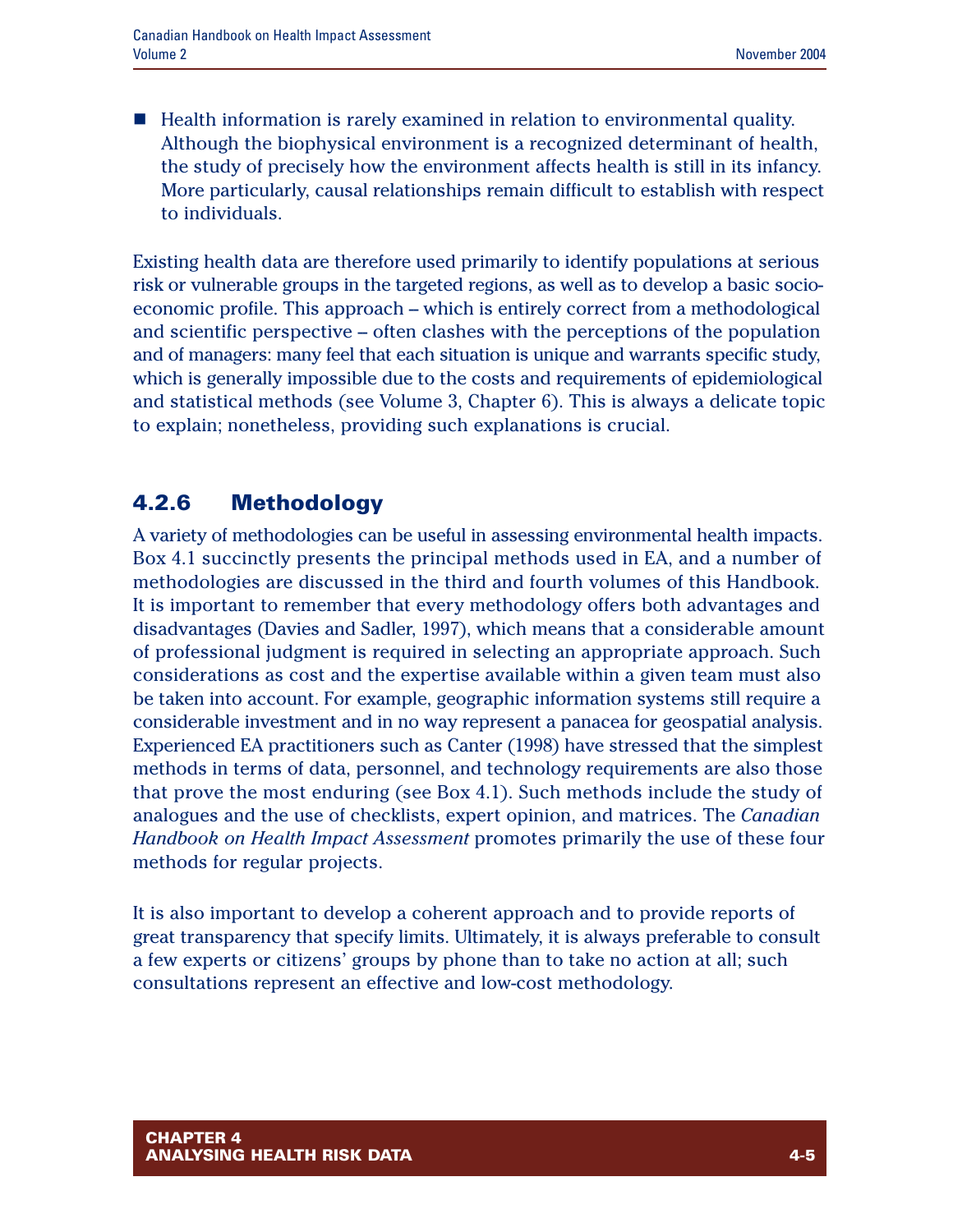#### **Box 4.1**

#### **Brief Description of 22 Types of Methods in Environmental Impact Assessment**

- 1. *Analogues* refer to information from existing projects of a type similar to the project being addressed; monitoring information related to experienced impacts is used as an analogy to the anticipated impacts of the proposed project.
- 2. *Checklists* are used frequently, and there are many variations of checklists. Conceptually, checklists typically contain a series of items, impact issues, or questions that the user should address.
- 3. *Decision-making checklists* are related primarily to comparing and conducting trade-off analyses for alternatives. In this regard, such methods are useful for the synthesis of information in relation to each viable alternative.
- 4. *Environmental cost-benefit analysis* (ECBA) represents an emerging method. ECBA supplements traditional cost-benefit analysis with increased attention to the economic value of environmental resources and to the valuation of impacts of the proposed project and alternatives on such resources.
- 5. *Expert opinion*, also referred to as professional judgment, represents a widely used method. Specific tools to facilitate information development include Delphi tools, the use of the adaptive EA process to delineate qualitative/quantitative models for impact prediction, or the separate development of models for environmental processes.
- 6. *Expert systems* refer to an emerging method that draws upon the professional knowledge and judgment of experts in particular topic areas. Such knowledge is encoded, via a series of rules or "heuristics," into expert system shells in computer software.
- 7. *Indices or indicators* refer to selected features or parameters of environmental media or resources that represent broader measures of the quality/quantity of such media or resources. Specifically, indices refer to either numerical or categorized information that can be used in describing predicted and assessed impacts on the environment. Indices are typically based on selected indicators and their evaluation.
- 8. *Laboratory testing* and scale models refer to specific tests and/or experiments that are conducted to gain qualitative information relative to the anticipated impacts of particular types of projects in given geographical locations.
- 9. *Landscape evaluation methods* are useful primarily for aesthetic or visual resource assessment. These are derived from indicators, with the subsequent aggregation of relevant information into an overall score for the environmental setting (similar to method #7).
- 10. *Literature reviews* refer to assembled information on types of projects and their typical impacts. As noted for analogues (#1 above), such information can be useful for delineating potential impacts, quantifying anticipated changes, and identifying mitigation measures.
- 11. *Mass-balance calculations* refer to inventories of existing conditions in comparison to changes in such inventories that would result from the proposed action. Inventories are frequently used for air and water pollutant emissions, along with solid and hazardous wastes to be generated.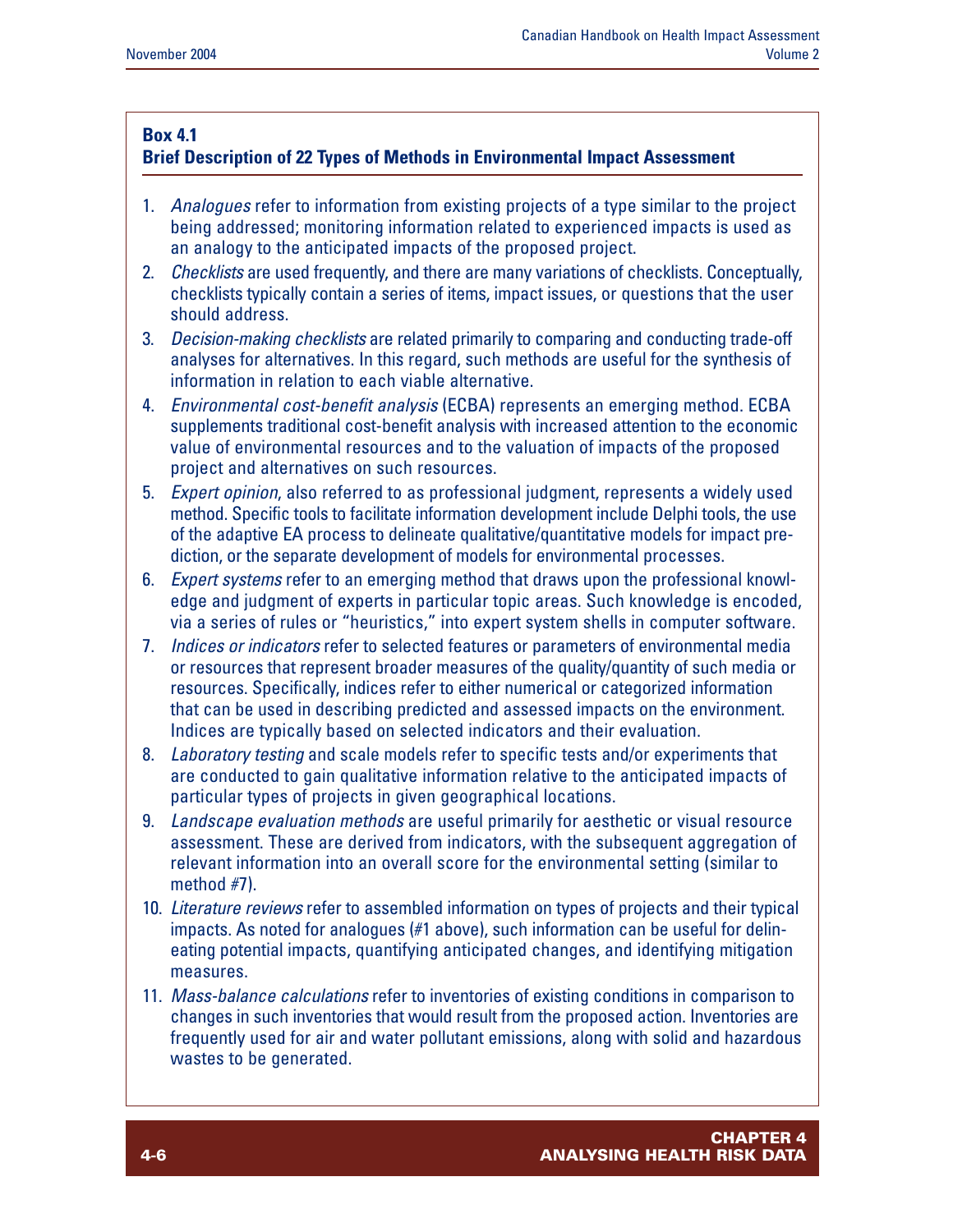#### **Box 4.1 (Cont'd)**

- 12. *Interaction matrices* represent a widely used type of method within the EIA process. Variations of simple interaction matrices have been developed to emphasize particular desirable features.
- 13. *Monitoring (baseline)* refers to measurements used to establish existing environmental conditions and to interpret the significance of anticipated changes from a proposed action.
- 14. *Monitoring (field studies)* of receptors near analogues (as defined in #1 above) represents a specialized approach, in that it is possible to monitor actual impacts resulting from projects of a similar type to the project being analysed.
- 15. *Networks* delineate connections or relationships between project actions and resultant impacts. They are also referred to as impact trees, impact chains, cause-effect diagrams, or consequence diagrams. Networks are useful for showing primary, secondary, and tertiary relationships.
- 16. *Overlay mapping* was used early in the practice of EIA, with the usage consisting of the assemblage of maps overlaying a base map and displaying different environmental characteristics. The application of *geographical information systems* via computer usage is an extension of this method and has been an emphasis in recent years. This technology represents an emerging method.
- 17. *Photographs* or photomontages are useful tools for displaying the visual quality of the setting and the potential visual impacts of a proposed action. This method is related to landscape evaluation (#9 above).
- 18. *Qualitative modelling* refers to methods wherein descriptive information is used to address the linkages between various actions and resultant changes in environmental components. Such modelling is typically based upon expert opinion (professional judgment, as described above in #5).
- 19. *Quantitative (mathematical) modelling* refers to methods that can be used especially for addressing anticipated changes in environmental media or resources as a result of proposed actions. Quantitative models can range from simplified models to very complicated three-dimensional computer-based models requiring extensive data input.
- 20. *Risk assessment* refers to an emerging tool initially used for establishing health-based environmental standards. It encompasses the identification of risk, performance of an exposure assessment, consideration of dose-response relationships, and evaluation of the associated risks. Risk assessment can be viewed from the perspective of both human health and ecological risks.
- 21. *Scenario-building* refers to considering alternative futures as a result of differing initial assumptions. Scenario-building is utilized in the planning field, and it has EIA applicability, particularly in the context of SEAs.
- 22. *Trend extrapolation* refers to methods that use historical trends, extending them into the future based on assumptions related to either continuing or changed conditions.

*Source*: Canter (1998)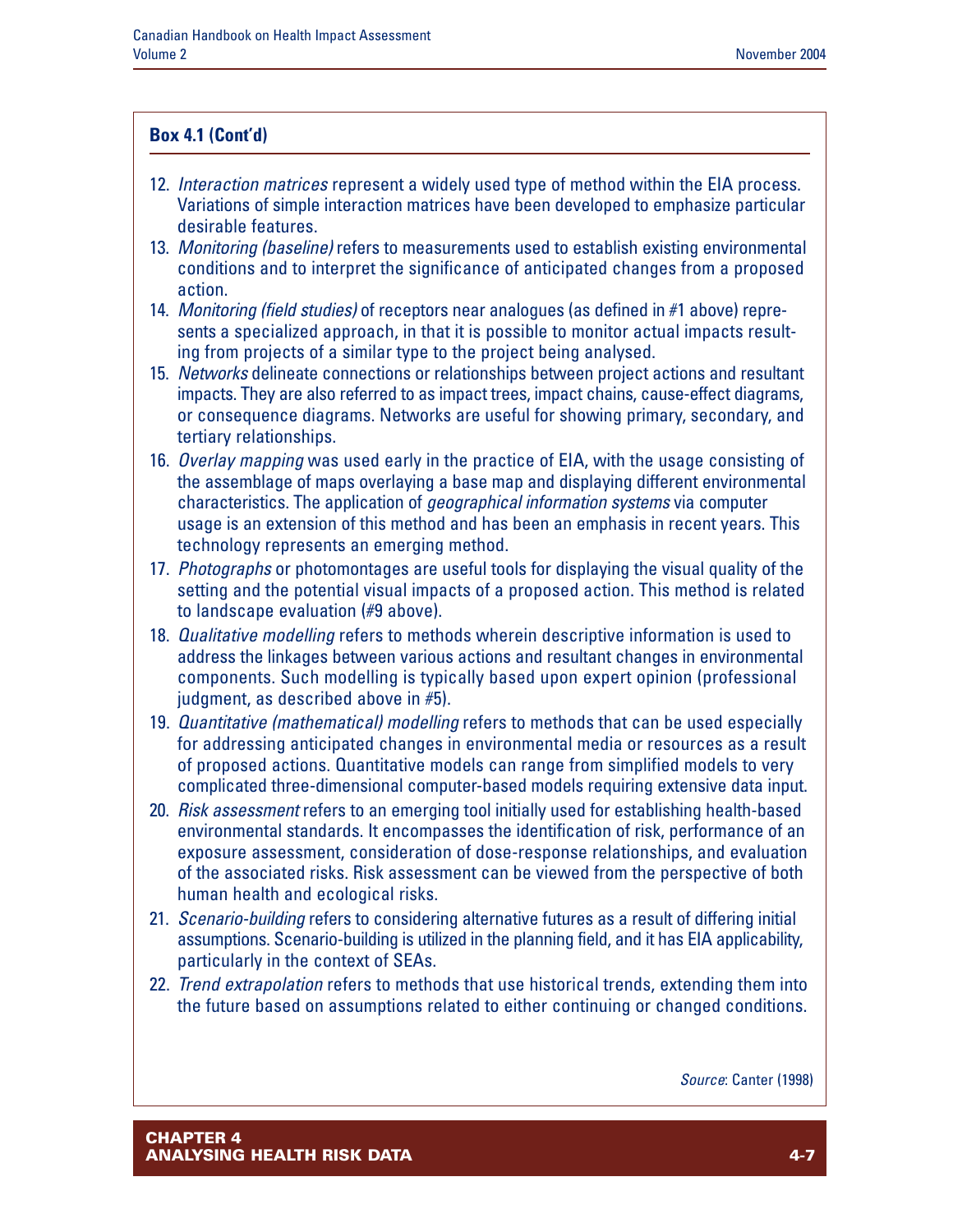#### **Notes:**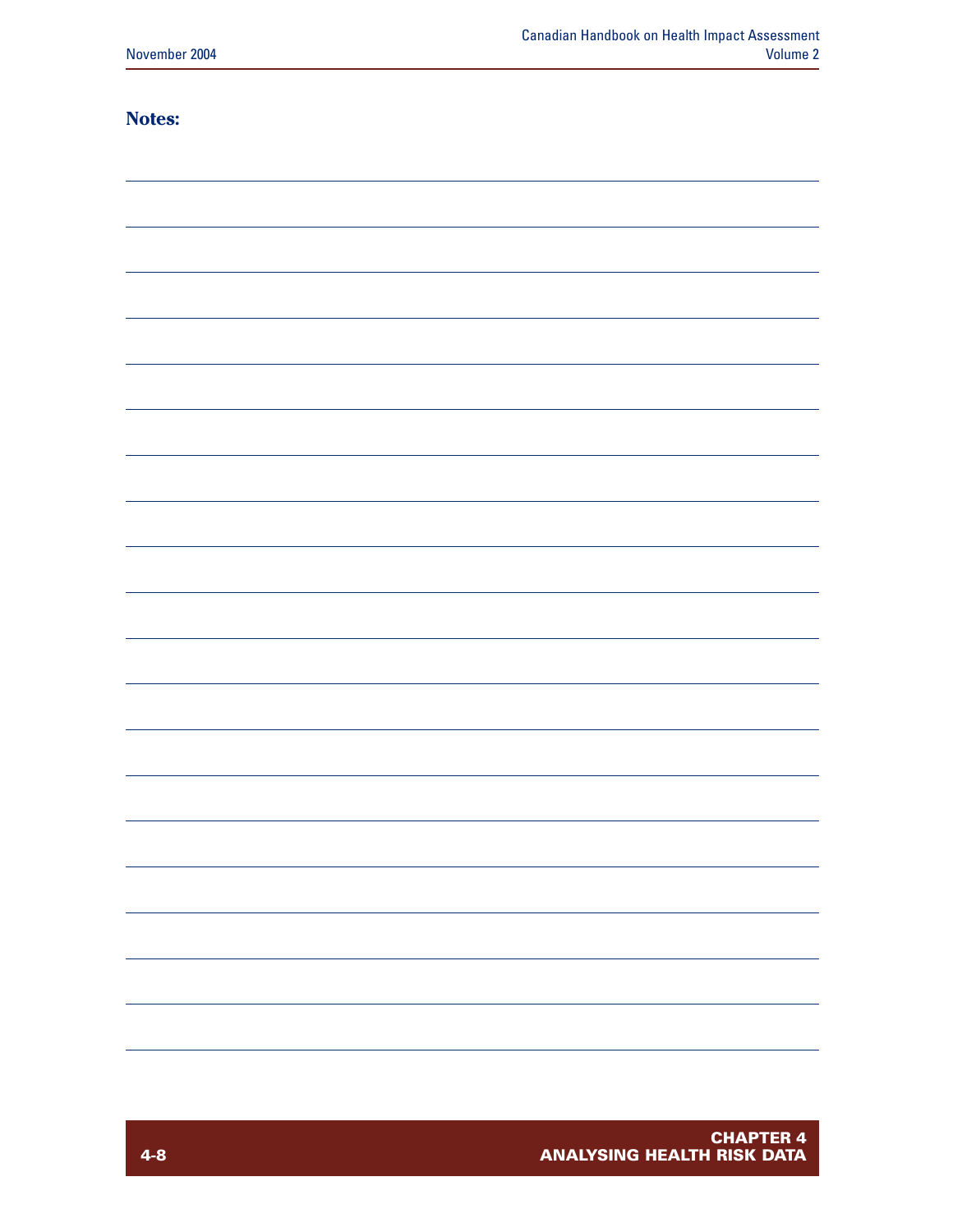# **5 RISK MANAGEMENT TOOLS**

The objective of risk management is to identify potential sources of hazards, to assess their risk(s), and to determine the measures that need to be taken to reduce the risk(s). Proposed development projects may encompass a number of dangers. What risks do they present, and what should be done about them? Such decisions are easier to make if they are based on scientific data, consultations with affected persons, and the careful study of proposed solutions to determine their feasibility. Scientific data must be collected so that the concerns of affected persons can be taken into account and to ensure that solutions are achievable from the standpoint of resources and technology and are socially acceptable. Decisions may address the following aspects: the type of advice to provide to the population; the approach to adopt in order to communicate information on risks; and the mitigation strategies and standards to adopt.

Risk management remains a key component of EA, particularly with respect to the participation of public health agencies. Recent reforms are easier to understand when examined in the context of the recent history in this field.

## **5.1 Risk Management: A Brief History**

## **5.1.1 1960 to 1990**

The Atomic Energy Control Board (AECB, 1994) summarized the history of risk management as follows:

> "... the *first virtually safe dose* proposed in the United States was designed to limit the risk of cancer to one in one hundred million (10-8) for a lifetime of exposure…, the idea being that if the total population of the United States were to be exposed to a virtually safe dose, or a dose very close to it, only one or two persons would be affected among the country's total population (approximately 150 million at the time). Soon after, it became clear that this criterion placed an almost intolerable burden on regulatory agencies charged with guaranteeing the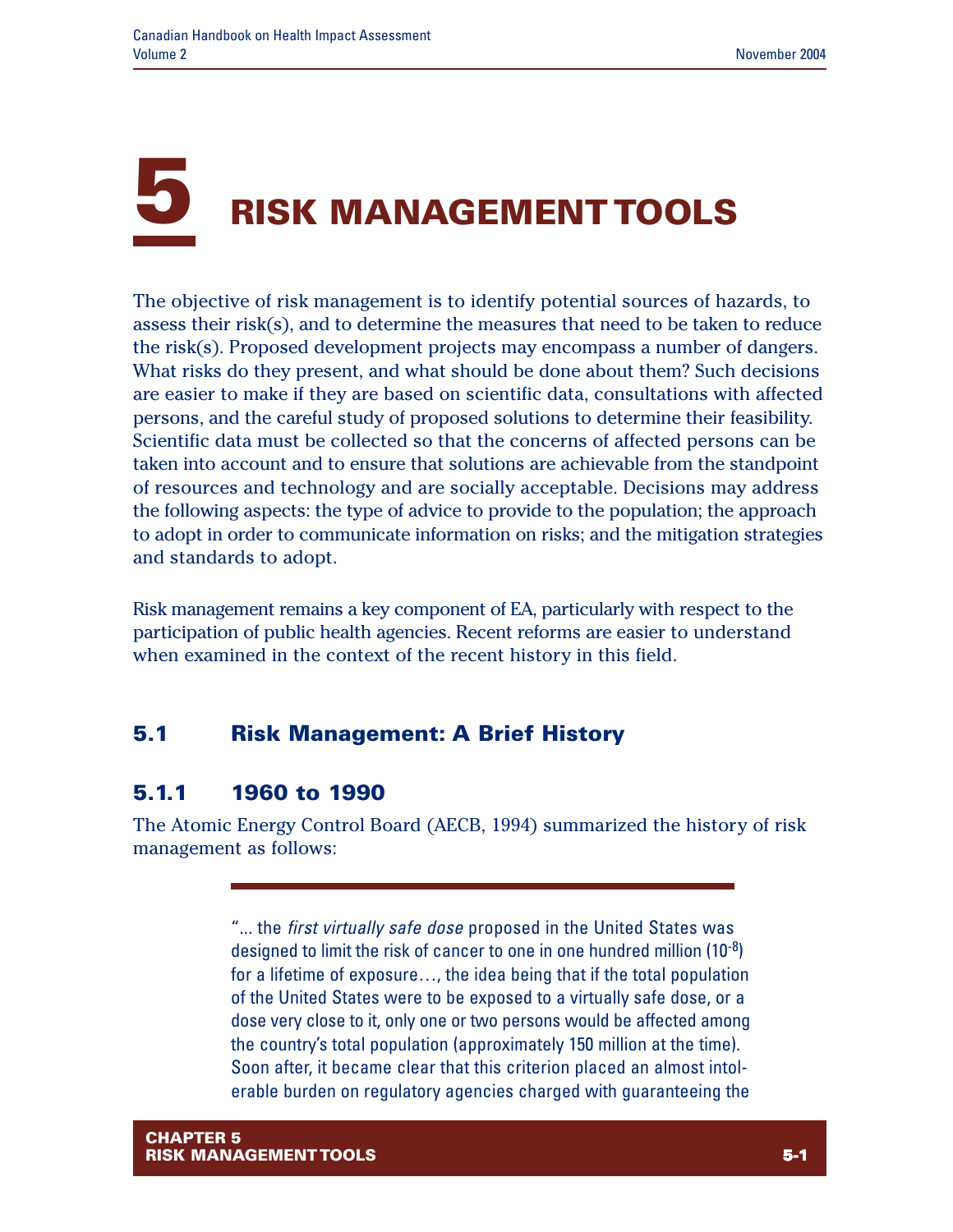safety of food additives, while ensuring that the considerable advantages of these additives could be exploited. The majority view then became that a risk of one new case of cancer per million inhabitants could be considered negligible. At this rate, only three new cancer cases per year would occur if all Americans were exposed.

"Over the course of the next few years, the standard of *one in one million* became institutionalized as an *acceptable* risk, and when it became understood in the latter part of the 1960s and early 1970s that ambient exposure carried a risk of cancer, the concept of a negligible lifetime risk (set at one in one million, or  $10^{-6}$ ) was frequently applied, especially in the United States…. Early on, the greatest source of concern was generalized risk, such as that induced by exposure to polychlorobiphenyls (PCBs) or pesticide residues in the environment. Later, the same standard was applied to risks that are far less generalized, such as the risk encountered in the areas surrounding industrial sites and hazardous waste disposal sites.

"In time it became clear that a risk of one in one million (10 $5$ ) was in fact a highly rigorous standard in cases where the number of individuals exposed was relatively small.… For the U.S. Environmental Protection Agency (EPA), risk levels equal to or higher than one in ten thousand are considered acceptable in setting maximum levels of contamination by cancer-causing agents in drinking water, when it is technically or economically unfeasible to achieve greater reductions. However, the general view is that risk levels higher than one in ten thousand are excessive, even when very few individuals are exposed, and require the implementation of measures to reduce both exposure and risk…."

Without making this an official policy, Canada and its provinces/territories adopted a similar approach, within their respective areas of jurisdiction. At the time, risk management was generally defined as a decision-making process in which the results of risk assessment were integrated with other considerations. The U.S. National Research Council (NRC, 1983) defined risk management as: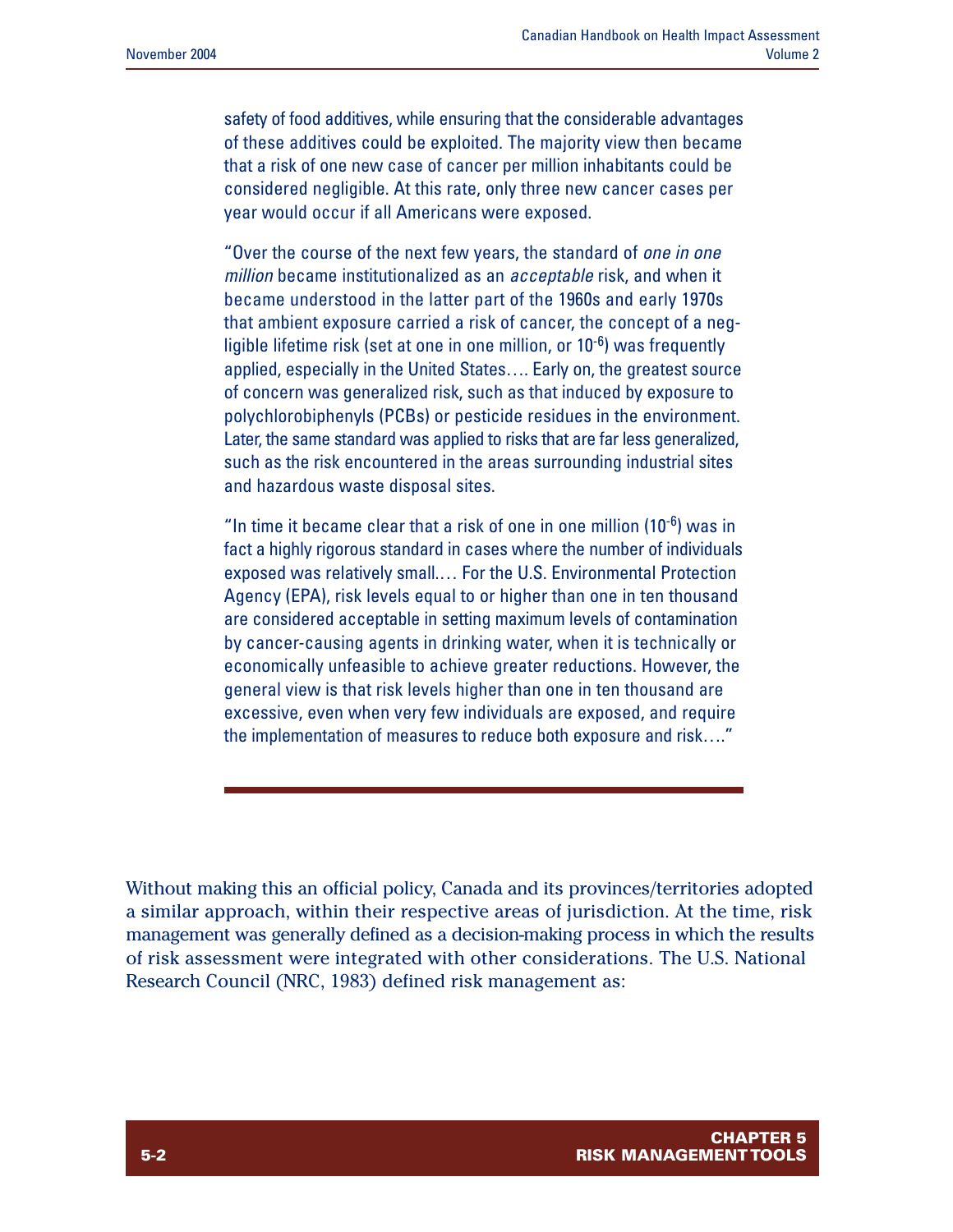"a decision-making process involving the consideration of information of a political, social, economic and technological nature, in addition to data concerning risks, in order to develop, analyze and compare regulatory options; the goal of this process is to select the most appropriate response with respect to potential risks that may pose a chronic threat to health."

For its part, the CCME (1996) has defined risk management as:

"the selection and implementation of a strategy to control risk, followed by the monitoring and assessment of that strategy to determine its effectiveness; the choice of a particular strategy can be based on an examination of the information obtained in the course of the risk assessment."

This definition is substantially the same as the one adopted by Health Canada (1997b).

Throughout the last few decades, no proposals have been put forward to adopt a consistent approach to quantifying an acceptable level of residual psychosocial risk. It would appear that negotiation practices, external advisories (issued by commissions, government departments, municipalities, and others), and consultations among the various stakeholders involved are the only formal criteria being used to decide what constitutes an acceptable level of psychosocial risk for communities. However, there are a number of municipal regulations and government guidelines with respect to the most common irritants (e.g., noise, odours, dust).

## **5.1.2 1990 to Today**

Over the years, the concept of risk management has come under considerable criticism, particularly from industry, environmental groups, and academics (NRC, 1994), for, among other things, the highly variable cost of measures undertaken with respect to health (from \$200 000 to \$5 billion per life saved, for example). Current thinking is shifting risk management towards an approach and a definition broader than those traditionally employed. In recent years, several organizations have reviewed and analysed the conceptual framework put forward by the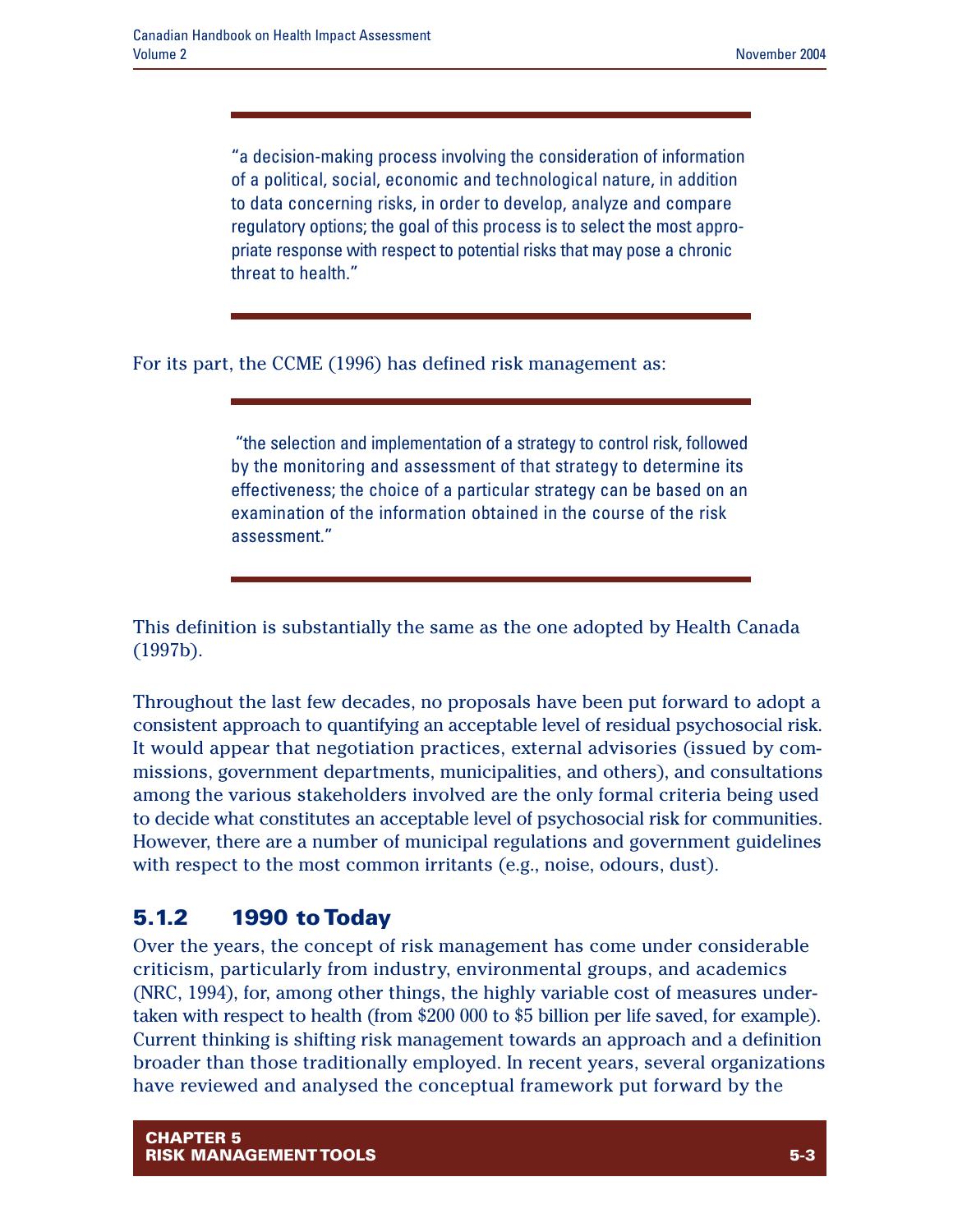National Research Council in 1983, including its principles, organizational aspects, and methodological elements (NRC, 1994, 1996; California EPA, 1996; Presidential/Congressional Commission on Risk Assessment and Risk Management, 1997a, 1997b; NERAM, 1999; Health Canada, 2000; INSPQ, 2000).

In 1997, the Presidential/Congressional Commission on Risk Assessment and Risk Management (1997a, 1997b) issued its two final reports. The Commission was created by the U.S. Congress in the wake of changes made to the *Clean Air Act*. Its mandate was to conduct a study into the political implications of, as well as the uses of risk assessment and risk management in, programs created under federal law to prevent cancer and other chronic diseases that can result from exposure to chemical substances.

The work of the Commission made it clear that the traditional approach to assessing and reducing risk was in need of change. The Commission issued numerous recommendations and introduced new dimensions to traditional approaches used in risk management, as well as a broader and more integrated definition of risk management itself (Presidential/Congressional Commission on Risk Assessment and Risk Management, 1997a):

> "Risk management is the process of identifying, evaluating, selecting, and implementing actions to reduce risk to human health and to ecosystems. The goal of risk management is to apply scientifically sound, cost-effective, integrated actions that reduce or prevent risks while taking into account social, cultural, ethical, political, and legal considerations."

The framework for risk management proposed by the Presidential/Congressional Commission comprises six steps:

- 1) developing a broad definition of the problem;
- 2) analysing the risk;
- 3) examining options for addressing the risk;
- 4) making decisions;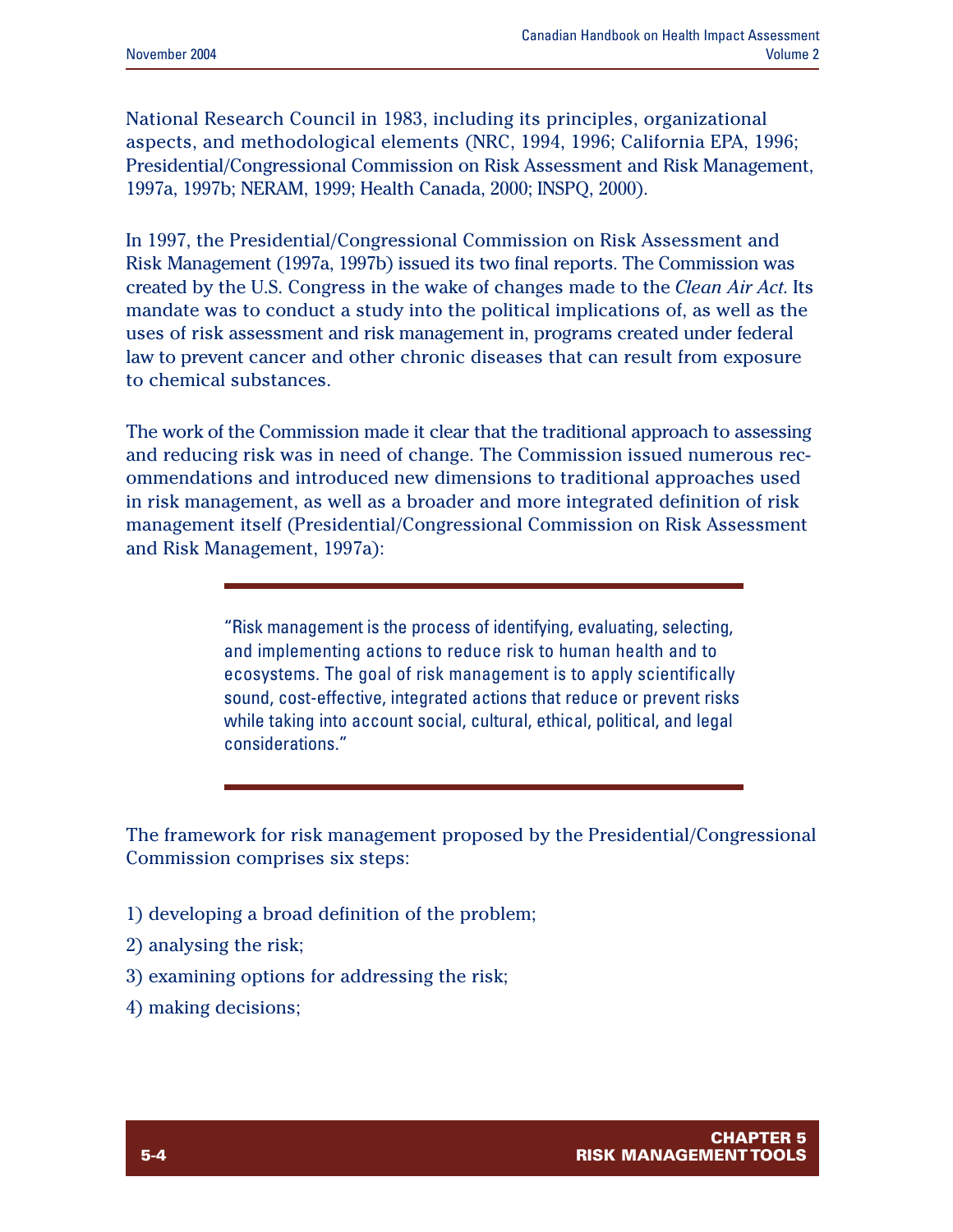- 5) taking actions to implement the decisions; and
- 6) conducting an evaluation of the actions' results.

The relationships between these steps are shown in Figure 5.1. Every step is conducted in cooperation with stakeholders, beginning with efforts to develop a definition of the problem. In addition, the approach may include an iterative process, requiring that previous steps be repeated if new information is found at a given stage.

#### **Figure 5.1 Frame of Reference Proposed for Risk Management in the United States**



*Source*: Presidential/Congressional Commission on Risk Assessment and Risk Management (1997a, 1997b)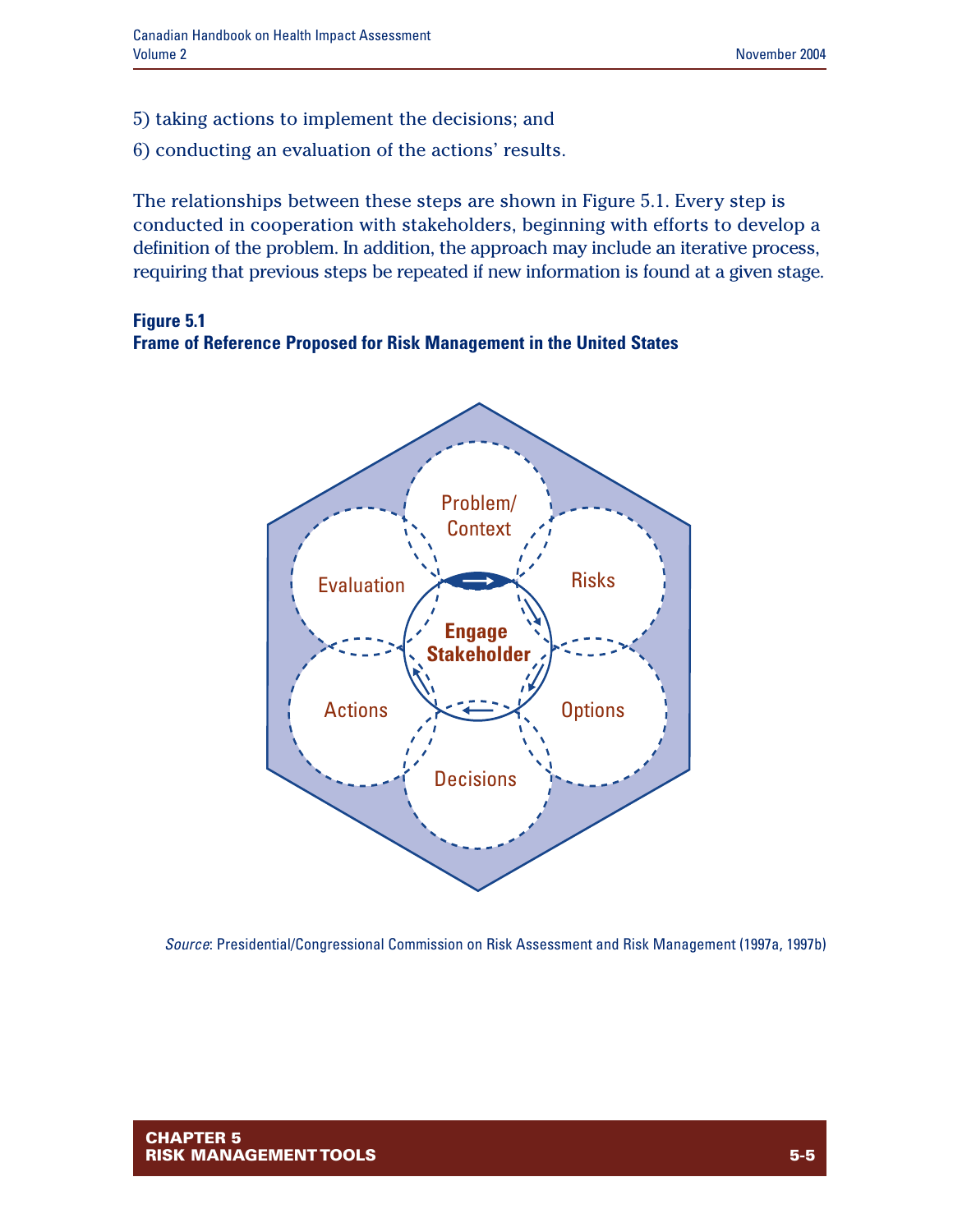The proposed framework emphasizes cumulative risks and takes into account the benefits and costs, as well as the social, cultural, ethical, political, and legal aspects of risk reduction options. According to the Commission, the advantages of this framework are that it:

- n provides an integrated approach to solving public health and environmental problems;
- $\blacksquare$  ensures that decisions rely on the best scientific evidence;
- n emphasizes collaboration, communication, and negotiation with the public;
- n produces risk management decisions that are more likely to be successful; and
- $\blacksquare$  accommodates new information that may emerge at any stage of the process.

The "risk" stage refers to the risk assessment process, but it should also include and emphasize the goals of risk management. Analysts must make use of scientific information in combination with their own professional judgment. The result of risk assessment is a "characterization" or "estimation" of risk, which should provide stakeholders and decision-makers with all relevant information. The integrity of assessments must be ensured by enlisting external reviewers. To the greatest extent possible, the analysis conducted should address such dimensions as the multisource, multimedia, multichemical, and multirisk contexts. It should also seek to identify the perceptions of stakeholders and take these into account in presenting results.

We are currently witnessing the formal inclusion of psychological and social decision-making, replacing the perception that these are mere irritants that interfere with a process conducted among experts. The review of the risk management process that is currently under way at Health Canada is expected to give considerable weight to these prevailing trends, some of which have already been incorporated into the Department's practices. Recent global crises related to contaminated blood and mad-cow disease have demonstrated the need to find new ways to manage risks.

## **5.2 The Current Approach to Risk Management in Canada**

In practice, many of the principles of risk management have been evolving over the last several years as Health Canada and the provinces/territories have strived to continuously improve the policy development and decision-making process. Defining these principles in an explicit way, as a key element of the revised approach, can help to ensure a common understanding among individuals who participate in, are interested in, or are affected by the risk management decision-making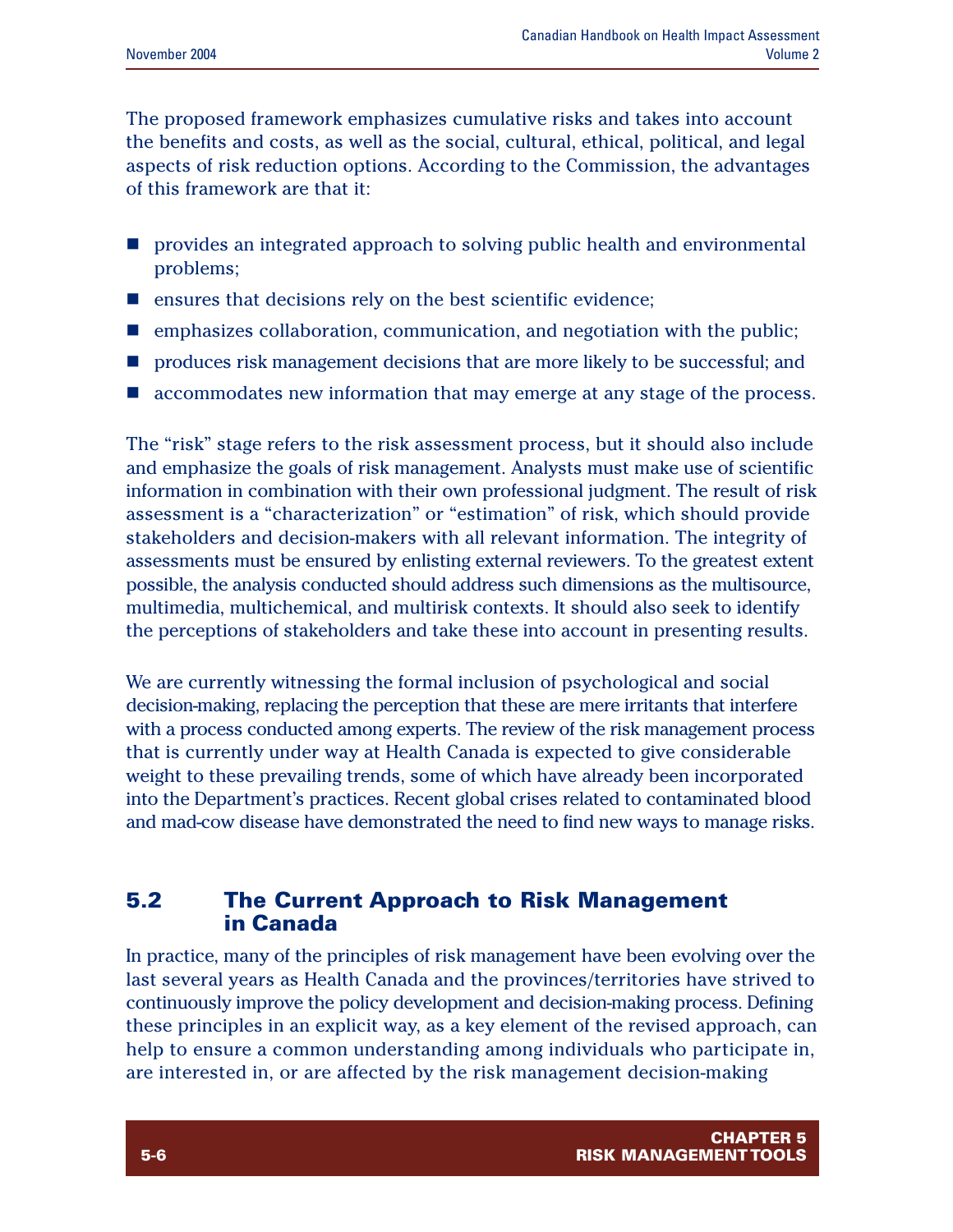process. It can also help to ensure that the principles are implemented more consistently across all health protection programs.

## **5.2.1 Underlying Risk Management Principles**

While every attempt should be made to apply the principles of risk management to specific risk issues and situations, it should be noted that their application may be limited in certain instances due to legislative or other requirements or restrictions. The underlying principles adopted by Health Canada and the provinces/territories are presented in Box 5.1, and a summary of this approach is provided in Appendix C of this volume.

## **Box 5.1 Underlying Risk Management Principles** 1) Maintain and improve health (this is the primary objective). 2) Involve interested and affected parties. 3) Communicate in an effective way. 4) Use a broad perspective. 5) Use a collaborative and integrated approach. 6) Make effective use of sound science advice. 7) Use a "precautionary" approach. 8) Tailor the process to the issue and its context. 9) Clearly define roles, responsibilities, and accountabilities. 10) Strive to make the process transparent. Note: The complete document is available on the Health Canada web site at:

The proposed risk management decision-making framework depicted in Figure 5.2 consists of a series of interconnected and interrelated steps, which may be grouped into three phases:

- 1) issue identification (identify the issue and put it into context);
- 2) risk assessment (assess risks and benefits); and

http://www.hc-sc.gc.ca/hpfb-dgpsa/hcrisk\_e.pdf

3) risk management (identify and analyse options; select a strategy; implement the strategy; and monitor and evaluate the results).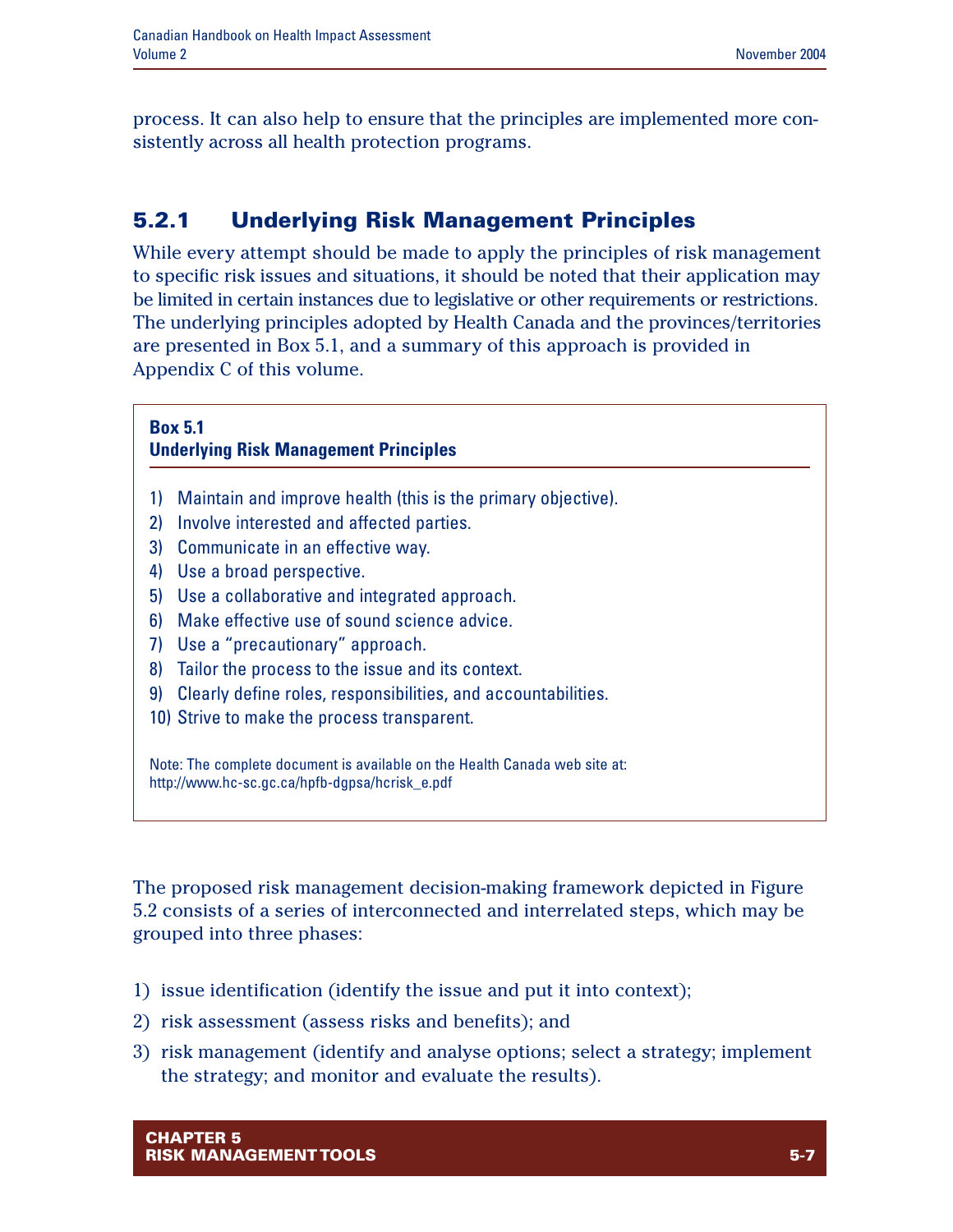The framework reflects the involvement of interested and affected parties throughout the process, including partners, the public, and other stakeholders.

#### **Figure 5.2 Risk Management Decision-making Framework Adopted by Health Canada**



*Source*: http://www.hc-sc.gc.ca/hpfb-dgpsa/hcrisk\_e.pdf

Generally speaking, the risk management decision-making process begins at the top of Figure 5.2 and proceeds clockwise through the other steps; although the steps are depicted as a series of circles, there is a general linear progression. Each step involves a decision point as to whether to proceed to the next step, revisit a previous step, or end the process. The process is flexible in that one may move back and forth between steps or revisit steps based on available information. For example, a previous step may be revisited when there is a need to improve the accuracy and completeness of information or when new information becomes available and needs to be considered. We will return to the more practical aspects of risk management in the next chapter. A number of Health Canada publications (e.g., Health Canada, 1995a, 1995b) constitute a good source of information on risk characterization methods in the field.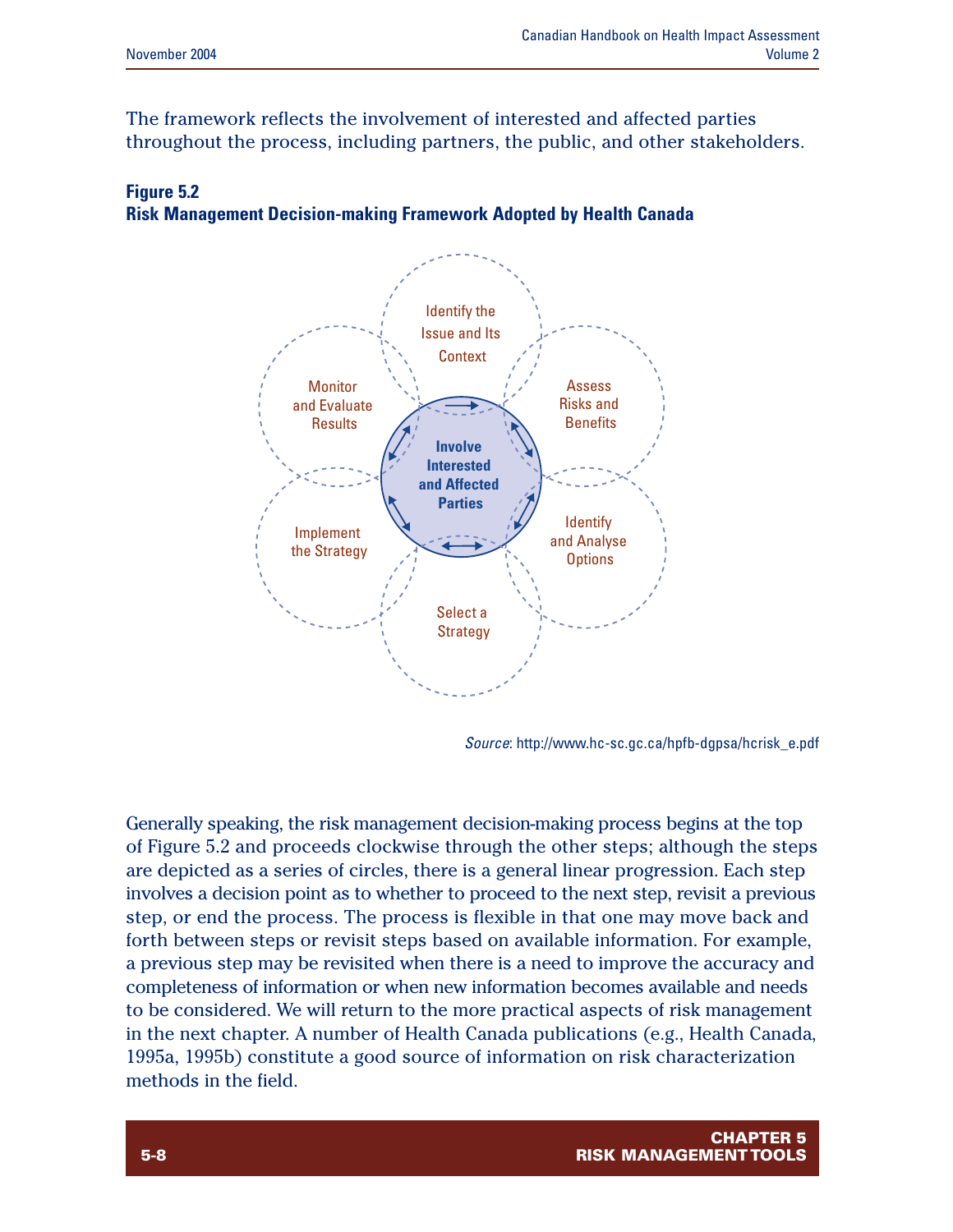## **5.3 Connection with Environmental Assessment**

Risk management based on benefits to be gained is an essential element of the *public health notice*, which is itself a key component of the complex process called EA. It is important to take a clear position as to what constitutes an acceptable risk and what does not and to indicate what improvements are necessary and desirable from a public health and public safety perspective. This section deals with project analysis, although the proposed approach can also be applied to programs and policies.

One noteworthy contextual element is the fact that public health notices deal with public facilities or factories with a normal life span of 25-50 years, and sometimes more, as in the case of large factories, mines, and dams. The time frame for policies, programs, and important fiscal initiatives is often shorter, with provisions made for review after 5 or 10 years. Once established, however, programs tend to endure and often entail a succession of construction projects, demolitions, and renovations, with their attendant environmental and health impacts. In Canada, for example, recent policies have led to a succession of hospital mergers, building transformations, and clinic constructions. Public health notices must take the longevity of projects into account and make rigorous requirements to protect public health.

A public health notice cannot take the place of the authority responsible for making the final decision with respect to specific projects and policies. Rather, it must take a rigorous, independent, and clear position in favour of mitigating the adverse aspects of initiatives and promoting the benefits. A variety of criteria have been proposed for guiding decision-making and developing a position. The standard public health criteria are presented in Volume 1 of this Handbook and in the international study by Sadler (1996).

It is also useful to contextualize public health within the framework of the general criteria used in EA. An excellent summary of these criteria was recently produced by the Commission for Environmental Cooperation (CEC), a body created under NAFTA (CEC, 1997) to assess the significance of transboundary impacts requiring a comprehensive review. The CEC list can also serve more general purposes, as demonstrated by Box 5.2. It also integrates and gives equal importance to environmental, social, health, and economic considerations, in keeping with the approach advocated in this Handbook.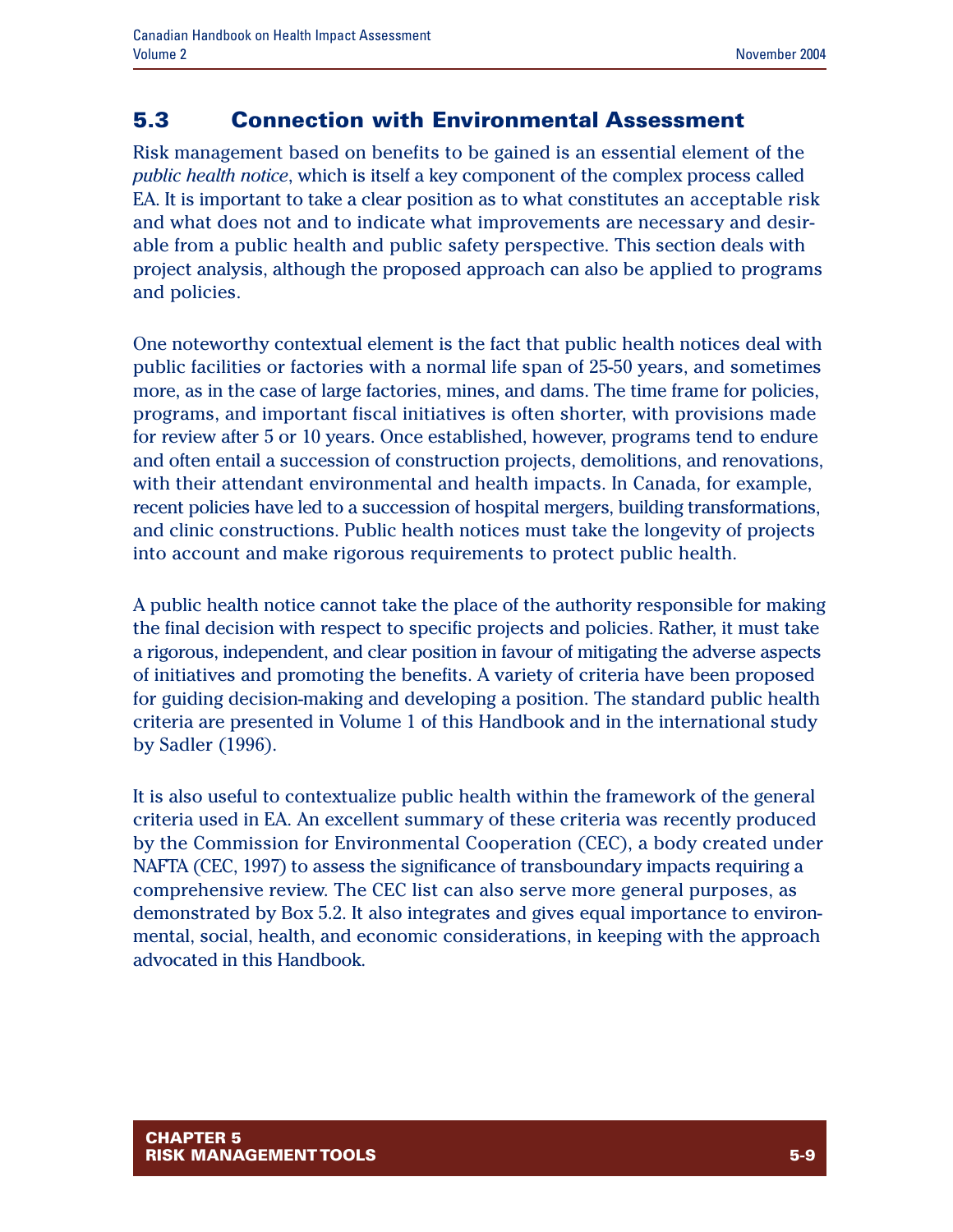#### **Box 5.2**

#### **Factors for Determining Significant Adverse Transboundary Impacts**

The determination of whether adverse transboundary environmental impacts are significant involves consideration of the following factors:

**Context:** Context factors potentially relevant to the determination of significance of a transboundary environmental impact include, for example:

- $\blacksquare$  the potentially affected human populations and vulnerable segments of the population (e.g., children, the elderly);
- queographic extent (region and localities);
- $\blacksquare$  ecological context;
- $\blacksquare$  unique characteristics of the geographic area (e.g., proximity to historic or cultural resources, parklands, wetlands, wild and scenic rivers, or ecologically critical areas);
- $\blacksquare$  where provided by the Potentially Affected Party, standards regarding the protection of health or the environment as specified in international, national, and subnational legal instruments;
- **n** probability of occurrence; and
- $\blacksquare$  scientific uncertainty.

**Intensity:** Intensity factors potentially relevant to the determination of severity or magnitude of transboundary environmental impacts include, for example:

- $\blacksquare$  degree of toxic and other impacts on public health or safety;
- $\blacksquare$  degree to which environmental impacts involve unique or unusual risks;
- $\blacksquare$  duration, potential for recurrence, and frequency of impacts;
- $\blacksquare$  degree of irreversibility of impacts;
- $\blacksquare$  degree to which biodiversity is affected;
- $\blacksquare$  degree to which natural ecological systems and landscapes are transformed; and
- $\blacksquare$  degree to which a project may foreclose or reduce the quality or availability of renewable and non-renewable resources.

*Source*: CEC, 1997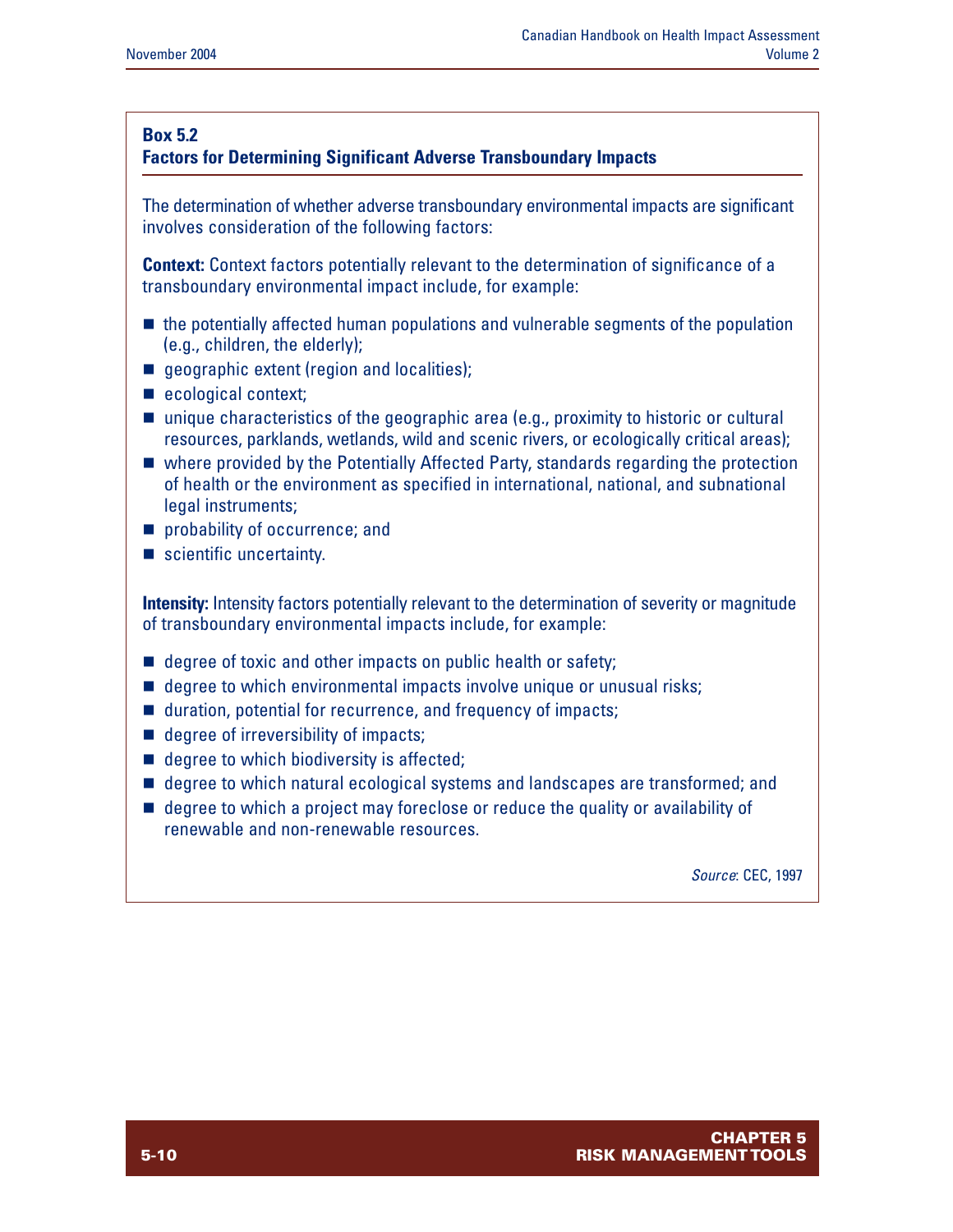## **6 PUBLIC HEALTH NOTICES AND INTERVENTIONS IN ENVIRONMENTAL ASSESSMENT**

## **6.1 Introduction**

The preceding chapters have demonstrated that health practitioners can become involved in the EA process in many different ways. The potential goals of public health interventions include impact prediction, surveillance, prevention, and mitigation, as well as the correction of impacts once they have occurred. In fact, much of our work consists of correcting past mistakes.

Public health notices and interventions can focus on specific projects, such as the construction of a road or factory, or address the effects of legislation, regulations, programs, and policies of an economic nature, which often have a major impact on environment and health. (See Volumes 3 and 4 of this Handbook.)

The tools available are varied and draw on a number of disciplines. What is important, ultimately, is the health professional's ability to use these tools to analyse and interpret information in order to balance risks and benefits. Regardless of how valuable information may be, it must be made comprehensible and useful to the public and decision-makers. The onus is on health professionals to perform this task with respect to the public health component and to make their intervention available at the opportune time, as part of the EA process.

The SD framework has been retained as a general criterion for the purposes of public health analysis, which deals mainly with:

- $\blacksquare$  the likelihood that contaminants or anticipated irritants will have an impact on health and quality of life, as well as the ultimate issue of desirable levels;
- $\blacksquare$  the foreseeable equity in the distribution of risks, disadvantages, and benefits, and, ultimately, their desirable distribution; and
- $\blacksquare$  the impact of the initiative being considered on the preservation of life-sustaining ecosystems and on the services derived from these ecosystems, and, ultimately, desirable impact mitigation measures.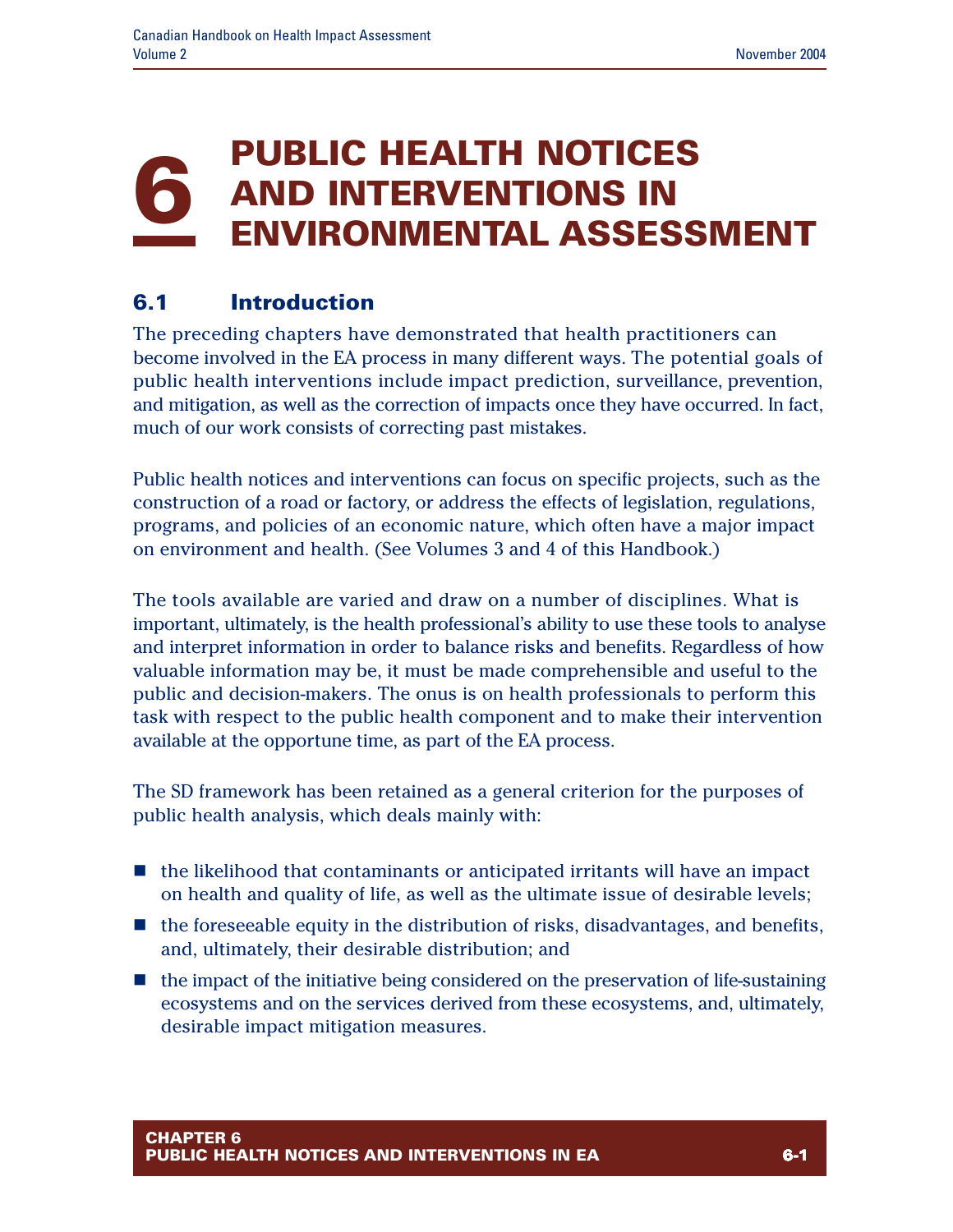The objective of a public health notice is to contribute to the inclusion of adequate measures to:

- $\blacksquare$  protect public health and safety;
- $\blacksquare$  eliminate, reduce, or mitigate environmental and social impacts that have an adverse effect on health and quality of life;
- **n** promote impacts that are beneficial to health and quality of life; and
- maintain and improve life-sustaining ecosystems.

This approach is consistent with the objectives of Health Canada with respect to SD (Health Canada, 1997a) and the good practices recommended by the Organisation for Economic Co-operation and Development (OECD, 1996). It has also been adopted by a number of governments, including that of New Zealand (PHC, 1995).

This chapter is devoted primarily to providing a more detailed description of the analysis and preparation involved in producing a public health notice.

## **6.2 Drafting a Public Health Notice**

A public health notice should include the following elements:

- 1) a review of the available data, a determination of the quality of data, and an assessment of the degree of reliability in estimating both adverse and beneficial impacts (health and social components);
- 2) a comparison of the risk levels obtained with current standards or with levels generally considered to be safe;
- 3) an identification of grey areas and adverse impacts for which no social consensus or standards exist;
- 4) a review of comments and positions of the various publics and populations that will contribute to determining the social acceptability of the project;
- 5) a summary of advantages and disadvantages, which addresses the likelihood of impacts, the equity in their distribution, as well as ecosystem preservation; and
- 6) a statement on the acceptability of the project from a public health perspective, which addresses physical, psychological, and community health impacts.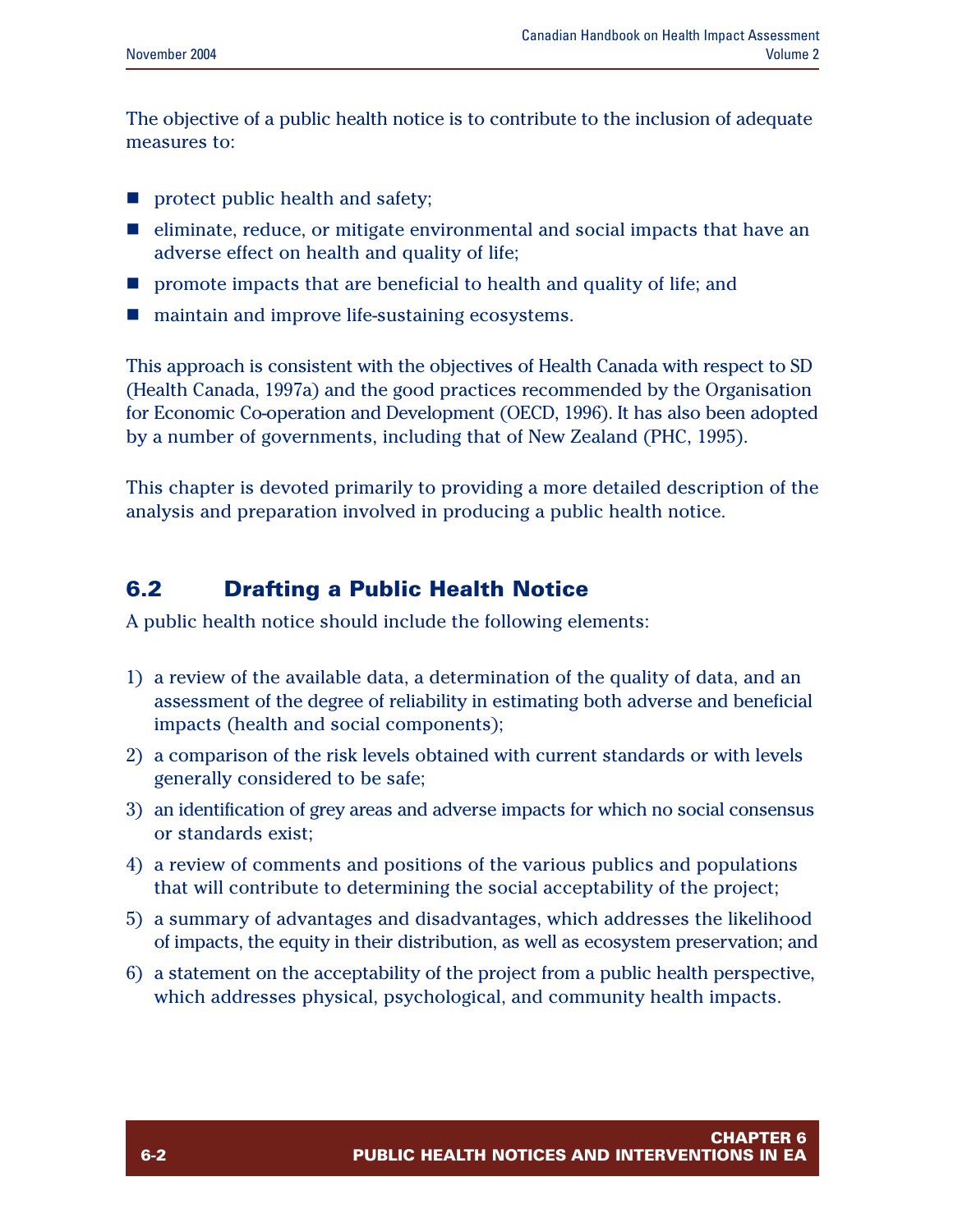## **6.2.1 Review of Existing Data: Matrices of Health Impacts**

The two matrices presented in Tables 6.1 and 6.2 can assist in evaluating the completeness of the available data on possible adverse health impacts. Table 6.1 outlines a matrix of health impacts for the biophysical environment and health component, and Table 6.2 the health impacts for the determinants of health (except for biophysical aspects) and quality of life component. In short, the object is to determine whether the information provided by the proponent for each of the cells in Tables 6.1 and 6.2 is:

- n complete (i.e., is the literature review up to date?);
- $\blacksquare$  accurate (i.e., unbiased); and
- $\blacksquare$  transparent with respect to any uncertainty or weakness in the basic scientific data (i.e., unknown or little-known risks are clearly identified) or any limitations of the prediction models that were used.

The terms used in Table 6.2 are defined in Appendix B.

The terms used are different when dealing with impacts that are biophysical in nature or are related to other determinants. Thus, the categories used will vary depending on whether an impact is positive or negative, even though, in reality, the same field is being addressed (Table 6.3).

Some projects help reduce environmental risks to health – for example, when an outdated coal-fired electric power plant is replaced by a gas turbine, or when emergency health care services are improved by providing more rapid means of transportation.

Assessing the quality of data dealing with socioeconomic or environmental impacts is more delicate, since health professionals often do not have access to the necessary expertise. However, this exercise remains an essential part of formulating public health notices, because it is important to determine whether the project justification is consistent with current policy or whether the social or economic studies conducted are in keeping with current methodological standards. By referring to their own knowledge of the environment and consulting with experts and public health officials, practitioners can usually acquire a fairly solid understanding of the subject.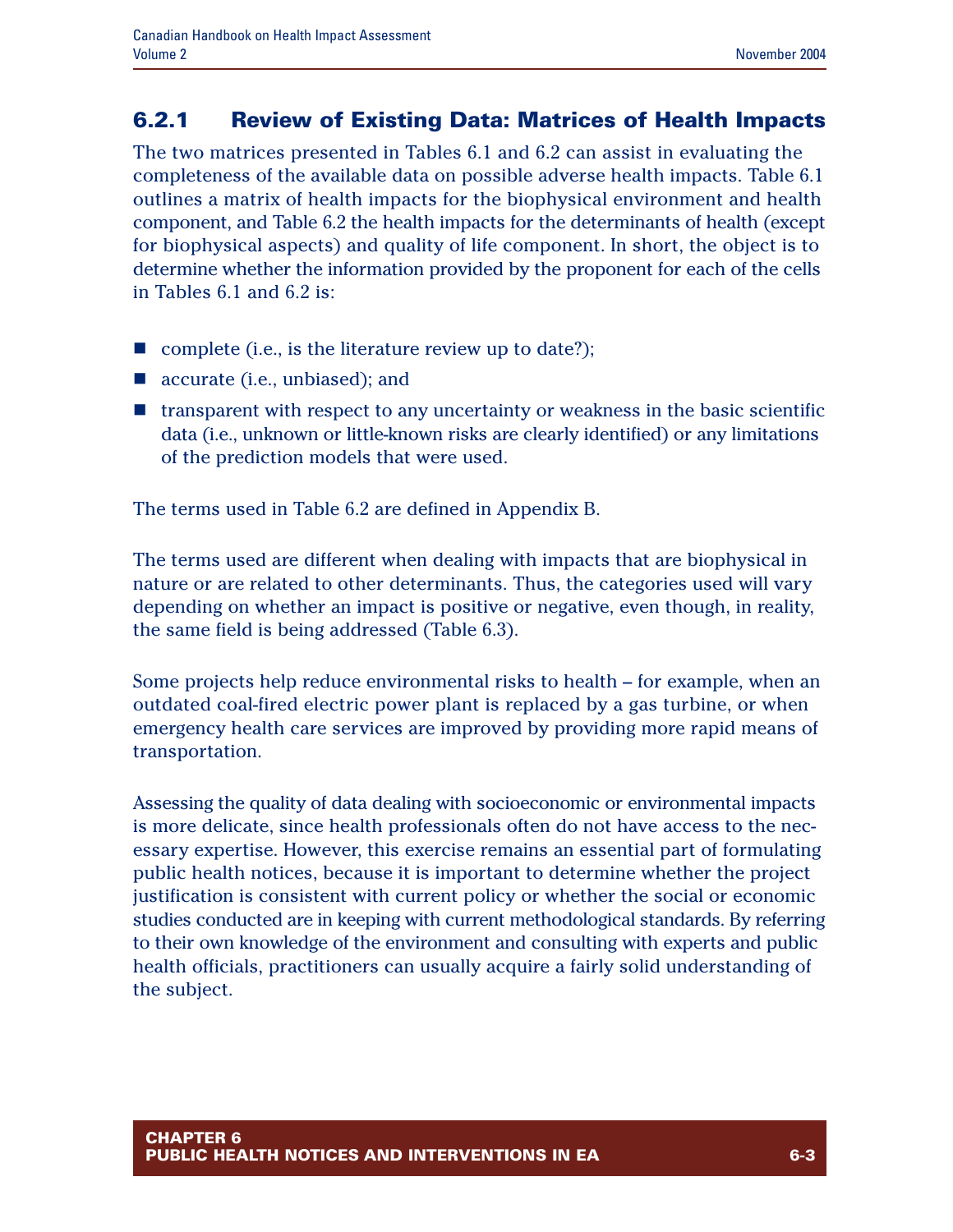| Nature of<br><b>Stressor</b><br><b>STRESSOR/</b><br><b>EXPOSURE</b> | Technological<br><b>Disaster</b> | <b>Emissions to Air</b><br><b>Gaseous</b><br>Emissions or | <b>Liquid Emissions</b><br>or Emissions<br>to Water | Solid Emissions or<br>Emissions to Soil |
|---------------------------------------------------------------------|----------------------------------|-----------------------------------------------------------|-----------------------------------------------------|-----------------------------------------|
| Impact on<br>Environment                                            |                                  |                                                           |                                                     |                                         |
| <b>Affected</b><br><b>Area</b>                                      |                                  |                                                           |                                                     |                                         |
| Control<br>Measures                                                 |                                  |                                                           |                                                     |                                         |
| <b>Recommendations</b><br><b>Standards or</b>                       |                                  |                                                           |                                                     |                                         |
| Effects on<br>Health                                                |                                  |                                                           |                                                     |                                         |
| Population<br>at Risk                                               |                                  |                                                           |                                                     |                                         |
| <b>Probability of</b><br><b>Occurrence</b>                          |                                  |                                                           |                                                     |                                         |
| Biological/<br>Environmental<br>Monitoring<br>Indicators            |                                  |                                                           |                                                     |                                         |
| Information/<br>References                                          |                                  |                                                           |                                                     |                                         |

# **of H e alth Im p a cts: Bio p h y sic al E n viro n m e nt a n d H e alth** <u>ت</u> **o m p o n e nt**

**Ta ble 6.1**

**Σ atrix**

**CHAPTER 6 6-4 PUBLIC HEALTH NOTICES AND INTERVENTIONS IN EA**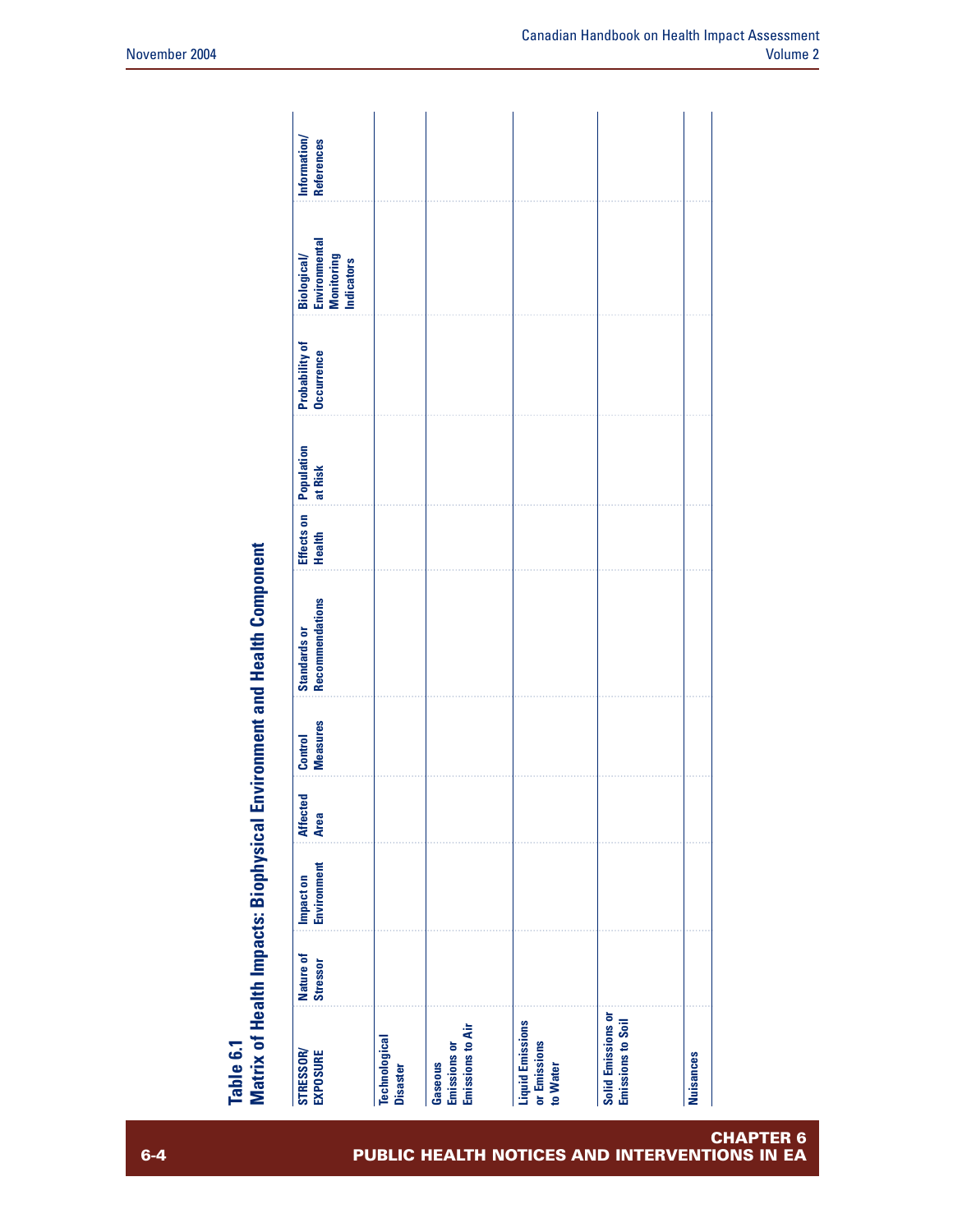### **Table 6.2**

### **Matrix of Health Impacts: Determinants of Health (Except for Biophysical Aspects) and Quality of Life Component**

| <b>Determinant</b>                               | <b>Impact</b> | Area of<br><b>Influence</b> | <b>Population</b><br><b>Concerned</b> | <b>Probability of</b><br><b>Occurrence</b> | <b>Control</b><br><b>Measures</b> | <b>Health</b><br><b>Effects</b> |
|--------------------------------------------------|---------------|-----------------------------|---------------------------------------|--------------------------------------------|-----------------------------------|---------------------------------|
| <b>Socioeconomic Aspects</b>                     |               |                             |                                       |                                            |                                   |                                 |
| <b>Income</b>                                    |               |                             |                                       |                                            |                                   |                                 |
| <b>Employment</b><br>- short term<br>- long term |               |                             |                                       |                                            |                                   |                                 |
| <b>Health Services</b><br>and Infrastructure     |               |                             |                                       |                                            |                                   |                                 |
| <b>Education/Training</b>                        |               |                             |                                       |                                            |                                   |                                 |
| <b>Social Support</b><br><b>Networks</b>         |               |                             |                                       |                                            |                                   |                                 |
| <b>Personal Health</b><br><b>Practices</b>       |               |                             |                                       |                                            |                                   |                                 |
| <b>Healthy Child</b><br><b>Development</b>       |               |                             |                                       |                                            |                                   |                                 |
| <b>Quality of Life</b>                           |               |                             |                                       |                                            |                                   |                                 |
| <b>Perception</b>                                |               |                             |                                       |                                            |                                   |                                 |
| <b>Landscape</b>                                 |               |                             |                                       |                                            |                                   |                                 |
| <b>Recreational Uses</b>                         |               |                             |                                       |                                            |                                   |                                 |
| <b>Cultural Activity</b>                         |               |                             |                                       |                                            |                                   |                                 |

#### **Table 6.3 Adverse and Positive Impacts**

| <b>Adverse Impacts</b>          | <b>Positive Impacts</b>                |  |
|---------------------------------|----------------------------------------|--|
| Damage, emissions, contaminants | Protection of ecosystems, biodiversity |  |
| <b>Irritants</b>                | <b>Quality of life</b>                 |  |
| <b>Psychosocial impacts</b>     | Socioeconomic benefits                 |  |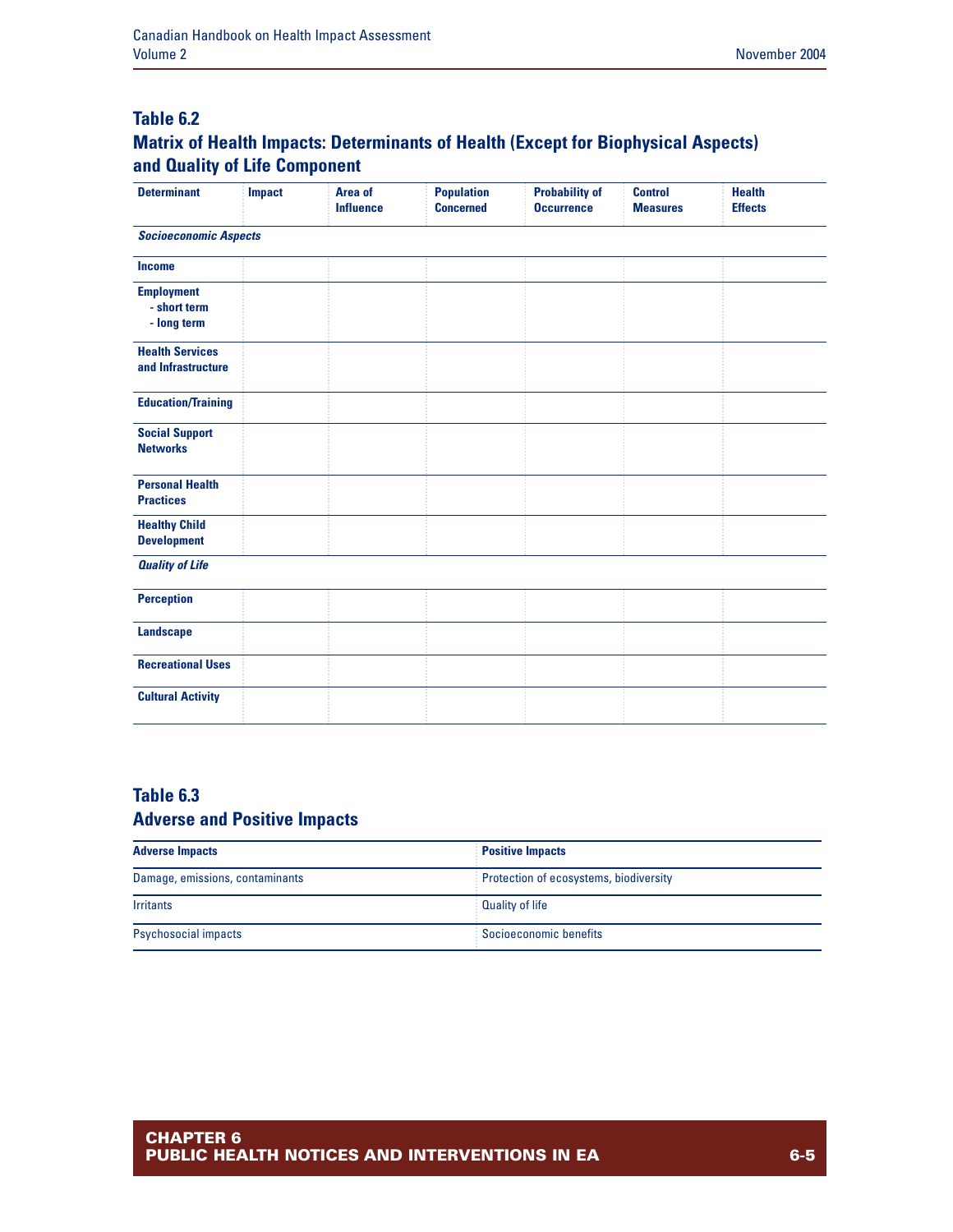Frequently encountered pitfalls include the following:

- $\blacksquare$  When no official public policy exists for overseeing a given project, formulating a justification becomes more difficult; a project (such as the development of a large hog farm) can sometimes serve as a test for similar projects to come. Situations like these require closer scrutiny.
- $\blacksquare$  Economic studies deal only with the spin-offs (in terms of employment) of the monetary resources that will be spent. Caution is advised in dealing with these "pre-scientific" studies, since any expenditure can bring about job creation to a greater or lesser extent, depending on the sector involved. Generally speaking, health care services are among the sectors that create the most employment, which is not the case for heavy industry. If the main argument in favour of a project is limited to the study of the project's economic spin-offs, this is a clear sign that the argument is a weak one.
- $\blacksquare$  When more exhaustive economic studies are available (e.g., cost-efficiency or cost-benefit studies), the debate will centre on a number of methodological assumptions that are essential to any study. Examples include the discount rate to be used, the project time frame, and the area being studied. In this situation, it may be useful to ask the proponent to present several scenarios in which different levels are used for a number of key variables. Thus, the soundness (or weakness) of the models used for these variables can be assessed. Consulting with independent experts can also be helpful here.
- $\blacksquare$  The distribution of advantages and disadvantages almost invariably gives rise to problems. Local authorities should always be consulted to determine whether the proponent's proposals and requirements are realistic. The employment component can be a delicate area: companies often require a high level of technical training, which can be difficult to find in some centres. The impact on municipal and regional services (water, waste management, fire department, police, roads, health services, etc.) is frequently underestimated in these studies. In order to avoid future disappointment and to temper the enthusiasm in some municipal quarters, complete transparency regarding any uncertainty in predicting impacts is advisable.

The review of available data should conclude with a notice regarding the quality of the data, as well as requests for more detailed information or additional studies judged to be crucial for the future.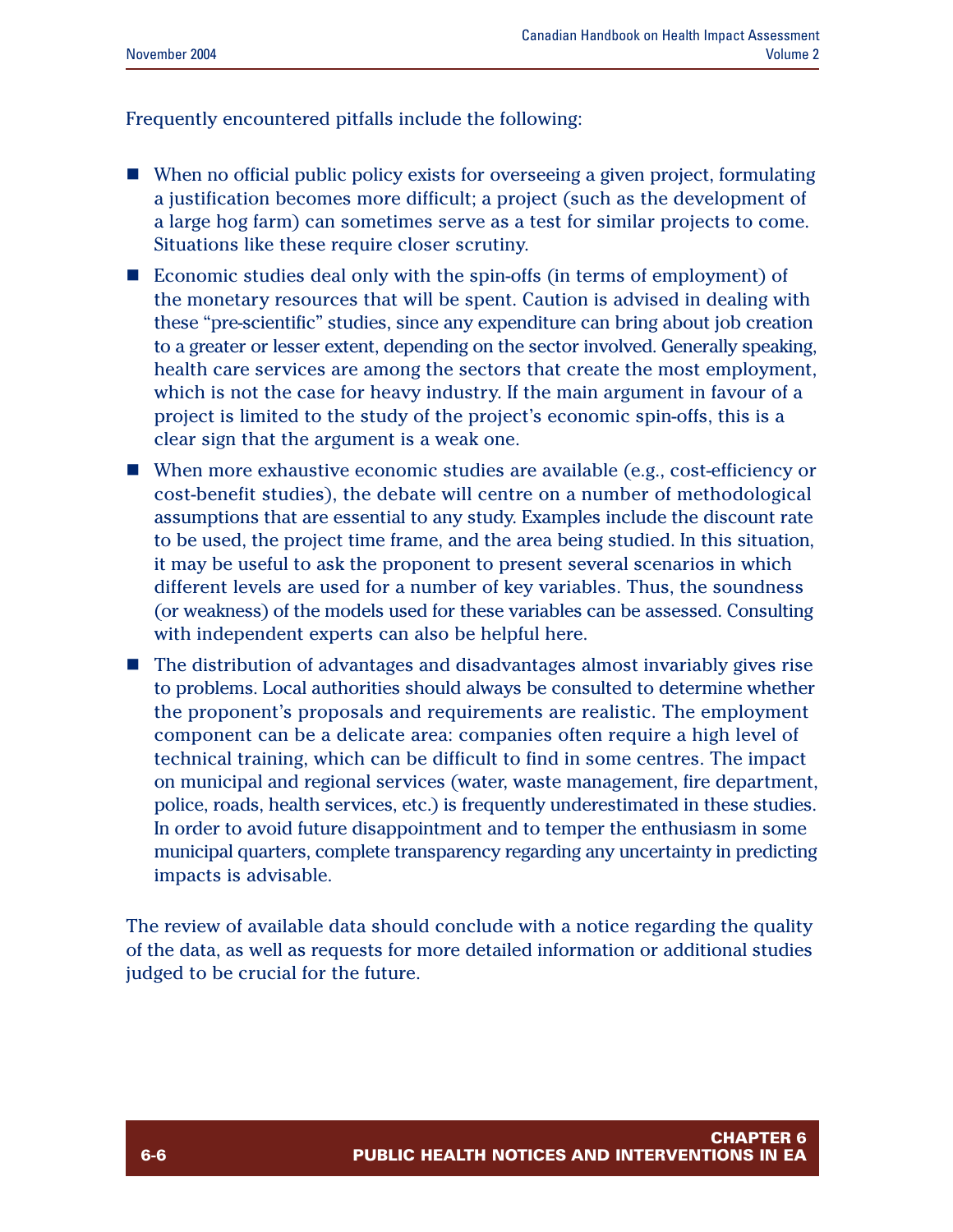# **6.2.2 Making Comparisons Based on Existing Standards**

When standards already exist, the task becomes considerably easier. In conducting EAs, however, it is important to remember that the life cycle of a facility can extend over many decades. Consequently, adherence to the strictest standards is advised when dealing with new facilities. The strictest standards are generally found in Western jurisdictions with a high population density (e.g., California, Europe), where pollution levels are higher than those in Canada.

Adopting this approach avoids the risk of using outdated standards as a goal for decades to come. With most new technology, it is possible not only to comply with the strictest standards, but often to achieve emission levels that are 100-1000 times lower. Since the trend in scientific studies conducted over the past 30 years is to detect increasingly subtle effects at very low levels of exposure, providing a margin of safety for the long term would appear to be a good idea.

When no standards exist, the situation varies depending on whether a risk to health is deemed to be serious and irreversible (e.g., cancer or death) or less severe (e.g., eye irritation, discomfort caused by noise, etc.).

# **6.2.3 Making Comparisons in the Absence of Standards**

Acceptable risk levels that have been incorporated into standards may be applicable here. Standards generally provide for levels of acceptable risk on the order of one new death per million for a lifetime of exposure  $(70 \text{ years})$  – a level rightly considered to be very safe when applied to a small population, which is most often the case.

For example, if 1000 people live in the vicinity of a smokestack and are thereby exposed to a carcinogenic contaminant, one could theoretically wait up to 70 000 years for a case of cancer to occur. Therefore, such levels would appear to be adequate in the absence of standards. Levels of exposure lower than this would be considered negligible, meaning that no corrective measures would be required with respect to the project under review. It should also be mentioned that epidemiological methods cannot measure such risks, even when health status is rigorously monitored. Even if such risk levels were measurable, data on numerous other potential cancer causes extending over a period of 60-70 years, including personal health habits and heredity, would be required (see Volume 3, Chapter 6). The same disease can result from many different causes, and the human body has a limited number of ways of manifesting disease. For example, one could examine 100 organic or anthropogenic chemicals associated with liver disease, while overlooking such things as infectious agents, alcohol consumption, and nutrition.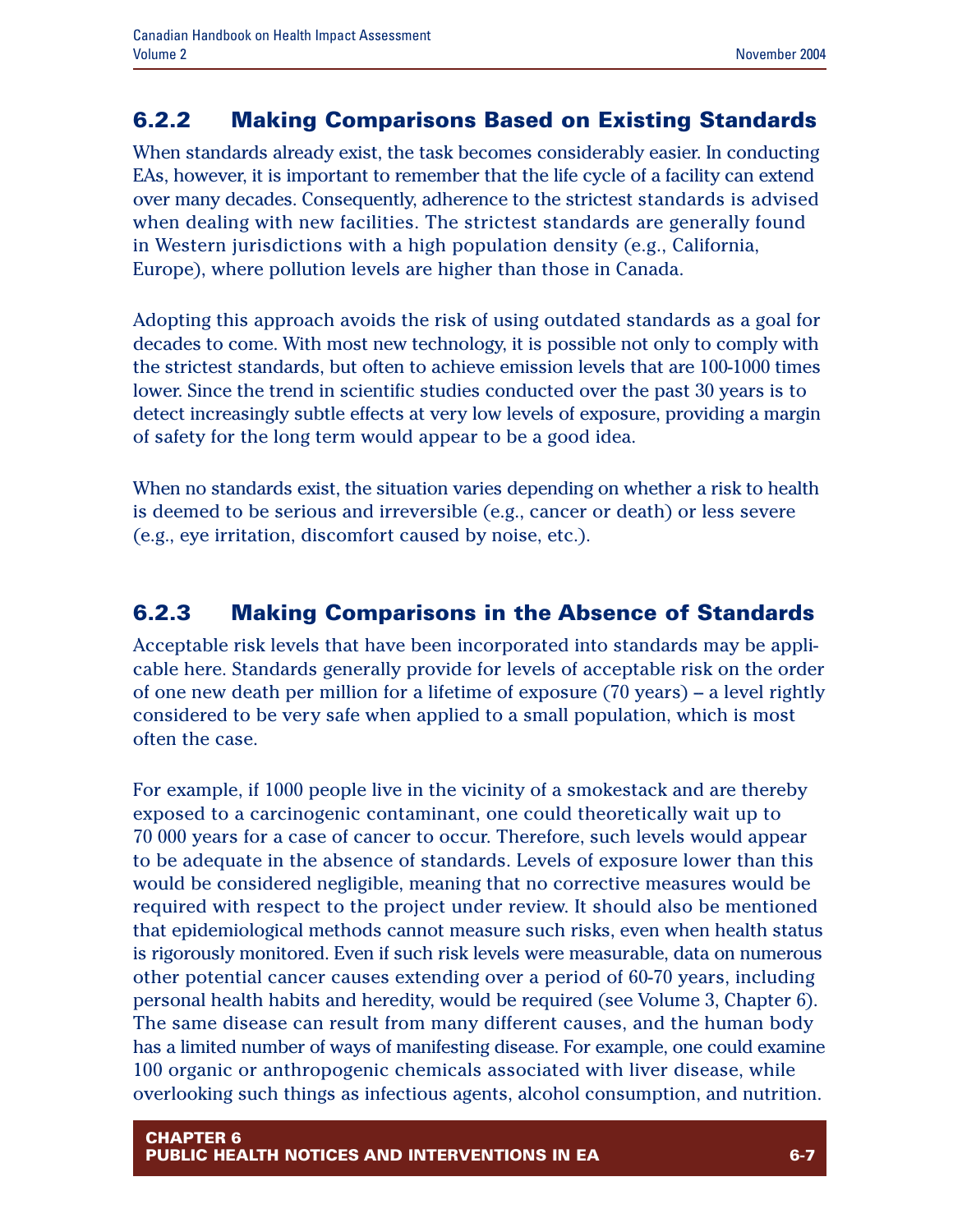In 1989, the Dutch government proposed that explicit limits be set for judging the acceptability of risks. This risk management framework (VROM, 1989) was subsequently made part of the Netherlands' environmental policy. This global approach to risk management has the advantage of being comprehensive and of setting clear limits, which facilitate decision-making. For almost 10 years, this framework has proven appropriate in the vast majority of risk management situations (de Boer and Sadler, 1996). Since 1993, it has also been recommended as a general reference for public health branches in the province of Quebec, where it has proven equally useful. It is summarized in Box 6.1 as a guide for public health practitioners, who may find it helpful as a template for evaluating risk levels determined through impact studies. Readers interested in the rationale underlying these levels may wish to consult the original document (VROM, 1989), which is also available from the Comité de santé environnementale du Québec (CSEQ, 1993).

### **6.2.4 Comparisons Based on the Principles of Sustainable Development**

No standards exist to determine what percentage of new employment should accrue to local residents or whether the integrity of the landscape is being adequately protected. A number of authors have pointed to an established practice among proponents, which consists of ensuring that 10-25% of project-related jobs accrue to the host community. This would appear to be a threshold that significantly improves a project's acceptability (Hobart, 1982, 1984). Of course, higher levels of employment spin-offs are often achieved, depending on the human and entrepreneurial resources available in a given community. Some companies also implement compensation policies with respect to residual impacts, establishing a level ahead of time. (Hydro-Québec reserves 2% of capital costs for community-based projects.) More recently, other formulas for gaining greater host community involvement have been put forward, such as local share ownership or royalties for the use of natural resources, as a substitute for the 2% compensation formula.

Ideally, complying to the greatest extent possible with the concrete principles presented in section 3.5 of this volume should help to maintain a strong SD focus. However, this analysis would be done differently for a project (such as a cogeneration plant) than it would for a program or policy.

For example, a factory or highway development project cannot be expected to use non-renewable resources at a rate that would permit their eventual replacement with other types of resources, because that is not its role. Consequently, exercising good judgment is crucial in selecting the proper criteria. However, when one is asked to comment on the government's energy supply policies, examining this criterion is essential.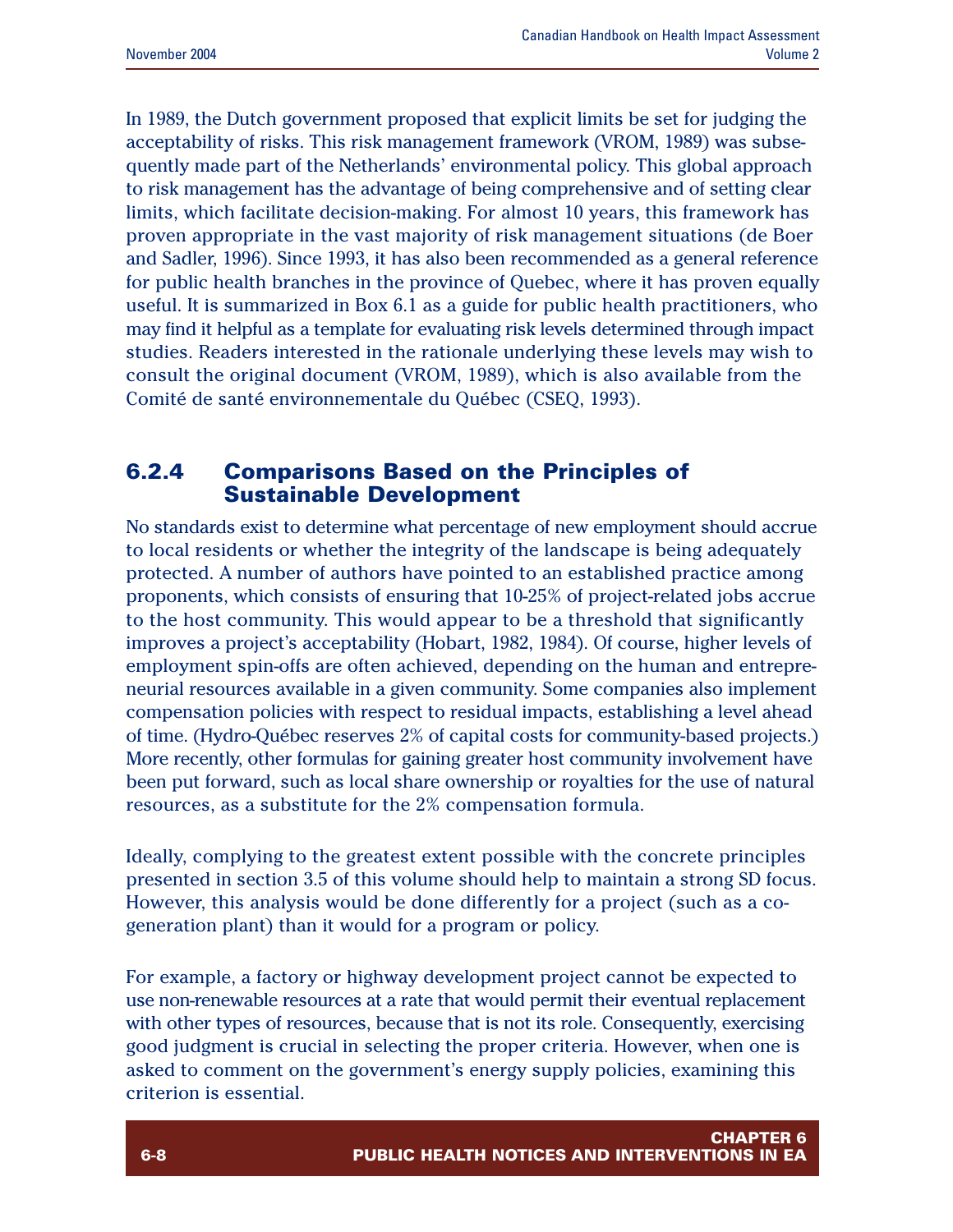#### **Box 6.1 Evaluating Risk Levels**

#### **Individual Risk**

The proposed approach requires that practitioners take into account the fact that new risks are added to existing risks. In order to factor in this chemical or technological *background*, a level of one new death per 100 000 persons exposed for life (10-5) has been suggested as an *acceptable level* for all combined risks within a given category (chemical, technological, radiation). Therefore, exposure to ionizing radiation is also included here. Exposure is calculated on the basis of a 24-hour day in both cases, which ensures an additional margin of safety.

#### **Collective Risk**

For collective risk, defined as the probability of 1 or more deaths, the *acceptable level* is set at 10-5/year (i.e., per 100 000 persons per year); and at 10-7/year (i.e., per 10 million persons per year) for 100 deaths or more; and so on. Any situation in which the probability or risk is greater than 10<sup>-5</sup>/year necessitates the implementation of risk reduction measures.

#### **Chemical Substance Thresholds**

When chemical substances have a threshold beneath which no toxic effects can be measured, this threshold (known as the no-observed-effect level, or NOEL) is used, along with the standard margins of safety. This is the standard practice in Canada; however, the methods used to calculate margins of safety can vary in different countries, for different forms of exposure, etc.

#### **Ecological Risk**

The 1989 Dutch model defines acceptable risk to the ecosystem as a level of lethal concentration that eliminates 50% of test organisms  $(LC_{50})$  for major hazards and a lethal concentration of 5% for chronic exposure to chemical substances. In the latter case, 95% of the organisms belonging to that species in the ecosystem would be protected. These standards apply to new situations and are to be considered a goal for existing situations.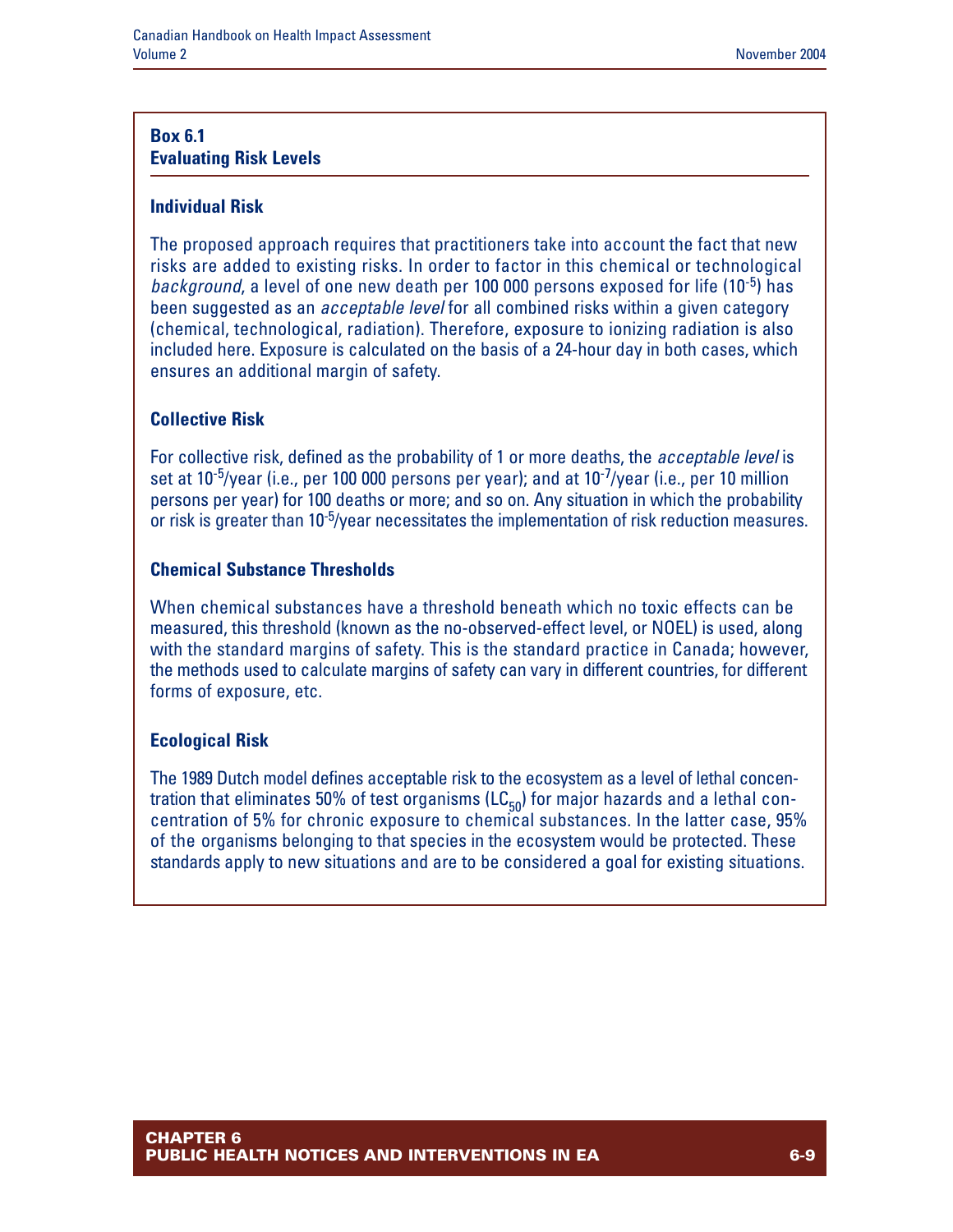Ultimately, SD depends on an equitable distribution of advantages and disadvantages across a given population and among regions and generations. The role of public health practitioners and agencies is to monitor the views of groups within the population and to take into account a number of interregional considerations (e.g., transportation of pollutants over great distances, contamination of the food chain), as well as intergenerational issues (e.g., long-term risks, resource or ecosystem depletion).

In summary, specifying clear risk levels and criteria for intervention is a useful aspect of preparing a public notice, since this provides a set of guidelines, however approximate, as well as comfort and discomfort zones for public health professionals and proponents. The risk levels presented above are fairly representative of the current situation in industrialized nations, but will require a significant effort in a number of economic sectors. Exceptions to these levels can also be made in order to correct existing high-risk situations (a risk level of  $10^{-4}$ , for example) and to achieve a lower level of risk (such as  $10^{-5}$ ) at a reasonable cost. The levels indicated also compare favourably with several other social risks (e.g., cars, sports, unhealthy lifestyle) that are more closely linked to individual or collective choices made in the past.

# **6.2.5 Identifying Grey Areas and Other Adverse Impacts**

A public health notice should identify any point that is contentious from a health perspective. After reviewing the risk levels outlined in the preceding section, the practitioner may conclude that actual risk levels appear to be high for one or more health hazards. It should be kept in mind that the method selected to analyse the risk can leave one exposed to criticism; consequently, any deficiency should be clearly pointed out.

Normally, several other risks of lesser toxicity and with a degree of probability often approaching 100% will be encountered. These risks most commonly arise in the form of:

- $\blacksquare$  irritants (e.g., noise, unpleasant odours, traffic);
- **n** psychosocial impacts (e.g., perceptions of the project, employment, income, municipal services, development of the affected community, etc.); and
- $\blacksquare$  impacts on life-sustaining ecosystems (water, air, living organisms).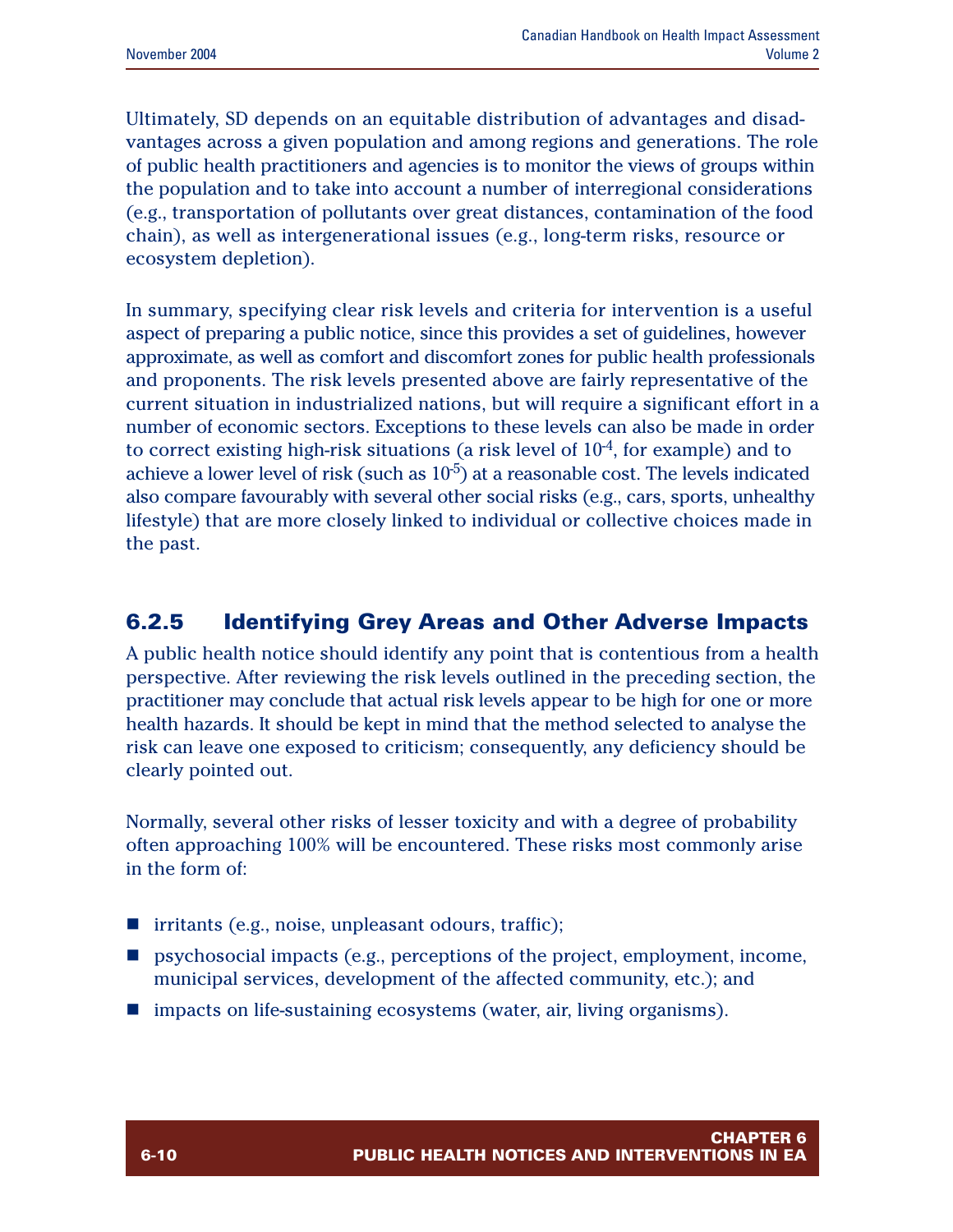The role of health professionals consists of correctly identifying these impacts and verifying the accuracy of forecasts and the adequacy of proposed mitigation or compensation measures.

There are, in fact, many different types of measures for attenuating impacts, and it is often advisable to consult experts in each of the contentious areas identified to ensure that irritants are minimized. With some projects, such as open-pit mines and hog farms, the nuisance factor becomes highly contentious. Often it is not uncommon to find examples of proponents who showed little concern for the disturbance they caused their neighbours and who often failed to meet municipal, provincial/territorial, federal, or international standards. Due to these negative past experiences, the public's perception of such projects is often very negative. This can make it difficult to introduce a project even with new technology that would significantly improve the operations.

Psychological and social impacts constitute another crucial area of intervention for public health practitioners, one that merits considerable attention. Public health practitioners and agencies need to publicly acknowledge that the community's perception of a project is not only legitimate, but also capable of inducing its own health impacts. Any perception, be it negative or positive, is likely to influence the types of impacts that are felt in the community, in terms of employment, social cohesion, taxation, etc. Economists (see Volume 3, Chapter 4) are beginning to acknowledge that a healthy community is an important part of a well-functioning economy (Putnam, 1993). Social cohesion, civic involvement, mutual aid, and many other similar activities bind communities and make it easier to adapt to large- or small-scale changes. Examples can be found of well-planned and competently managed projects that have generated very positive social benefits despite their size. The benefits of North Sea oil development for the Scots of the Shetland Islands are one example (Hill *et al*., 1998). Conversely, the social and economic upheaval currently experienced by many of Canada's First Nations as a result of development projects has produced a number of adverse social impacts and negative perceptions (Grondin *et al*., 1994).

Impacts on life-sustaining ecosystems also need to be identified by public health authorities. With the increase in human economic activity and its attendant impact on ecosystems, it is important to ensure that these ecosystems remain intact or that future losses are completely replaced in the area sustaining the impacts, or elsewhere.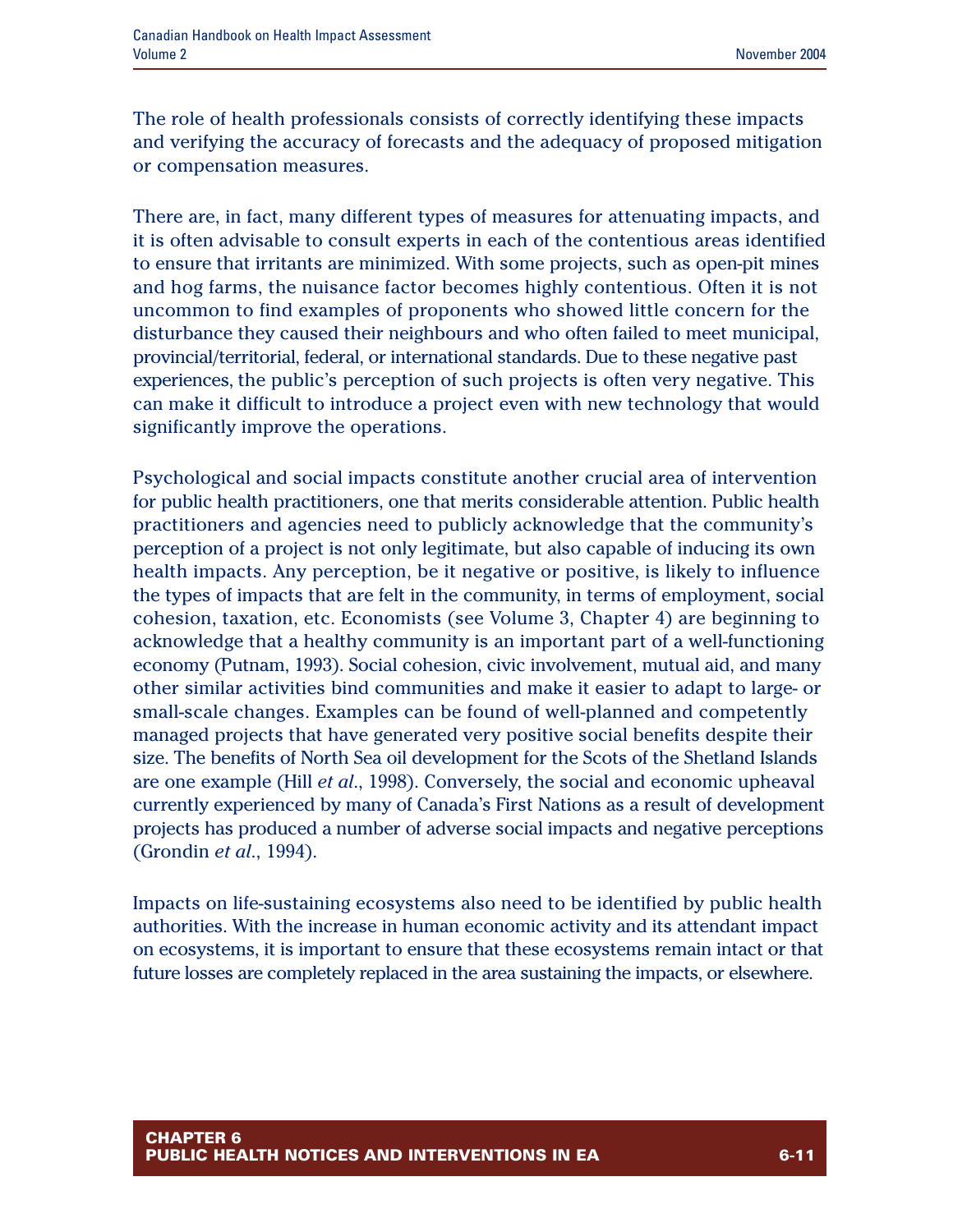# **6.2.6 Reviewing Other Positions**

It is important to cite (with the permission of the authors in question) the comments and positions expressed by various organizations and key individuals with respect to the project. This review can also encompass official documents (relating to public hearings, for example) and media coverage. Public health notices should also mention the experts and managers who were consulted by public health authorities, as well as the reports and other relevant documents that were reviewed.

### **6.3 Summary of Advantages and Disadvantages**

Taking a clear position on the acceptability of a project requires sound professional judgment. A number of useful criteria for making this judgment have already been suggested in previous sections of this Handbook.

In summary, the proposed approach is based on the principles of SD and seeks to achieve extremely low levels of contamination; to distribute advantages and disadvantages equitably, in a manner that is widely accepted by the community; and to preserve existing ecosystems.

With experience, one discovers that projects often have elements that are acceptable, as well as others that are questionable or that require major modification. These aspects, as well as the work that remains to be done, should be pointed out, while keeping in mind that the role of public health authorities is not to address the engineering or other solutions required to solve a problem, but rather to indicate desirable overall directions.

# **6.4 Social Acceptability**

Attempting to determine what will be socially acceptable can be difficult, as politicians and project managers often discover. It is possible, however, to identify factors that help to anticipate controversy and others that can facilitate project acceptance. A useful review of several waste management projects and programs undertaken in Canada (Toronto, Montreal, Quebec City, and Halifax) and in New York State identified some of these factors (Transfert Environnement, 1996). Waste management is, in fact, a good example, since it gives rise to many different risks, irritants, perceptions, and social and ecological impacts.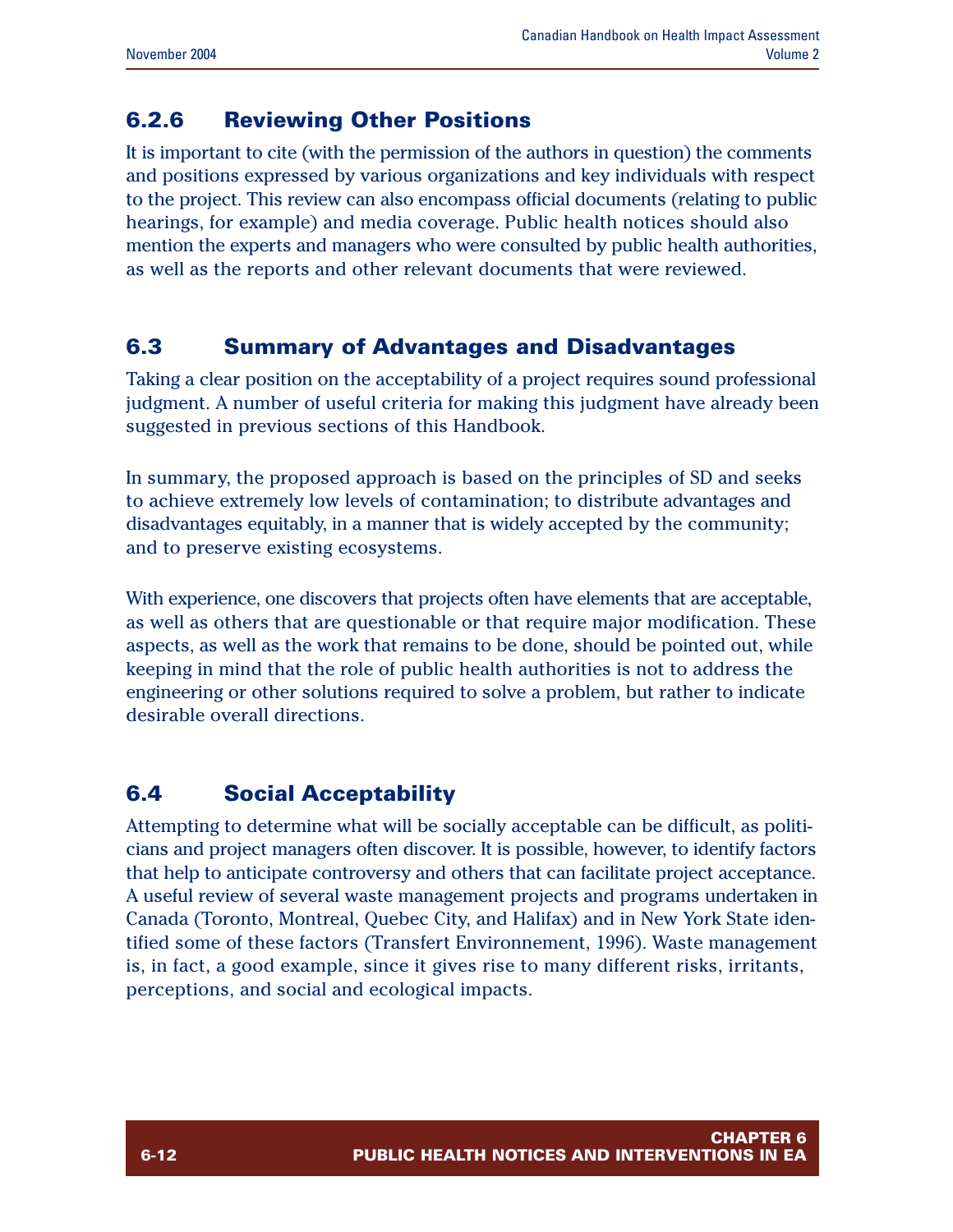Transfert Environnement (1996) identifies two particularly sensitive factors that can easily become irritants and trigger resistance to a project:

- 1) accumulated frustration; and
- 2) symbolic triggers.

Details on each of these factors are presented in Box 6.2.

Many examples of this type of meta-analysis are available in the social sciences. An awareness of the factors likely to provoke resistance in a given context can assist in designing projects that will find acceptance and in presenting projects as part of a facilitating process. Clearly, respect for collective priorities and pro-active social attitudes are key ingredients of sound social management. Collective priorities have now been integrated into the environmental component and into certain aspects of SD, a fact that is reflected in many laws, regulations, professions, surveys, etc. Governments and corporations are also being called on to adopt a coherent approach. Issues that go beyond pollution management and recycling must now be addressed, including resource conservation, reuse of formerly contaminated sites, and community involvement in the development of environmental management systems. In short, more is required than simply providing sound management: the changes taking place reflect new social choices and a new collective vision.

Pro-active social attitudes, a subject discussed in detail by the U.S. Environmental Protection Agency (U.S. EPA, 1988), require honest, credible behaviour and attitudes on the part of proponents, as well as a genuine receptivity to the expectations of the community. However, much progress remains to be made in this area.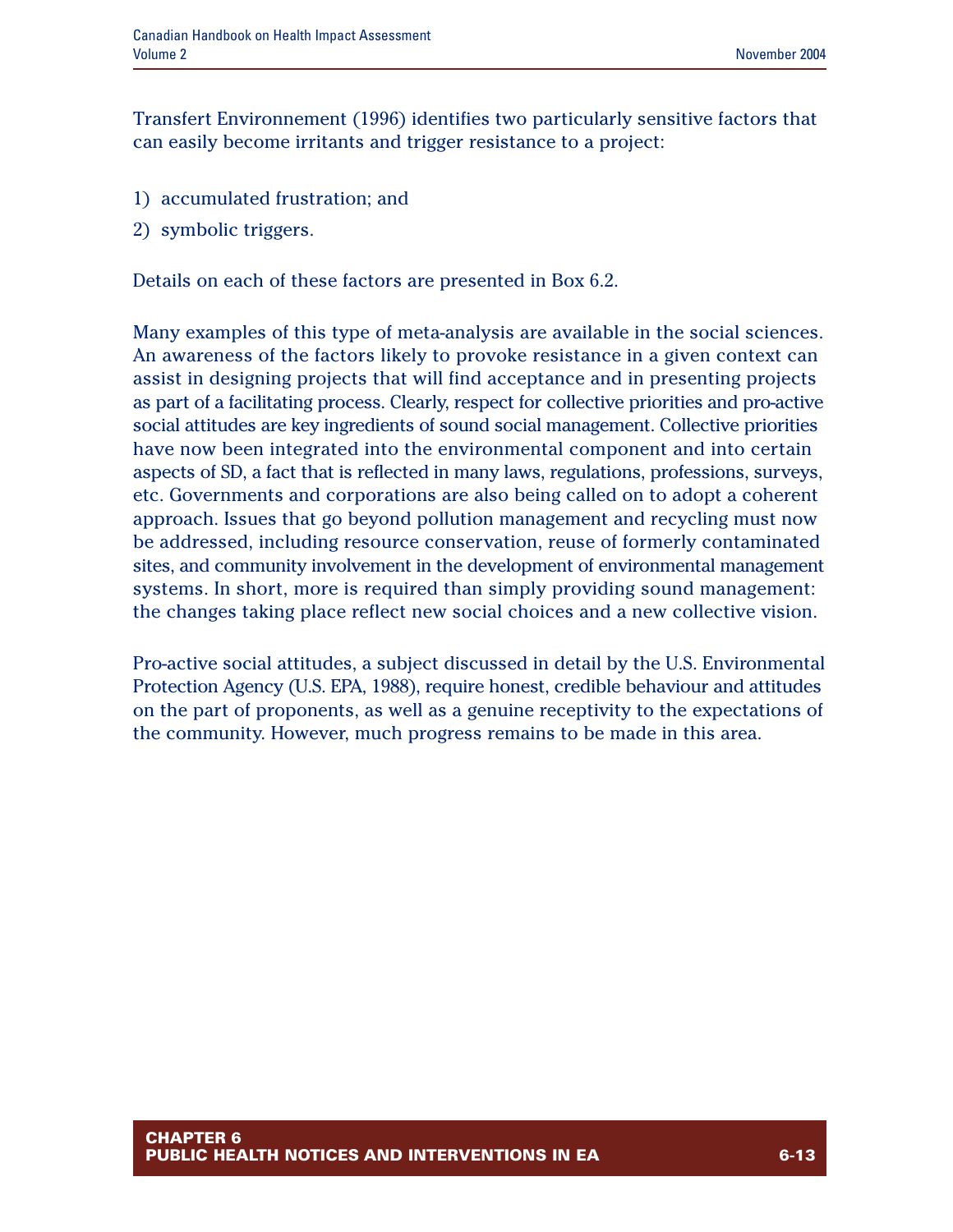#### **Box 6.2**

#### **Factors That Can Affect the Social Acceptability of a Project**

1) *Accumulated frustration* can take many different forms. It can range from the perception of social injustice to the anger that sometimes spills over in areas where too many contentious projects have been developed or where pollution already exists (such as industrial zones). When this type of "psychosocial saturation" sets in, even projects that could improve current conditions are met with suspicion and rejection.

Accumulated frustration relates to a broader phenomenon that some have referred to as the "amplification of social risk" (Kasperson, 1992). According to this model, the quantifiable hazards and risks of a project interact with a broad spectrum of social, psychological, and cultural processes that can either attenuate or amplify the level of perceived risk.

2) *Symbolic triggers* are components of a project or facility that create controversy. In the case of waste management projects, the authors point to a number of symbolic triggers, including the importing of waste, the involvement of a multinational corporation, the presence of smoke stacks or hazardous waste, the degradation of the visual aspects of the landscape, and unpleasant odours. The reactions these evoke are entirely human. The fact that good neighbourhoods are usually spared offence – due to zoning laws and the high price of land – can also represent a symbolic trigger. (See Volume 3, Chapter 2.)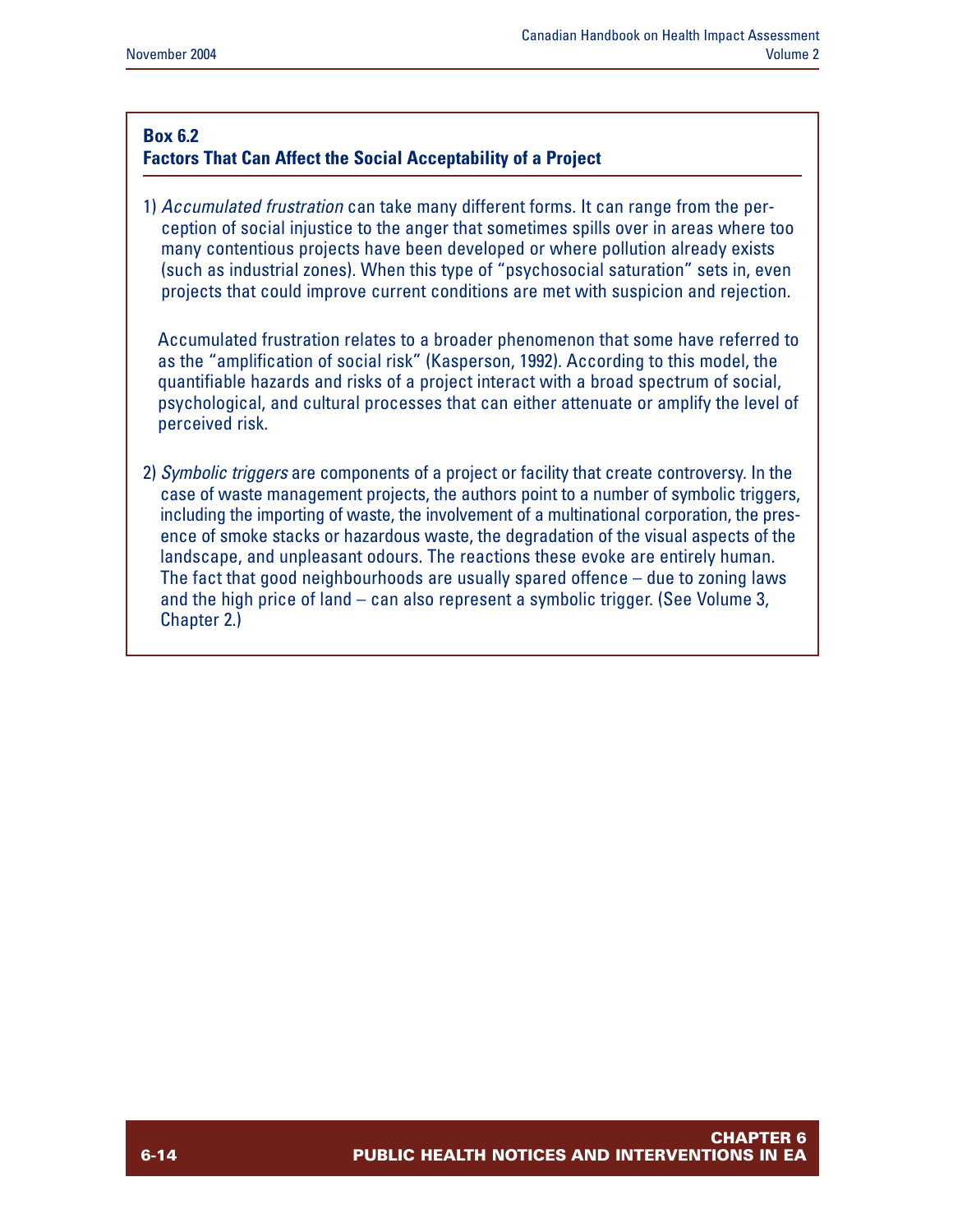# **7 COMMUNICATION AND CREDIBILITY**

# **7.1 Effective Communication Tailored to Expectations**

In a study examining the implementation of approximately 20 incinerator projects, Konheim (1988) observed that the standard risk assessment process failed to address the concerns being voiced by the public. Konheim (1988) outlined 10 recurring questions expressed by citizens and their representatives (Box 7.1). These concerns are highly consistent with the issues that commonly arise with most large projects, such as the equitable distribution of risks and the present and future credibility of proponents.

#### **Box 7.1**

#### **Typical Questions Raised by the Public When Faced with the Development of Incinerator Projects**

- 1) What are the specific risks compared with the benefits of the project? Are the risks to each group worth the benefits to be gained? What are the benefits and risks of alternative solutions? What are the benefits and risks of taking no action?
- 2) How did you calculate the risk? Is there one standard way of doing it, or are there several? Is there a prevailing consensus on the basic facts in the scientific community? Or are there dissidents?
- 3) Did you base your calculations on data from facilities already in operation, or is the database theoretical?
- 4) If you based the data on already-operating facilities, were they very similar to the proposed project? If not, how would their differences alter the analyses?
- 5) Does the design of the facility make the risk as low as it possibly can be? Can the facility be updated later if new ways are found to lower the risk?
- 6) Who in the community bears the burden of risk? Are older, younger, and sick people more at risk?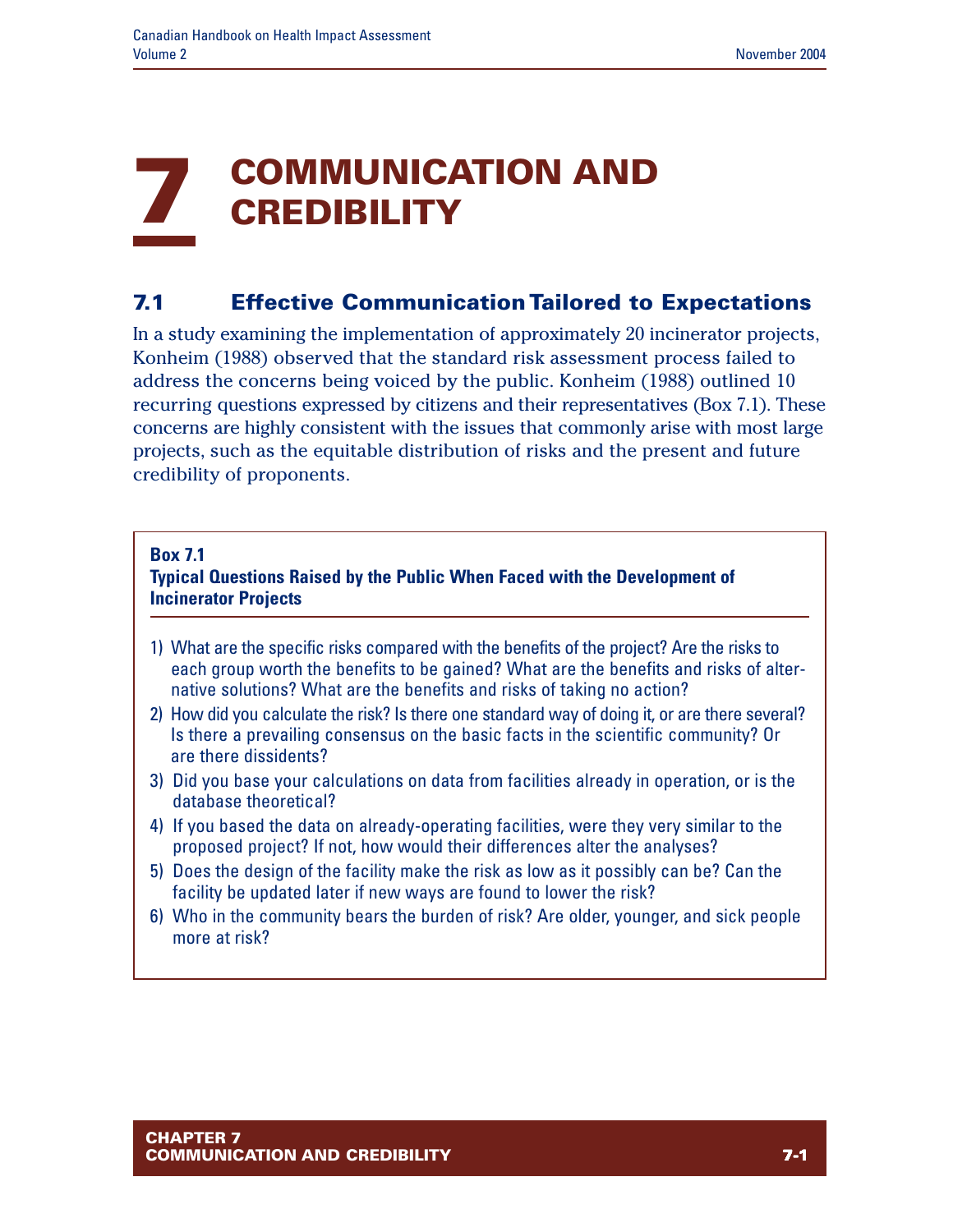#### **Box 7.1 (Cont'd)**

- 7) What is the chance of a serious accident? If one occurred, what would be the worst possible impact? How often do accidents happen in currently operating facilities? Will their likelihood increase over time? What is their magnitude? Would the effects of an accident be irreversible? What provisions have been made to handle accidents?
- 8) Will risks be identifiable? Who will monitor the performance of the plant? Can the risks be reduced?
- 9) Can the public influence how the facility is designed and operated?
- 10) Does approving the project mean foreclosing future, potentially less risky options?

*Source*: Konheim (1988)

Konheim (1988) also reports that when an incinerator project was proposed in the New York City area, a citizens' advisory committee was more comforted by the qualitative conclusions of two physicians from Mount Sinai School of Medicine, indicating that health effects of the plant were "minimal" and "non-detectable," than they were by the quantitative predictions of a scientific expert to the effect that the risks of dioxins from the plant would be in the range of  $(0.24 \times 10^{-6}$  to  $5.9 \times 10^{-6})$ . This suggests that the public's expectations are more often qualitative than quantitative in nature.

In their guide for government risk communication, Chess *et al*. (1988) stress the importance of understanding community expectations, developing and maintaining credibility, controlling the timing of disseminated information, interacting with the community, and taking the time to explain the various aspects of risk assessment – in short, engaging in public outreach.

According to Covello (1992), the key to effective communication is the confidence and credibility of the individual or organization conveying the message to the public. Studies have shown that organizations and individuals perceived as being credible in matters of risk assessment include health professionals, university professors, the media, non-profit health organizations, and respected local citizens who are considered to be impartial and well informed about risks. The research demonstrates that the general population views doctors and academics as being motivated by noble goals, the former being dedicated to healing and the latter motivated by the quest for knowledge and truth. Both groups are perceived as being economically independent from the organizations that hire them as consultants and therefore unconstrained in rendering their professional judgment.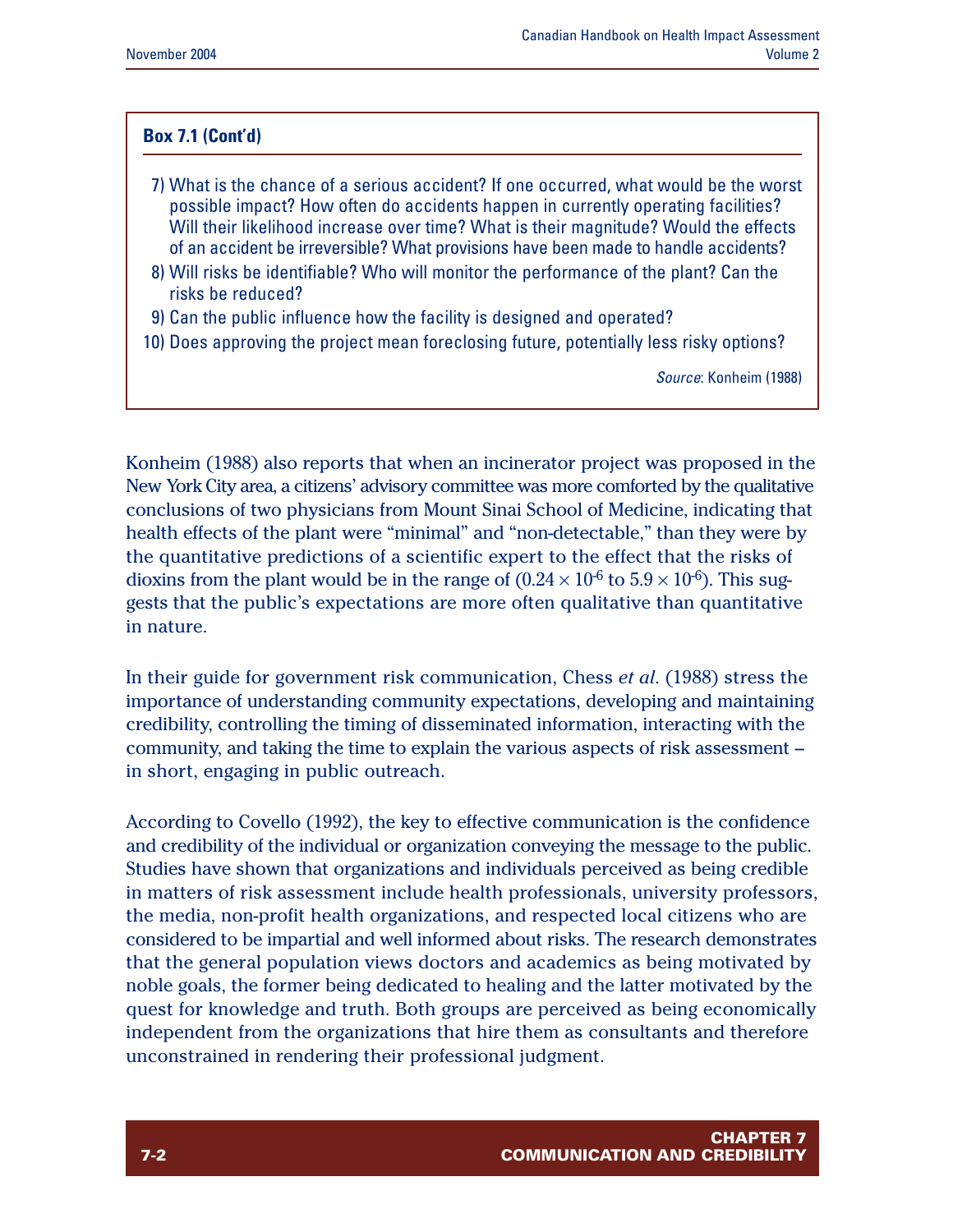Covello (1992) identifies four factors that influence the perception of confidence and credibility:

- 1) *The Perception of Empathy:* This would seem to be the most important factor. Does the communicator give the impression that he/she is interested in health, safety, the environment, and fairness? Does he/she take the time to listen to his/her audience? More often than not, the public makes up its mind about this factor from the initial contact. Once the public has passed judgment, perceptions can be very difficult to change.
- 2) *Perception of Competence and Expertise:* This perception is largely influenced by the past accomplishments of a government organization or agency and by factors that relate to the communicator, including training, experience, knowledge, and verbal skills.
- 3) *Perception of Honesty and Openness:* This perception is influenced by actions, words, and non-verbal communication. A communicator who is unable to meet the gaze of others and the placing of physical barriers between communicator and audience are forms of negative non-verbal communication.
- 4) *Perception that the Communicator Is Dedicated to the Cause:* This perception arises from the impression that the communicator is a hard worker who diligently strives to achieve goals connected with health, safety, and environmental protection. The audience normally forms this impression based on various verbal and non-verbal cues – for example, is the communicator available outside of office hours? Does the communicator remain for the entire public meeting?

Such studies are extremely useful in understanding the nature of effective communication. They suggest that successful risk communication is a complex art that requires skill, knowledge, training, and practice. They also suggest that risk communication involves intrinsic limitations, even when the communicator possesses all of these qualities. Credibility and honesty must be present from the outset.

Exchanges between citizens' committees/representatives and risk assessment experts during the public consultation phase are another key component of successful communication. In addition to helping experts gain a better understanding of the community's needs and expectations, citizens' representatives can play the role of risk communication facilitators. The mere fact that citizens are given the opportunity to review the risk analysis process (even if it is through their experts) tends to enhance credibility.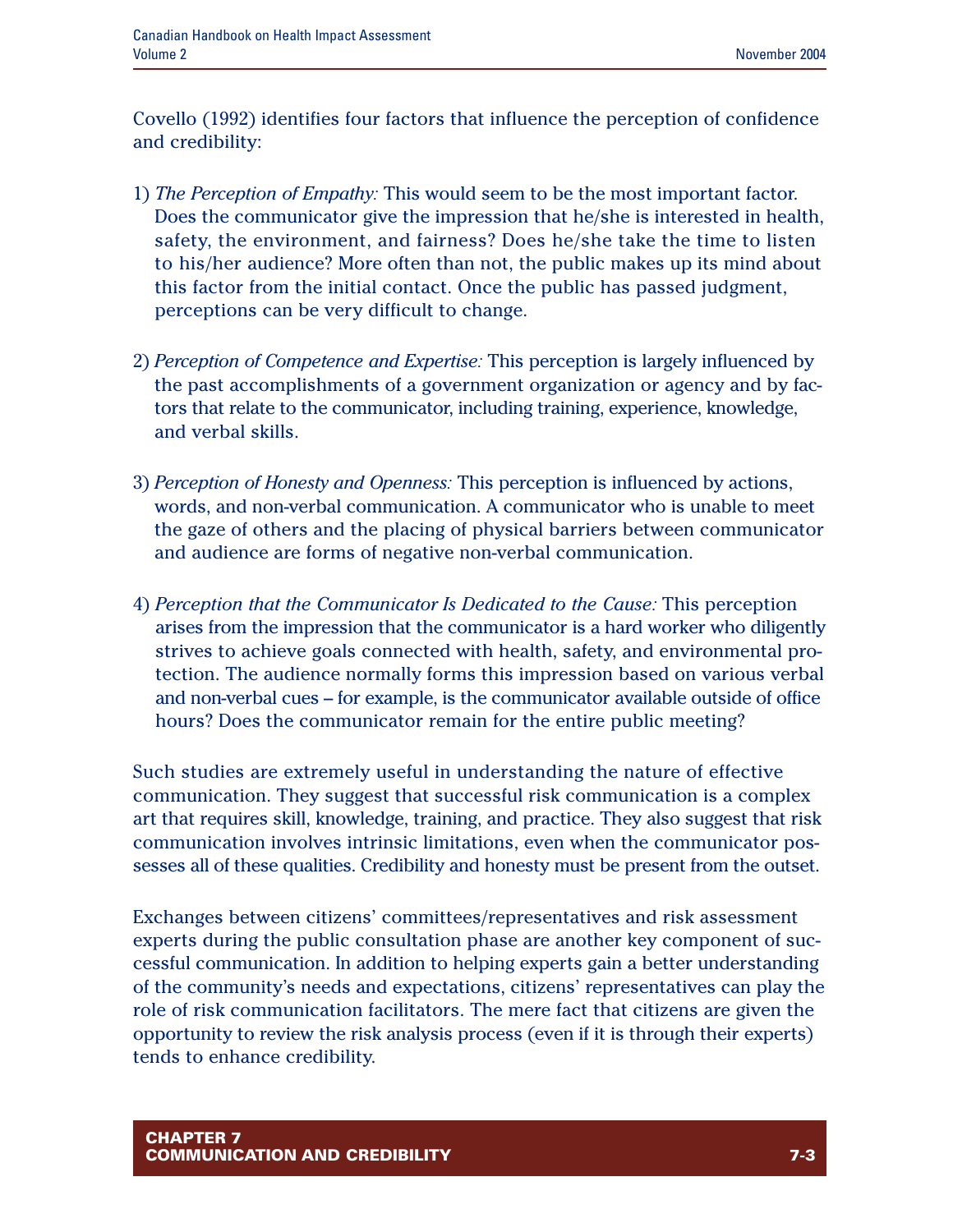Citizens' committees also play an important role in examining issues of surveillance and environmental risk monitoring. It has been noted that the public is generally less fearful of risks over which it feels it has the ability to exercise some control. Involving community representatives constitutes a definite investment: when a future course is charted and decisions made, the public will recognize that it was not excluded but, rather, made an integral part of the process (either directly or through its representatives).

Where the health network is concerned, a number of issues need to be considered in coordinating public participation. These include:

- $\blacksquare$  the specific risk evaluation context;
- $\blacksquare$  respecting data confidentiality (when necessary);
- $\blacksquare$  respecting the stakeholders involved in the process; and
- $\blacksquare$  avoiding any possible bias that might give rise to criticism and undermine credibility.

Ideally, public participation should be generated and encouraged by the organization responsible for managing the process. Public health organizations should always support the involvement of citizens and seek to develop their expertise, which is sadly lacking in many fields and regions.

Those charged with communicating risk have an interest in translating numbers (often expressed as a fraction with a denominator of several thousand or several million) into an order of magnitude that will be more accessible to the general population. For example, Carrier *et al*. (1991) have estimated that the average individual risk of cancer for the 6800 citizens residing less than 500 m from the Des Carrières incinerator in Montreal is 1 in 2.04 million. This somewhat abstract assessment has been translated into a collective annual risk of one chance in 300 after 70 years of incinerator operation. In other words, it would take 300 years to confirm that one case of cancer among 6800 individuals developed as a result of incinerator operations. Mathematical conversions of this kind can help the public to better understand communicated risk levels.

Risk comparison can also assist in putting a specific situation in context, although this approach has both advantages and disadvantages. In their handbook for plant managers, Covello *et al*. (1988) organized 14 types of comparisons into five categories,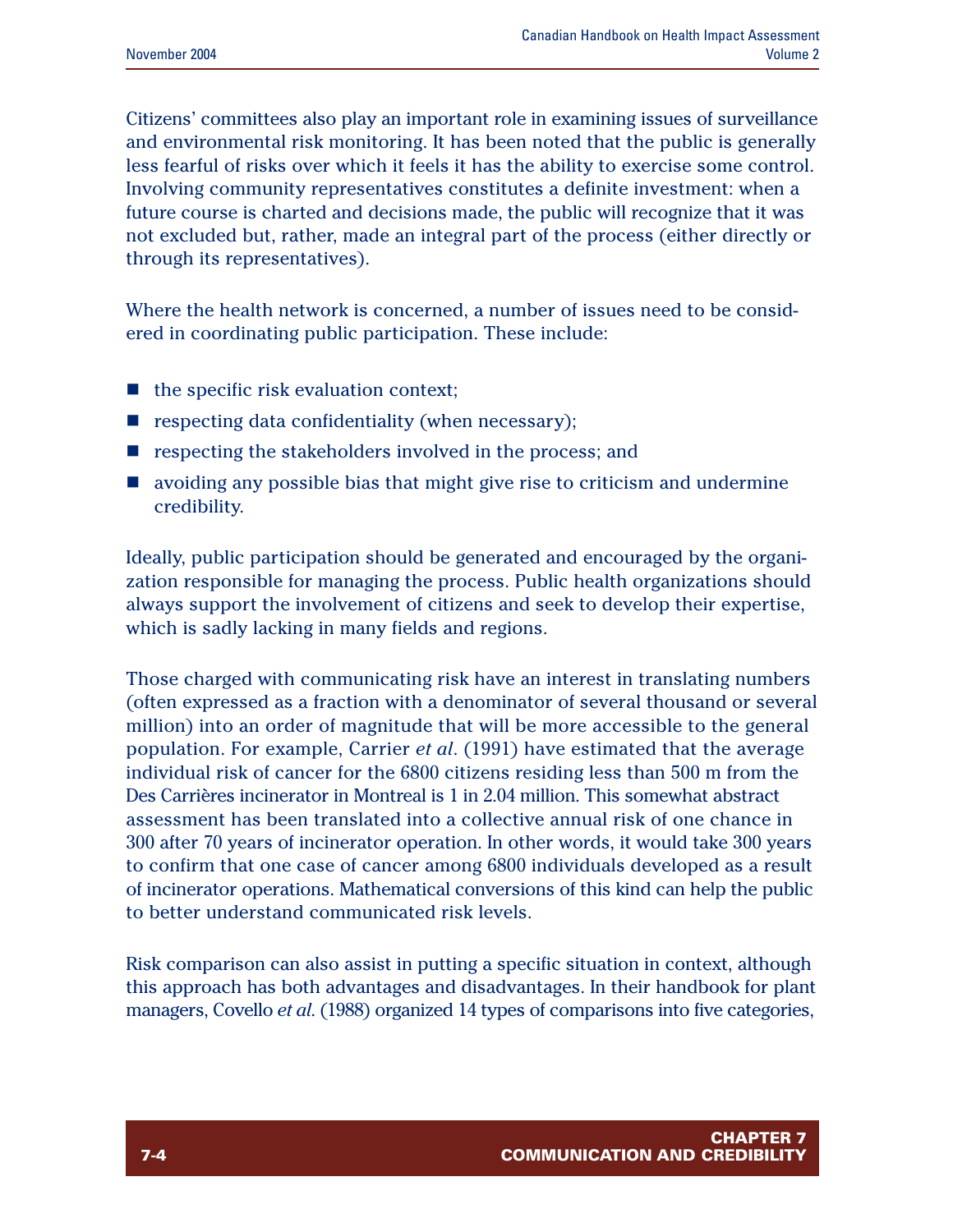based on their likelihood of success with the public. Selecting one of these categories over others should be done with caution, since some risk comparisons are less acceptable than others, depending on the public that is being addressed (see Box 7.2). However, a number of authors (e.g., Rahm-Crites, 1998) recognize the usefulness of such comparisons, pointing to the evolution of the concept of risk and the maturity of the public.

Whenever possible, the preferred approach is to use measured or estimated concentrations of substances in the environment and to compare these with concentrations deemed to be acceptable on the basis of toxicological and epidemiological studies.

#### **Box 7.2**

#### **Classification of Risk Comparison Categories**

- **1. First-class Risk Comparisons:**
- $\blacksquare$  comparing the same risk on two different occasions;
- $\blacksquare$  comparing risks against existing standards;
- $\blacksquare$  comparing different estimates of the same risks.
- **2. Second-class Risk Comparisons (second option, less acceptable):**
- $\blacksquare$  comparing risks that are inherent to an activity, with the risks occurring in the absence of such activity;
- comparing the risks associated with different solutions applied to the same problem;
- $\blacksquare$  comparing the same risks as they occur at other sites.
- **3. Third-class Risk Comparisons (third option, less acceptable than the previous two):**
- $\blacksquare$  comparing average risks with the most serious risks encountered at a specific time or at a specific site;
- $\blacksquare$  comparing risks generated by a source producing a specific hazardous effect with the risks generated by all sources producing the same effect.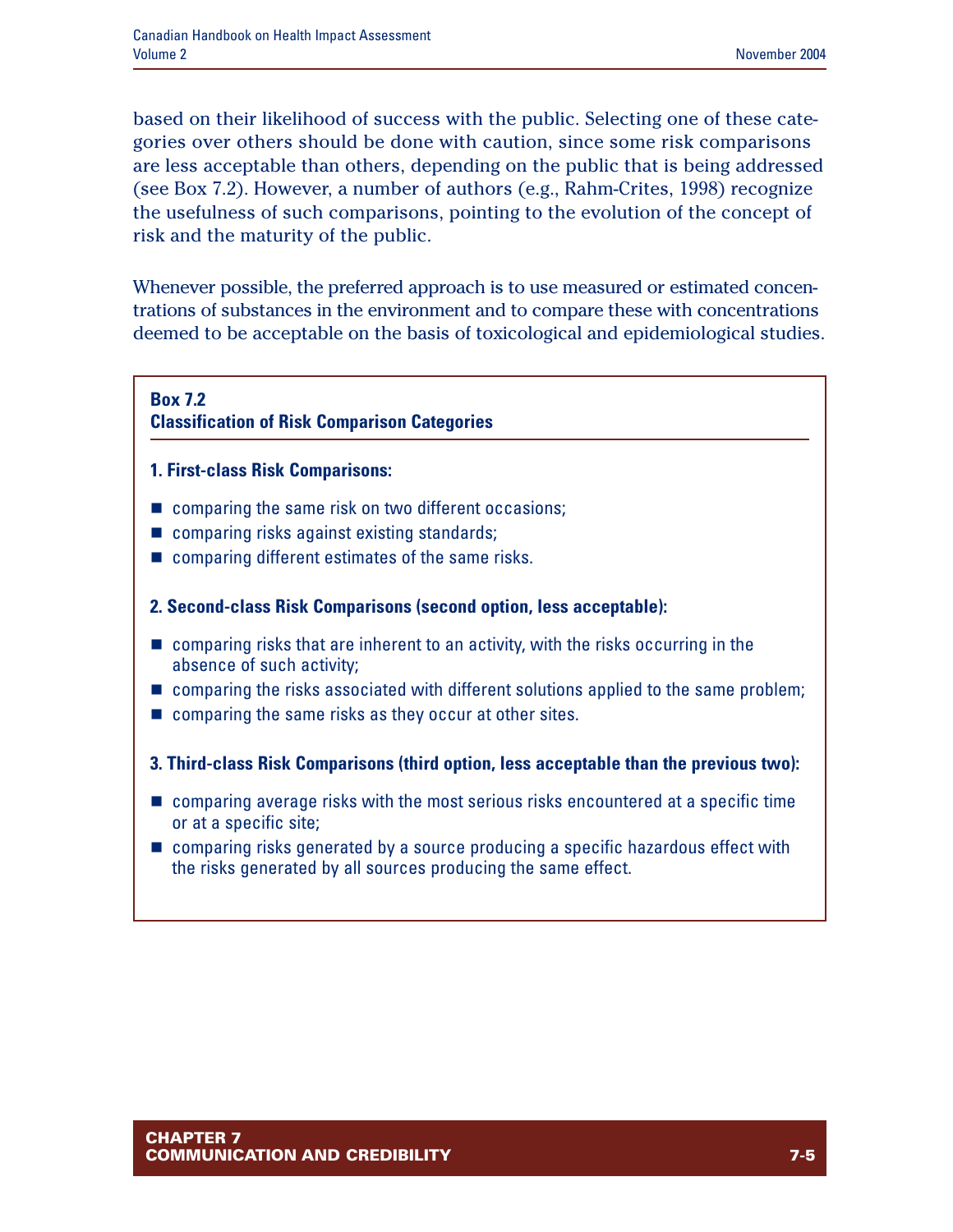#### **Box 7.2 (Cont'd)**

#### **4. Fourth-class Risk Comparison (fourth option, rarely acceptable):**

- $\blacksquare$  comparing risks with costs or comparing the risk/cost ratio with other risk/cost ratios;
- $\blacksquare$  comparing risks and benefits;
- $\blacksquare$  comparing professional risks and environmental risks;
- $\blacksquare$  comparing a risk with other risks generated by the same source, installation, or agent;
- $\blacksquare$  comparing a risk with other causes linked to the same illness or trauma.

#### **5. Fifth-class Risk Comparisons (last option, rarely acceptable; use with the greatest caution!):**

 $\blacksquare$  comparing a risk with other risks that are completely unrelated.

*Source*: Covello *et al*. (1988)

It is also important to specify whether risks are acute or chronic and to address the probability of occurrence for each substance under review.

Regardless of the numeric value attached to a risk, it is impossible to express risk without specifying:

- $\blacksquare$  any uncertainty associated with obtaining values;
- $\blacksquare$  any uncertainty associated with the extrapolations made (high dose/low dose, animal experiments, and extrapolations for humans); and
- $\blacksquare$  that the risk is not evenly distributed throughout the population; that some individuals will have a greater exposure (in terms of concentration or duration of exposure); and (in the absence of specific risk estimates for particular subgroups within the population) that some individuals will manifest greater sensitivity when exposed.

If the communication of risks and results in public outreach still seems somewhat nebulous to readers, they should know that they are not alone! This was also the conclusion of several organizations and researchers cited in a methodological review by Rahm-Crites (1998). Their conclusion was that this field is still at the experimental stage and that solid information on effective and efficient approaches is lacking.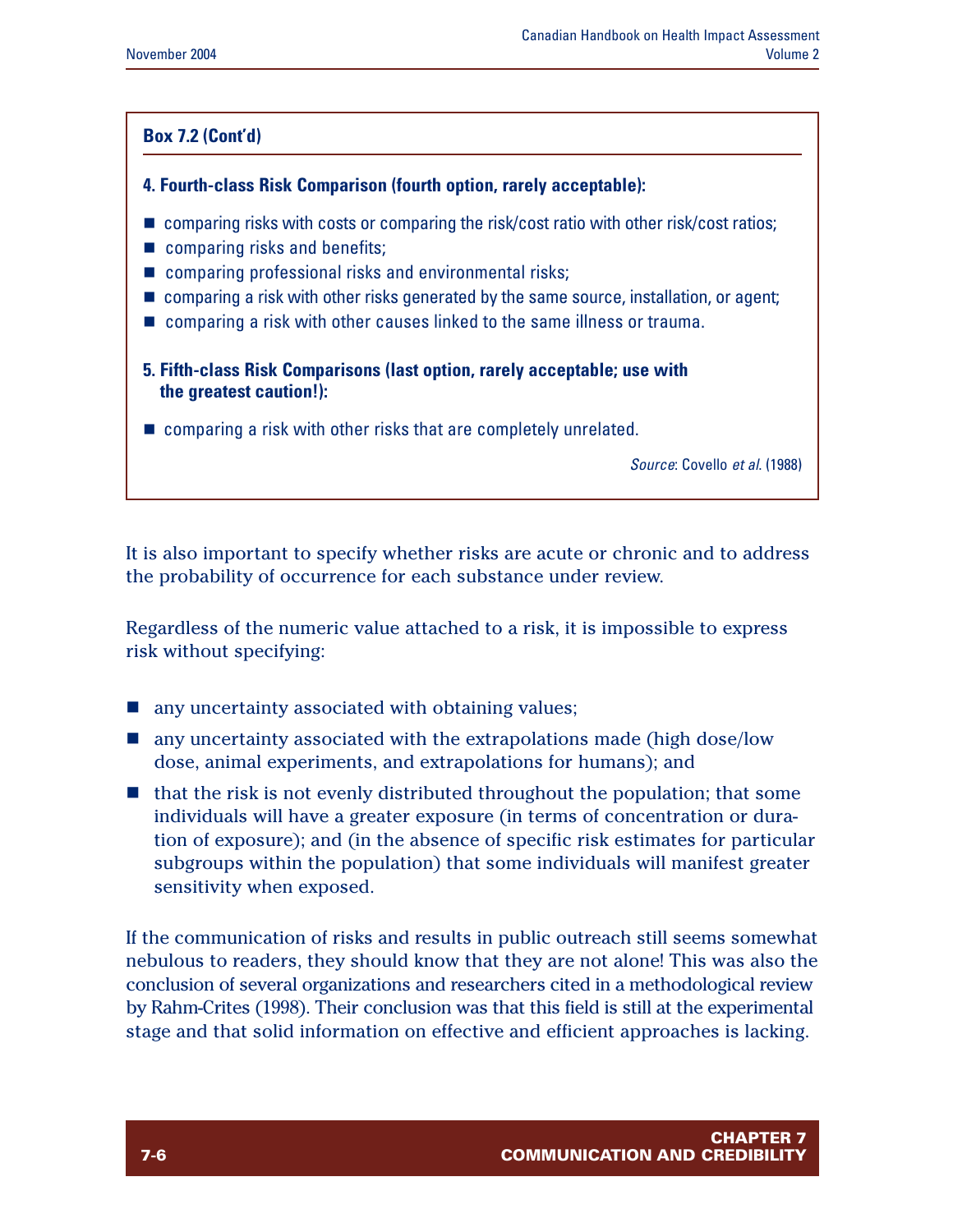Still, it is important to invest in two key areas, which are preparation and credibility. Both of these areas are examined below.

# **7.2 Preparing a Communication Strategy**

Effective communication requires careful planning. A U.S. EPA approach is outlined in Box 7.3. Whichever approach is used, effective communication involves several essential steps that are elaborated below:

#### **Box 7.3**

**Rules of Effective Risk Communication**

The seven rules of effective risk communication recommended by the U.S. EPA (1988) provide a good summary of the desired approach, although the difficulty inherent in applying them should not be minimized:

- 1) Accept and involve the public as a legitimate partner.
- 2) Carefully plan and evaluate your efforts; this includes establishing clear objectives.
- 3) Listen to the public's concerns.
- 4) Be honest, frank, and open.
- 5) Collaborate with other credible sources (organizations or individuals).
- 6) Meet the needs of the media (be open and accessible).
- 7) Speak clearly and with compassion.
- 1) *Ensure that the notice is specific with respect to risks/benefits and proposals:* The magnitude of the risk to be communicated, the benefits involved, and the options to be proposed must be clear in the mind of the communicator.
- 2) *Establish communication objectives:* Risk communication objectives should be clearly defined. Is the purpose of the message to inform the public about a risk to health? Is the purpose to improve understanding? Does the message imply that a change in behaviour is in order? Does the public health notice propose new options?
- 3) *Identify the various target audiences:* Identify the target population for risk communication and segment the various groups within that population. Do not overlook professional audiences (public servants, doctors, engineers, etc.), including your own colleagues.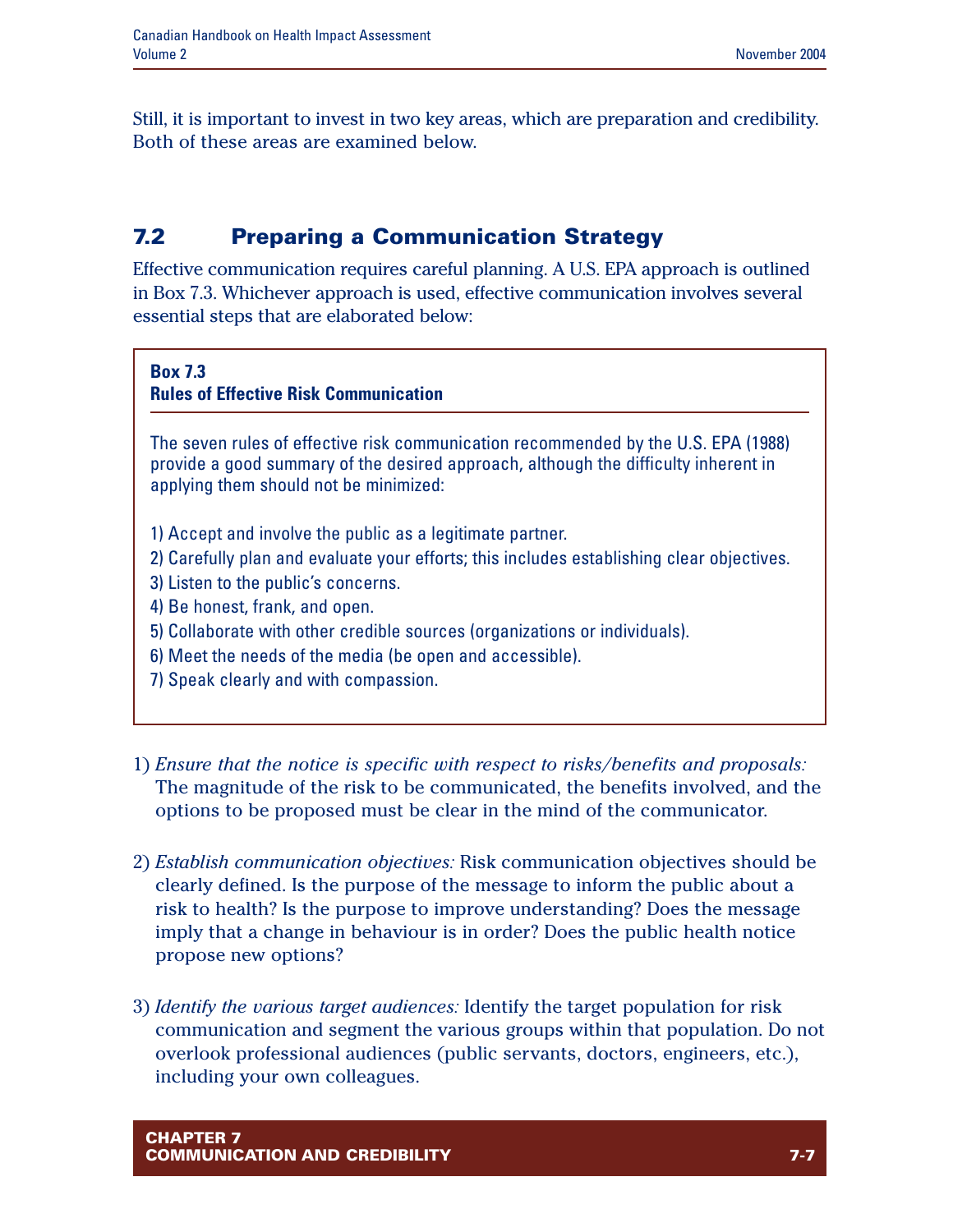- 4) *Remain mindful of the sociocultural environment:* A solid understanding of the prevailing values of a community and its subgroups is important since it enables practitioners to choose the means of communication that are best suited to social and cultural preferences about information dissemination. This step allows for necessary adjustments with respect to power and information dissemination structures.
- 5) *Select an approach that is appropriate for the target groups and the sociocultural environment:* This can take the form of oral, written, or visual communication, or a combination of all three. It is also important to identify the individual (or individuals) most likely to communicate the message successfully. Four communication techniques are available: public relations, paid advertising, resource materials, and community-based activities.
	- *Public relations* include activities conducted with a view to obtaining the free cooperation of individuals or the media. Press conferences, letters, open-line and other radio and television programs, exhibits, information booths, and contests are some examples of activities that fall into this category. Working with the media can provide an easy way to convey a message to a large audience, given the considerable credibility the media enjoys with the public. However, since the media controls content, problems can sometimes arise.
	- *Paid advertising* includes any form of promotion through the press and electronic media (radio, television, Internet), including community, commercial, local, regional, and national media. It provides a way of reaching selected groups, but often at a substantial cost.
	- *Resource materials* include print and audio-visual tools such as posters, brochures, slide presentations, video, and instructional games. This approach facilitates the inclusion of more complex elements. However, the method of dissemination and the target audience must be chosen with care. Again, significant costs are sometimes involved.
	- *Community-based activities* are defined as any direct communication with a target audience. Public assemblies and information sessions fall into this category. Involvement in community events can be another useful way of getting a message across. Generally speaking, this technique can have considerable impact, since it appeals to community values and the need for identification. The cost involved is usually low.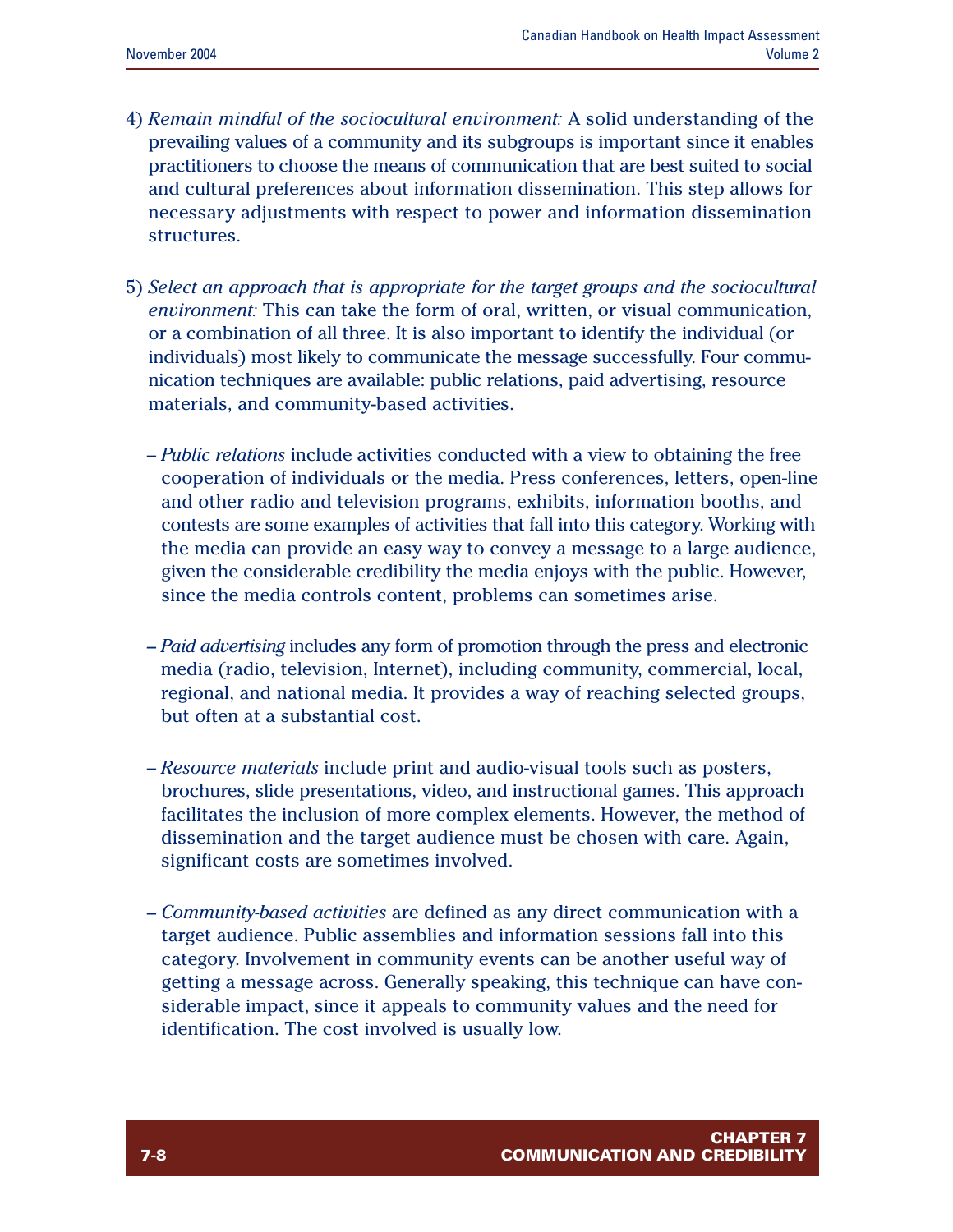Based on the situation at hand and the objectives pursued, a combination of these communication techniques can also be effective.

- 6) *Prepare the message:* Press releases, additional information, letters of invitation to public meetings, and any other material to be disseminated should be tailored to the various target audiences.
- 7) *Implement the communication program:* Coordinate activities and establish schedule targets.
- 8) *Evaluate the impact of the communication strategy:* As much as possible, the effectiveness of the communication strategy and its impacts (including any negative consequences) should be assessed. Evaluating the process can assist in making adjustments to a strategy already under way or in improving future communication strategies.

Some public health stakeholders tend to believe that their role in public outreach is solely a matter of communicating information to the public in an honest, easily understood manner. However, this may lead them to overlook a number of factors affecting the perceptions held by individuals. More often than not, this kind of omission leads to conflict and to the organization's credibility being called into question (Goldberg, 1992).

The involvement of citizens' committees or citizens' representatives with public health professionals can help to ensure success in establishing a dialogue with the public. It is important to remember that communication also involves listening to the views of others. More often than not, the communication of a public health notice or risk information is the final step in an arduous process in which time constraints frequently play a role. In spite of this, a way should be found to give communication the time and energy it requires.

### **7.3 Credibility: Useful Ethical Principles for Environmental Assessment**

Credibility is difficult to establish and can easily be lost. It is also the key ingredient of successful communication.

Organizations and individuals must employ a variety of means to develop and maintain their credibility. These include maintaining a high level of scientific knowledge, competently using research methodologies, and maintaining a consistent presence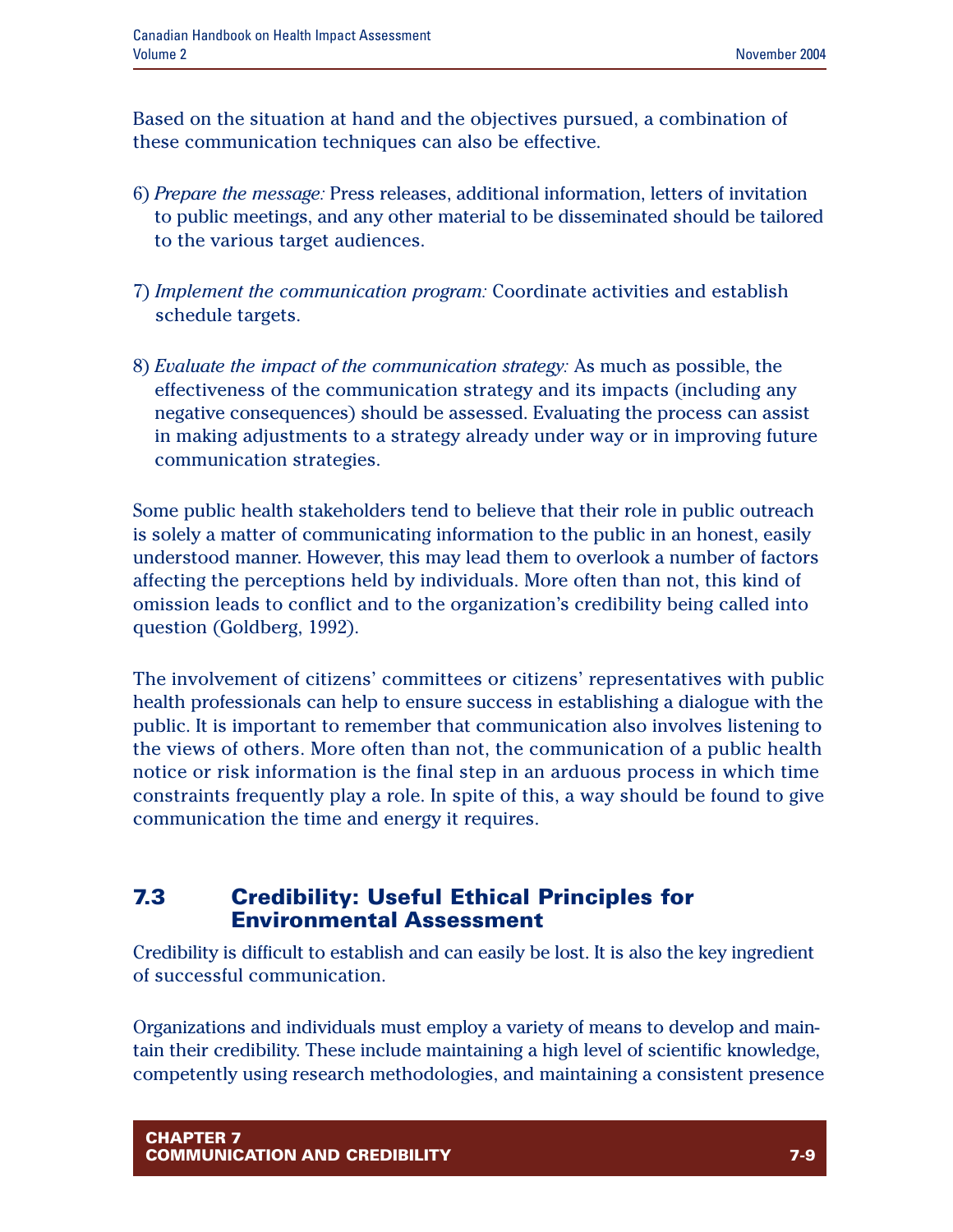and a steady dialogue with the community and organized groups. There is little point in attempting to establish a dialogue in the midst of a crisis or catastrophe: individuals and organizations are credible as a result of the work they have done in the past.

Another essential aspect is having an independent mind and rendering balanced judgments, while maintaining an exclusive focus on public health. That focus forms the very basis of the health professional's mandate, although it can be difficult to remain mindful of this when dealing with cases in which the emphasis is on economic or environmental considerations, which is always the case in EA. Practitioners must remain firmly rooted in the public health field and address other fields through questions or requests submitted to the competent authorities.

Box 7.4 presents a series of ethical principles that can be useful in conducting EAs.

#### **Box 7.4 Useful Ethical Principles for Environmental Assessment**

In fulfilling their role, health professionals must:

- $\blacksquare$  perform their work in accordance with the most appropriate, tested, and up-to-date scientific information and methods;
- $\blacksquare$  avoid all forms of discrimination, in accordance with the law;
- $\blacksquare$  show discretion and respect for the rules of confidentiality under existing laws and regulations (with respect to both information on paper and electronically processed information);
- $\blacksquare$  exercise their functions in an impartial manner;
- $\blacksquare$  avoid any real or apparent conflict of interest, meaning any situation in which practitioners or organizations have ties with parties whose interests run counter to the interests of public health;
- $\blacksquare$  ensure that, in any circumstance, the results of the public health risk assessment will be divulged at the proper time, if necessary; and
- $\blacksquare$  promote ongoing training and the development of expertise by sharing experiences and knowledge.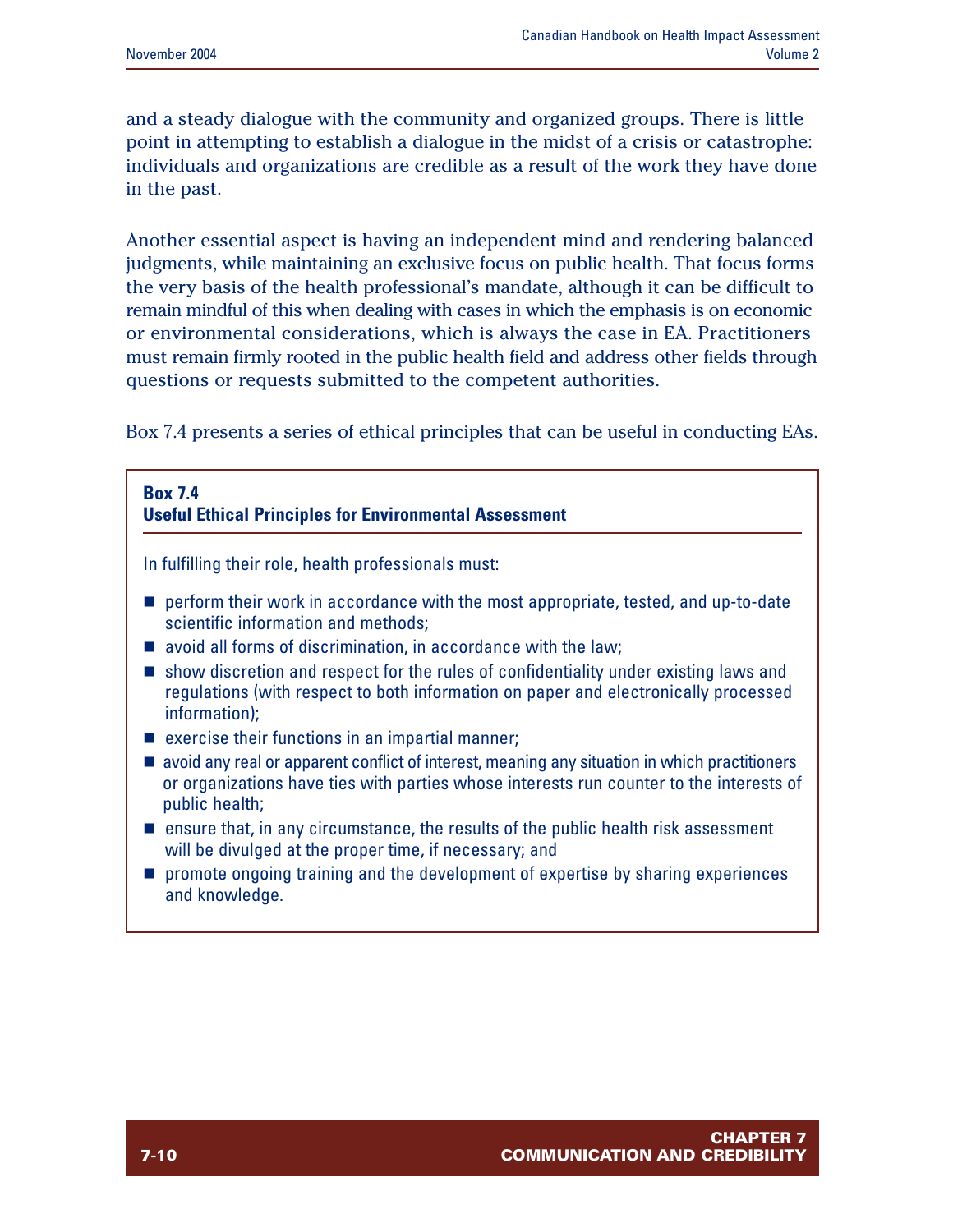

In conclusion, it seems appropriate to recall that the approach suggested in this Handbook is supported by a number of political positions adopted over the last few years. The great declarations of Rio de Janeiro will be remembered in this regard, as well as many charters and statements adopted since then throughout the world under the aegis of international agencies, such as the United Nations and other organizations. These positions concern us all, but nothing matters as much as a statement endorsed by our own leaders. This statement exists, even though not much attention has been paid to it: in December 1996, all the federal and provincial/territorial ministers of health and of environment signed an important statement with inescapable implications for the EA process (see Box 3.1). This statement legitimizes the active involvement of health personnel in EA and the approach advocated here, which devotes more attention to the social and ecological aspects of public health, in addition to the physical health aspect. All that remains now is the most difficult but also the most rewarding phase, namely implementation. The complete procedure is summarized in Appendix A in very general form, along with checklists for the various stages and the tasks to be carried out. If you have read this volume, you will probably need only the dozen or so pages in the appendix to begin your first EA.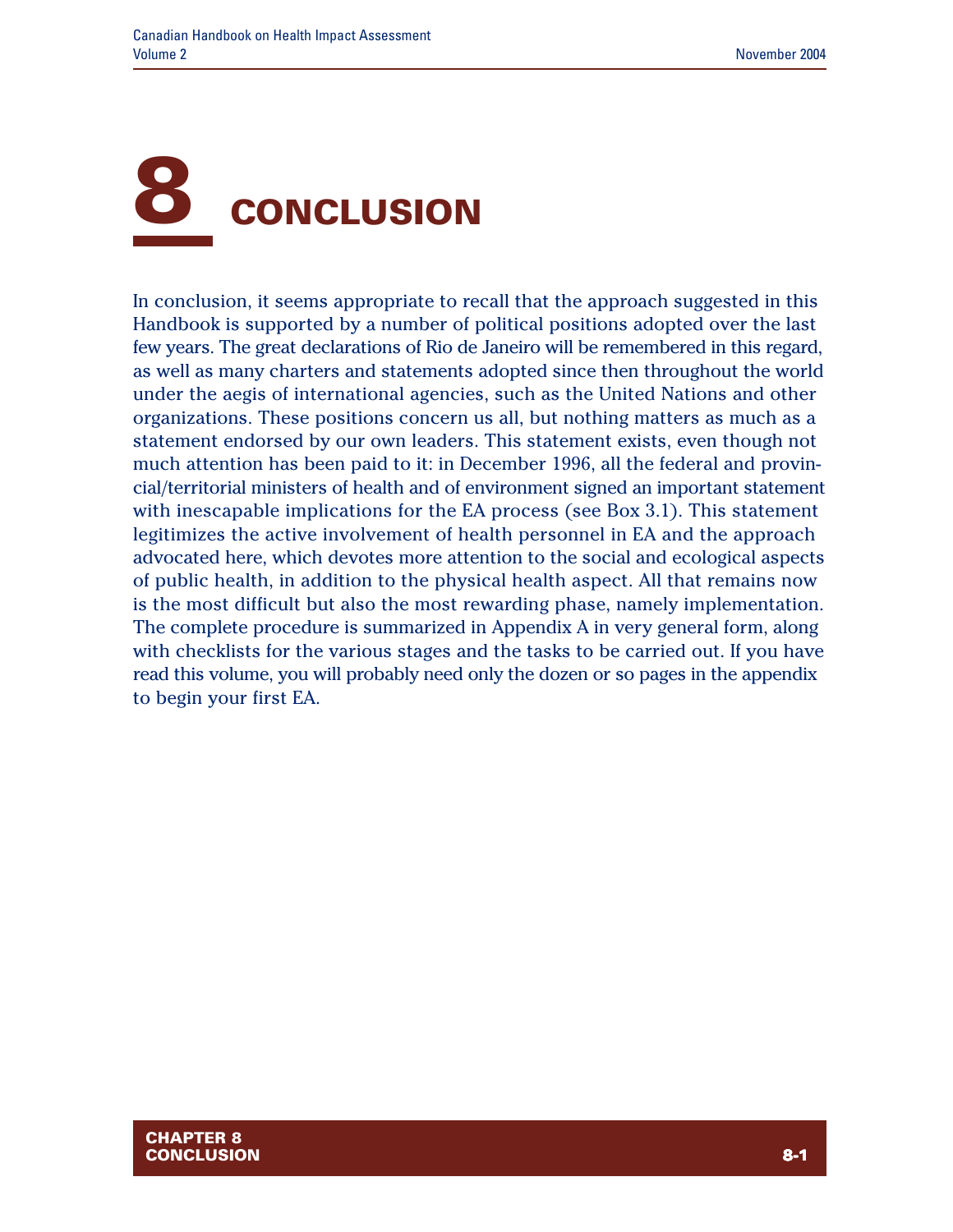#### **Notes:**

| - - - - - - - |  |
|---------------|--|
|               |  |
|               |  |
|               |  |
|               |  |
|               |  |
|               |  |
|               |  |
|               |  |
|               |  |
|               |  |
|               |  |
|               |  |
|               |  |
|               |  |
|               |  |
|               |  |
|               |  |
|               |  |
|               |  |
|               |  |
|               |  |
|               |  |
|               |  |
|               |  |
|               |  |
|               |  |
|               |  |
|               |  |
|               |  |
|               |  |
|               |  |
|               |  |
|               |  |
|               |  |
|               |  |
|               |  |
|               |  |
|               |  |
|               |  |
|               |  |
|               |  |
|               |  |
|               |  |
|               |  |
|               |  |
|               |  |
|               |  |
|               |  |
|               |  |
|               |  |
|               |  |
|               |  |
|               |  |
|               |  |
|               |  |
|               |  |
|               |  |
|               |  |
|               |  |
|               |  |
|               |  |
|               |  |
|               |  |
|               |  |
|               |  |
|               |  |
|               |  |
|               |  |
|               |  |
|               |  |
|               |  |
|               |  |
|               |  |
|               |  |
|               |  |
|               |  |
|               |  |
|               |  |
|               |  |
|               |  |
|               |  |
|               |  |
|               |  |
|               |  |
|               |  |
|               |  |
|               |  |
|               |  |
|               |  |
|               |  |
|               |  |
|               |  |
|               |  |
|               |  |
|               |  |
|               |  |
|               |  |
|               |  |
|               |  |
|               |  |
|               |  |
|               |  |
|               |  |
|               |  |
|               |  |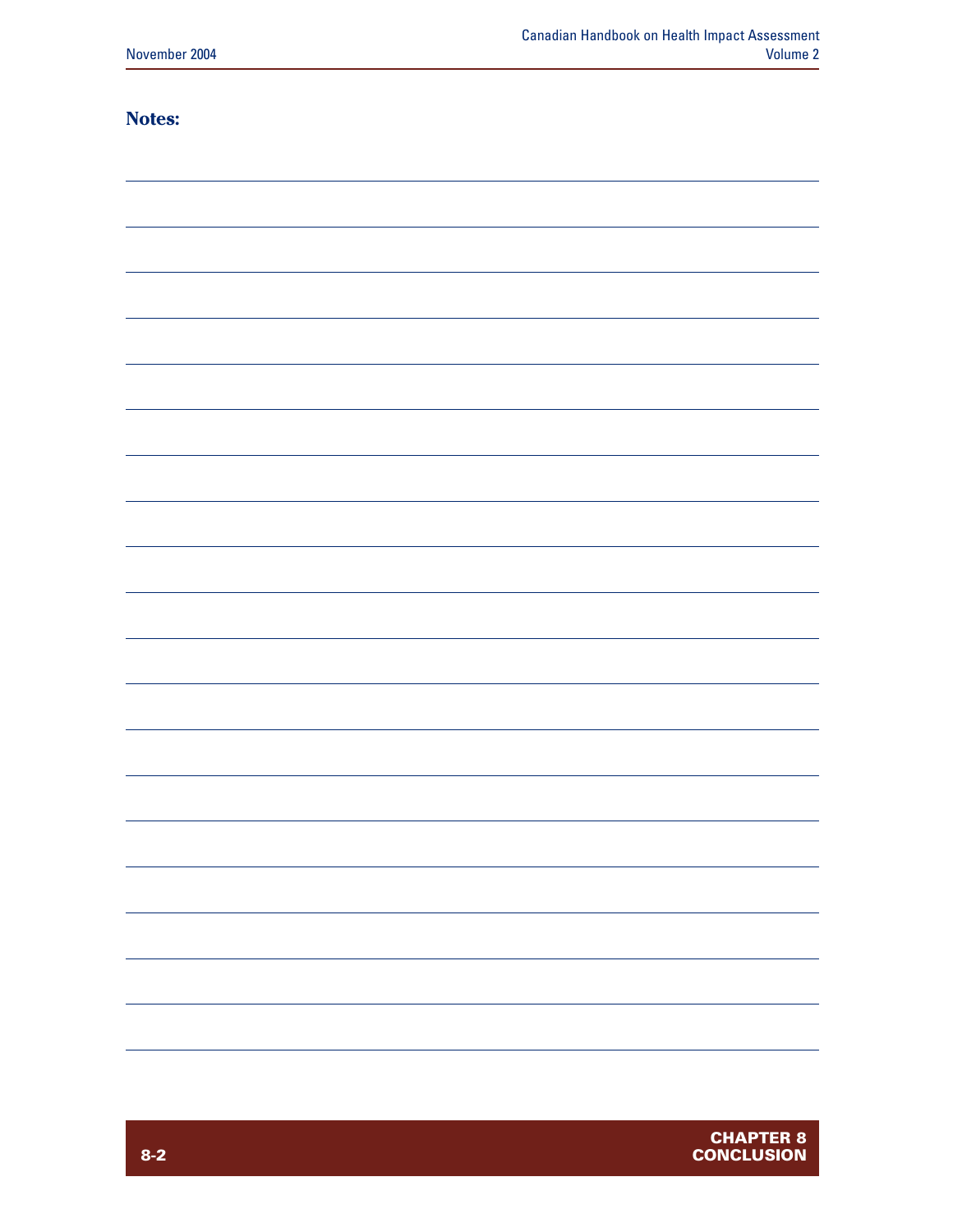

AECB (Atomic Energy Control Board) (1994). *The Requirement to Keep All Exposures As Low As Reasonably Achievable. A Proposed Regulatory Policy Statement*. Consultative Document C-129, Ottawa.

AIEI (Le Secrétariat francophone de l'Association internationale pour l'évaluation d'impacts). [Available at: http://www.aiei.org/]

Baker F (1990). Risk communication about environmental hazards. *Journal of Public Health Policy* 11(3): 341-359.

Bernier L and Sauvagneau Y (1992). *User's Guide to 40 Community Health Indicators*. Health and Welfare Canada; 165 pp.

Bonhomme JP (1991). Pour protéger leur santé, les citoyens doivent connaître l'industrie chimique. *La Presse*, Montreal, May 17, 1991; p. C-20.

Boulding K (1966). The economics of the coming spaceship Earth. In: *Environmental Quality in a Growing Economy*. Harper and Row, New York; pp. 3-15.

Buckley R (1998). Strategic environmental assessment. In: *Environmental Methods Review: Retooling Impact Assessment for the New Century*. Porter AL and Fittipaldi JJ (eds.). The Press Club, Fargo, ND.

Cairns J (1997). Defining goals and conditions for a sustainable world. *Environmental Health Perspectives* 105: 1164-1170.

Caldwell JC (1988). Routes to low mortality in poor countries. *Population and Development Review* 12: 171-220.

California EPA (Environmental Protection Agency) (1996). *A Review of the California Environmental Protection Agency's Risk Assessment Practices, Policies, and Guidelines*. Report of the Risk Assessment Advisory Committee.

**CHAPTER 9 BIBLIOGRAPHY 9-1**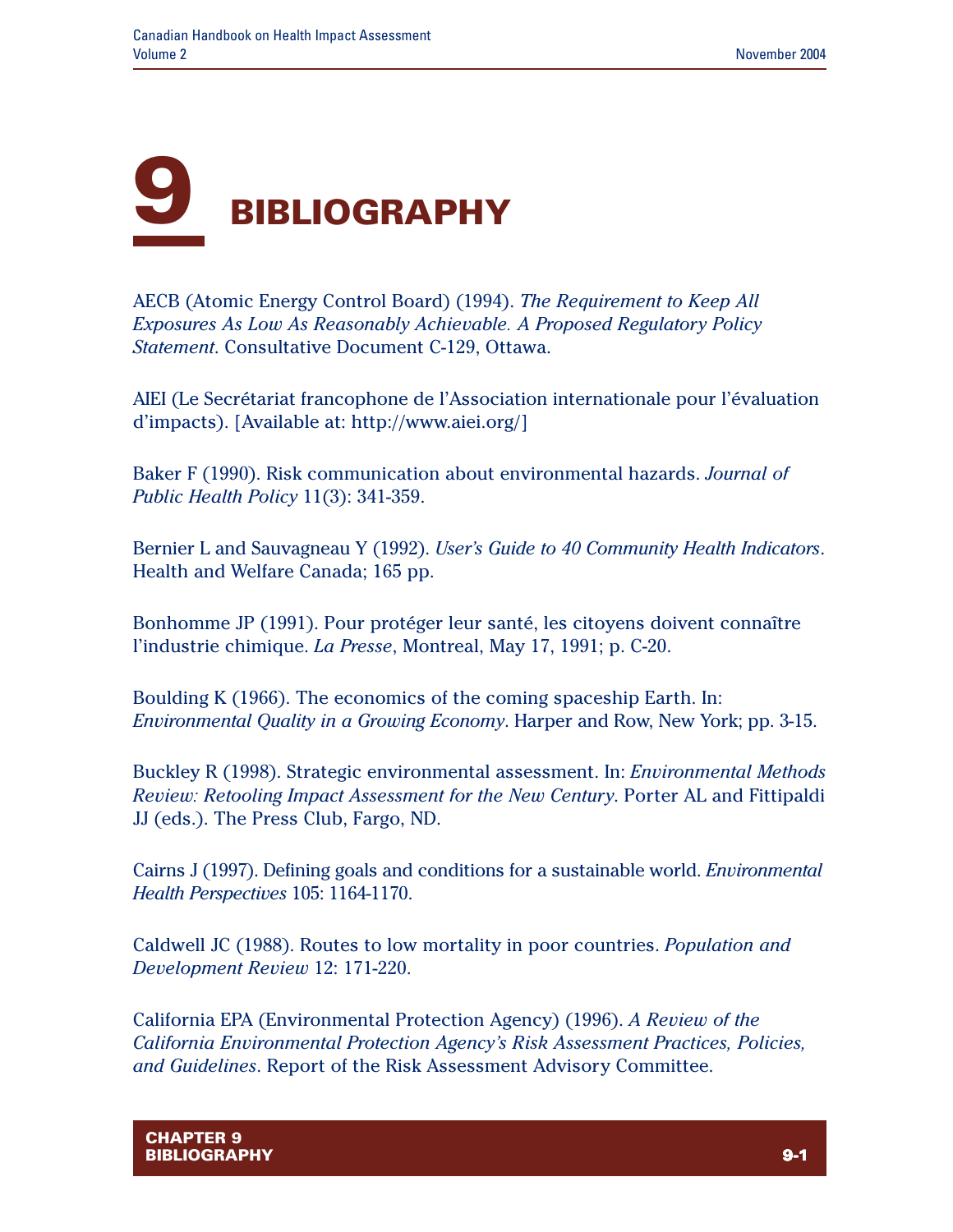Calow P (ed.) (1998). *Handbook of Environmental Risk Assessment and Management*. Blackwell Science, Oxford.

Canter LW (1998). Methods for effective EIA practice. In: *Environmental Methods Review: Retooling Impact Assessment for the New Century*. Porter AL and Fittipaldi JJ (eds.). The Press Club, Fargo, ND; pp. 58-68.

Cardinal L, Gosselin P, and Nantel A (1989). *L'analyse des risques socio-sanitaires d'origine environnementale, état de situation et recommandations*. Working document, DSC Hôpital de l'Enfant-Jésus; 83 pp.

Carrier G, Lefebvre L, Beausoleil M, and Boivin MC (1991). *Analyse des impacts des émissions de polluants produits par l'incinérateur Des Carrières dans l'air ambiant sur la santé de la population*. DSC Maisonneuve-Rosemont, Montreal; 48 pp.

CCME (Canadian Council of Ministers of the Environment) (1993). *Environmental Scan 1993*. CCME-SPC-74E; 102 pp. plus appendices (see p. 20).

CCME (Canadian Council of Ministers of the Environment) (1996). *A Protocol for the Derivation of Environmental and Human Health Soil Quality Guidelines*. National Contaminated Sites Remediation Program; 186 pp.

CEAA (Canadian Environmental Assessment Agency) (1998 and other years). See "Training opportunities" at http://www.ceaa-acee.gc.ca/index\_e.htm.

CEC (North American Commission on Environmental Cooperation) (1997). *Draft Agreement on Transboundary Environmental Impact Assessment, Council Resolution* #97-03. Montreal, Quebec.

CEC (North American Commission on Environmental Cooperation) (2000). "*Environment, Economy and Trade*." [Available at: http://www.cec.org/ programs\_projects/trade\_environ\_econ/index.cfm?varlan=english]

CEC (North American Commission on Environmental Cooperation) (2002). *The North American Mosaic. A State of the Environment Report*. [Available at: http://www.cec.org/files/pdf/PUBLICATIONS/soe\_en.pdf]

Chess C, Hance BJ, and Sandman PM (1988). *Improving Dialogue with Communities: A Short Guide for Government Risk Communication*. Environmental Communication Research Program, New Brunswick, NJ; 30 pp.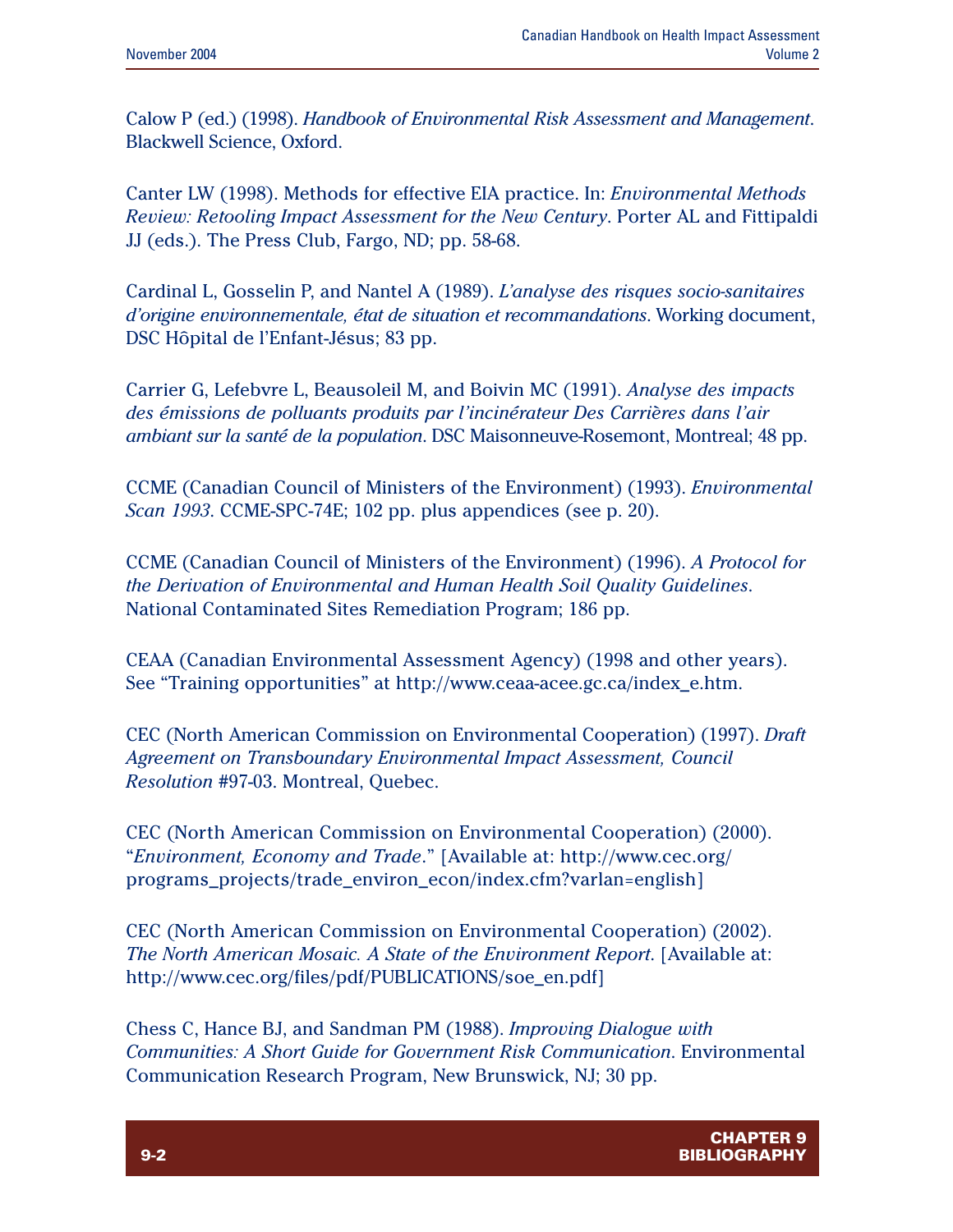Comité consultatif fédéral-provincial-territorial sur la santé de la population (1999). Pour un avenir en santé : Deuxième rapport sur la santé de le population canadienne. 256 p. [disponible à : http://www.phac-aspc.gc.ca/ph-sp/ddsp/pdf/toward/ toward\_a\_healthy\_french.PDF]

Comité de santé environnementale du Québec (1993). Introduction à l'évaluation des impacts sociaux. In: *Évaluation des impacts des grands projets sur la santé*, cahier no 3; 63 pp.

Commission on Resources and Environment (1994). *Finding Common Ground: A Shared Vision for Land Use in British Columbia*. Government of British Columbia; 98 pp.

Costanza R, d'Arge R, deGroot R, Farber S, Grasso N, Hannon B, Limburg K, Naeern S, O'Neill R, Paruelo J, Raskin RG, Sutton P, and van den Belt M (1997). The value of the world's ecosystem services and natural capital. *Nature* 387: 253-260.

Covello VT (1992). Trust and credibility in risk communication. *Health and Environment Digest* 6(1): 1-3.

Covello VT, Sandman P, and Slovic P (1988). *Risk Communication, Risk Statistics and Risk Comparisons: A Manual for Plant Managers*. Chemical Manufacturers Association, Washington, DC; 47 pp.

CPHA (Canadian Public Health Association) (1997). *Health Impacts of Social and Economic Conditions, Implications for Public Policy*. Ottawa; 44 pp.

CSEQ (Comité de santé environnementale du Québec) (1993). *Évaluation des impacts des grands projets sur la santé. Cahier d'introduction à l'évaluation des impacts sur la santé*. Quebec City.

CSEQ (Comité de santé environnementale du Québec) (1998). *Annual Activity Report 1997-98*. Quebec City.

Daly H (1990). *Sustainable Development: From Concept and Theory Towards Operational Principles*. World Bank, Washington, DC.

Davies K and Sadler B (1997). *Environmental Assessment and Human Health: Perspectives, Approaches and Future Directions*. Health Canada and International Association for Impact Assessment; 54 pp.

**CHAPTER 9 BIBLIOGRAPHY 9-3**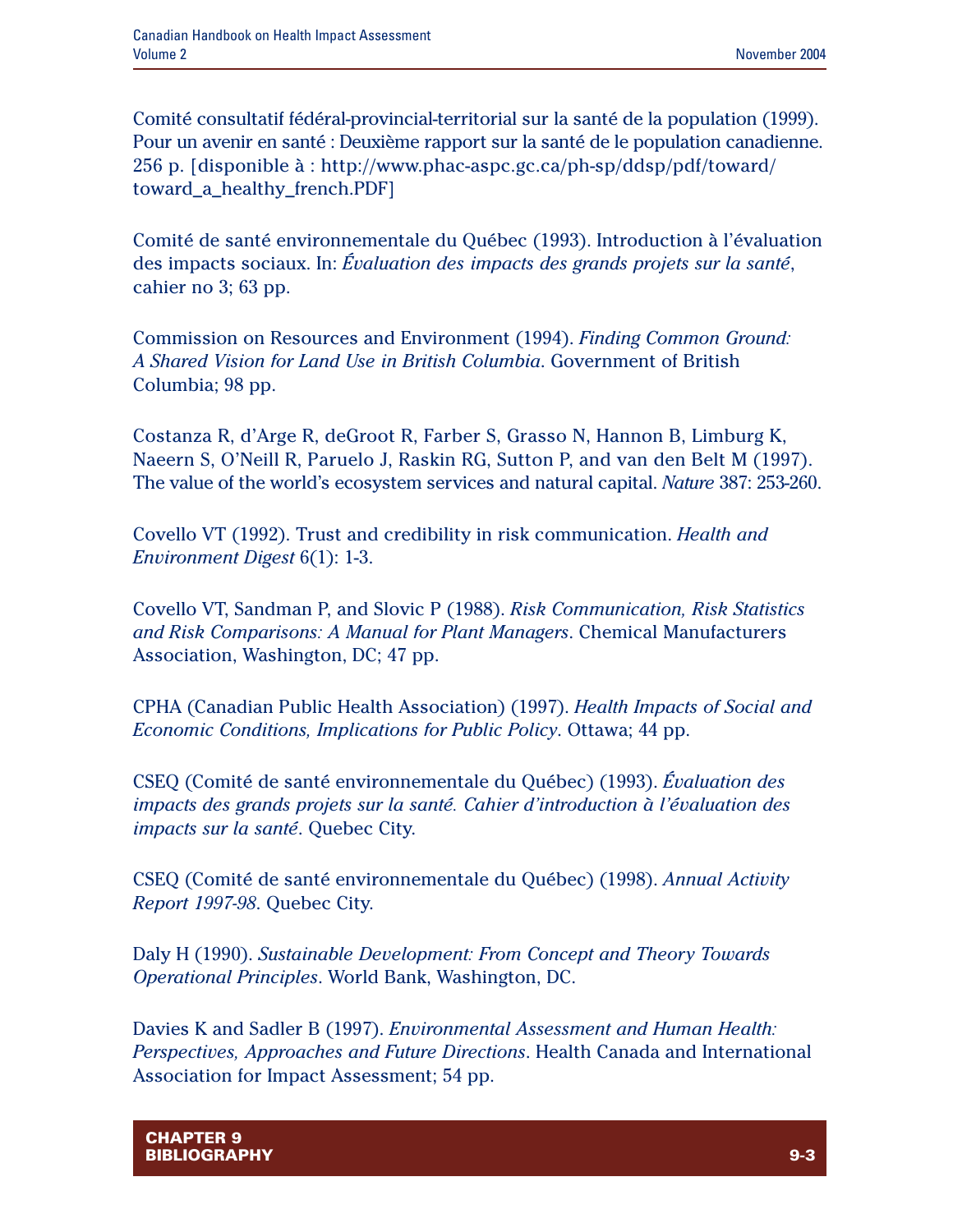de Boer JJ and Sadler B (eds.) (1996). *Strategic Environmental Assessment 54: Environmental Assessment of Policies: Briefing Papers on Experience in Selected Countries*. Ministry of Housing, Spatial Planning and the Environment, The Netherlands, and the International Study of Effectiveness of Environmental Assessment.

EEA (European Environment Agency) (1995). *Integrated Environmental Assessment of Economic Sectors and Activities, A Scoping Study*. Briggs D (ed.). University of Huddersfield, Huddersfield, U.K. Project No. EEA/059/95; 116 pp.

European Union (2001). *Proposal for a Council Directive on the Assessment of the Effects of Certain Plans and Programmes on the Environment (97/C 129/08)*. [Available at: http://europa.eu.int/comm/environment/eia/full-legal-text/96pc511.htm]

Evans RG, Barer BL, and Marmor TR (1994). *Why are Some People Healthy and Others Not? The Determinants of the Health of Populations*. Aldine de Gruyte, New York; p. 27.

Federal/Provincial/Territorial Advisory Committee on Health (1999). Toward a Healthy Future: Second Report on the Health of Canadians; 248 pp. [Available at : http://www.phac-aspc.gc.ca/ph-sp/phdd/pdf/toward/toward\_a\_healthy\_english.PDF]

Fischoff B, Bostrom A, and Quadrel MJ (1993). Risk perception and communication. *Annual Review of Public Health* 14: 183-203.

Giroult E (1988). WHO interest in environmental health impact assessment. In: *Environmental Health Impact Assessment*. Unwin Hyman, London.

Goldberg G (1992). In the face of fear. *Occupational Health and Safety* (March/April): 34-46.

Goodland R (1998). Strategic environmental assessment. In: *Environmental Methods Review: Retooling Impact Assessment for the New Century*. Porter AL and Fittipaldi JJ (eds.). The Press Club, Fargo, ND.

Goodland R and Daly H (1995). Environmental sustainability. In: *Environmental and Social Impact Assessment*. Vanclay F and Bronstein DA (eds.). Wiley, Rexdale, Ontario; pp. 303-322.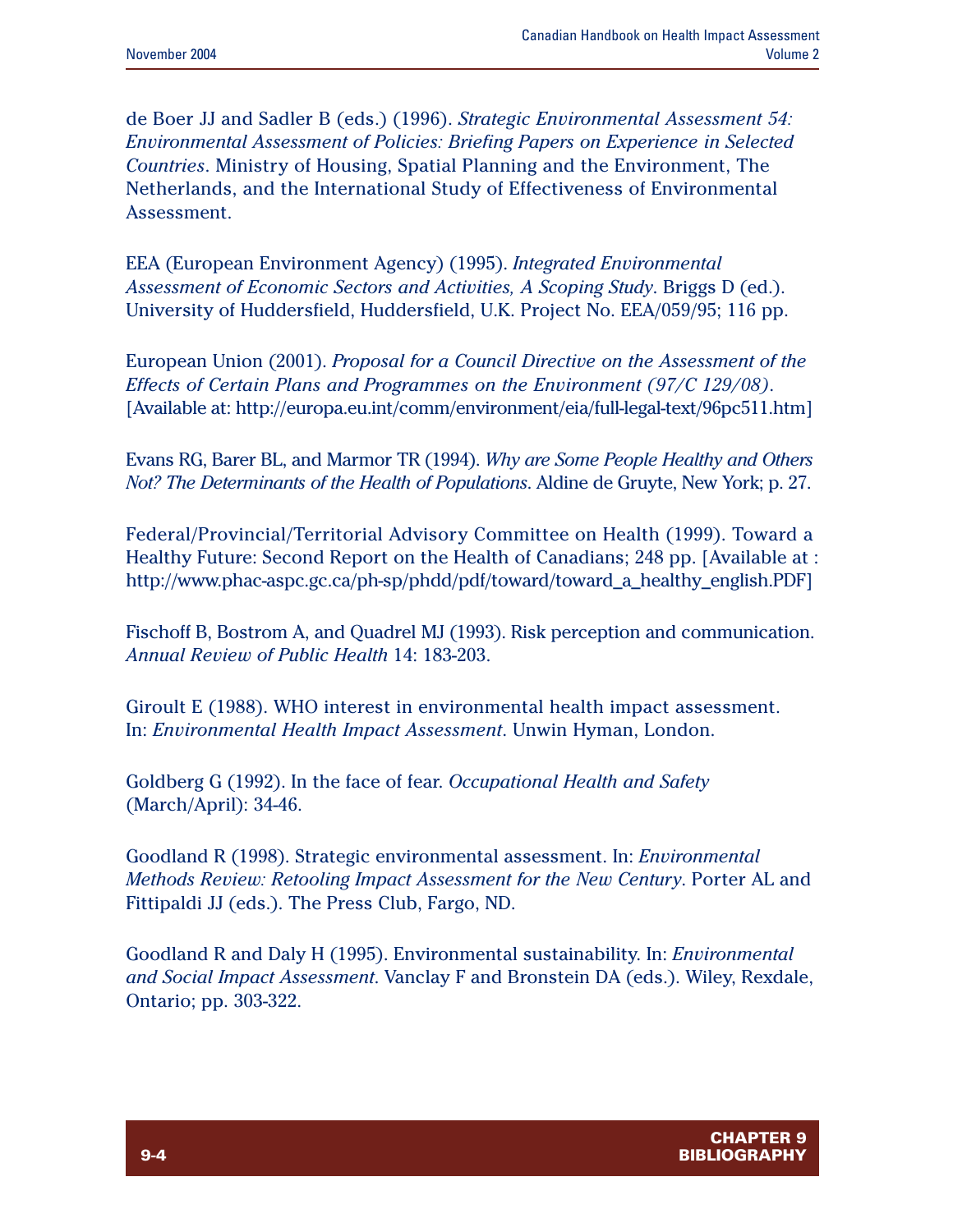Gosselin P, Bélanger D, Bibeault J-F, and Webster A (1991). *Feasibility Study on the Development Indicators for a Sustainable Society*. Final report to Health and Welfare Canada. Quebec City.

Gosselin P, Bélanger D, Bibeault J-F, and Webster A (1993). Indicators for a sustainable society. *Canadian Public Health Journal* 84(3): 197-200.

Government of Canada (1992). *North American Free Trade Agreement: Canadian Environmental Review*. Cat. No. E 74-54/1992; 121 pp.

Grondin J, Proulx J-F, Bruneau S, and Dewailly E (1994). Santé publique et environnement au Nunavik. *Études/Inuit/Studies* 18(1-2): 225-251.

Health Canada (1995a). *Investigating Human Exposure to Contaminants in the Environment: A Community Handbook*. Government of Canada, Ottawa.

Health Canada (1995b). *Investigating Human Exposure to Contaminants in the Environment: A Handbook for Exposure Calculations*. Government of Canada, Ottawa.

Health Canada (1997a). *Sustaining Our Health: Health Canada's Sustainable Development Strategy*. Ottawa; various pp.

Health Canada (1997b). *Health and Environment: Partners for Life*. Government of Canada, Ottawa; pp. 33-48.

Health Canada (2000). *Health Canada Decision-making Framework for Identifying, Assessing, and Managing Health Risks*. [Available at: http://www.hc-sc.gc.ca/hpfbdgpsa/hcrisk\_e.pdf]

Hill HE, Seyfrit CL, and Danner MJE (1998). Oil development and social change in the Shetland Islands 1971-1991. *Impact Assessment and Project Appraisal* 16(1): 15-26.

Hobart CW (1982). Wage employment and cultural retention – the case of the Canadian Inuit. *International Journal of Comparative Sociology* 23: 47-61.

Hobart CW (1984). The impact of resource development on the health of native people in the Northwest Territories. *The Canadian Journal of Native Studies* IV(2): 257-278. [Available at http://www.brandonu.ca/native/cjns/4.2/hobart.pdf]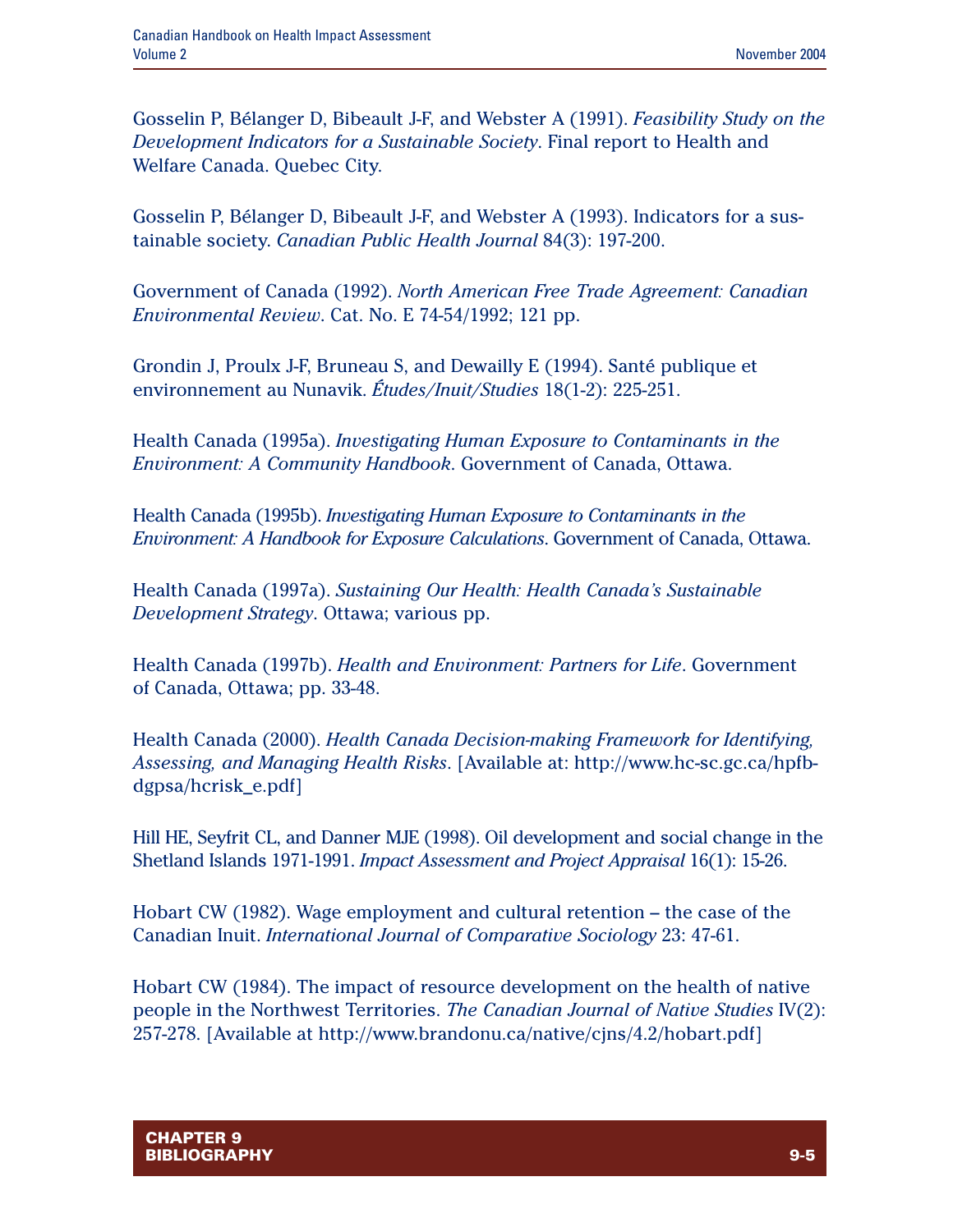Hodge T, Holtz S, Smith C, and Baxter H (eds.) (1995). *Pathways to Sustainability: Assessing Our Progress*. National Round Table on the Environment and the Economy, Ottawa.

IAIA (International Association for Impact Assessment) (1996). *Proceedings*. [Available at: http://www.iaia.org/]

INSPQ (Institut national de santé publique du Québec) (2000). *Principes directeurs en gestion du risque*. [Available at: http://www.inspq.qc.ca]

João E (2000). The importance of scale issues in environmental impact assessment and the need of scale guidelines. *Research Papers in Environmental and Spatial Analysis*, London School of Economics, July.

Kaplan GA and Haan MN (1989). Is there a role for prevention among the elderly? Epidemiologic evidence from the Alameda County study. In: *Aging and Health Care: Social Science and Policy Perspectives*. Ory MG and Bond K (eds.). Routledge, London; pp. 27-51.

Kasperson RE (1992). The social amplification of risk: progress in developing an integrative framework. In: *Social Theories of Risk*. Krimsky S and Golding D (eds.). Praeger, Westport, CT; pp 153-178.

Kauppinen T, Teschke K, Astrakianakis G, Boffetta P, Colin D, Keefe A, Korhonen K, Liukkonen T, Nicol AM, Pannett B, and Westberg H (2002). Assessment of exposure in an international study on cancer risks among pulp, paper, and paper product workers. *American Industrial Hygiene Association Journal* 63(3): 254-261.

Keating M (1993). *Agenda for Change: A Plain Language Version of Agenda 21 and Other Rio Agreements*. Centre for Our Common Future, Geneva; 70 pp.

Konheim CS (1988). Risk communication in the real world. *Risk Analysis* 8(3): 367-378.

Kososki J (1990). *Provision of Information to the Public: Revised Discussion Document*. OECD Environment Monographs No. 29, Organisation for Economic Co-operation and Development, Paris; pp. 19-50.

Krewski D (1989). *Current Issues in Risk Management, Risk Communication, Risk Perception and Pharmacokinetics*. Discussion paper for the Federal-Provincial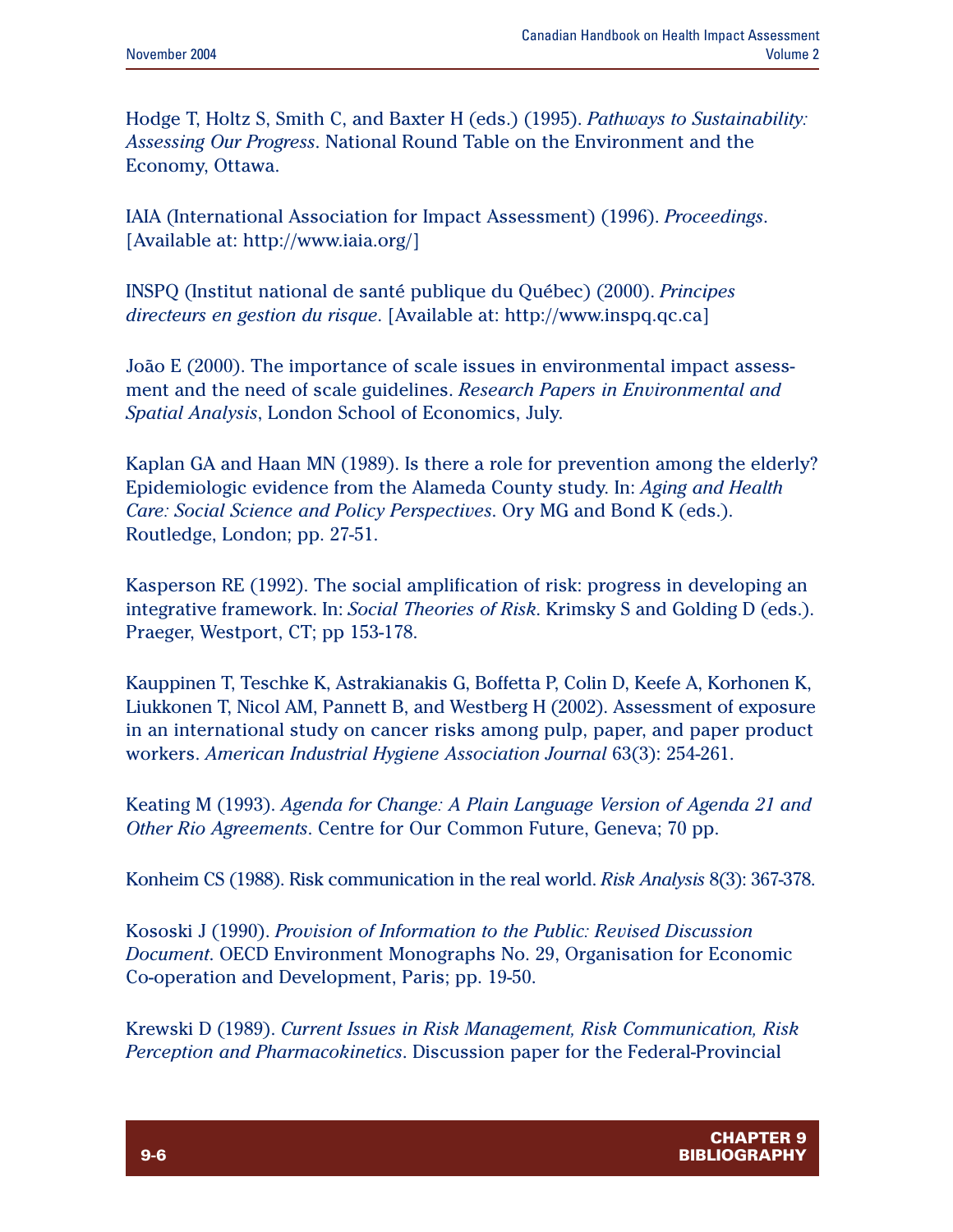Advisory Committee on Environmental and Occupational Health, Health Protection Branch, Health and Welfare Canada; 30 pp.

Kwiatkowski R and Gosselin P (2001). Promoting human impact assessment within the environmental impact assessment process: Canada's work in progress. *International Journal of Health Promotion* 8: 17-20.

Lainesse P (1992). *Stratégie de communication eu égard aux risques à la santé publique*. Working document prepared for the Comité de santé environnementale dealing with the assessment of health impacts of large industrial projects. DSC Hôtel-Dieu de Lévis (January); 14 pp.

Leon DA, Chenet L, Shkolnikov VM, Zakharov S, Shapiro J, Rakhmanova G, Vassin S, and McKee M (1997). Huge variation in Russian mortality rates 1984-1994: artefact, alcohol, or what? *Lancet* 350: 383-388.

Lewis C (1998). Personal communication. Consultant with the B.C. Ministry of Health.

Lynch JW, Kaplan GA, and Shemo SJ (1997). Cumulative impact of sustained economic hardship on physical, cognitive, psychological, and social functioning. *New England Journal of Medicine* 337(26): 1889-1895.

Marmot MG and Theorell T (1988). Social class and cardiovascular disease: the contribution of work. *International Journal of Health Services* 18: 659-674.

MEF (Ministère de l'Environnement et de la Faune) (1992). *Documents à l'appui pour le Règlement sur la Qualité de l'eau potable*. Government of Quebec.

MEF (Ministère de l'Environnement et de la Faune) (1998). *Directive pour la réalisation d'une étude d'impact sur l'environnement d'un projet de ligne d'énergie électrique à haute tension*. Government of Quebec, Quebec City (May); 26 pp. [Available at: http://www.menv.gouv.qc.ca/]

MSSS (Ministère de la Santé et des Services sociaux) (1991). *Protocole d'entente entre le ministre de la Santé et des Services sociaux et les directeurs de Départements de santé communautaire relativement à l'échange d'information et au processus de communication en matière de protection de la santé publique*. Government of Quebec, Quebec City (May); 13 pp.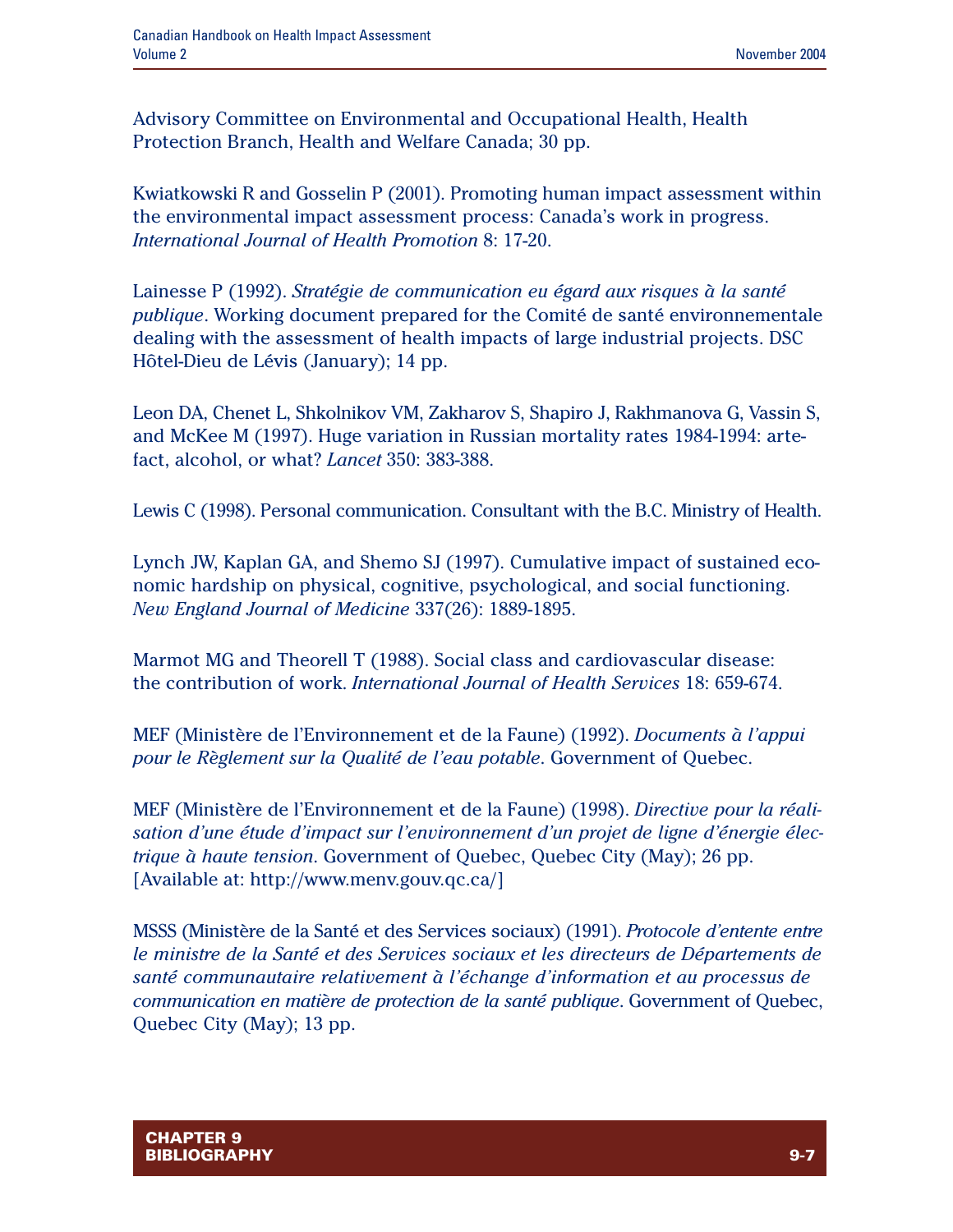MSSS (Ministère de la Santé et des Services sociaux) (1998). *Étude d'impact de la loi anti-tabac*. Direction générale de la santé publique, Government of Quebec, Quebec City.

MSSS (Ministère de la Santé et des Services sociaux) and MEQ (Ministère de l'Environnement du Québec) (1987 and 1996). *Entente entre le ministère de la Santé et des Services sociaux et le ministère de l'Environnement relative aux interactions entre la santé et l'environnement*. April 1987, 4 pp. plus appendix; and 1996.

Murray V (1990). Tchernobyl, le terrible mensonge. *L'Actualité* (July): 20-25.

NERAM (Network for Environmental Risk Assessment and Management) (1999). *Current Directions in Environmental Risk Assessment and Management*. University of Waterloo, Waterloo, Ontario. [Available at: http://www.neram.ca/]

Notzon FC, Komarov YM, Ermakov SP, Sempos CT, Marks JS, and Sempos EV (1998). Causes of declining life expectancy in Russia. *Journal of the American Medical Association* 279: 793-800.

NRC (National Research Council) (1983). *Risk Assessment in the Federal Government. Managing the Process*. National Academy Press, Washington, DC.

NRC (National Research Council) (1994). *Science and Judgment in Risk Assessment*. Committee on Risk Characterization, Committee on Risk Assessment of Hazardous Air Pollutants, Commission on Life Sciences. National Academy Press, Washington, DC.

NRC (National Research Council) (1996). *Understanding Risk. Informing Decisions in a Democratic Society*. National Academy Press, Washington, DC.

NRTEE (National Round Table on the Environment and the Economy) (2002). *Toward a Canadian Agenda for Ecological Fiscal Reform, First Steps*. National Library of Canada; 61 pp. [Available at: http://www.nrtee-trnee.ca/eng/Publications/index\_e.htm]

OECD (Organisation for Economic Co-operation and Development). [Available at: http://oecd.org]

OECD (Organisation for Economic Co-operation and Development) (1996). *Coherence in Environmental Assessment*. Paris; 106 pp.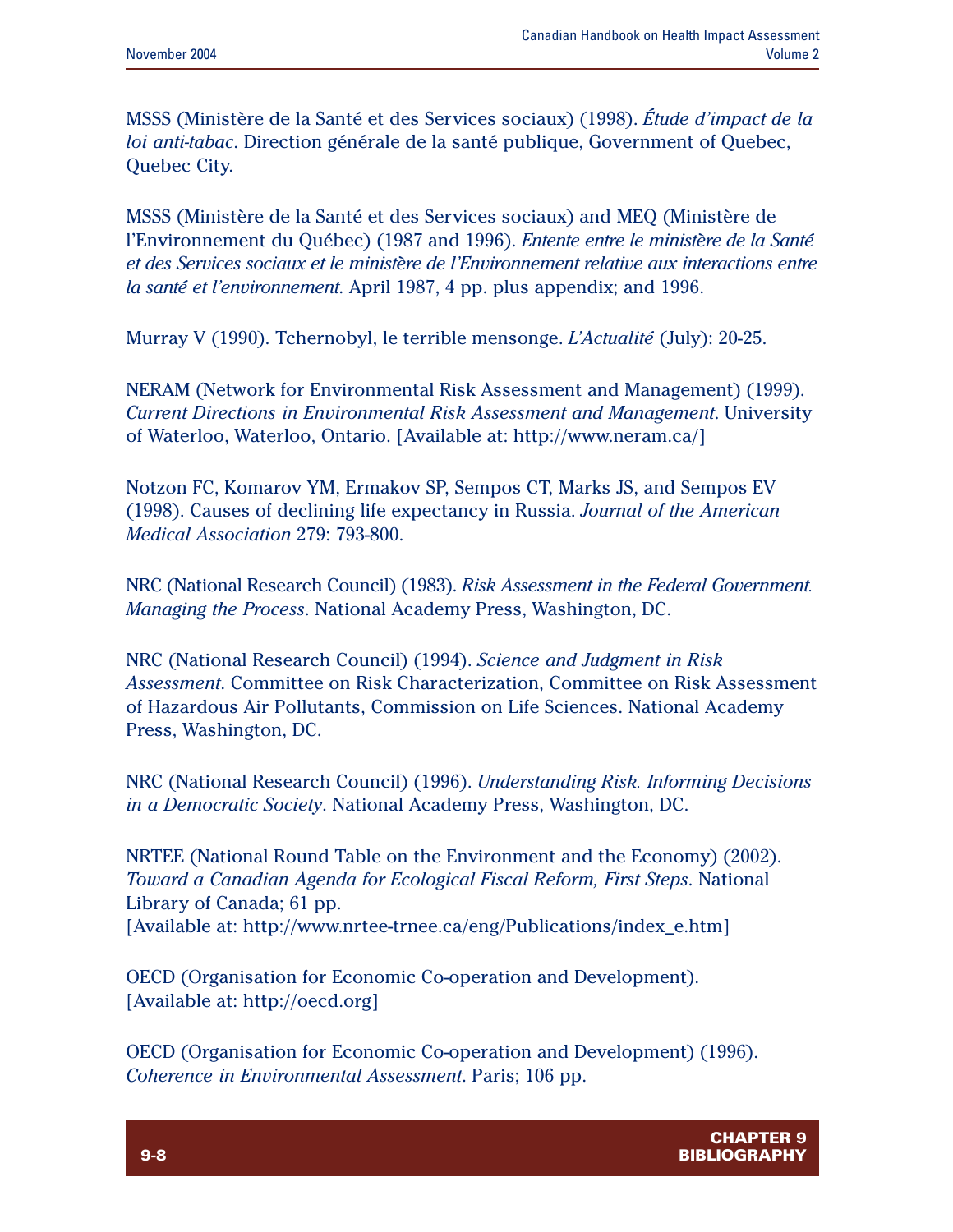OECD (Organisation for Economic Co-operation and Development) (1997). *Guiding the Transition to Sustainable Development: A Critical Role for the OECD*. The Report of the High-level Advisory Group on the Environment to the Secretary-General of the OECD, November, Paris.

Pare L (1991). *Estimation des risques et bénéfices de la consommation des produits de la mer par la population de la Basse-Côte-Nord du golfe Saint-Laurent, Stratégie de communication*. Rapport de stage. DSC de la Côte-Nord (CRSSS-09) and DSC CHUL (August 26); 82 pp.

Pate RR, Pratt M, Blair SN, Haskell WL, Macera CA, Bouchard C, Buchner D, Ettinger W, Heath GW, and King AC (1995). Physical activity and public health. A recommendation from the Centers for Disease Control and Prevention and the American College of Sports Medicine. *Journal of the American Medical Association* 273: 402-407.

Peat Marwick Stevenson and Kellogg (1993). *Environmental Scan: Evaluating our Progress Toward Sustainable Development*. Document developed on behalf of the Canadian Council of Ministers of the Environment. 102 pp. plus appendices.

PEHB (Public and Environmental Health Branch) (1997). *Health Impact Assessment Guidelines*. Department of Community and Health Services, Hobart, Tasmania, Australia.

PHC (Public Health Commission) (1995). *A Guide to Health Impact Assessment, Guidelines for Public Health Services, Resource Management Agencies and Consent Applicants*. Ministry of Health of New Zealand, Wellington; 43 pp.

Presidential/Congressional Commission on Risk Assessment and Risk Management (1997a). *Framework for Environmental Health Risk Management*. Final Report, Volume 1. U.S. Government Printing Office.

Presidential/Congressional Commission on Risk Assessment and Risk Management (1997b). *Framework for Environmental Health Risk Management*. Final Report, Volume 2. U.S. Government Printing Office.

Putnam RD (1993). *Making Democracy Work: Civic Traditions in Modern Italy*. Princeton University Press, Princeton, NJ.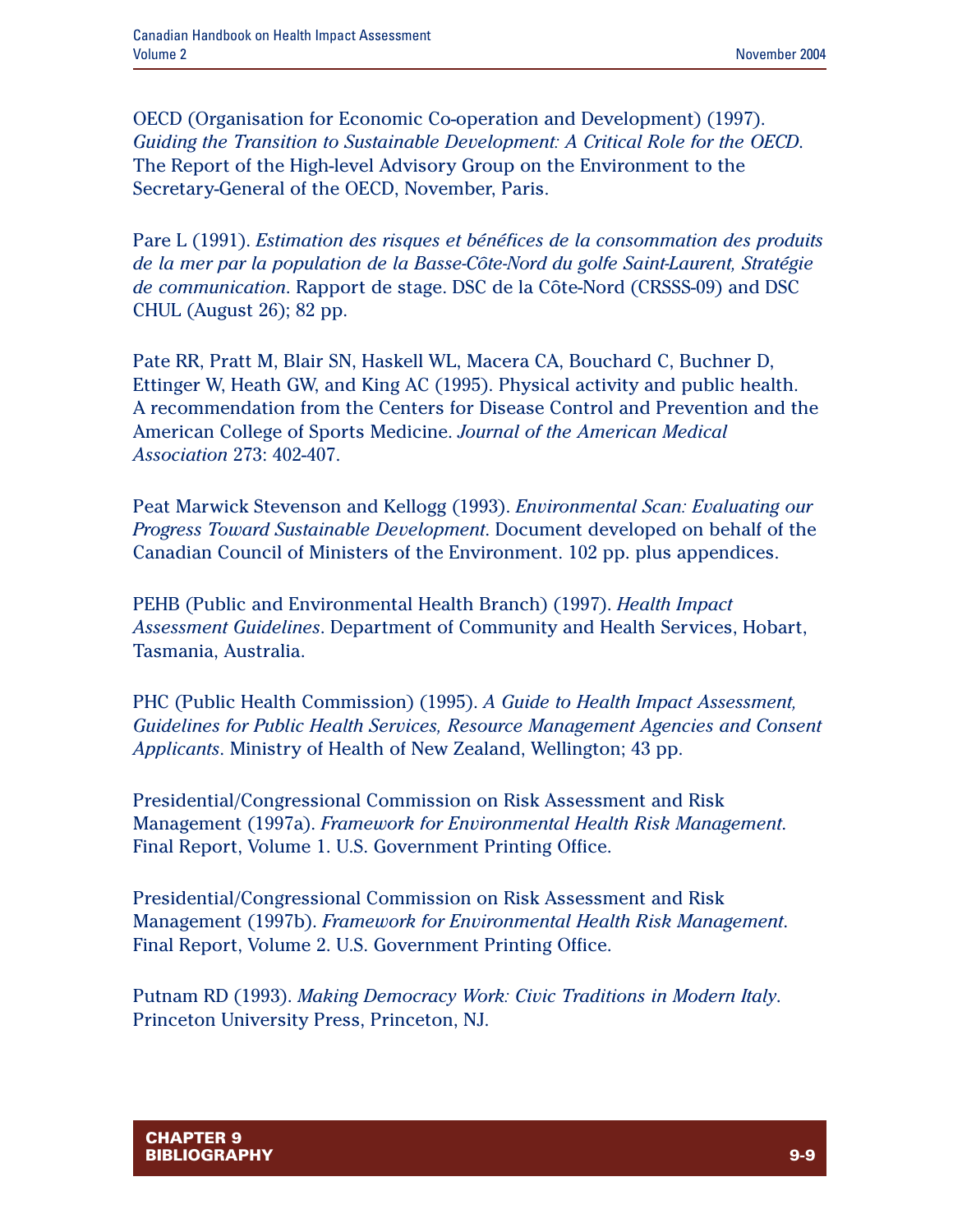Rahm-Crites L (1998). Risk communication in environmental assessment. In: *Environmental Methods Review: Retooling Impact Assessment for the New Century*. Porter AL and Fittipaldi JJ (eds.). The Press Club, Fargo, ND; pp. 201-209.

Rodrigue A (1998). *Guide de réalisation d'une étude d'impact sur l'environnement*. Ministère de l'Environnement du Québec; 40 pp.

Sadler B (1996). *International Study of the Effectiveness of Environmental Assessment: Final Report*. Cat. No. EN 106-37/1996E. International Association for Impact Assessment and Canadian Environmental Assessment Agency, Ottawa.

SD Gateway. [Available at: http://sdgateway.net/webring/default.htm]

Slooff R (1995). *Consultant's Report on the Commonwealth Secretariat Expert Group Meeting on Health Assessment as Part of Environmental Assessment* (Aberdeen, Scotland, February). London.

Thérivel R and Partidario M (1996). *The Practice of Strategic Environmental Assessment*. EarthScan Publications, London.

Transfert Environnement (1996). *Paramètres sociaux de la gestion intégrée des déchets*. Final report presented to Recyc-Québec; 95 pp. plus appendices (under the direction of A. Delisle).

UNDP (United Nations Development Programme) (2003 or previous years (annual)). *Human Development Report*. [Available at: http://www.undp.org/dpa/publications/index.html]

Université libre de Bruxelles. [Available at: http://www.ulb.ac.be/ceese/meta/sustvl.html]

UNSD (United Nations Sustainable Development). [Available at: http://www.un.org/esa/sustdev/]

U.S. EPA (United States Environmental Protection Agency) (1998). *Seven Cardinal Rules of Risk Communication*. Pamphlet (April).

Vanclay F and Bronstein D (eds.) (1995). *Environment and Social Impact Assessments*. Wiley, London.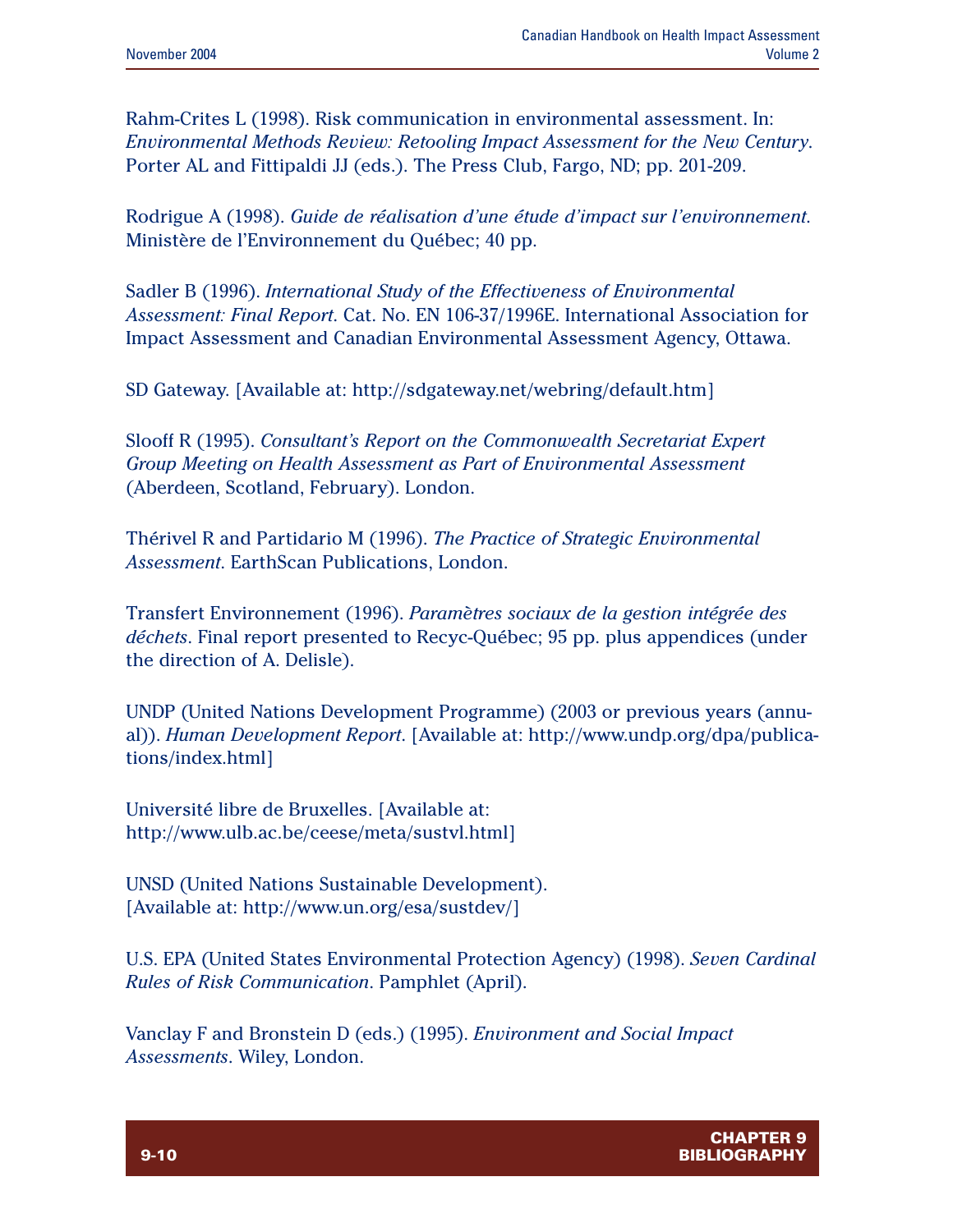VROM (Ministry of Housing, Physical Planning and Environment) (1989). *Dutch National Environmental Policy, Premises for Risk Management*. Second Chamber of the States General, Session 1988-89, 21137, No. 5; 29 pp.

WCED (World Commission on Environment and Development) (1987). *Our Common Future*. Oxford University Press, Oxford.

WHO (World Health Organization) (1947). *Constitution of the World Health Organization*. [Available at: http://www.who.int/m/topicgroups/who\_organization/en/index.html]

WHO (World Health Organization) (1997). *Health and Environment in Sustainable Development – Five Years After the Earth Summit*. WHO Global and Integrated Environmental Health. 258 pp.

WHO-Europe (World Health Organization, Regional Office for Europe) (2004). *Health Impact Assessment (HIA) of Transport*. [Available at: http://www.euro.who.int/ transport/HIA/20021009\_2]

WHO-PAHO (World Health Organization, Pan American Health Organization) (2000a). *Essential Public Health Functions*. 42nd Directing Council, 52nd Session of the Regional Committee, September 25-29, 2000, Washington, DC. CD42/17. [Available at: http://www.paho.org/English/gov/cd/cd42\_15-e.pdf]

WHO-PAHO (World Health Organization, Pan American Health Organization) (2000b). *PAHO/IDB/World Bank Shared Agenda for Health in the Americas*. 42nd Directing Council, 52nd Session of the Regional Committee, September 25-29, 2000, Washington, DC. CD42/17. [Available at: http://www.paho.org/english/gov/cd/cd42\_17-e.pdf]

Wilkinson RG (1989). Class mortality differentials, income distribution and trends in poverty 1921-1981. *Journal of Social Policy* 18: 307-335.

Wilkinson RG (1992). Income distribution and life expectancy. *British Medical Journal* 304: 165-168.

World Bank (1999). *Identifying Opportunities to Address Malaria Through Infrastructure Projects*. Workshop report, June 9-10.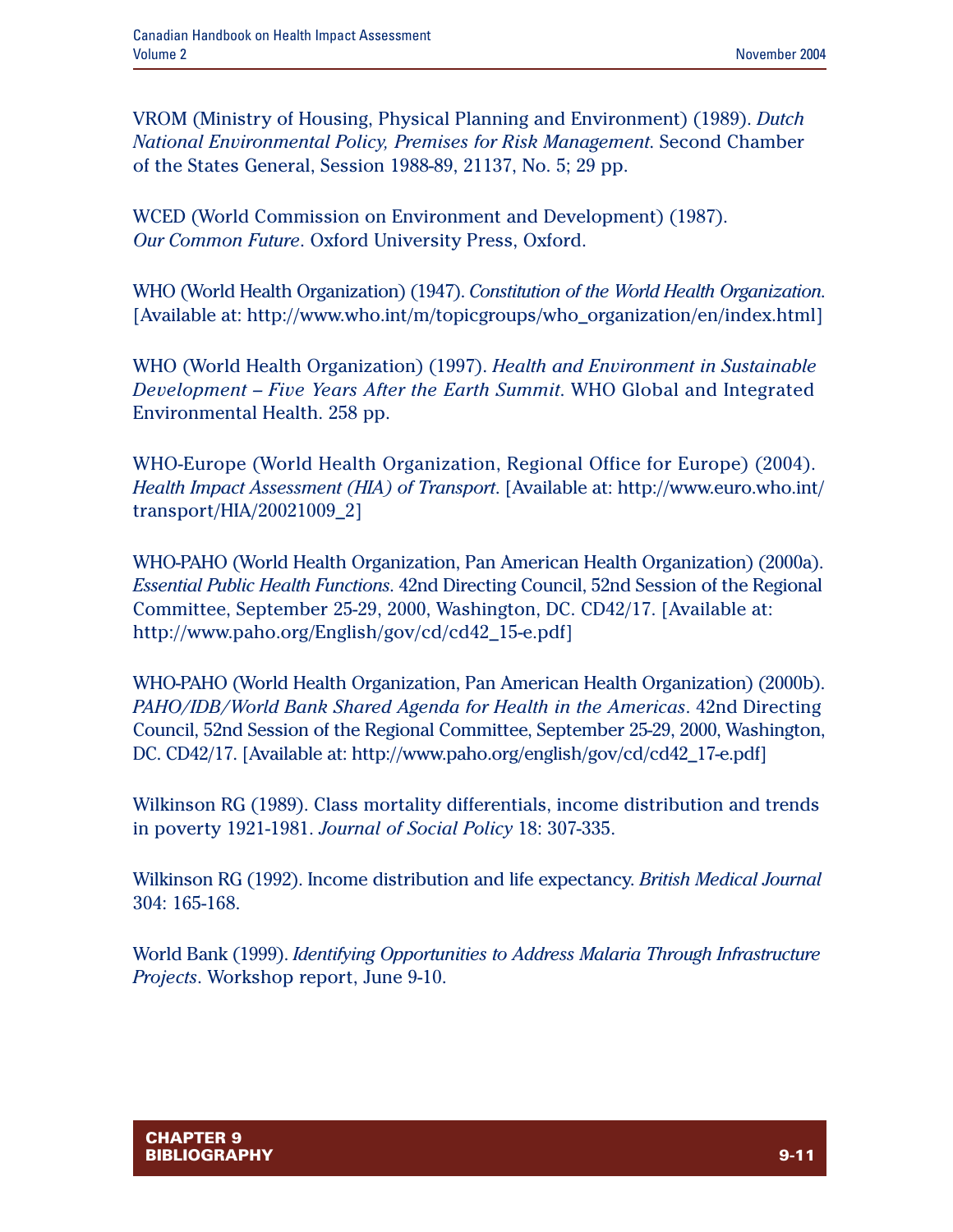#### **Notes:**

| $\sim$ $\sim$<br>--- |  |
|----------------------|--|
|                      |  |
|                      |  |
|                      |  |
|                      |  |
|                      |  |
|                      |  |
|                      |  |
|                      |  |
|                      |  |
|                      |  |
|                      |  |
|                      |  |
|                      |  |
|                      |  |
|                      |  |
|                      |  |
|                      |  |
|                      |  |
|                      |  |
|                      |  |
|                      |  |
|                      |  |
|                      |  |
|                      |  |
|                      |  |
|                      |  |
|                      |  |
|                      |  |
|                      |  |
|                      |  |
|                      |  |
|                      |  |
|                      |  |
|                      |  |
|                      |  |
|                      |  |
|                      |  |
|                      |  |
|                      |  |
|                      |  |
|                      |  |
|                      |  |
|                      |  |
|                      |  |
|                      |  |
|                      |  |
|                      |  |
|                      |  |
|                      |  |
|                      |  |
|                      |  |
|                      |  |
|                      |  |
|                      |  |
|                      |  |
|                      |  |
|                      |  |
|                      |  |
|                      |  |
|                      |  |
|                      |  |
|                      |  |
|                      |  |
|                      |  |
|                      |  |
|                      |  |
|                      |  |
|                      |  |
|                      |  |
|                      |  |
|                      |  |
|                      |  |
|                      |  |
|                      |  |
|                      |  |
|                      |  |
|                      |  |
|                      |  |
|                      |  |
|                      |  |
|                      |  |
|                      |  |
|                      |  |
|                      |  |
|                      |  |
|                      |  |
|                      |  |
|                      |  |
|                      |  |
|                      |  |
|                      |  |
|                      |  |
|                      |  |
|                      |  |
|                      |  |
|                      |  |
|                      |  |
|                      |  |
|                      |  |
|                      |  |
|                      |  |
|                      |  |
|                      |  |
|                      |  |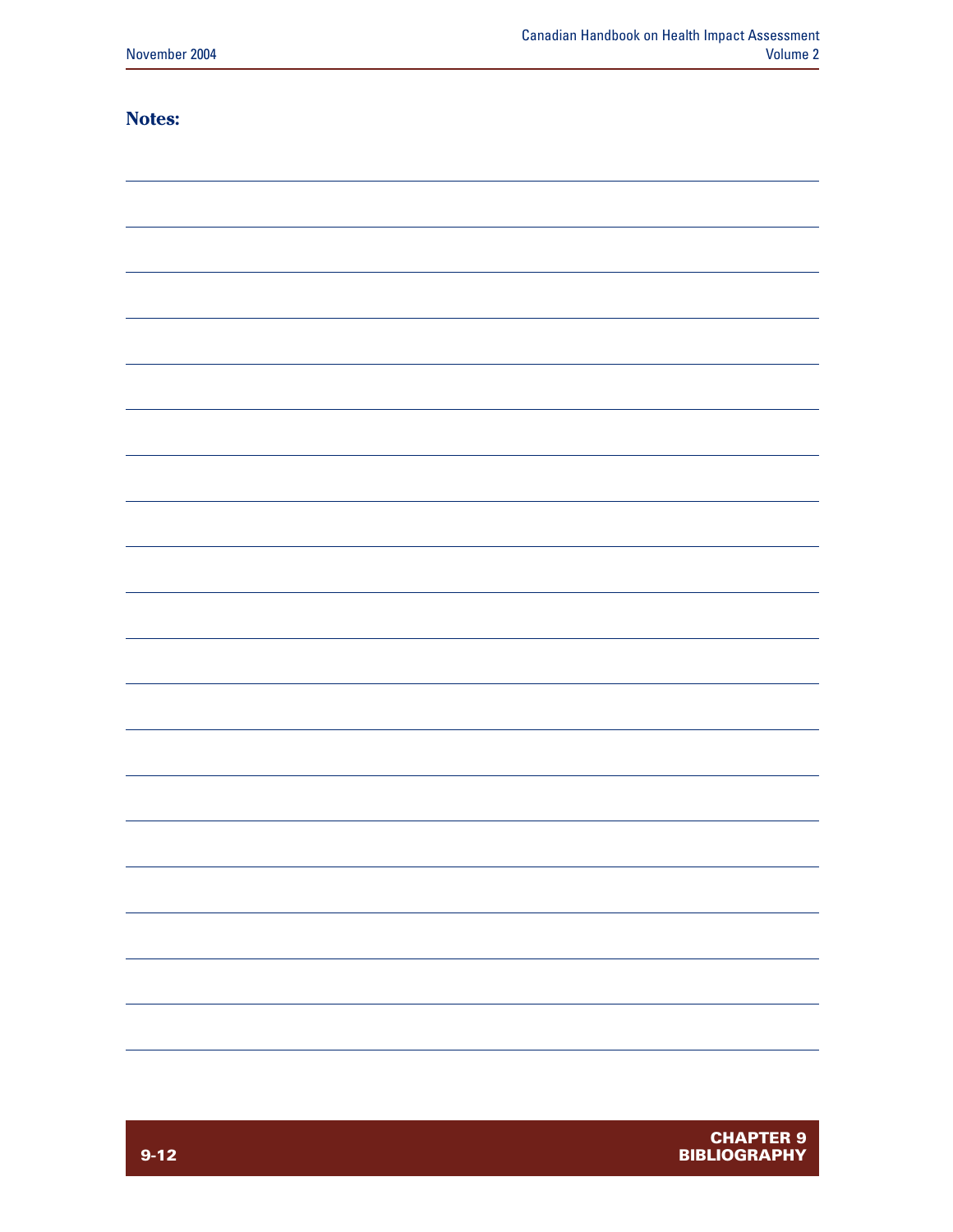

# **Appendix A: Summary of the Process and Checklists for Steps in Preparing a Public Health Notice**

This appendix provides a summary of the process and checklists for each of the steps that health professionals in Canada are encouraged to follow in preparing a public health notice as part of the EA process.

## **A.1 Step 1: Determine the Type and Scope of Involvement**

The involvement of health professionals will vary depending on whether they are asked to:

- $\blacksquare$  analyse government policies or plans of provincial/territorial or national scope; or
- $\blacksquare$  examine a local or regional development project put forward by a private proponent or government.

# **A.1.1 The Departmental or Government Level**

With respect to policies, plans, and programs (PPPs) that are provincial/territorial or national in scope, the role of the health professional consists of contributing to or participating in public consultations and performing monitoring activities, as appropriate.

All PPPs in economic sectors that have a major impact on the environment should involve health authorities at an early stage. The sectors most likely to interest the health sector include:

- $\blacksquare$  land use management and urban planning;
- $\blacksquare$  industries (including mines);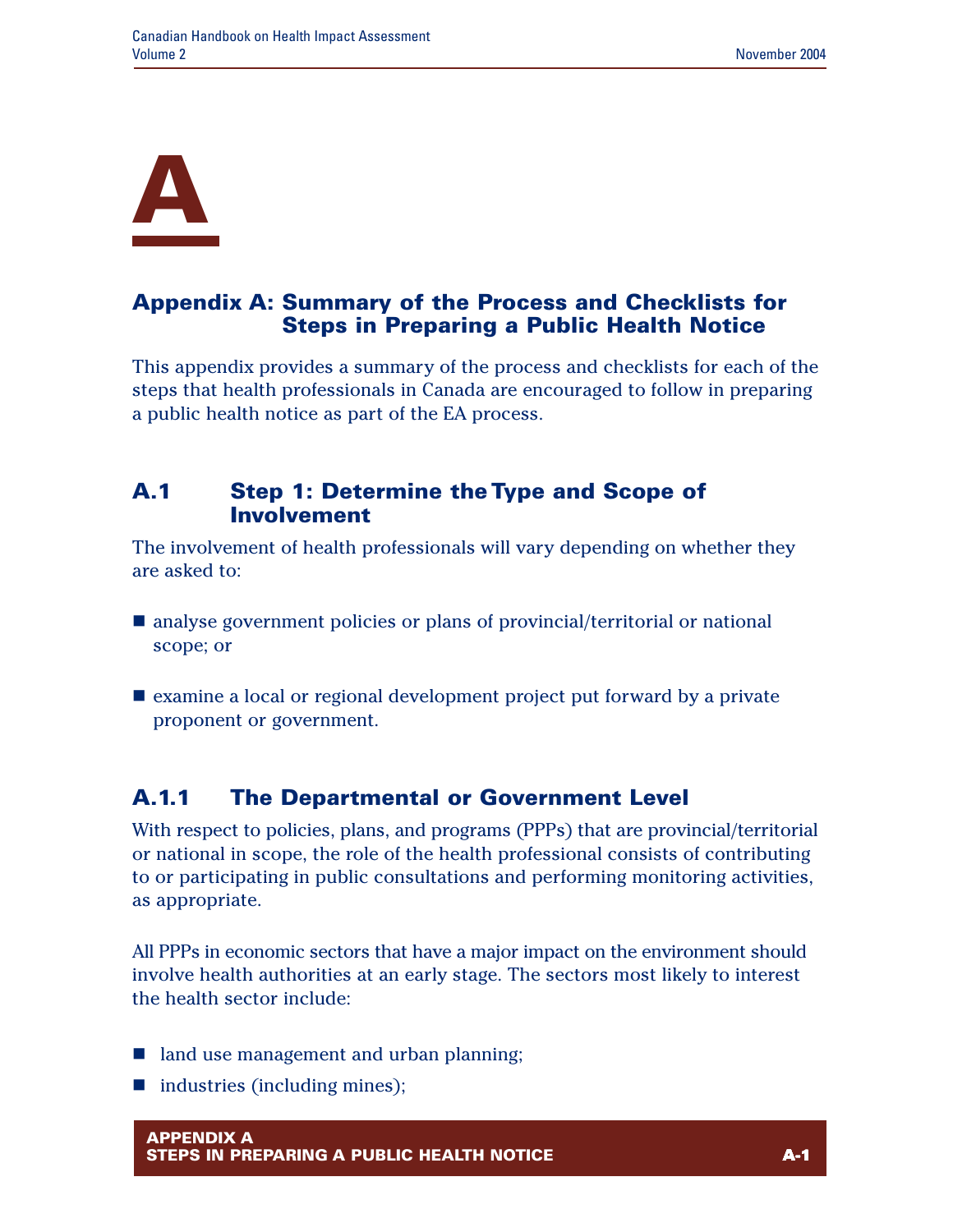- $\blacksquare$  energy generation and transmission;
- n road, rail, and air transportation;
- $\blacksquare$  agriculture and fisheries;
- $\blacksquare$  forestry;
- $\blacksquare$  tourism and recreation;
- $\blacksquare$  waste management; and
- $\blacksquare$  health care services.

Health agencies should also remain responsive to other intrinsic aspects of PPP initiatives, regardless of the sector in question:

- $\blacksquare$  technological innovations, such as those related to biotechnology and communications;
- $\blacksquare$  the likelihood of large-scale demographic or geographic changes within a community;
- $\blacksquare$  the likelihood of impacts on vulnerable groups;
- $\blacksquare$  the likelihood of impacts on disease vectors in the environment;
- $\blacksquare$  the likelihood of impacts on the food chain;
- $\blacksquare$  a significant risk of damage caused by technology; and
- $\blacksquare$  the likelihood of influencing:
	- climate change;
	- large ecosystems or ecosystems that are threatened; and
	- the appearance of new infectious diseases or the geographic spread of tropical diseases.

The suggested degree of involvement for central public health agencies with respect to departmental or governmental PPPs is shown in Table A-1: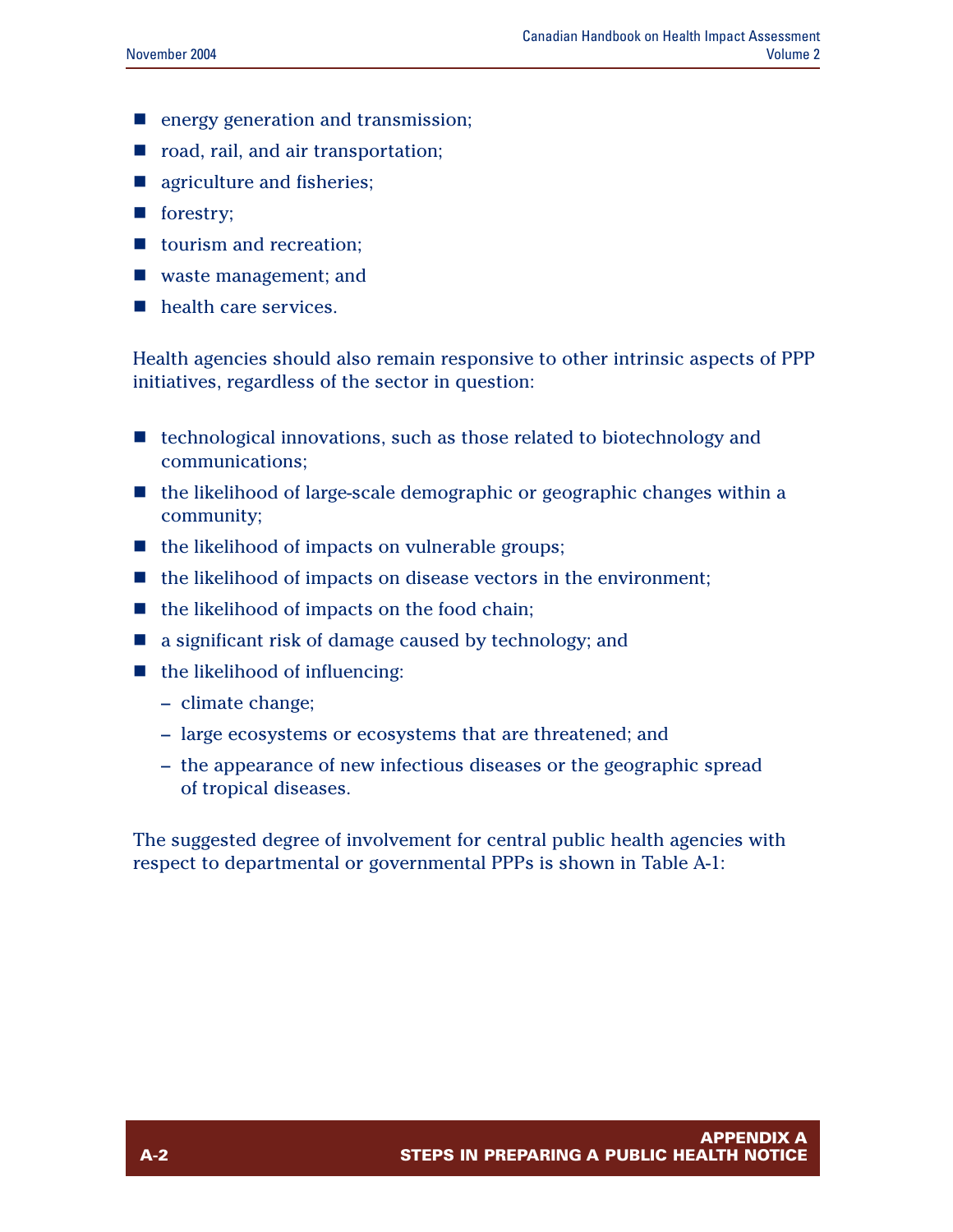| <b>Small-scale Initiatives</b>                 | <b>Large-scale Initiatives</b> | Large-scale Initiatives Involving<br><b>Technological Innovations or</b><br><b>Strong Public Interest</b> |
|------------------------------------------------|--------------------------------|-----------------------------------------------------------------------------------------------------------|
| Average<br>strong impact on the environment is | Significant                    | Very significant                                                                                          |
| Low                                            | Average                        | <b>Significant</b>                                                                                        |
|                                                |                                |                                                                                                           |

#### **Table A-1 Suggested Degree of Involvement for Central Public Health Agencies**

**A.1.2 The Local or Regional Level**

The criteria that apply to government PPPs (with respect to the economic sector and certain intrinsic aspects) also apply here; however, the perspective is a different one. The health professional must base his/her intervention on the impact study submitted by a project proponent or initiator, as well as respond to the questions and concerns of the affected population.

The suggested degree of involvement for public health agencies faced with local or regional projects is shown in Table A-2.

| <b>Table A-2</b>                                                              |
|-------------------------------------------------------------------------------|
| <b>Suggested Degree of Involvement for Regional and Local Health Agencies</b> |

| <b>Small-scale Projects</b><br>(<\$1 M) | <b>Medium-scale Projects</b><br>(\$1 M to \$10 M) | <b>Large Projects</b><br>(\$10 M to \$1 B) | <b>Very Large Projects</b><br>(551 B) |
|-----------------------------------------|---------------------------------------------------|--------------------------------------------|---------------------------------------|
| Low                                     | Significant                                       | Very significant                           | Very significant                      |
| Low                                     | Average                                           | <b>Significant</b>                         | Very significant                      |
| Low                                     | Low                                               | Significant to<br>very significant         | Very significant                      |
| Low                                     | Low                                               | Average to<br>significant                  | Significant to<br>very significant    |
|                                         |                                                   |                                            |                                       |

 $M =$  million;  $B =$  billion.

Note: For definitions of levels of involvement (Low, Average, Significant, and Very significant), please see Box A-1.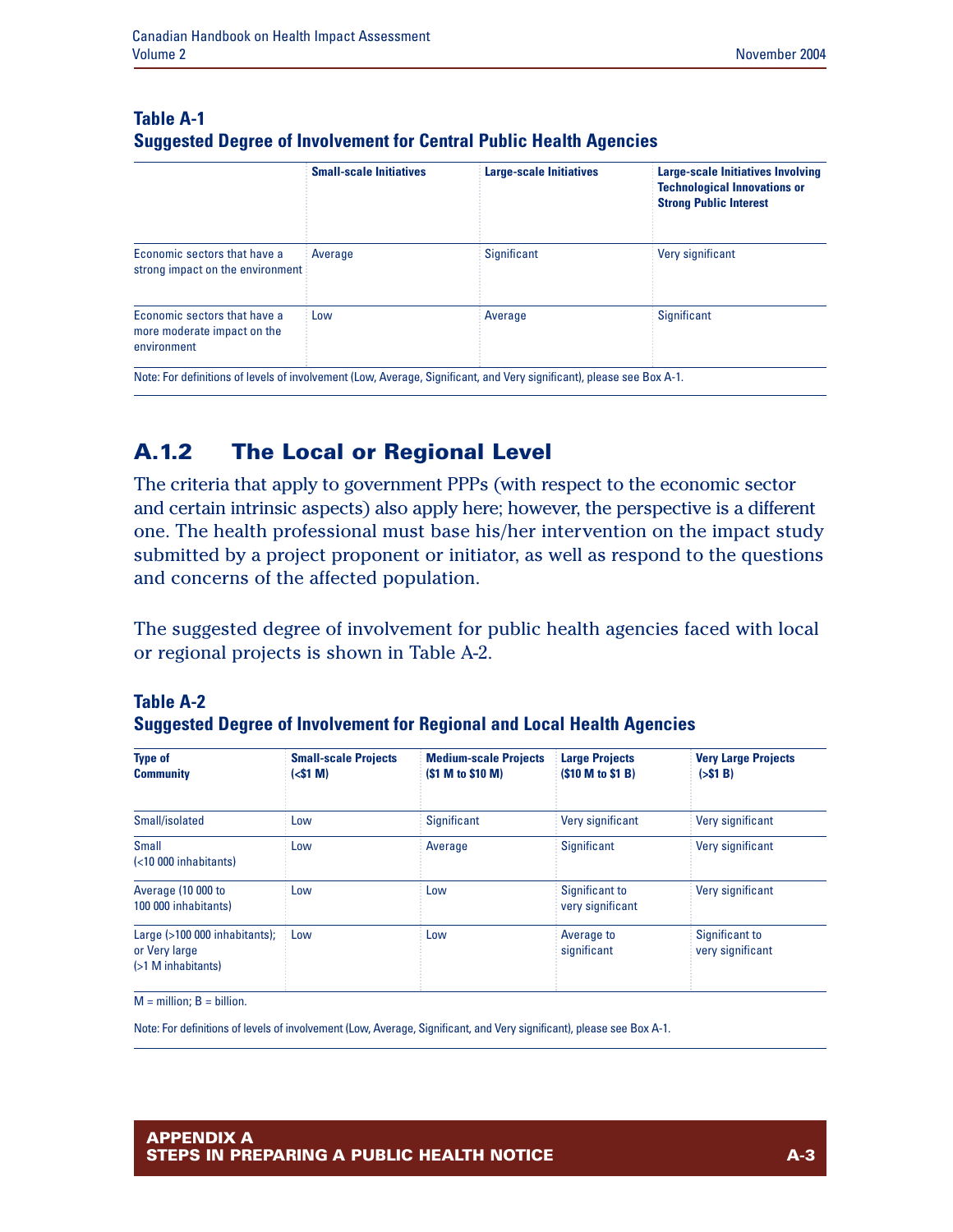The degree of effort involved for each level of involvement of health professionals and agencies in EA is outlined in Box A-1.

#### **Box A-1 Level of Effort by Degree of Involvement in Environmental Assessment**

- 1) *Low Level of Involvement:* Use of guides and simple literature reviews; determination of compliance with standards in force; informal consultations by key communicators; and succinct written notices.
- 2) *Average Level of Involvement:* The preceding items, as well as informal consultations with specialists and key communicators; determination of compliance with the strictest standards in the world; and brief written notices.
- 3) *Significant Level of Involvement:* Exhaustive literature reviews; formal public consultations; risk analyses; additional reports and briefs; and dissemination through the usual channels.
- 4) *Very Significant Level of Involvement:* The preceding items, as well as surveys, epidemiological studies, and psychosocial studies; additional reports and briefs; and major dissemination initiatives.

## **A.1.3 Checklist for Step 1**

#### **Table A-3 Checklist for Step 1**

| <b>Checklist Items</b>                                                                                                                                                 | <b>Specify the Appropriate Level of Involvement</b> |
|------------------------------------------------------------------------------------------------------------------------------------------------------------------------|-----------------------------------------------------|
| 1) Type of project (describe and specify):<br>- Provincial/territorial or national scope (government PPP);<br>- Local or regional scope (private or public proponent). |                                                     |
| 2) Economic sector(s) involved.                                                                                                                                        |                                                     |
| 3) Intrinsic aspects of the PPP that justify a public health role (describe).                                                                                          |                                                     |
| 4) Nature of involvement desired on the part of the public health sector.                                                                                              |                                                     |
| 5) Desirable level of involvement on the part of the public health sector<br>(low to very significant).                                                                |                                                     |
| 6) Anticipated involvement at the scoping stage (if applicable).                                                                                                       |                                                     |
| 7) Anticipated involvement in the drafting of impact assessment guidelines<br>(if applicable).                                                                         |                                                     |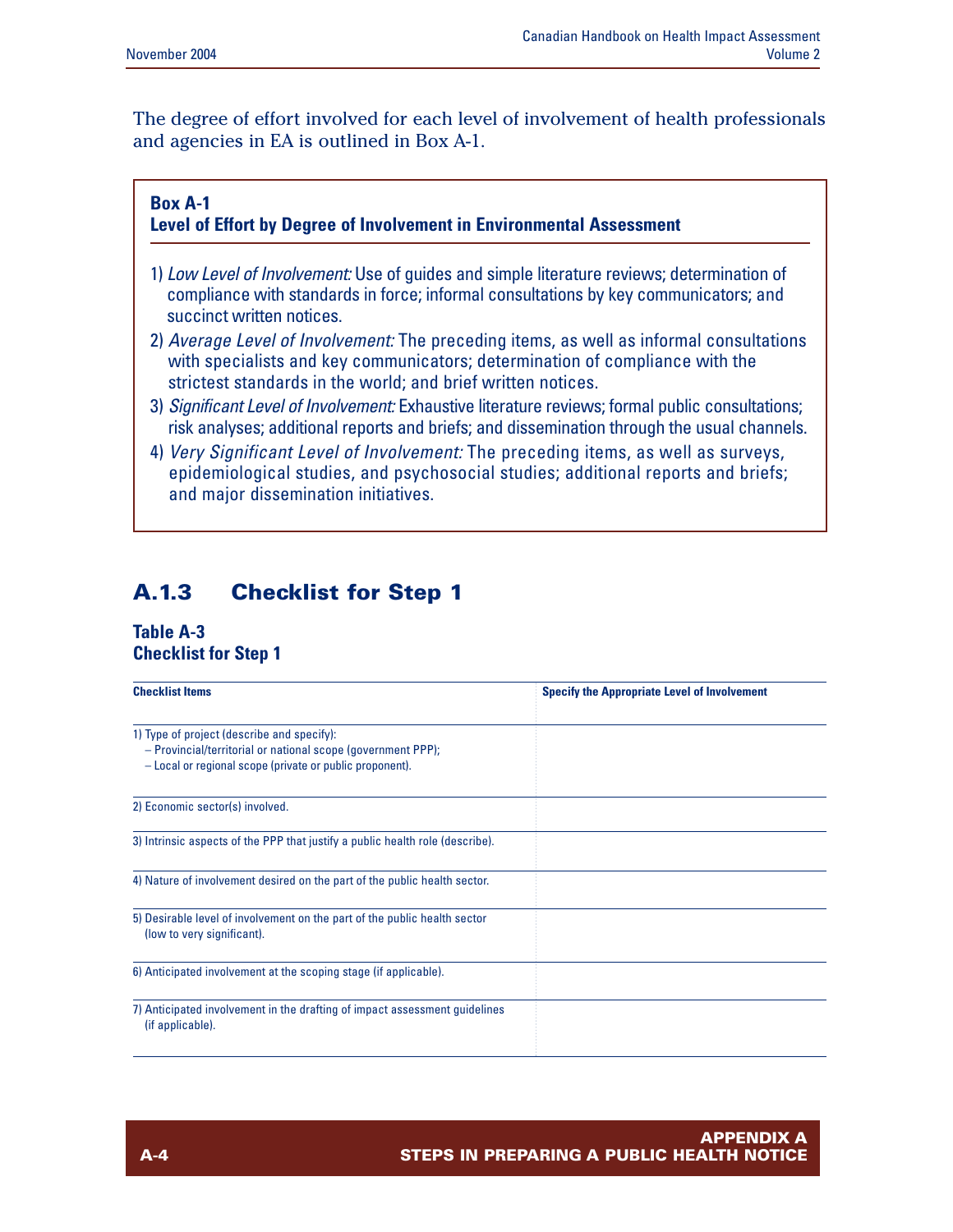## **A.2 Step 2: Drafting the Public Health Notice**

## **A.2.1 Definition and Description of a Public Health Notice**

A public health notice is normally a written document that is submitted to a government organization putting forward a PPP or a document submitted as part of the EA process for a specific project submitted by a private or public proponent.

A public health notice should comprise the following six major items:

- 1) *a data review*, including a determination of the quality of the data and an assessment of the degree of reliability in estimating adverse and positive impacts in terms of both biophysical health and the psychosocial and economic determinants of health;
- 2) *a comparison of risk levels* obtained with current standards or with levels generally considered to be safe or desirable;
- 3) *an identification of grey areas* for which no social consensus or standards exist;
- 4) *a review of comments and positions of the protagonists* (proponents, affected populations, interest groups, governments);
- 5) *a summary of advantages and disadvantages*; and
- 6) *a statement* as to the acceptability of the project from a public health perspective.

## **A.2.2 Health Components**

The public health professional is required to compile information pertaining to the two main components of health (Appendix B presents a matrix for each of these components):

- 1) the biophysical environment and its influence on physical health; and
- 2) the socioeconomic and psychological determinants of health.

The six items outlined above should be applied for both the physical health and the determinants of health components, in order to:

 $\blacksquare$  determine whether the information provided by the project proponent or initiator is complete;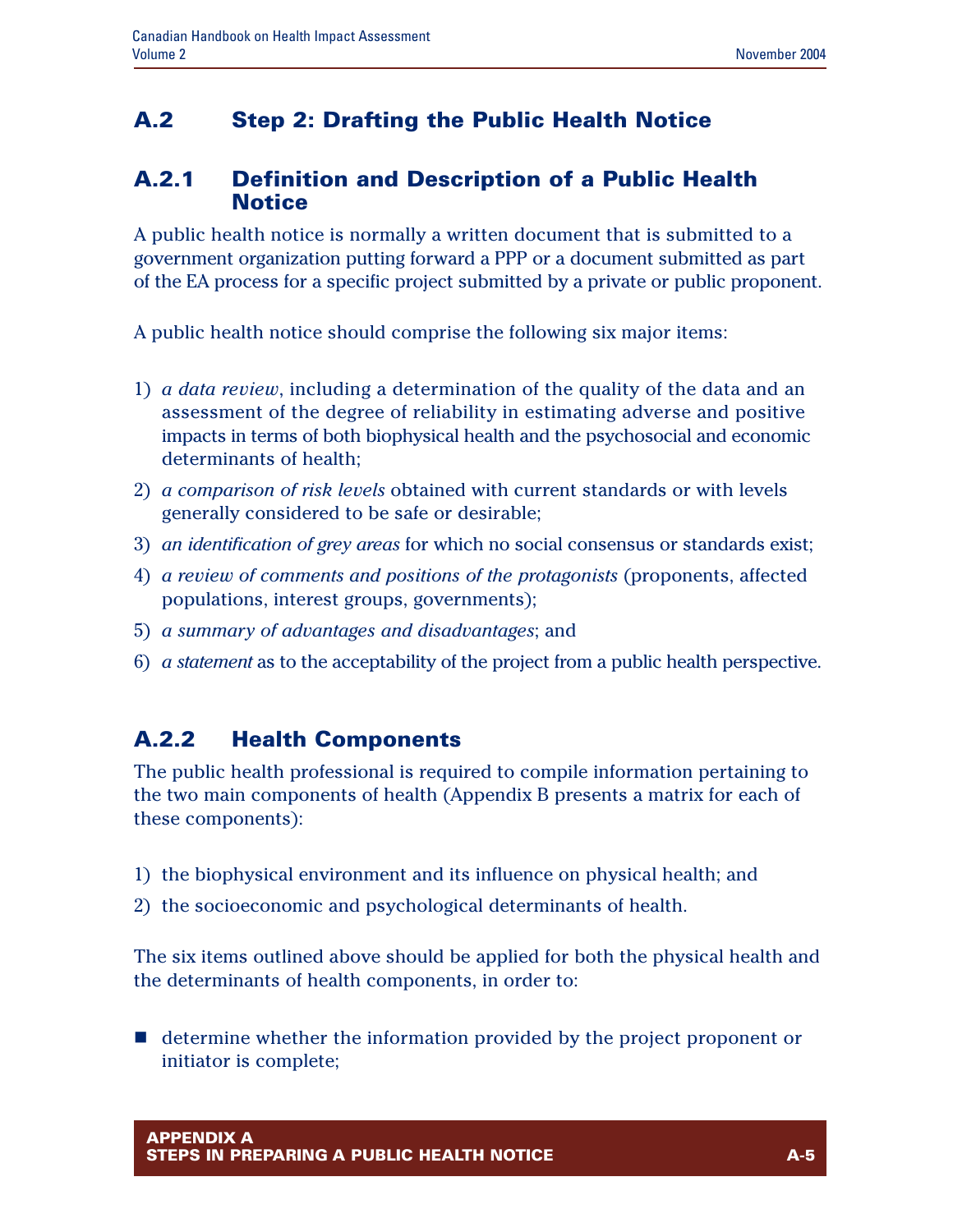- $\blacksquare$  determine whether the information is accurate (is the interpretation presented biased?); and
- $\blacksquare$  uncover any uncertainty or weakness in the basic scientific data (unknown or little-known risks, for example) or any limitations in the prediction models.

The data review, the comparison of risks, and the identification of grey areas are done differently depending on whether one is evaluating the physical health component or the (psychosocial and economic) determinants of health component.

## **A.2.2.1 The Physical Health Component**

The study of risks to physical health resulting from changes to the biophysical environment (among other things) can be performed with the use of a specific matrix (Appendix B), where each cell is filled out with information provided by the proponent or collected by the health professional. The latter must pay particular attention to impacts on the health of at-risk populations, as well as to standards or criteria of acceptable risk. While proponents are required to include this information in their impact studies, health professionals may revise or modify predictable impacts on human health based on their own experience and expertise. Moreover, the initial impact study may have overlooked certain hazards or risks, in which case the health professional is required to conduct or request a more exhaustive study. With respect to specific health risks, the following *modus operandi* can be adopted, based on the type of data that are available:

- 1) Begin by referring to existing Canadian standards. Adherence to the strictest standards in the world (e.g., California and Western Europe may have stricter standards than Canada) is an option in order to provide a margin of safety for the long term.
- 2) In the absence of standards, acceptable risk levels should be used. This concept was developed to evaluate exposure to numerous physical, chemical, and biological contaminants and is frequently expressed as a maximum acceptable concentration (MAC). For some types of pollutants, particularly those deemed to be carcinogens, acceptable risk is generally defined as 1 new death per million persons for a lifetime of exposure (70 years).
- 3) In the absence of standards or data on acceptable risk, toxicological data relating to the no-observed-adverse-effect level (NOAEL) may be used.
- 4) With respect to irritants (noise, unpleasant odours, vibrations, dust, etc.), specific standards or guidelines sometimes exist. In many cases, however, the health professional is required to review epidemiological studies or earlier EA reports.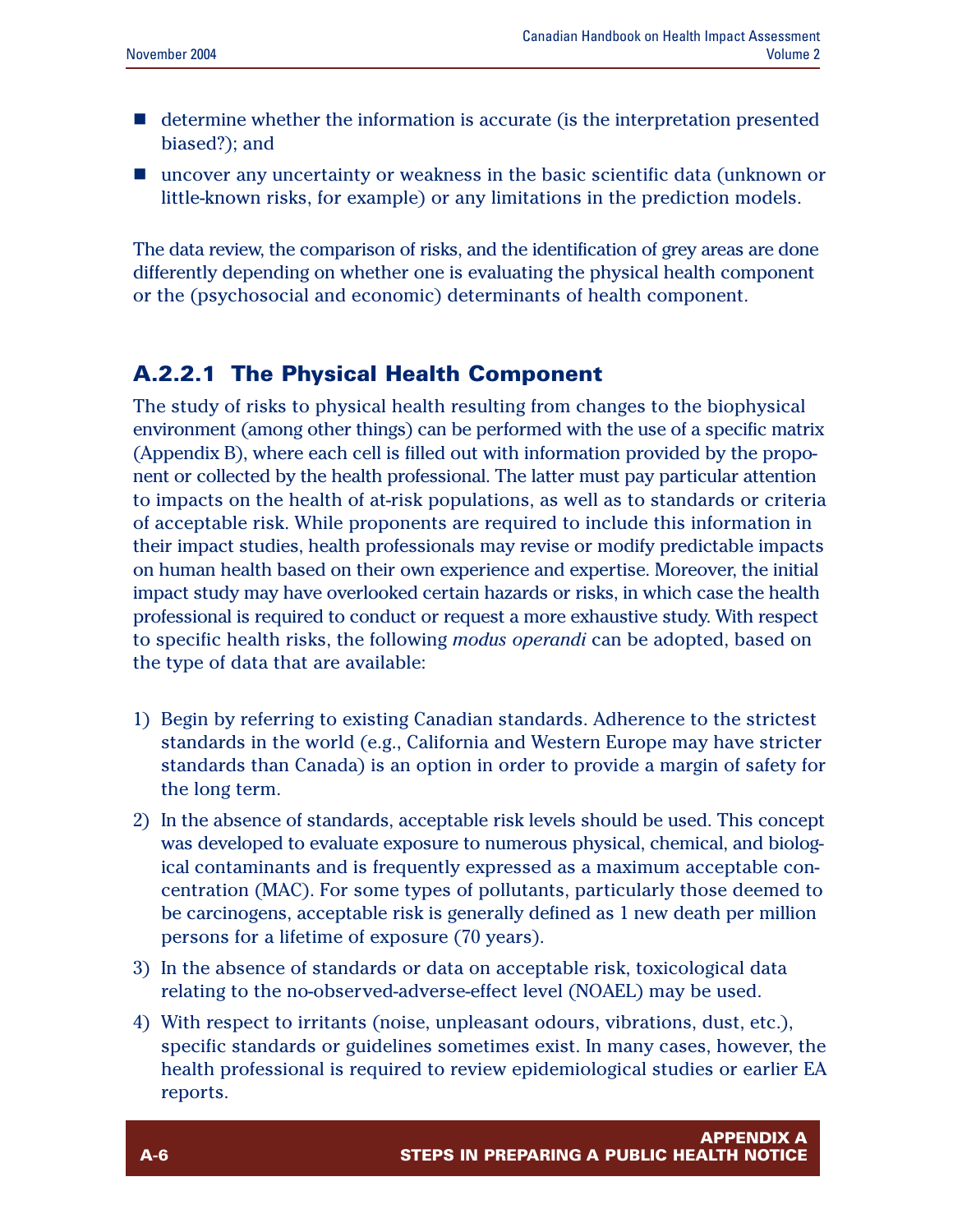### **A.2.2.2 The Psychosocial and Economic Determinants of Health Component**

From a public health perspective, psychological, social, and economic impacts warrant close attention. However, many of these impacts fall within a "grey area," in that there are no applicable standards or guidelines. The basic premise should be that the perceptions of the public are legitimate and have (or can have) an impact on health.

Appendix B provides a sample impact matrix where these aspects can be taken into consideration. This matrix deals with the determinants of health other than those relating to physical health, grouped under the heading "socioeconomic aspects," as well as other factors affecting "quality of life." The latter have not been formally included as determinants of health, but, in practice, they frequently emerge as major sources of conflict in some development projects.

The lack of quantitative data or of a specific frame of reference can have certain consequences in terms of examining socioeconomic impacts:

- 1) Assessing the quality of the data dealing with the socioeconomic impacts of a project can be a delicate matter when health professionals do not have access to the necessary expertise.
- 2) Frequently, economic studies deal only with short-term monetary spin-offs, overlooking pressures on local communities, particularly on existing services and infrastructure.
- 3) Health professionals should be aware that they may find themselves at the centre of an intensely emotional debate when assessing socioeconomic impacts, particularly if they do not have access to credible and reliable data.

In the absence of established guidelines or standards, health professionals should:

- **n** be responsive to public concerns (the grievances and perceptions of the population represent relevant indicators when one is evaluating the socioeconomic and psychological aspects of a project); and
- n consult the relevant literature or impact studies that have dealt with similar issues.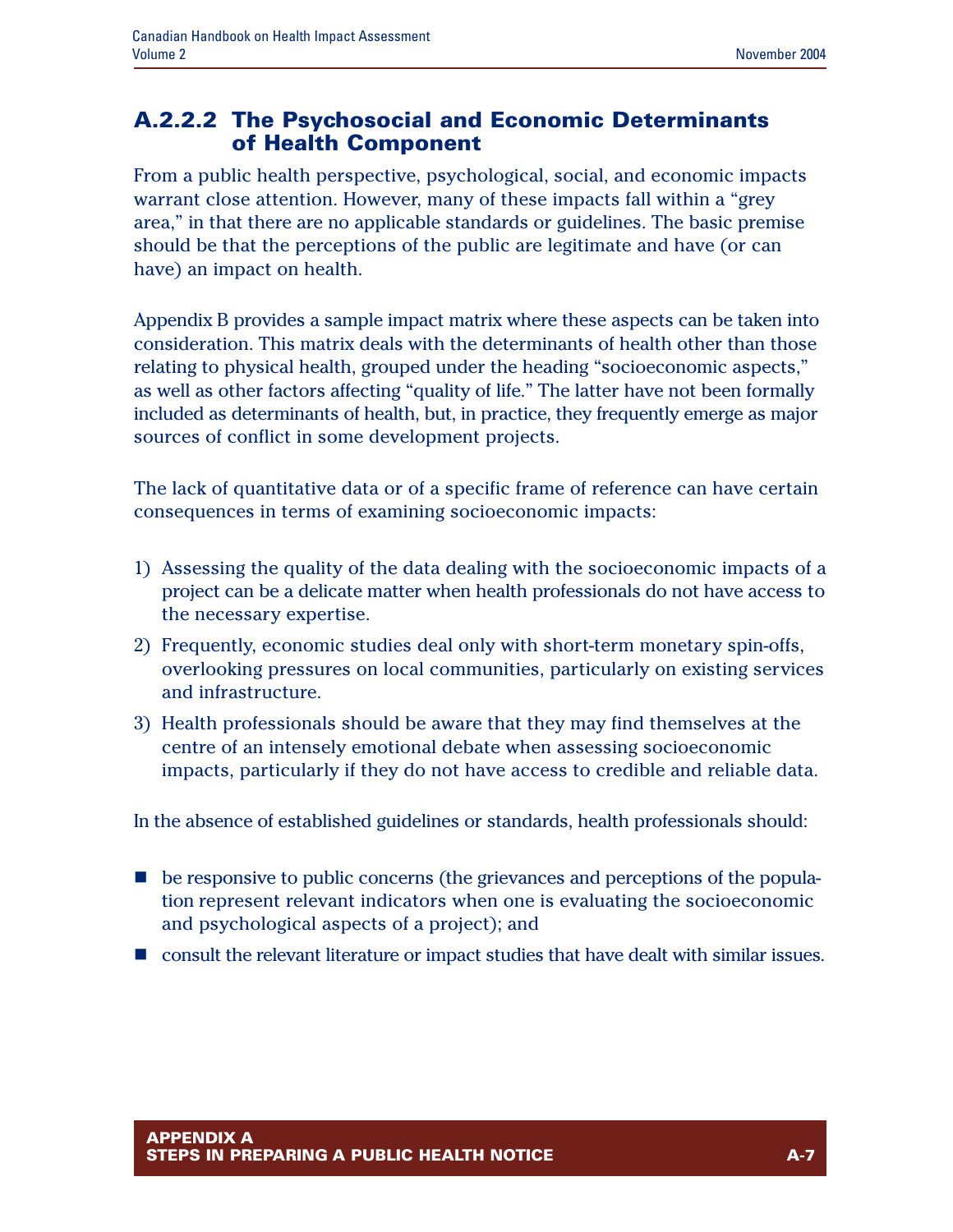# **A.2.3 Checklist for Step 2**

#### **Table A-4**

#### **Data Available for Risk Identification Purposes**

| <b>Quality of</b><br>the Information       | <b>Completeness of</b><br>the Information (describe) | <b>Accuracy of the</b><br><b>Information (comment)</b> |
|--------------------------------------------|------------------------------------------------------|--------------------------------------------------------|
| Data review                                |                                                      |                                                        |
| <b>Comparison of risk levels</b>           |                                                      |                                                        |
| Identification of grey areas               |                                                      |                                                        |
| Review of other positions                  |                                                      |                                                        |
| Summary of advantages<br>and disadvantages |                                                      |                                                        |

# **A.2.3.1 The Physical Health Component**

- 1) Identify stressors: This step involves filling out the first column ("nature of stressor") of the matrix of health impacts (see Appendix B).
- 2) For each quantifiable stressor (or major stressor category), determine the nature of the information provided beforehand for risk assessment purposes (Table A-5).

#### **Table A-5 Physical Health Risk Approach 1**

| <b>Nature of the Data</b>              |                 | <b>Stressor or Hazard</b>      |                             |
|----------------------------------------|-----------------|--------------------------------|-----------------------------|
|                                        | <b>Existing</b> | In Canada or<br>outside Canada | To be determined (research) |
| <b>Standards</b>                       |                 |                                |                             |
| Acceptable risk<br>(guidelines or MAC) |                 |                                |                             |
| <b>NOAEL</b>                           |                 |                                |                             |
| Other toxicological data               |                 |                                |                             |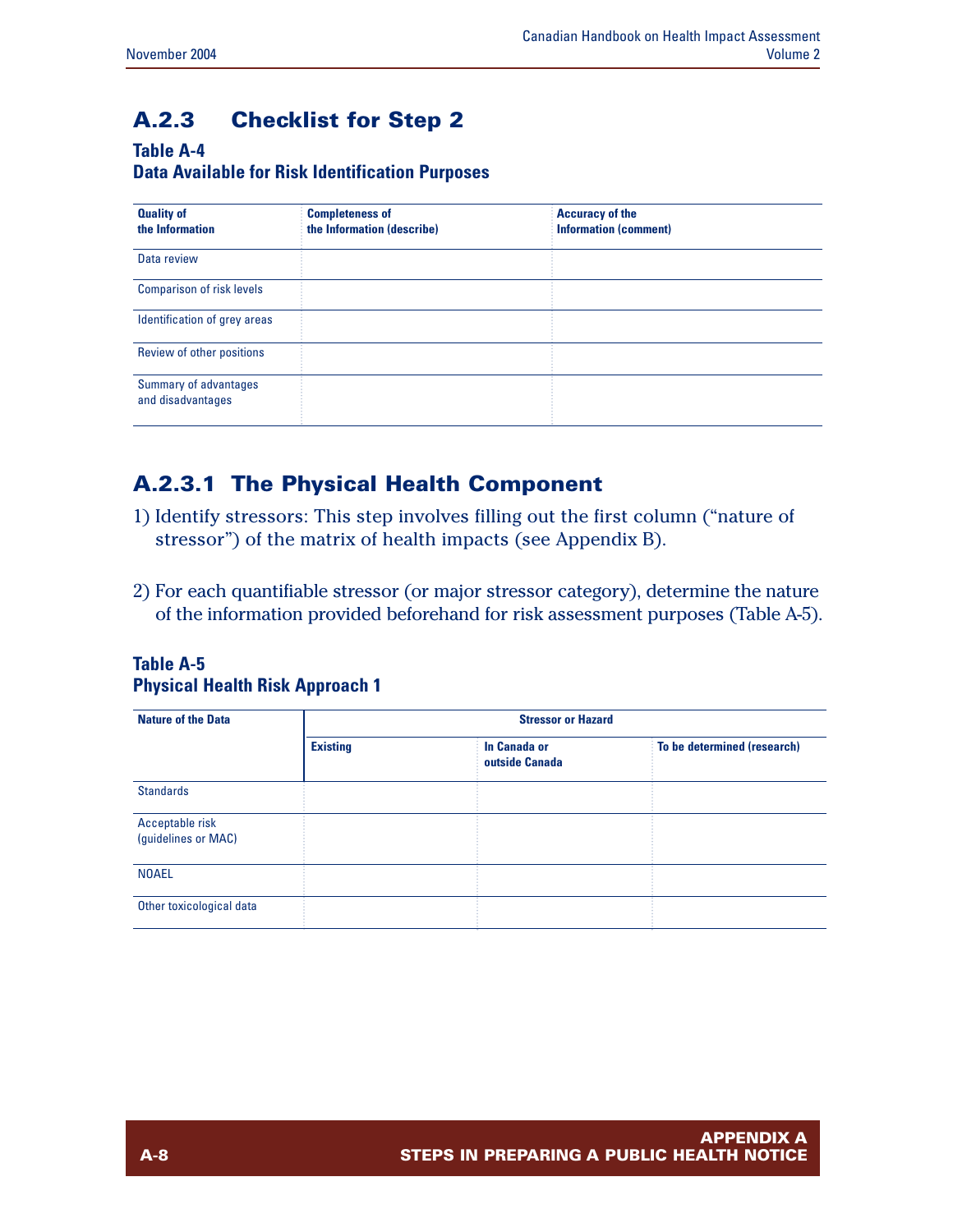Table A-6, which takes a more synthetical approach, can also be used.

#### **Table A-6 Physical Health Risk Approach 2**

| <b>STRESSOR/EXPOSURE</b>                                | <b>Nature of Stressor</b> | <b>Standard (Canadian</b><br>or other) | <b>Acceptable</b><br><b>Risk (MAC)</b> | <b>NOAEL</b> | <b>Other</b><br><b>Toxicological Data</b> |
|---------------------------------------------------------|---------------------------|----------------------------------------|----------------------------------------|--------------|-------------------------------------------|
| <b>Technological Disaster</b>                           |                           |                                        |                                        |              |                                           |
| <b>Gaseous Emissions or</b><br><b>Emissions to Air</b>  |                           |                                        |                                        |              |                                           |
| <b>Liquid Emissions or</b><br><b>Emissions to Water</b> |                           |                                        |                                        |              |                                           |
| <b>Solid Emissions or</b><br><b>Emissions to Soil</b>   |                           |                                        |                                        |              |                                           |

#### **A.2.3.2 Psychosocial and Economic Determinants of Health Component**

- 1) Identification of determinants and relevant quality of life factors: This stage involves determining whether the proposed PPP or submitted impact study takes determinants of health and quality of life factors into account (see matrix of impacts on non-biophysical determinants of health in Appendix B for a more complete list of items to be checked).
- 2) For all relevant determinants and quality of life factors, determine the nature of the information provided in the departmental proposal or impact study (Table A-7).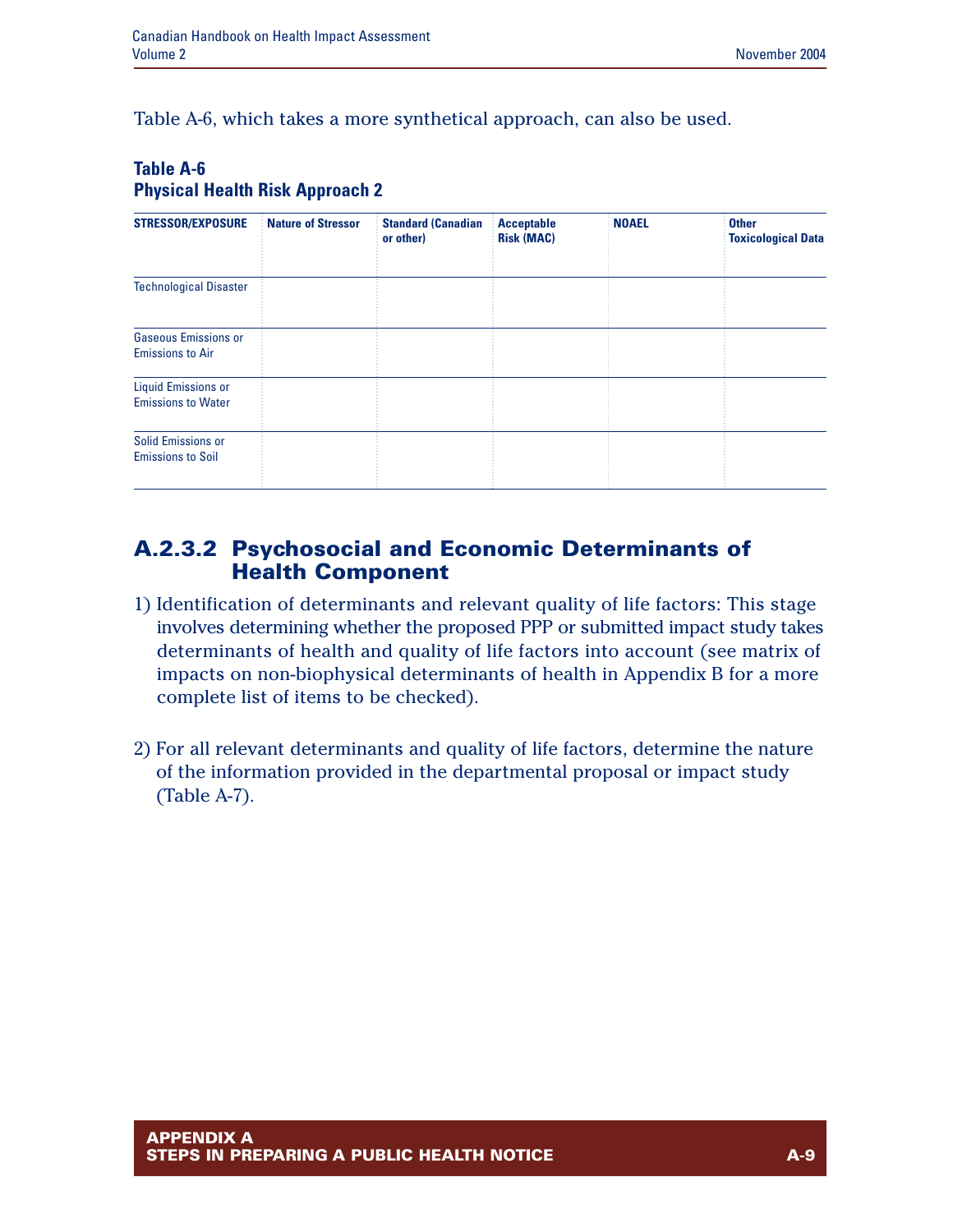#### **Table A-7 Psychosocial and Economic Risk**

| <b>Nature of</b>                                                                 |                             | <b>Determinant or Quality of Life Factor</b> |                        |
|----------------------------------------------------------------------------------|-----------------------------|----------------------------------------------|------------------------|
| the Information                                                                  | <b>Present and adequate</b> | Present, but remains to be<br>verified       | Absent, to be gathered |
| Taken into account in the PPP<br>or impact study                                 |                             |                                              |                        |
| The PPP or impact study<br>comprises a qualitative or<br>quantitative assessment |                             |                                              |                        |
| <b>Public opposition</b>                                                         |                             |                                              |                        |
| Existence of relevant<br>literature or previous impact<br>studies                |                             |                                              |                        |

As with physical health risks, a summary table (Table A-8) can also be used.

#### **Table A-8 Psychosocial and Economic Risk Summary**

| <b>Determinant</b>                               | <b>Impact</b> | Area of<br><b>Influence</b> | <b>Population</b><br><b>Concerned</b> | <b>Probability of</b><br><b>Occurrence</b> | <b>Control</b><br><b>Measures</b> | <b>Health</b><br><b>Effects</b> |
|--------------------------------------------------|---------------|-----------------------------|---------------------------------------|--------------------------------------------|-----------------------------------|---------------------------------|
| <b>Socioeconomic Aspects</b>                     |               |                             |                                       |                                            |                                   |                                 |
| <b>Income</b>                                    |               |                             |                                       |                                            |                                   |                                 |
| <b>Employment</b><br>- short term<br>- long term |               |                             |                                       |                                            |                                   |                                 |
| <b>Health Services</b><br>and Infrastructure     |               |                             |                                       |                                            |                                   |                                 |
| <b>Education/Training</b>                        |               |                             |                                       |                                            |                                   |                                 |
| <b>Social Support</b><br><b>Networks</b>         |               |                             |                                       |                                            |                                   |                                 |
| <b>Personal Health</b><br><b>Practices</b>       |               |                             |                                       |                                            |                                   |                                 |
| <b>Healthy Child</b><br><b>Development</b>       |               |                             |                                       |                                            |                                   |                                 |
| <b>Quality of Life</b>                           |               |                             |                                       |                                            |                                   |                                 |
| <b>Perception</b>                                |               |                             |                                       |                                            |                                   |                                 |
| <b>Landscape</b>                                 |               |                             |                                       |                                            |                                   |                                 |
| <b>Recreational Uses</b>                         |               |                             |                                       |                                            |                                   |                                 |
| <b>Cultural Activity</b>                         |               |                             |                                       |                                            |                                   |                                 |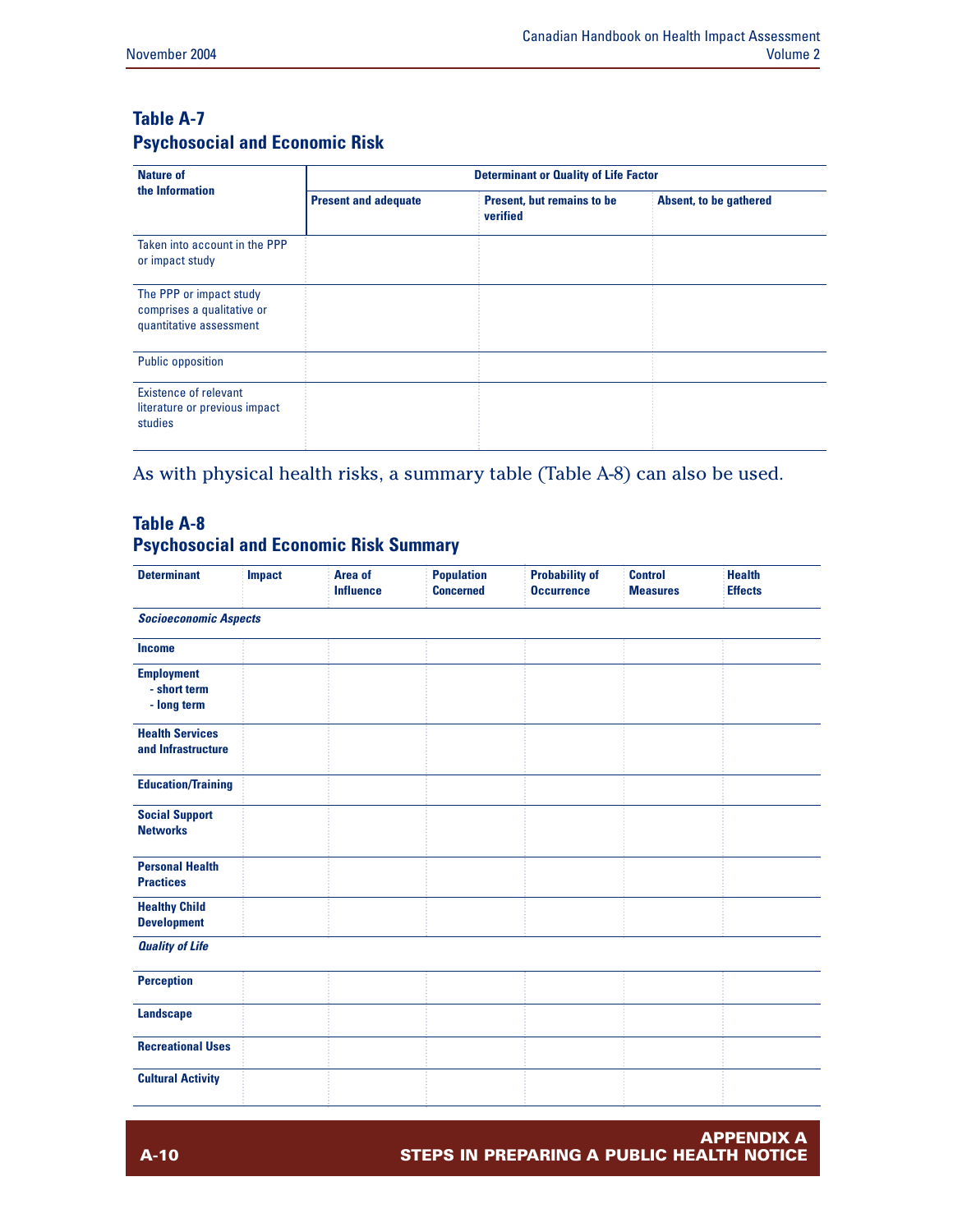The preceding information is used to prepare a six-point public health notice, based on the data provided by the government department or project proponent.

#### **Table A-9 Public Health Notice**

| <b>Components of the</b><br><b>Public Health Notice</b> |            | <b>Status</b>  |                 |  |
|---------------------------------------------------------|------------|----------------|-----------------|--|
|                                                         | Incomplete | <b>Pending</b> | <b>Complete</b> |  |
| Data review                                             |            |                |                 |  |
| <b>Comparison of risk levels</b>                        |            |                |                 |  |
| Identification of grey areas                            |            |                |                 |  |
| Review of other positions                               |            |                |                 |  |
| Summary of advantages<br>and disadvantages              |            |                |                 |  |
| <b>Conclusion</b>                                       |            |                |                 |  |

## **A.3 Step 3: Disseminating the Public Health Notice**

## **A.3.1 Effective Communication**

The key to effective communication is the confidence and credibility of the individual or organization conveying the message to the public. Health professionals must be mindful of the fact that communication is a complex art that requires know-how and a certain amount of training. Most importantly, their public health notices must convey an authentic message that reflects a concrete position; in short, their notices must present a meaningful conclusion.

There are four factors that influence the perception of confidence and credibility:

- 1) *empathy* and the genuine interest shown with respect to health issues (more often than not, the public makes up its mind about this factor on the basis of the initial contact);
- 2) *competence and expertise*;
- 3) *honesty and openness*: a perception influenced by words and non-verbal communication; and
- 4) the *right of review granted citizens* during the public notice drafting process.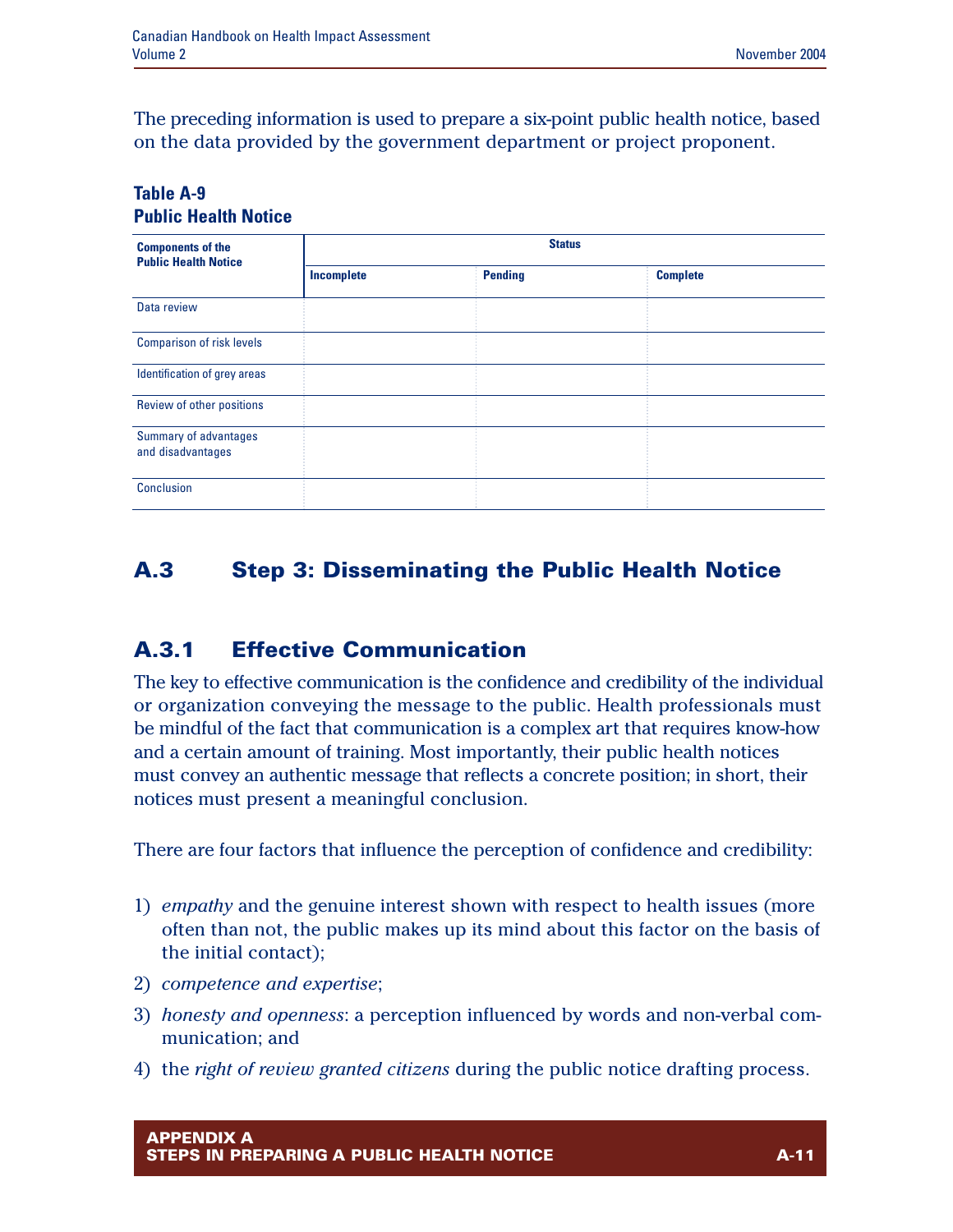## **A.3.2 Elements Specific to Public Health Notices**

In addition to the general factors mentioned above, three elements that are specific to the dissemination of public health notices warrant close attention. These are:

- 1) risk expression;
- 2) the communication strategy; and
- 3) credibility.

## **A.3.2.1 Risk Expression**

Those charged with communicating risk have an interest in translating numbers into an order of magnitude that will be more accessible to the general population. In the case of a population of 6800 citizens residing less than 500 m from an incinerator, it would be preferable to translate the average individual risk of one new case of cancer in 2.04 million in the following way:

- $\blacksquare$  one chance in 300 annually after 70 years of incinerator operation; or
- $\blacksquare$  it would take 300 years to confirm that one case of cancer among 6800 individuals living in the area developed as a result of incinerator operation.

Risk can also be expressed qualitatively, for example by referring to a risk situated between  $0.24 \times 10^{-6}$  and  $5.9 \times 10^{-6}$  as "minimal and undetectable."

Even when a risk is expressed numerically, it is important not to neglect the following elements:

- $\blacksquare$  any uncertainty associated with obtaining the values;
- $\blacksquare$  any uncertainty associated with the extrapolations made (e.g., extrapolations from animal experiments); and
- $\blacksquare$  the fact that the risk is not evenly distributed throughout the population: some individuals may have a greater exposure or manifest greater sensitivity when exposed.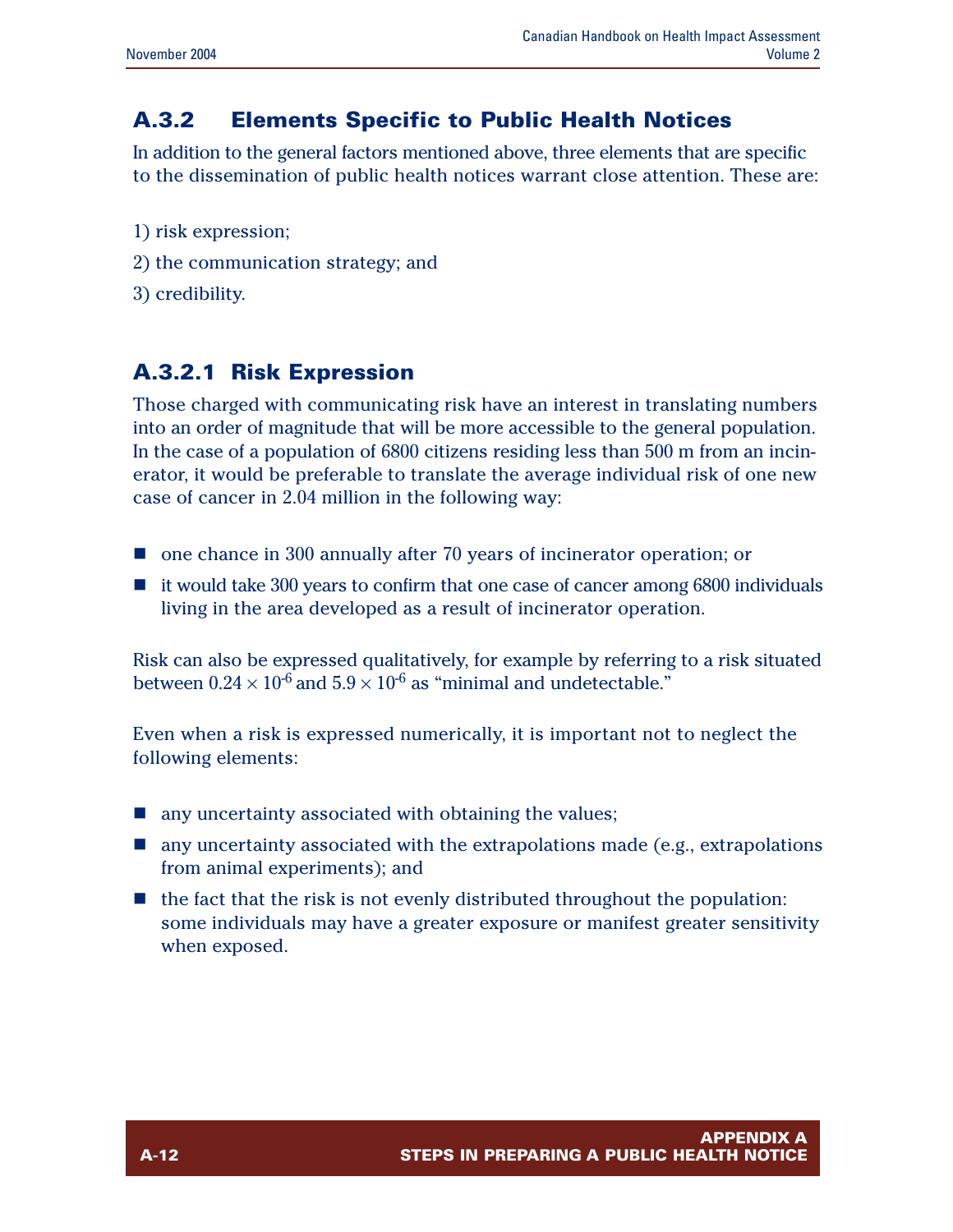## **A.3.2.2 Communication Strategy**

Effective communication requires careful planning. This involves several essential steps:

- 1) *Ensure that the notice is specific with respect to risks/benefits and proposals:* All of these elements must be clear in the public health notice and in the mind of the communicator.
- 2) *Establish communication objectives:* Is the purpose to inform the public about a risk to health, to suggest that a change in behaviour is in order, to propose new options with respect to the proponent's proposal, etc.?
- 3) *Identify the various target audiences:* Clearly identify the target population, as well as the principal groups within that population.
- 4) *Remain mindful of the sociocultural environments:* It is important to understand the prevailing values of a community and to tailor the notice accordingly.
- 5) *Select an appropriate communication approach:* The choice of an oral, written, or visual communication (or a combination of these methods) will depend on the target population and the impact one seeks to make with the notice.
- 6) *Public relations:* In some situations, public health agencies may decide to inform the general population through press releases or press conferences if they feel that the EA process does not provide a means of highlighting significant health impacts. With this approach, which can include all types of media (newspapers, radio, and television), it is easy to convey a message to a very large audience; this, in turn, can have an impact on the EA process.

# **A.3.2.3 Credibility**

Credibility, for a person or organization, is based on a number of principles, the most important of which are the following:

- 1) Perform the work in accordance with recognized scientific information and methods.
- 2) Avoid all forms of discrimination.
- 3) Show discretion and respect for the rules of confidentiality.
- 4) Exercise functions in an impartial manner.
- 5) Avoid any real or apparent conflict of interest.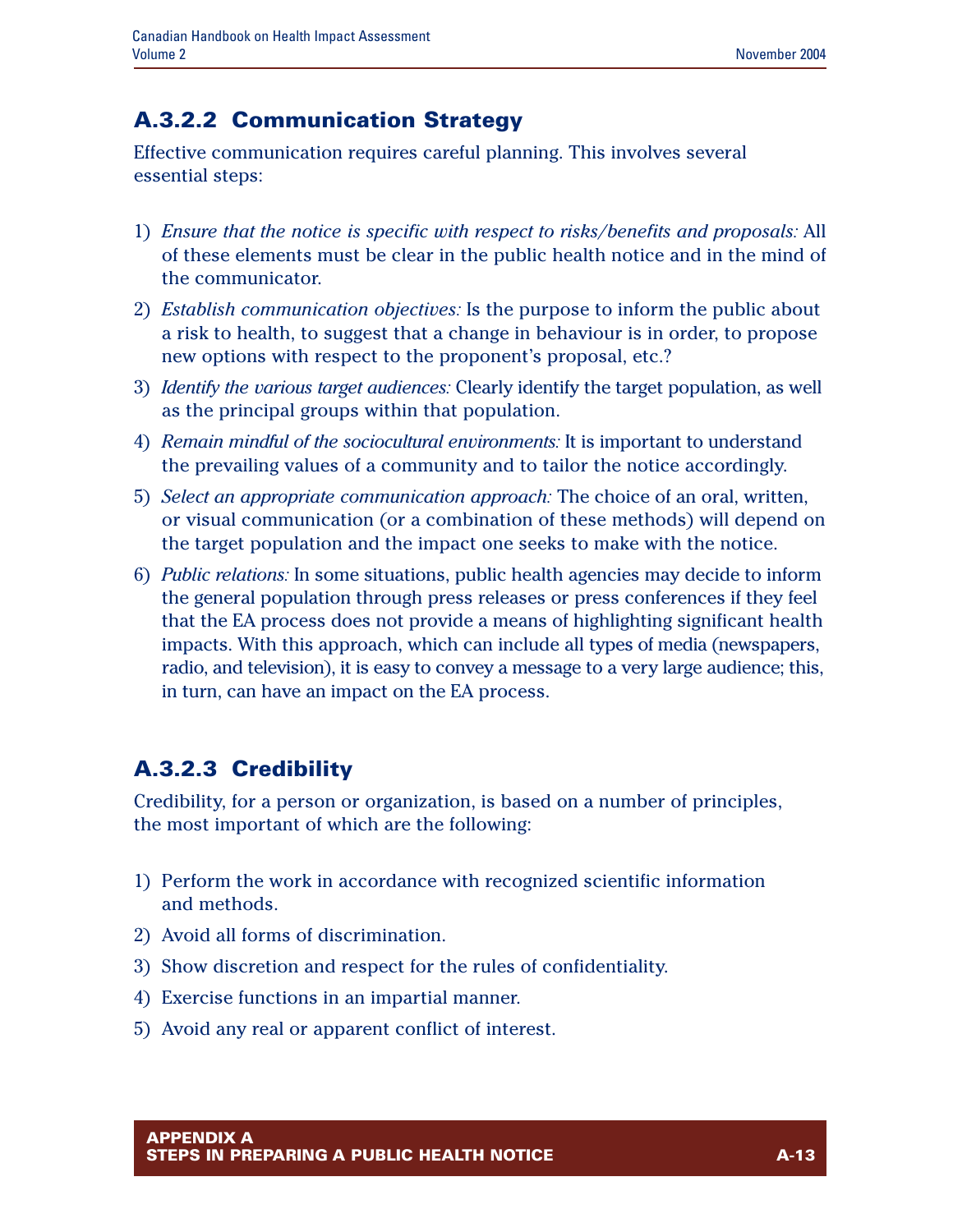## **A.3.3 Checklist for Step 3**

#### **A.3.3.1 The Communicator**

The communicator chosen to orally deliver the content of the notice meets the following criteria:

- $\blacksquare$  demonstrates empathy;
- $\blacksquare$  has the requisite competence and expertise;
- is capable of showing openness; and
- $\blacksquare$  has some experience with this type of work.

#### **A.3.3.2 Risk Expression**

- Have numerical values been adapted in order to make them more accessible to the general population?
- Has any uncertainty (associated with obtaining the values or with extrapolations) been taken into account so it can be divulged?

## **A.3.3.3 Communication Strategy**

 $\blacksquare$  Verify and validate each step in the communication strategy, as indicated in Table A-10.

#### **Table A-10**

#### **Communication Strategy**

| <b>Step</b>                                                 | <b>Being Prepared or Submitted for Study</b> | <b>Completed or Choice Made</b> |
|-------------------------------------------------------------|----------------------------------------------|---------------------------------|
|                                                             |                                              |                                 |
| Content of the notice                                       |                                              |                                 |
| Identification of objectives                                |                                              |                                 |
| Sociocultural context taken into account                    |                                              |                                 |
| Method of communication (written, oral, etc.)               |                                              |                                 |
| Public relations (press conference, press<br>release, etc.) |                                              |                                 |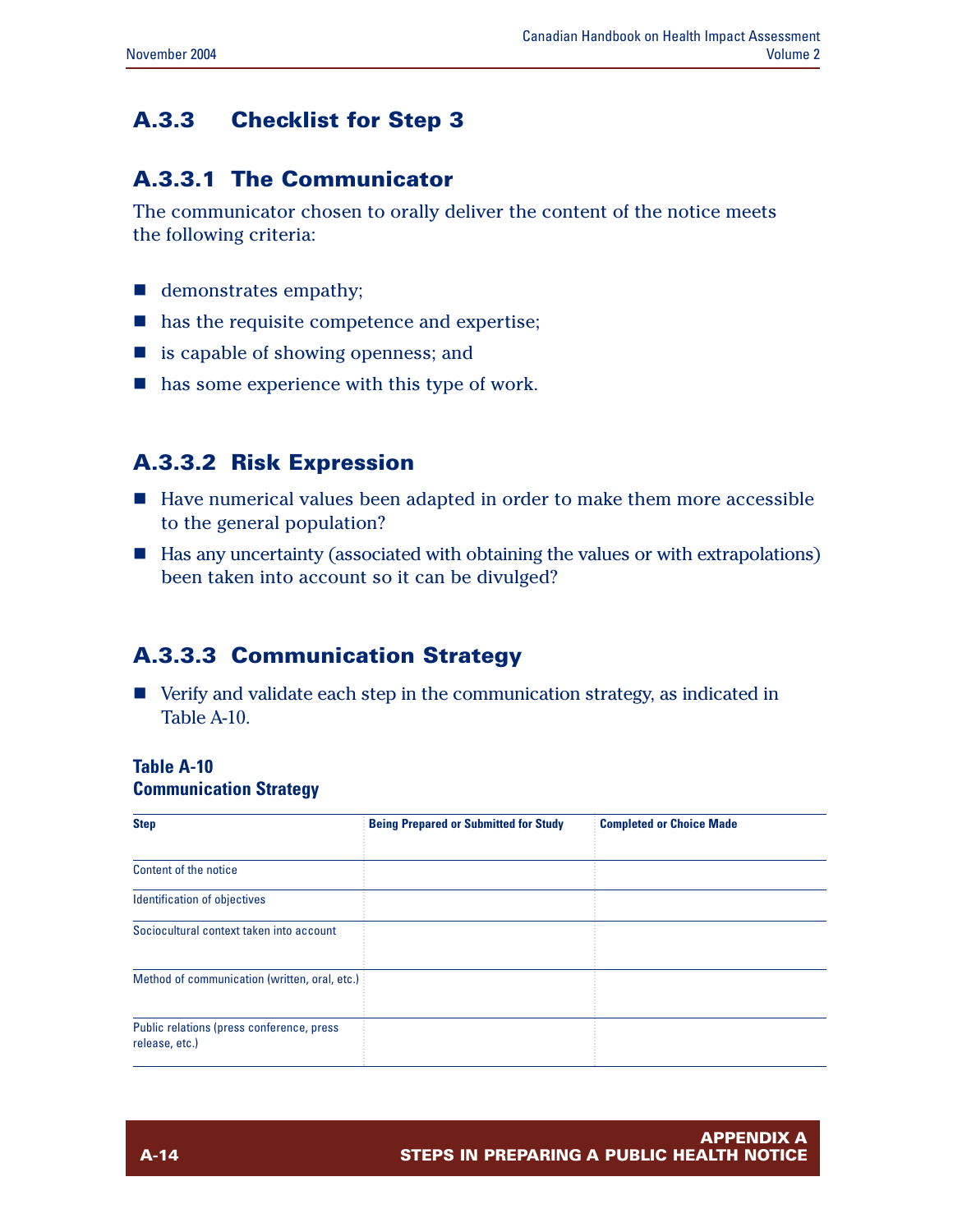

# **Appendix B: Detailed Matrices of Risks and Benefits**

| Recommendations on Health at Risk<br><b>Effects</b> |
|-----------------------------------------------------|
|                                                     |
|                                                     |
|                                                     |
|                                                     |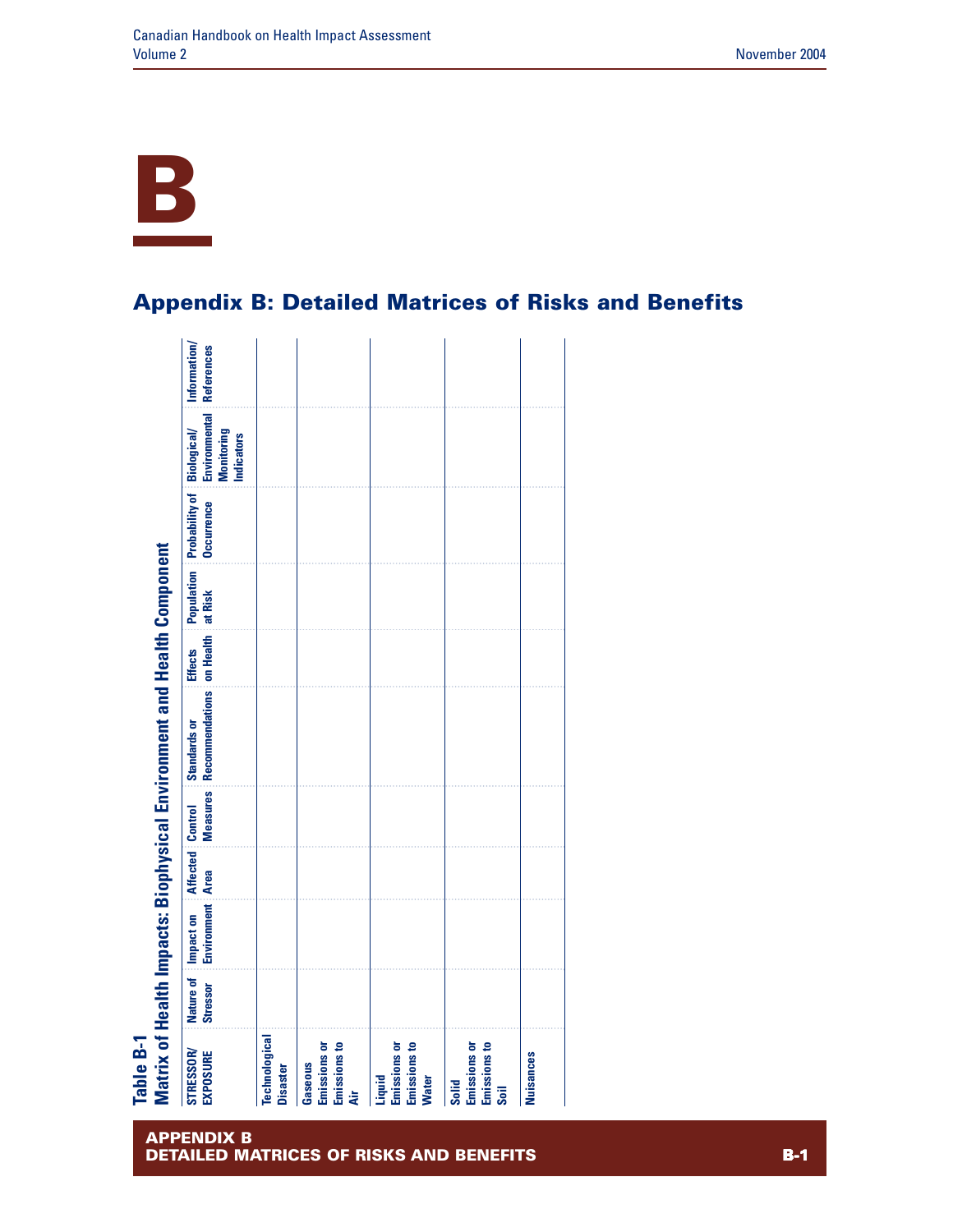#### **Table B-2 Matrix of Health Impacts: Determinants of Health (Except for Biophysical Aspects) and Quality of Life Component**

| <b>Determinant</b>                               | <b>Impact</b> | Area of<br><b>Influence</b> | <b>Population</b><br><b>Concerned</b> | <b>Probability of</b><br><b>Occurrence</b> | <b>Control</b><br><b>Measures</b> | <b>Health</b><br><b>Effects</b> |
|--------------------------------------------------|---------------|-----------------------------|---------------------------------------|--------------------------------------------|-----------------------------------|---------------------------------|
| <b>Socioeconomic Aspects</b>                     |               |                             |                                       |                                            |                                   |                                 |
| <b>Income</b>                                    |               |                             |                                       |                                            |                                   |                                 |
| <b>Employment</b><br>- short term<br>- long term |               |                             |                                       |                                            |                                   |                                 |
| <b>Health Services</b><br>and Infrastructure     |               |                             |                                       |                                            |                                   |                                 |
| <b>Education/Training</b>                        |               |                             |                                       |                                            |                                   |                                 |
| <b>Social Support</b><br><b>Networks</b>         |               |                             |                                       |                                            |                                   |                                 |
| <b>Personal Health</b><br><b>Practices</b>       |               |                             |                                       |                                            |                                   |                                 |
| <b>Healthy Child</b><br><b>Development</b>       |               |                             |                                       |                                            |                                   |                                 |
| <b>Quality of Life</b>                           |               |                             |                                       |                                            |                                   |                                 |
| <b>Perception</b>                                |               |                             |                                       |                                            |                                   |                                 |
| <b>Landscape</b>                                 |               |                             |                                       |                                            |                                   |                                 |
| <b>Recreational Uses</b>                         |               |                             |                                       |                                            |                                   |                                 |
| <b>Cultural Activity</b>                         |               |                             |                                       |                                            |                                   |                                 |

## **B.1 Impact Assessment Descriptors**

Six descriptors are used to assess impacts on socioeconomic and quality of life determinants: impact, area of influence, affected population or organisms, probability of occurrence, mitigation measures, and health effects. The terms used to describe socioeconomic impacts are frequently qualitative in nature since, unlike biophysical impacts, they are difficult to quantify.

1) *Impact*: A project's impact is defined using the following terms: negative (-), neutral  $(0)$ , or positive  $(+)$ ; in many cases, there are multiple impacts (including a range of negative, neutral, or positive effects).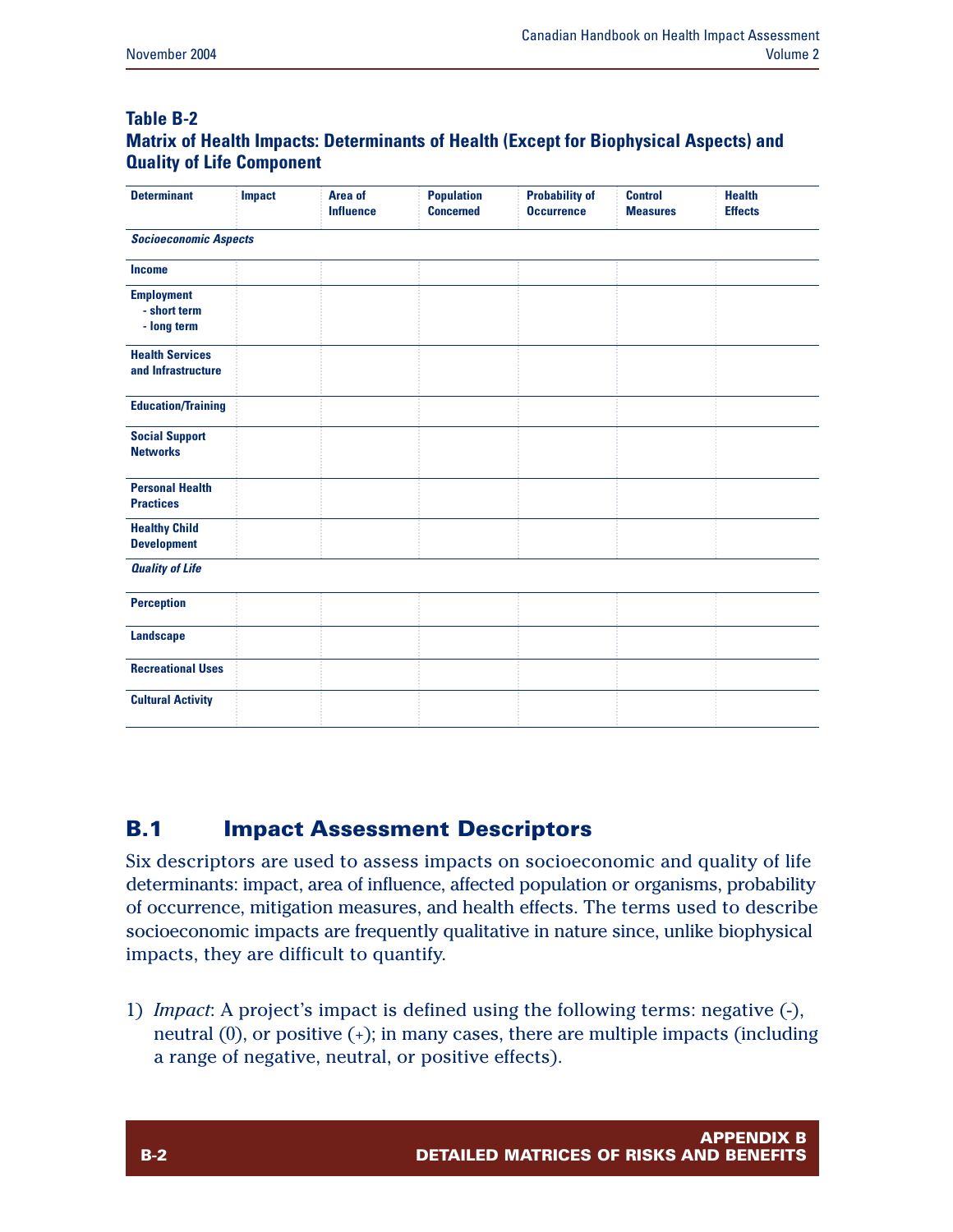- 2) *Area of Influence:* Defined using the terms "local" (small towns or small cities) and "regional" (encompassing several municipalities, counties, or administrative regions); an impact can have several areas of influence at the same time.
- 3) *Affected Population Concerned:* A range of terms is used, depending on the nature of the project. The most common are workers, unemployed workers, fishers, hunters, Aboriginal people, environmental groups, chambers of commerce, municipalities, provinces/territories, hospitals, dispensaries, clinics, and tourism organizations.
- 4) *Probability of Occurrence of an Impact:* Described as probable (+), very probable  $(++)$ , or highly probable  $(++)$ .
- 5) *Control Measures:* A range of terms and expressions is used, depending on the nature of the project.
- 6) *Health Effects:* These are described and defined using the same terms as those used with respect to the type of impact (i.e., negative, neutral, or positive; or indeterminate, as the case may be); as well as a number of generic expressions (stress, anxiety, psychological distress) or appropriate qualifiers (which vary depending on the nature of the project).

In some cases, the terms "not applicable" (N/A) and "not determinable" or "indeterminate" (N/D) are used when it is impossible to qualify or quantify an effect on the descriptor.

## **B.2 Definitions of Determinants Used**

Impacts on determinants of health include the entire range of effects described as positive or negative, direct or indirect, and perceptible or significant by the social stakeholders associated with a given project, program, or policy. A number of variables also come into play, either singly or in combination, to produce effects that influence the health, quality of life, and well-being of individuals and communities. The variables deemed to be the most important are socioeconomic (employment, income, infrastructure investments, access to services, natural resources, and leisure); cultural (traditions, values, and the like); or psychological (perception of risk, stress, psychological distress, etc.).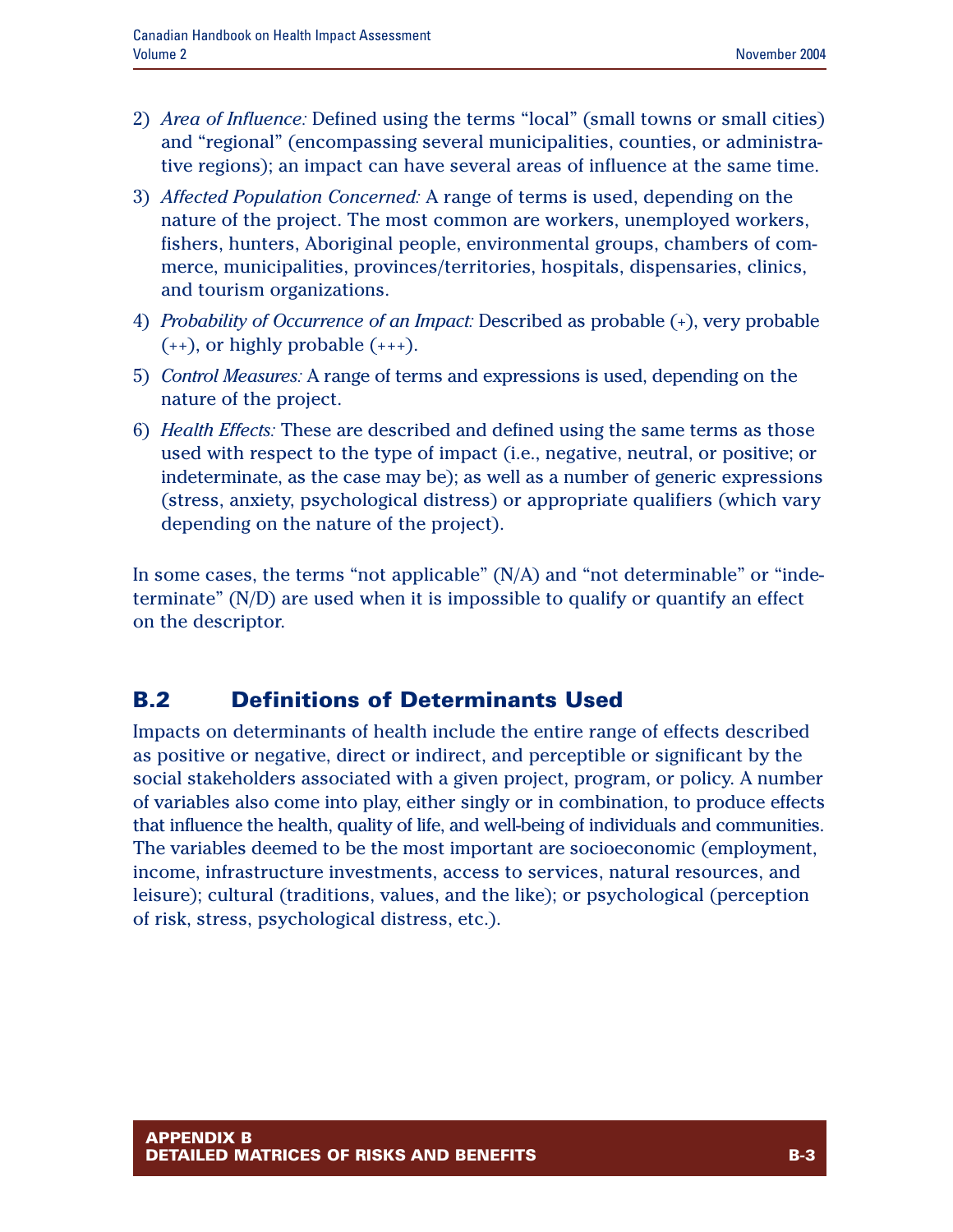## **B.2.1 Socioeconomic Factors**

### **B.2.1.1 Income**

Generally speaking, income is directly linked to the ability to secure employment and is therefore connected with the "employment" variable. It has been demonstrated that health status improves as income rises to a given level (which varies, based on regional and cultural factors). Moreover, the greater people's incomes, the more likely they are to consider themselves healthy, a perception confirmed by the disparities observed between areas inhabited by the wealthy and those inhabited by the poor. Problems linked to income distribution within a community can also emerge over time.

## **B.2.1.2 Employment**

Development projects can frequently have a positive impact on employment at the local or regional level. However, it is important to distinguish between temporary (short-term) jobs, which are normally associated with the construction phase of a project, and permanent (long-term) jobs, which are more commonly associated with the operational aspects of a given project. Some projects, such as those involving the construction of roads, hydro-electric dams, or power lines, can have a positive effect during the construction phase, followed by a neutral effect later on if, for example, the maintenance of facilities is not entrusted to local or regional workers. Projects that generate permanent jobs may require the hiring of skilled workers from outside the region, which, in the long term, can have a neutral or even negative effect (depending on the perception of the population).

It is generally recognized that unemployment and underemployment are associated with health problems. Lack of stable employment is associated with increased levels of psychological distress, not only for the people affected, but also for their families and communities. Unemployment is also linked to more frequent use of health care services, as well as a number of morbidity factors, such as anxiety and depression. Conversely, work-related stress, the pace of work, and the opportunity to make decisions (or lack thereof) can also have positive or negative effects. Certain lifestyle changes (e.g., diet, sedentariness, addiction) are also associated with different types of employment.

## **B.2.1.3 Infrastructure**

Infrastructure includes services that are essential to the proper functioning of society, such as material infrastructure (e.g., distribution of drinking water, sewage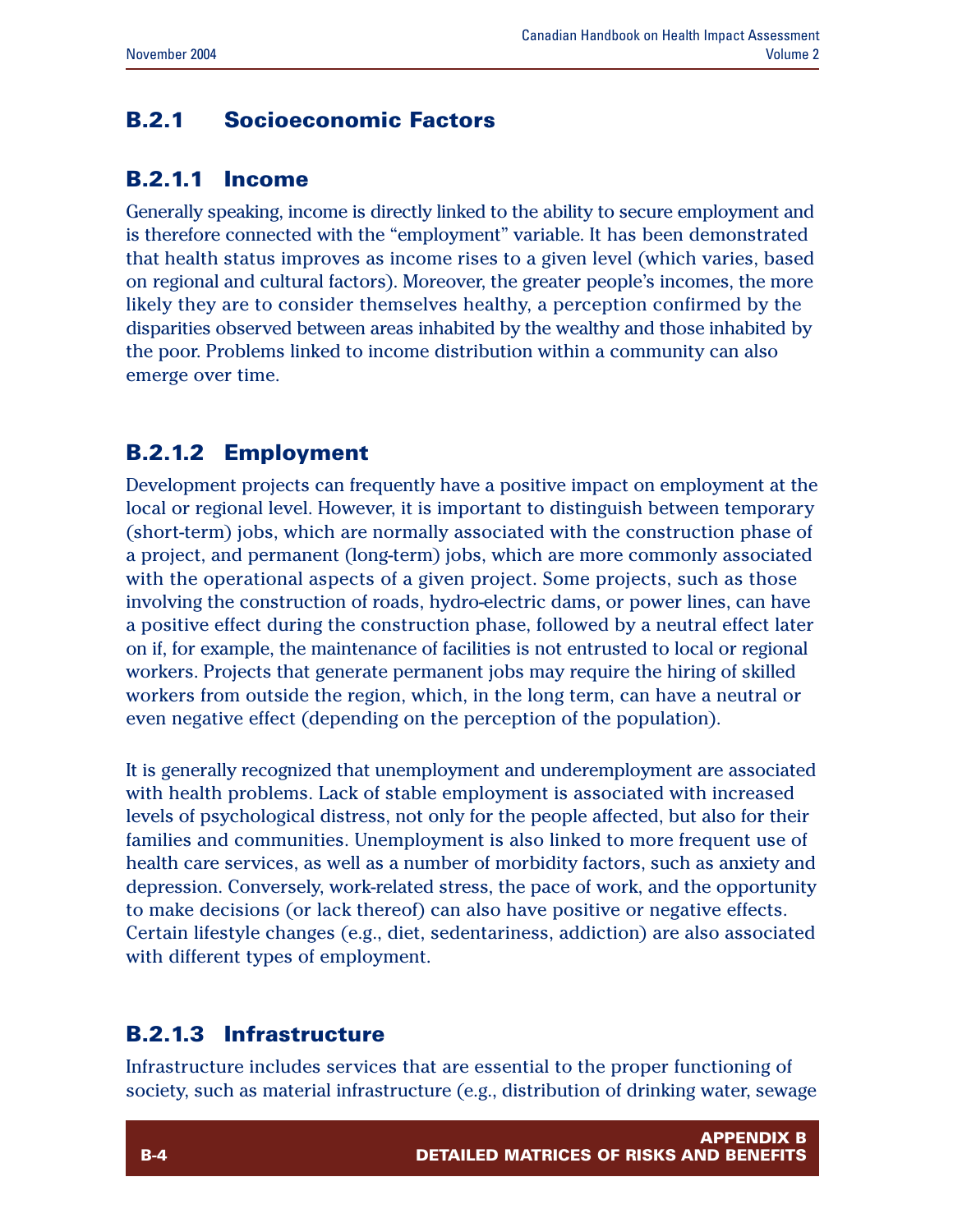systems, roads), as well as so-called soft infrastructure, such as fire prevention and police services. Some projects may trigger the development of various forms of infrastructure (roads, professional service centres, waterworks, sewage systems, etc.), which generally have a positive impact on quality of life. Infrastructure can also have a negative effect, such as when unchecked development leads to sprawl and, frequently, to higher municipal taxes.

## **B.2.1.4 Health Services**

Health care services are provided by a range of institutions, including hospitals, medical clinics, community health centres, and dispensaries (with the latter being largely found in remote or northern areas). Development projects generally have little impact during the construction phase, aside from a temporary increase in the supply of health services. In remote areas, however, a project may have an impact arising from the fact that work camps frequently offer more elaborate health services: if the local population has access to these services, the impact will be positive. A project that generates large numbers of permanent jobs can lead to a permanent increase in health care services, in both quantitative terms (increase in the number of services) and qualitative terms (introduction of specialized services). Access to health care services can prevent illness, reduce pain and suffering, and restore well-being and social functioning. However, the services that have the greatest impact on long-term health are preventive care, perinatal care, and early childhood care (see the determinant "healthy child development").

# **B.2.1.5 Education**

A development project can have various impacts on education. For example, the presence of large numbers of permanent jobs may lead to the construction of educational institutions (primary and secondary schools, colleges, or pre-university), libraries, and cultural facilities, all of which promote the intellectual development of the community. In addition, the presence of large numbers of highly educated persons (as in the case of a project that requires highly specialized personnel) may encourage institutions to offer training to the communities located at a distance from their main campuses. It has been shown that higher educational attainment is positively associated with health status. This is because education offers individuals the knowledge and skills they need to solve problems and take charge of their lives. An increase in the number of educational institutions is associated with increased opportunities to secure good-quality employment.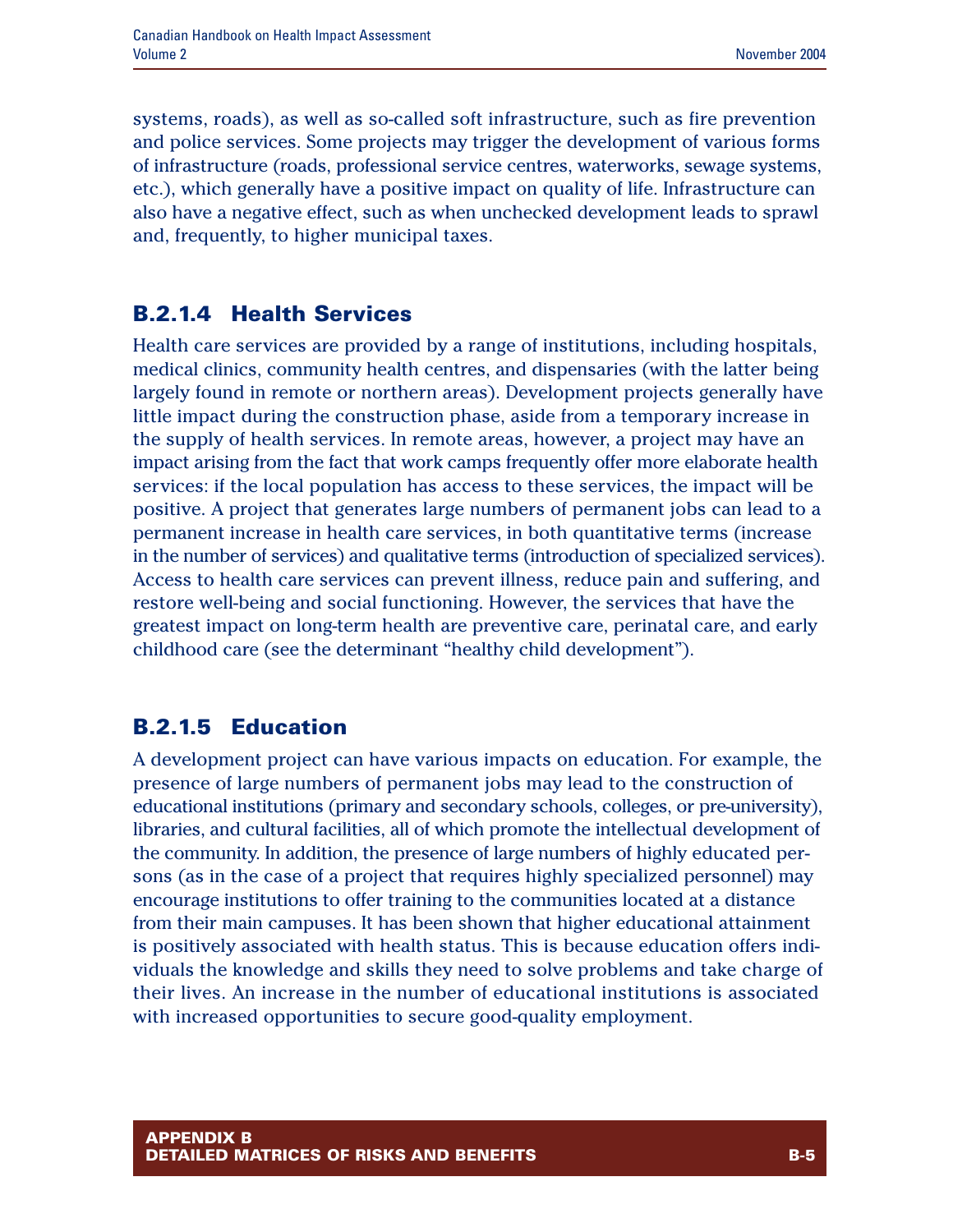# **B.2.1.6 Social Support Networks**

Social support networks include families and friends who provide needed emotional support, as well as the social environment of schools and workplaces. Development projects can have a positive impact on these networks if they generate employment and income over the long term. However, the presence or persistence of opposition to a project on the part of some groups within a community can have a transformative effect on social support networks. Indeed, projects that give rise to vigorous opposition are likely to have a negative impact on social support networks. Examples of such projects would include landfill sites, industrialized agricultural production (livestock in particular), pesticide use, and highly polluting industries.

Social support networks are important because they help individuals to overcome health problems and other difficulties. A social environment that encourages and reinforces good personal health practices and informed choices, as well as healthy behaviours and coping skills, is crucial to good health. Lack of social interaction can lead to unhealthy personal health practices, such as alcohol abuse, smoking, and poor eating habits (see the following determinant).

## **B.2.1.7 Personal Health Practices and Coping Skills**

Personal health practices encompass diet, physical fitness, and tobacco, alcohol, and drug consumption. The habits and customs of daily life also fall under the heading of personal health practices. Coping refers to the ways in which people react to stress and the events of daily life, as well as to their capacity for self-reliance and their ability to solve problems. Many kinds of projects can have a negative effect on personal health practices. In the last 30 years, the most commonly cited example has been the construction of hydro-electric dams, which have submerged vast areas of Aboriginal territory. These projects have frequently and substantially transformed the hunting, fishing, and traditional plant-gathering habits of Aboriginal peoples. In many instances, the replacement of traditional diets with industrially processed foods has had a deleterious effect on the health of Aboriginal people. In a different context, road construction projects that lead to higher speed limits and increased traffic can have an impact on the habits of pedestrians or the recreational activities of children. Projects that generate foul-smelling emissions may cause affected individuals to remain indoors, thus limiting their outdoor activities. It has been shown that foul odours can induce stress and psychological distress over time.

Adaptation to change can sometimes take a long time. Older people may experience greater difficulty in adapting; there are also individuals of all ages who refuse to adapt because they view the destruction or modification of their environment as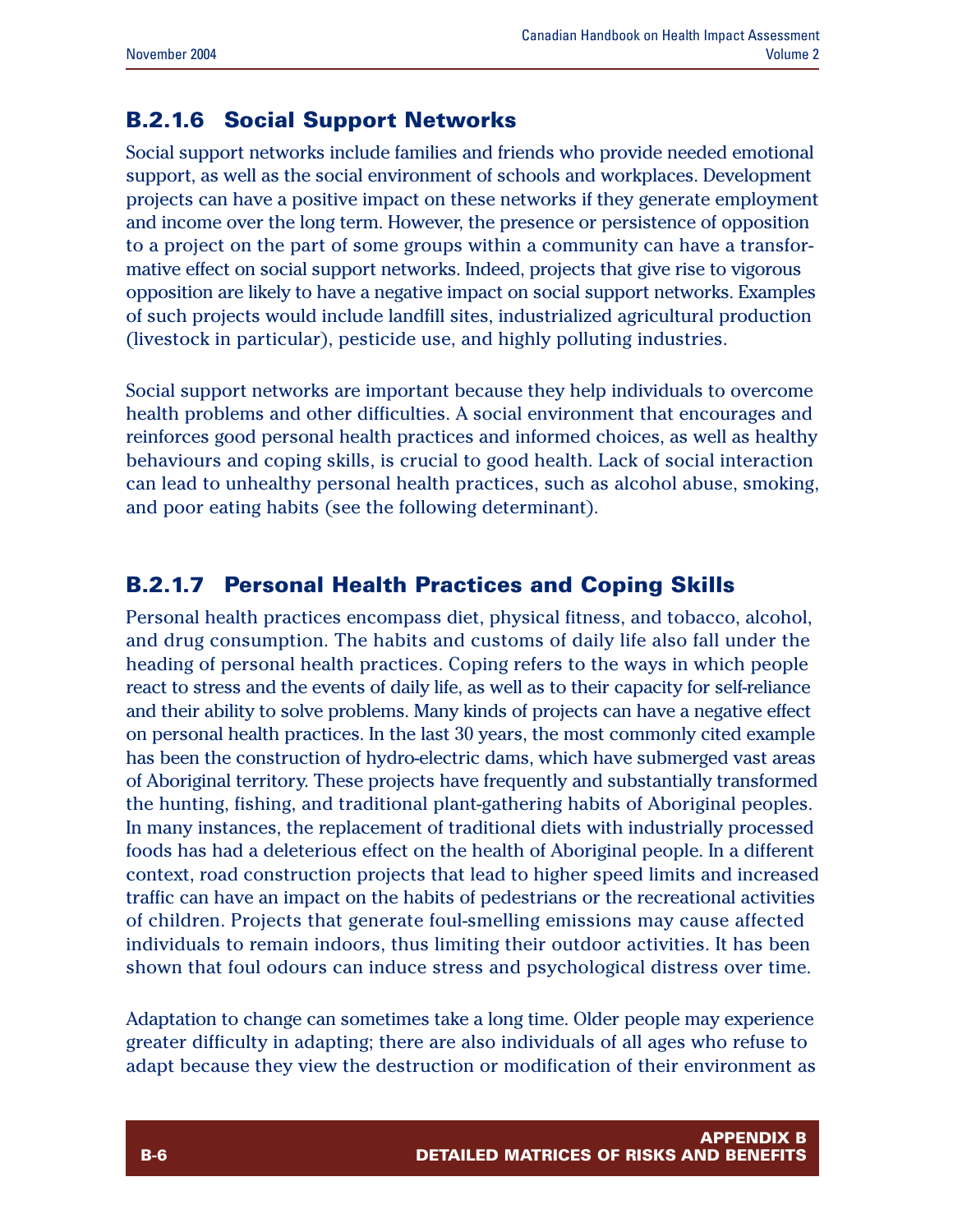unacceptable. The inability to adapt or to cope can be a source of psychological distress, resulting, over time, in somatic manifestations and health problems.

## **B.2.1.8 Healthy Child Development**

Prenatal care, early childhood experiences, and the related issue of parental competence have a powerful effect on health and well-being in later life. Studies have shown that the physical and emotional care that children receive influence their ability to cope, as well as their health throughout their lives. Healthy child development is also associated with other determinants, such as family income or the income of mothers; low income is associated with low birth weights and dietary deficiencies in early life, as well as with family health practices that are detrimental to child development. Generally speaking, the impact of development projects on healthy child development is felt indirectly and manifests itself after several years. A project that has a negative impact on one or more of the determinants presented above is also likely to have a negative influence on child development. Conversely, a project whose (direct or indirect) impact is to improve the income of mothers, as well as early childhood services, will quickly produce positive effects with respect to this determinant.

# **B.2.2 Quality of Life**

## **B.2.2.1 Perception**

Perception refers to the manner in which a project is viewed by those who live within the zone of influence or are likely to be affected in some way. As stated in the definition of the "social support networks" determinant, a community's perception of a project can be negative or positive. In most cases, it is a combination of the two, a fact that often leads to conflict. Projects that promise no significant long-term benefits (such as permanent jobs) but are likely to cause pollution are generally not well received by communities. Projects to build livestock production facilities, waste management sites, or nuclear power stations are almost always perceived in a very negative light.

## **B.2.2.2 Landscape**

This aspect refers to the natural environment and its visual appearance; it encompasses mountain and forest zones, public parks, urban green spaces, and lakes and waterways. An appealing natural environment gives people a place to enjoy recreational as well as more contemplative activities. In turn, these activities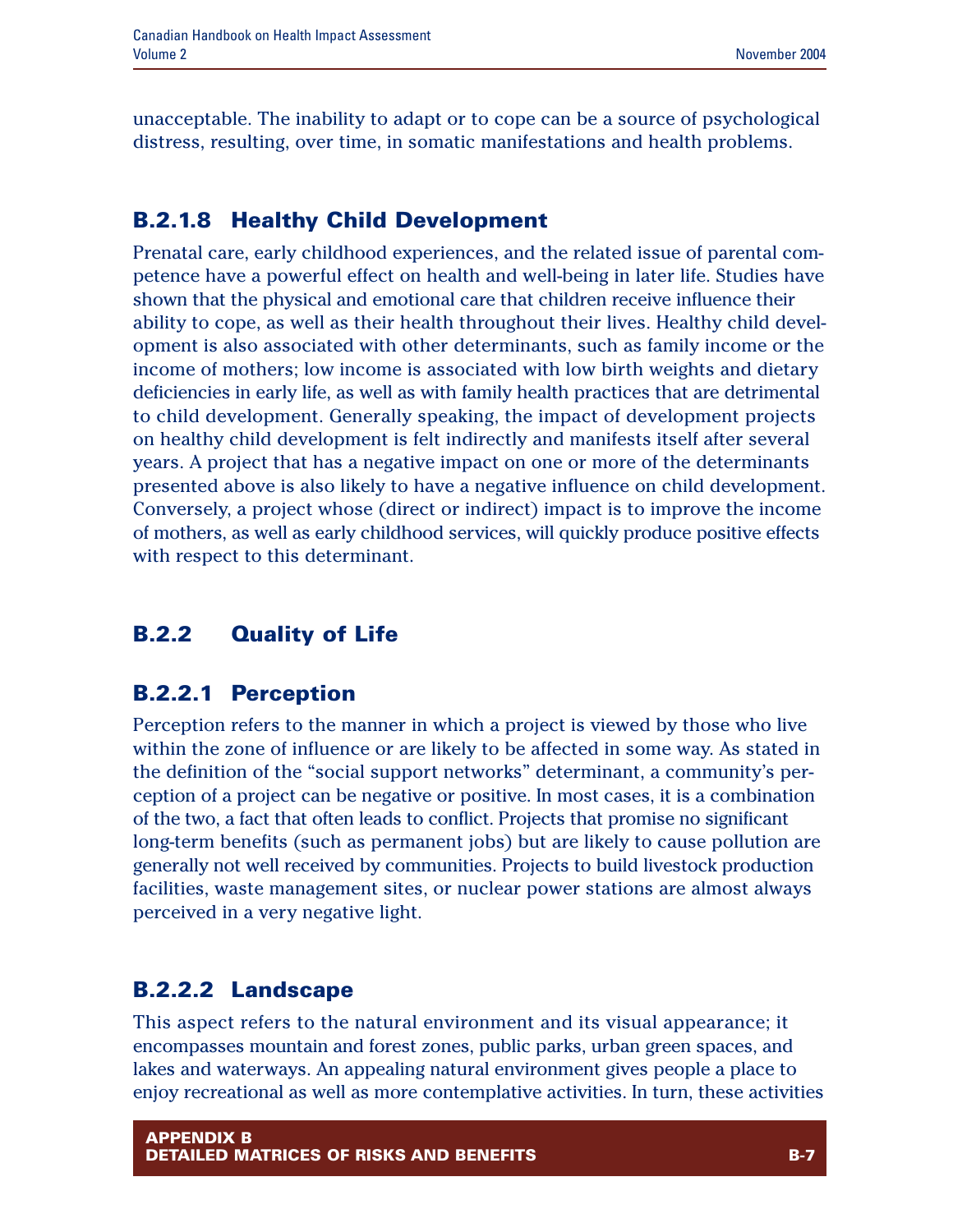produce a relaxing or calming effect. The ever-increasing popularity of wilderness areas and outdoor activities (camping, canoeing, mountain climbing, etc.) bear witness to the importance of the natural environment in people's lives. The term "landscape" can be applied to the built environment as well, particularly in cases where heritage buildings or cultural facilities are affected. Agricultural land can also be considered part of the landscape; indeed, during the growing season, it is viewed by many as having an aesthetic value equal to that of wilderness areas. Some kinds of projects, particularly those of a linear nature (e.g., roads, power lines, above-ground oil and gas pipelines) generally have a negative impact on the landscape. In addition to being visually unappealing, the destruction of the natural environment can lower property values. A person's subjective perception of the landscape is influenced by a number of variables, including age, income, and gender.

## **B.2.2.3 Recreational Use**

Recreation takes many forms, including aquatic and outdoor activities, the use of public parks, and sport hunting and fishing. Areas that have an undeveloped recreational potential must also be taken into account when a project is being submitted. The disturbance or limitation of recreational uses should be viewed as a negative impact on quality of life. In some cases, a project can make it possible to develop recreational activities that were previously not possible. The use of artificial reservoirs for recreational purposes should be viewed as having a positive effect.

## **B.2.2.4 Cultural Activity**

In Canada, development projects frequently threaten cultural activities on Aboriginal territories. These are generally activities that involve sacred places or sites specifically used for periodic traditional gatherings. Old cemeteries and Aboriginal burial sites should also be included in this category. In non-Aboriginal communities, cultural uses include any structure that has a heritage or cultural value (e.g., heritage buildings), as well as sites such as old cemeteries.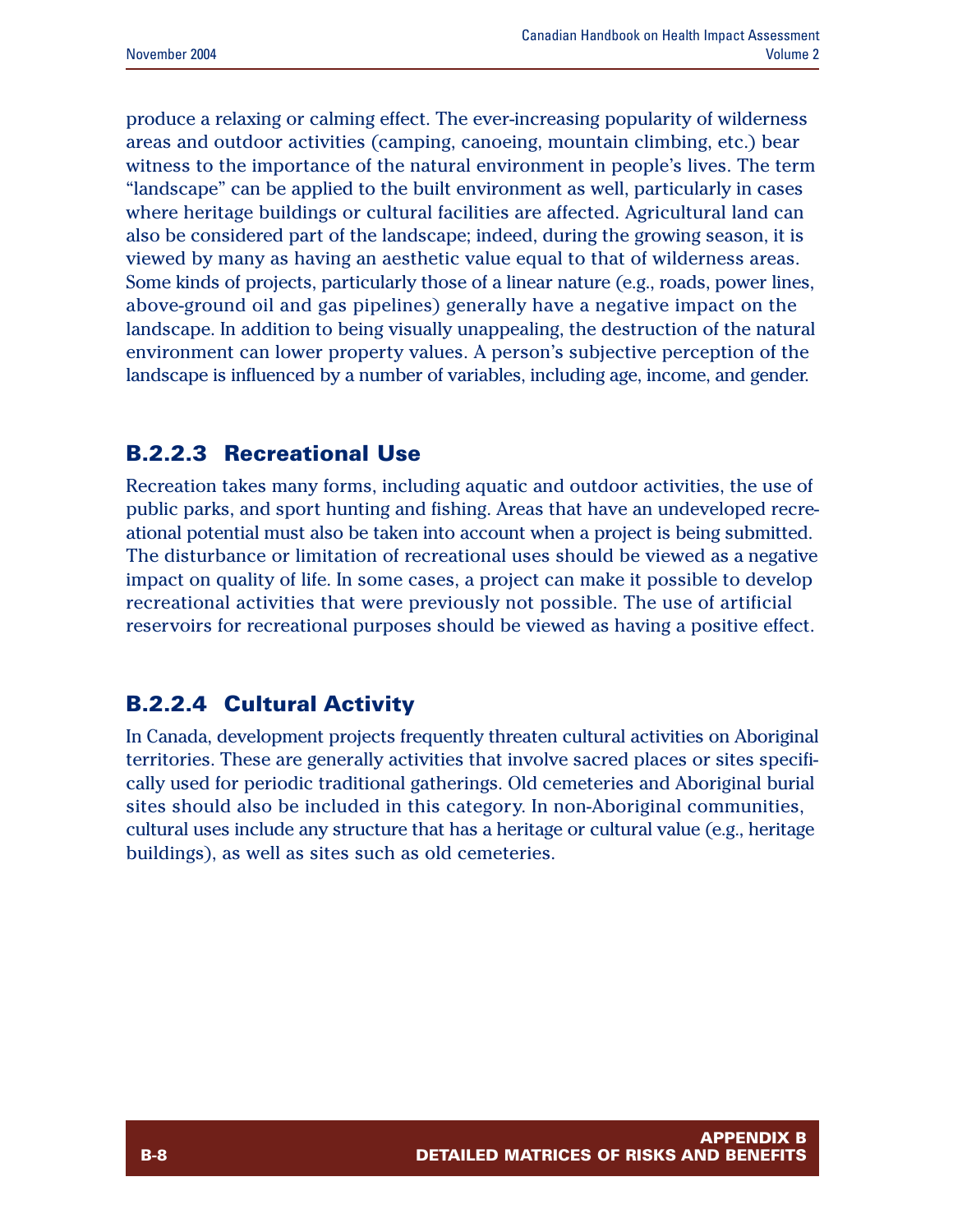# **C**

## **Appendix C: Health Canada's Underlying Principles of Risk Management**

*[Source: Adapted from Health Canada, 2000; http://www.hc-sc.gc.ca/hpfb-dgpsa/hcrisk\_e.pdf]*

A number of principles underlie the risk management decision-making process and provide a general basis for decisions made and actions taken. A key difference between the revised approach and that embodied in earlier frameworks is the formalization of a number of such principles and the more consistent integration of these principles in the steps of the decision-making process.

The principles described below reflect Health Canada's current decision-making philosophy. The principles respond to the changes in the operating environment, as well as other values that have been emphasized in both internal and external consultations. Some of the principles are based on ideas from other sources. The principles are interrelated and must be applied in a cohesive fashion.

In practice, many of these principles have been evolving over the last several years as Health Canada and the provinces/territories have striven to continuously improve the policy development and decision-making process. Defining these principles in an explicit way, as a key element of the revised approach, can help to ensure a common understanding among individuals who participate in, are interested in, or are affected by the risk management decision-making process; as well as to ensure that the principles are implemented in a more consistent manner across all health protection programs.

While every attempt should be made to apply the various principles below to specific risk issues and situations, it should be noted that their application may be limited in certain instances due to legislative or other requirements or restrictions.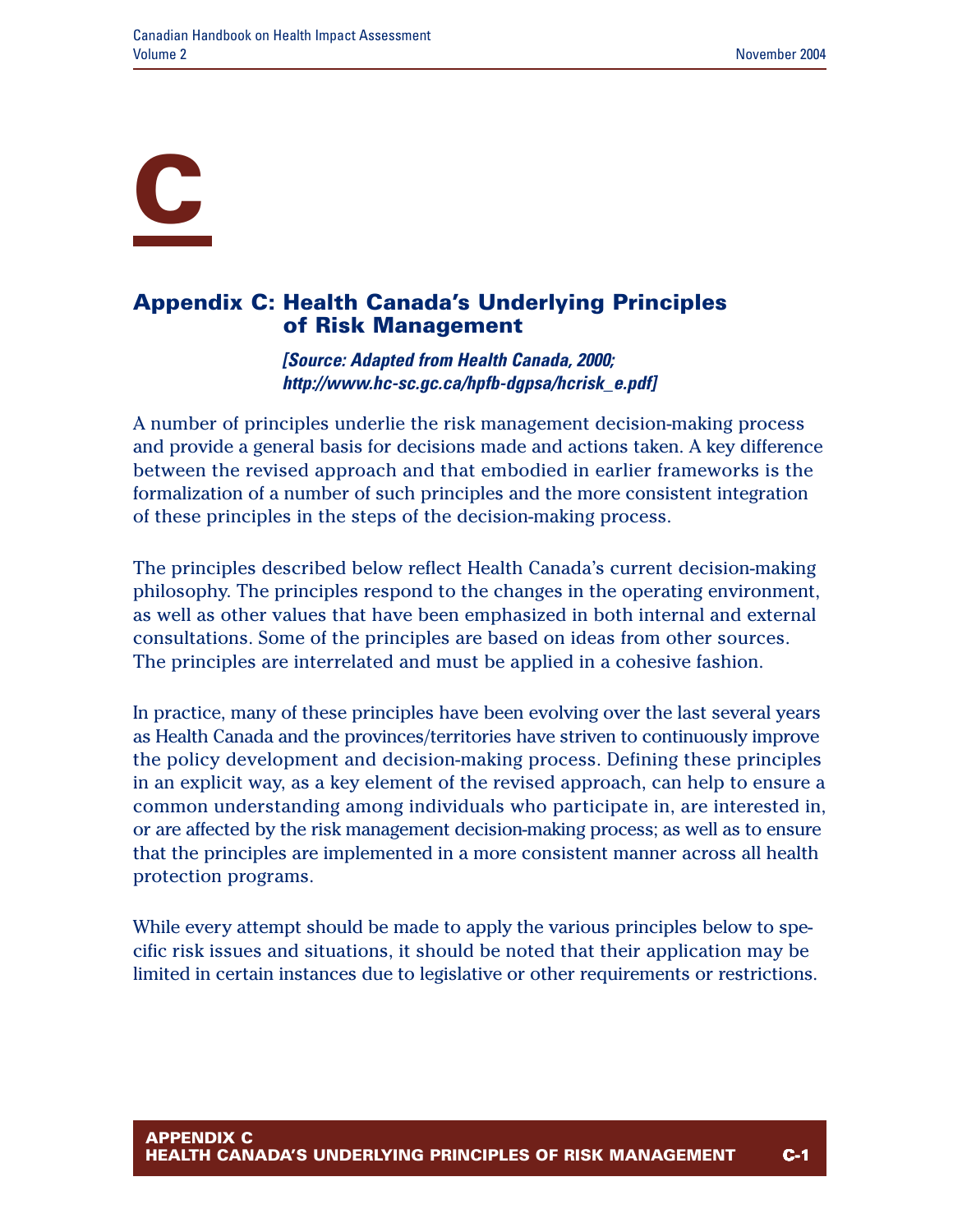#### **Underlying Principles**

- 1) Maintain and improve health (this is the primary objective).
- 2) Involve interested and affected parties.
- 3) Communicate effectively.
- 4) Take a broad perspective.
- 5) Take a population health approach.
- 6) Take a collaborative and integrated approach.
- 7) Make effective use of sound science advice.
- 8) Take a "precautionary" approach.
- 9) Tailor the process to the issue and its context.
- 10) Clearly define roles, responsibilities, and accountabilities.
- 11) Strive to make the process transparent.

#### **1) Maintain and Improve Health**

Give health and safety precedence over economic and other considerations when making risk management decisions. Balance the health and safety of Canadians with the right of individuals to make personal choices. Where these two interests are at odds, decisions must always favour the former over the latter.

#### **2) Involve Interested and Affected Parties**

Provide adequate opportunities for affected and interested parties to be involved in the risk management decision-making process. This includes the decision as to whether to apply a precautionary approach and which provisional risk management strategy should be implemented.

Involvement means providing individuals and groups with access to relevant information and giving them the opportunity to express their views and to influence policy decisions. It does not mean that unelected, unaccountable members of the public or other groups can make decisions. The nature and extent of the involvement may vary depending on a number of factors, including whether there is a need for a quick response (e.g., in an epidemic) and the level of resources available, and may range from active participation to ensuring that concerns are sufficiently addressed or that information is disseminated. Providing opportunities for involvement can build trust, lend credibility to decisions, and provide access to critical information. In order to be effective, the process for involvement must be clear, explicit, and carried out in a systematic way.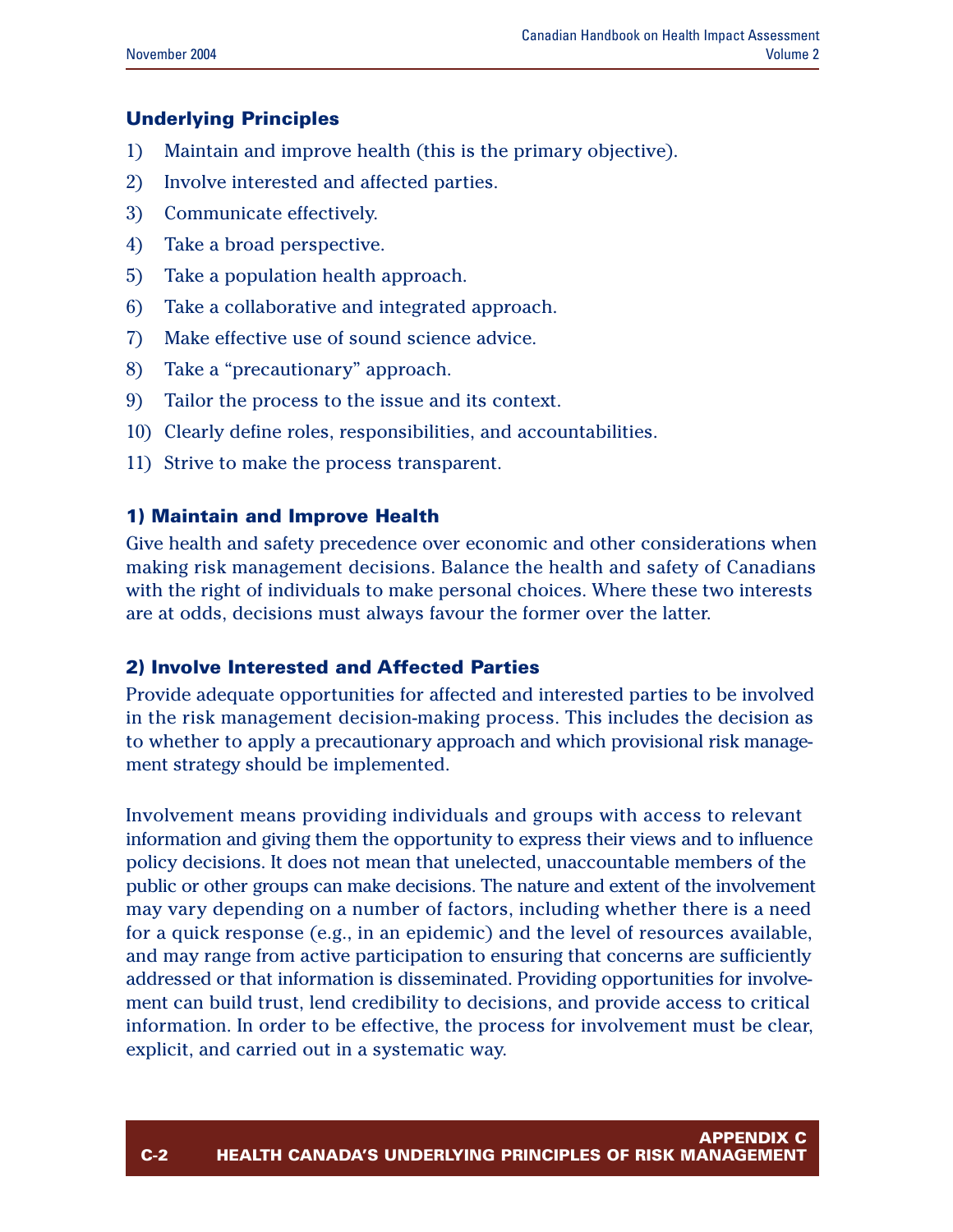#### **3) Communicate Effectively**

Provide clear, accurate, relevant information to interested and affected parties in a timely manner, using a format that is useful and easily accessible to them. Communication is a two-way process and includes developing an understanding of the needs of interested and affected parties, reacting to concerns, and informing, consulting, and educating. An important aspect of effective communication is providing individuals with enough information to allow them to contribute to the decision-making process in an informed way. The specific nature and extent of this communication vary, as do the nature and extent of public involvement.

Health professionals have a responsibility to inform and educate Canadians about risks to their health and the process that is being used to assess and manage these risks. This includes helping individuals to understand that every choice brings with it some degree of risk and that certain risks are shared by society as a whole. It also includes providing information that allows individuals to make their own decisions on matters that concern their health, particularly when the degree of risk is low and the information is readily accessible. When possible, it also includes providing opportunities for individuals to contribute to the risk management decision-making process by expressing their concerns and perspectives and by providing knowledge and expertise that can help to shape the process and the decisions made.

Effective communication is especially important in cases where there are large discrepancies between perceptions and scientific assessments of risk. Special care must be taken when communicating with groups whose first language is neither English nor French, to ensure that their concerns are understood and that risk messages are communicated in an understandable manner.

#### **4) Take a Broad Perspective**

To the greatest extent possible, take into account a variety of information when identifying, assessing, and managing risks, while maintaining a focus on health and safety. A sufficiently broad understanding of the issue and its context is key to focusing risk assessment efforts, identifying risk management goals, selecting efficient and effective strategies, and appropriately allocating resources.

Risk assessment must be sufficiently broad to ensure adequate understanding of the risk and to identify effective risk management options. Where possible, assessments must take into account both data from "scientific" studies and information on determinants of health (e.g., social, cultural, ethical considerations; economic status), where these determinants are demonstrated to have an effect on the level of risk for specific populations.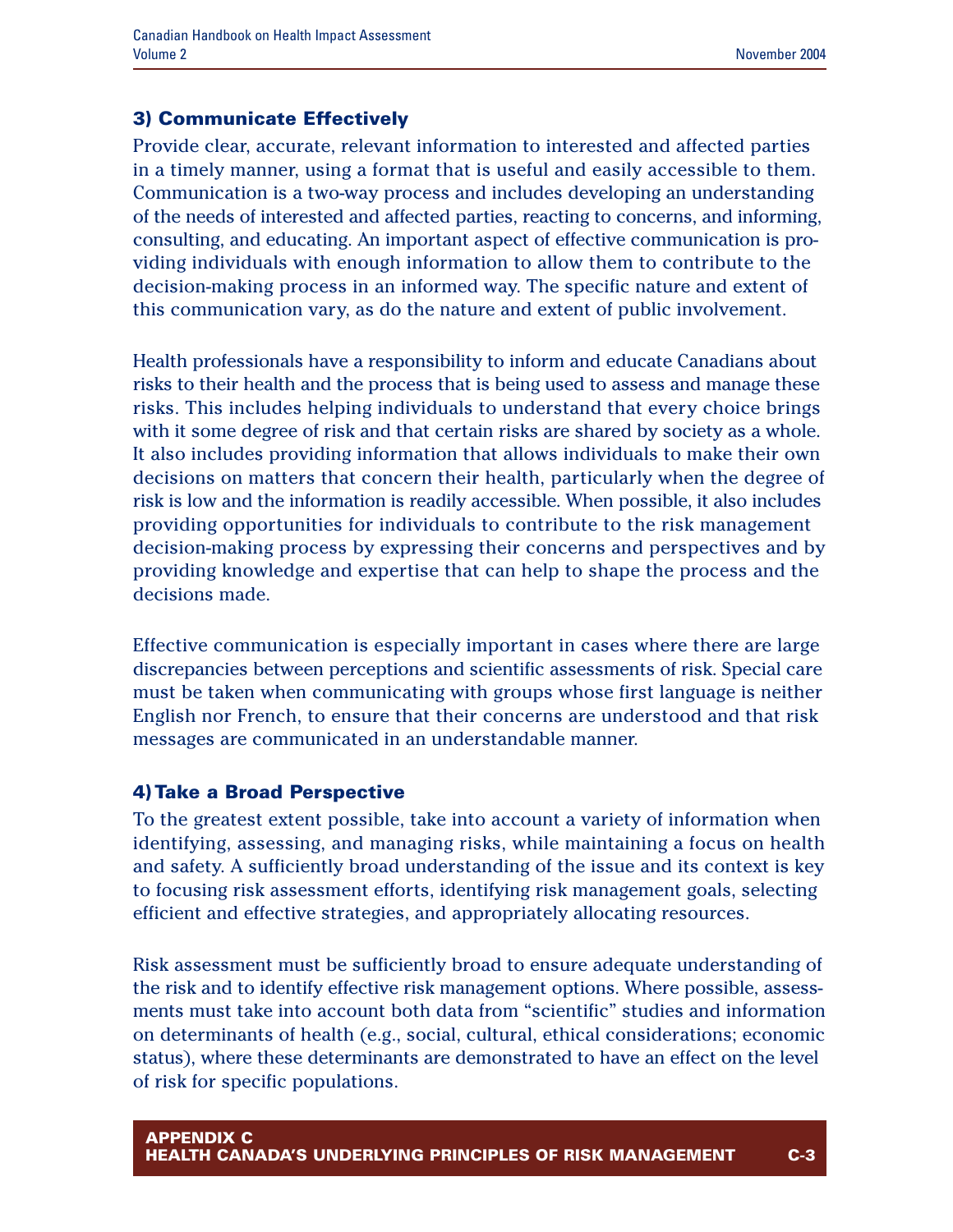Risk management decisions must consider a variety of information in order to ensure that the best risk management strategy is selected and that it is implemented in an effective manner. The expected effectiveness of potential risk management options and legislative, international trade, or other requirements and limitations are obviously key considerations. Taking a broad perspective means also taking into account factors such as risks vs. benefits; potential social, cultural, ethical, political, environmental, legal, economic, and other impacts; and the perspectives of interested and affected parties.

While it is important to strive for a broad perspective, it should be noted that the extent to which this is possible may be limited by existing legislation, which, obviously, takes precedence.

#### **5) Take a Population Health Approach**

As indicated earlier, "determinants of health" is the collective label given to factors and conditions that are thought to have an influence on health. These include income and social status; social support networks; education, employment, and working conditions; social and physical environments; personal health practices; and coping skills. Some determinants play a more prominent role than others for given health issues and interact in complex ways to affect population health.

Taking a population health approach involves focusing on the health of the population as a whole and on the health of subgroups within the population, by addressing factors that contribute to health and their complex interactions. The approach addresses not only the physiological, psychological, and behavioural components of health, but also the entire range of factors that contribute to our physical, mental, and social well-being. The overall goal of a population health approach is to maintain and improve the health status of the entire population while reducing inequalities in health status among population subgroups.

#### **6) Take a Collaborative and Integrated Approach**

Take a collaborative and integrated approach to identifying issues and assessing and managing risks. The volume and complexity of information, and the crosscutting nature of many risk issues (e.g., contaminants in air, water, and food), make it impossible for a single individual or group to maintain the necessary expertise to deal with most health risks of concern to the Department. Working together can increase efficiency, effectiveness, and consistency of decisions; reduce duplication of effort; and identify gaps in science and policy.

Maintain sufficient in-house expertise to support policy making, to implement regulations, to set standards and regulations, and to respond to emerging health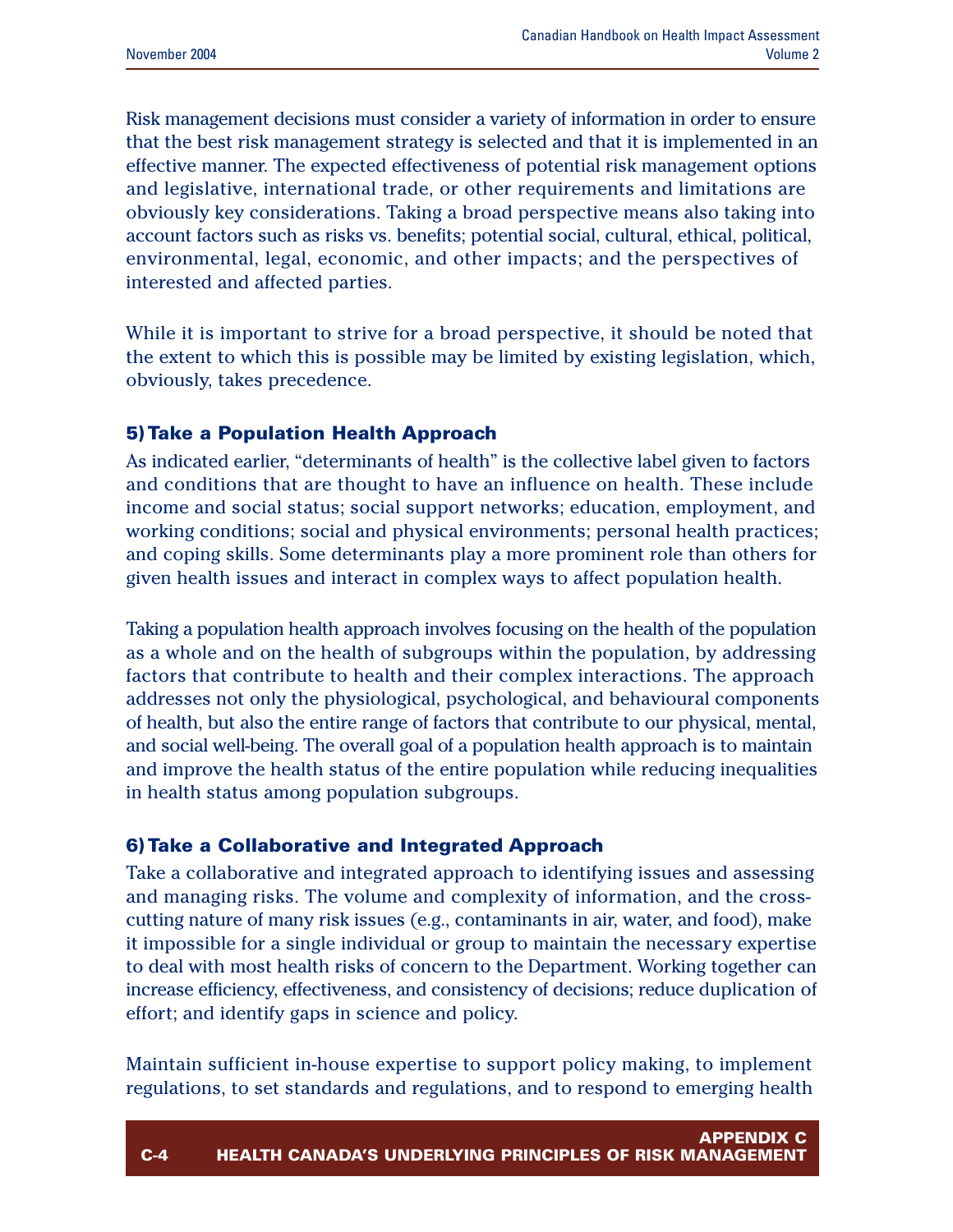issues. To supplement this, take advantage of the expertise that exists within other national and international organizations, including those involved in health protection, academia, and industry. Do not duplicate existing efforts where these meet the level of scientific and health protection standards of your organization, taking current jurisdictional constraints into account.

#### **7) Make Effective Use of Sound Science Advice**

Success in improving and maintaining our health requires an evidence-based approach to decision-making. This can only be achieved by making effective use of sound science advice. Such an approach helps to address public confidence that decision-makers are using science in the best interests of Canadians, that science advice is credible, and that decision-makers are confident that this advice is based on a rigorous and objective assessment of all available information. In order to achieve these goals, the decision-making process must include measures to ensure the quality, integrity, and objectivity of science advice.

#### **8) Take a "Precautionary" Approach**

A key feature of health risk management is that decisions are often made against a backdrop of considerable scientific uncertainty. A precautionary approach to decision-making emphasizes the need to take timely and appropriately preventive action, even in the absence of a full scientific demonstration of cause and effect. This emphasis in decision-making is reflected in the final report of the Krever Commission of Inquiry, which concludes that a lack of full scientific certainty should not be used as a reason not to take preventive measures when reasonable evidence indicates that a situation could cause some significant adverse health effect.

This general concept has been expressed in a variety of contexts, especially in the area of environmental protection. The most widely quoted is Principle 15 of the Declaration of the Rio Conference on Environment and Development (1992). In the Canadian context, the *Canadian Environmental Protection Act, 1999* provides that:

> "…the government of Canada is committed to implementing the precautionary principle that, where there are threats of serious or irreversible damage, lack of full scientific certainty shall not be used as a reason for postponing cost-effective measures to prevent environmental degradation."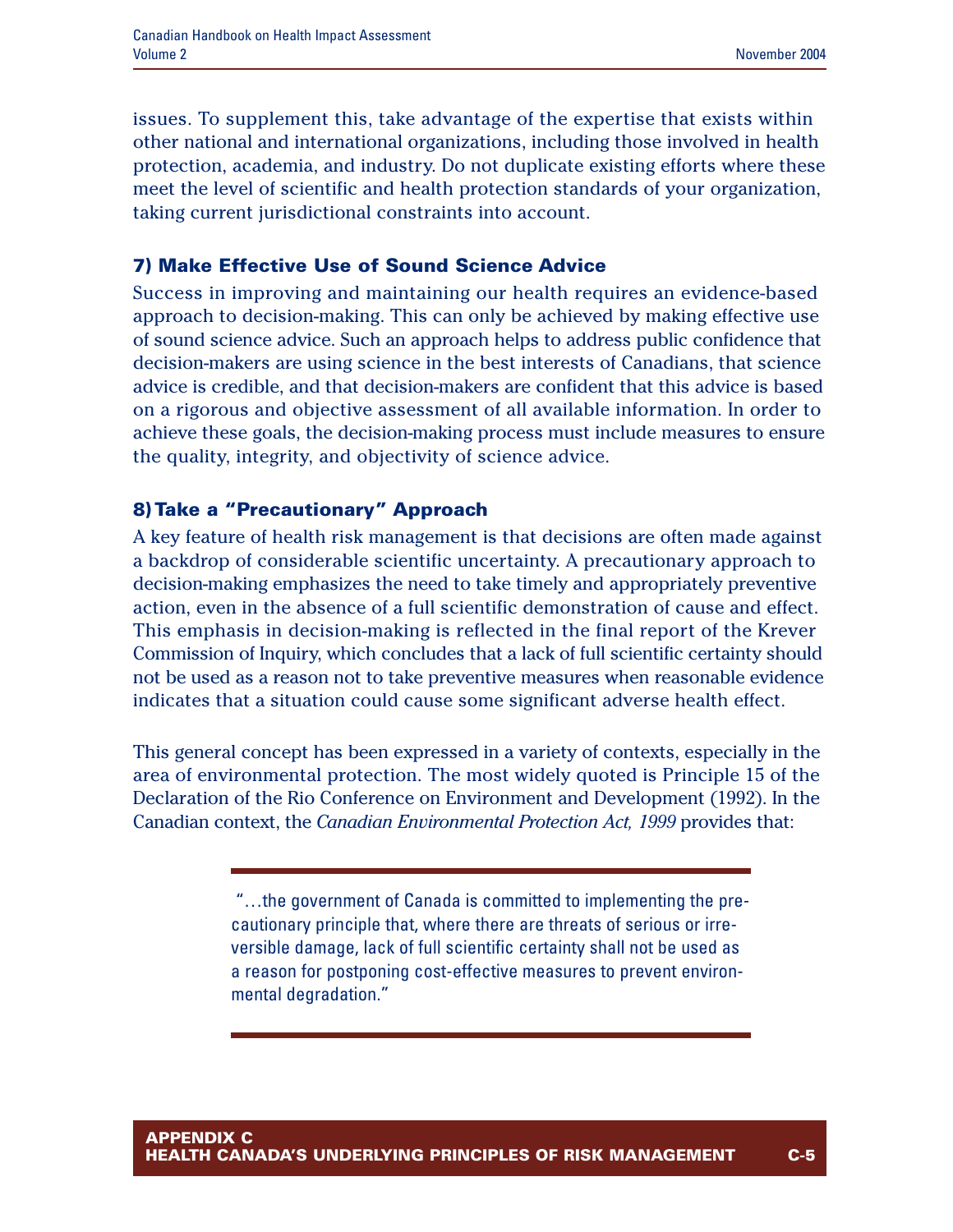There is considerable debate, both nationally and internationally, over the use of the phrases "precautionary approach" and "precautionary principle." No definition is universally accepted. The Health Canada Decision-making Framework treats the concept of precaution as pervasive. As such, it does not require extremes in the actions taken. Instead, risk management strategies reflect the context and nature of the issue, including the urgency, scope, and level of action required.

#### **9) Tailor the Process to the Issue and Its Context**

Maintain flexibility throughout the risk management decision-making process. Using a flexible approach can lead to more effective and more acceptable risk management decisions. While recognizing that there are urgent situations that require quick action, the emphasis on timeliness and flexibility should never be at the cost of thorough and thoughtful, even if rapid, consideration of the steps and considerations identified in the framework.

Using a flexible approach includes:

- $\blacksquare$  undertaking the process in a way that is best suited to different agents and situations;
- limiting the depth and breadth of the process to take into account the requirement for a timely response;
- $\blacksquare$  revisiting previous steps when new findings provide important insights related to earlier deliberations and decisions;
- $\blacksquare$  incorporating significant new information that may emerge throughout the process or following evaluation;
- $\blacksquare$  using a variety of risk management options and levels of response, as needed, to provide a given level of health protection; and
- $\blacksquare$  revisiting decisions periodically to determine whether a revised risk management approach or strategy is needed.

Using a flexible approach may also involve implementing a "two-track" process in certain situations. Such a process could include a reactive and timely response, involving an interim risk management strategy; and the pro-active, systematic development of a longer-term strategy that enhances the organization's capacity to anticipate, prevent, and respond to new instances of the risk issue. Using a twotrack approach allows the decision-making process to move forward without having to delay necessary action until more comprehensive work is done.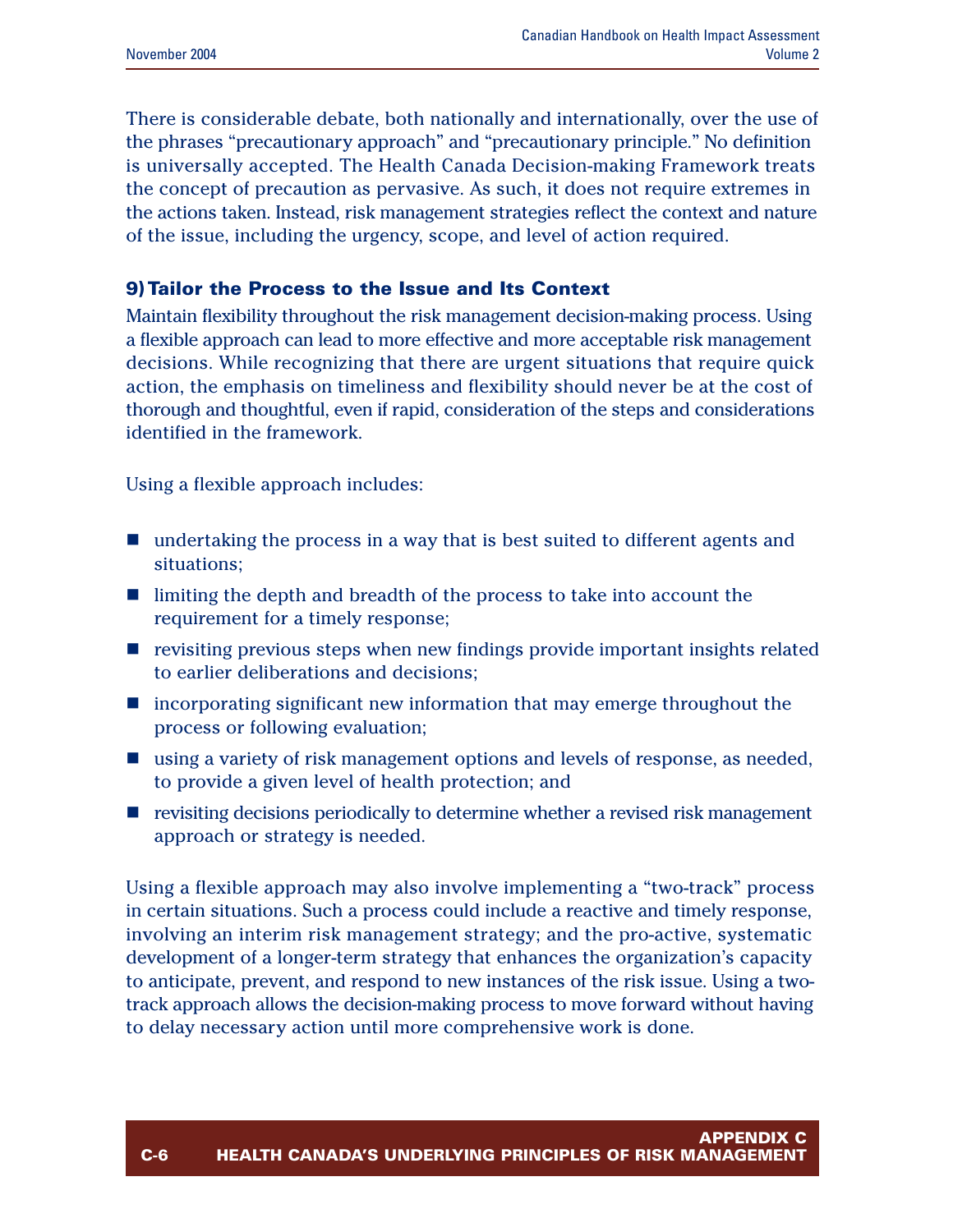#### **10) Clearly Define Roles, Responsibilities, and Accountabilities**

Clearly define the roles, responsibilities, and accountabilities of all parties who participate in the risk management decision-making process. This includes identifying who is responsible for undertaking comprehensive risk assessments in cases where precautionary action has been implemented. Clearly delineating roles, responsibilities, and accountabilities helps to ensure that participants and other interested and affected parties know what is expected and what commitments have been made and thereby can lead to more efficient and effective risk management strategies. It also helps in the allocation of resources.

The responsibility for improving and maintaining health is one shared by individuals, communities, industry, and all levels of government. Health Canada has a primary role in protecting the health and safety of Canadians at the national level; however, it is but one component of a complex system of health protection, which includes, among others, various levels of government, government agencies, the health care and medical professions, the academic and health sciences research and development communities, manufacturers and importers, consumer groups, and individual Canadians. This makes it important to identify potential conflicts (e.g., conflicting regulations and overlapping jurisdictions of governments and related agencies), to eliminate gaps, and to ensure that health protection programs are delivered seamlessly across the country. It is also important to be specific about accountabilities, especially when there is shared responsibility, and to avoid giving the impression that a single organization is accountable for matters outside the organization's mandate or jurisdiction.

In addition to specifying the roles of various organizations, it is necessary to differentiate between the roles of scientists and policy-makers. While both may contribute to issue identification, their primary roles are to undertake risk assessment and risk management, respectively. The role of scientists is to assess risk based on the science (both biophysical data and information on risk factors) and to identify potential risk management options that are related to the level of risk. The role of policymakers is to consider the results of risk assessments, together with a broad range of other considerations, and to use this information to make risk management decisions.

#### **11) Strive to Make the Process Transparent**

Clearly document all activities, considerations, assumptions, uncertainties, and decisions, to ensure that all aspects of the risk management decision-making process are clear and easily understandable. Bearing in mind any requirements for confidentiality, make this information accessible to interested and affected parties. Individuals who review the documentation should be able to understand how and why things were done, what decision-making processes were used, and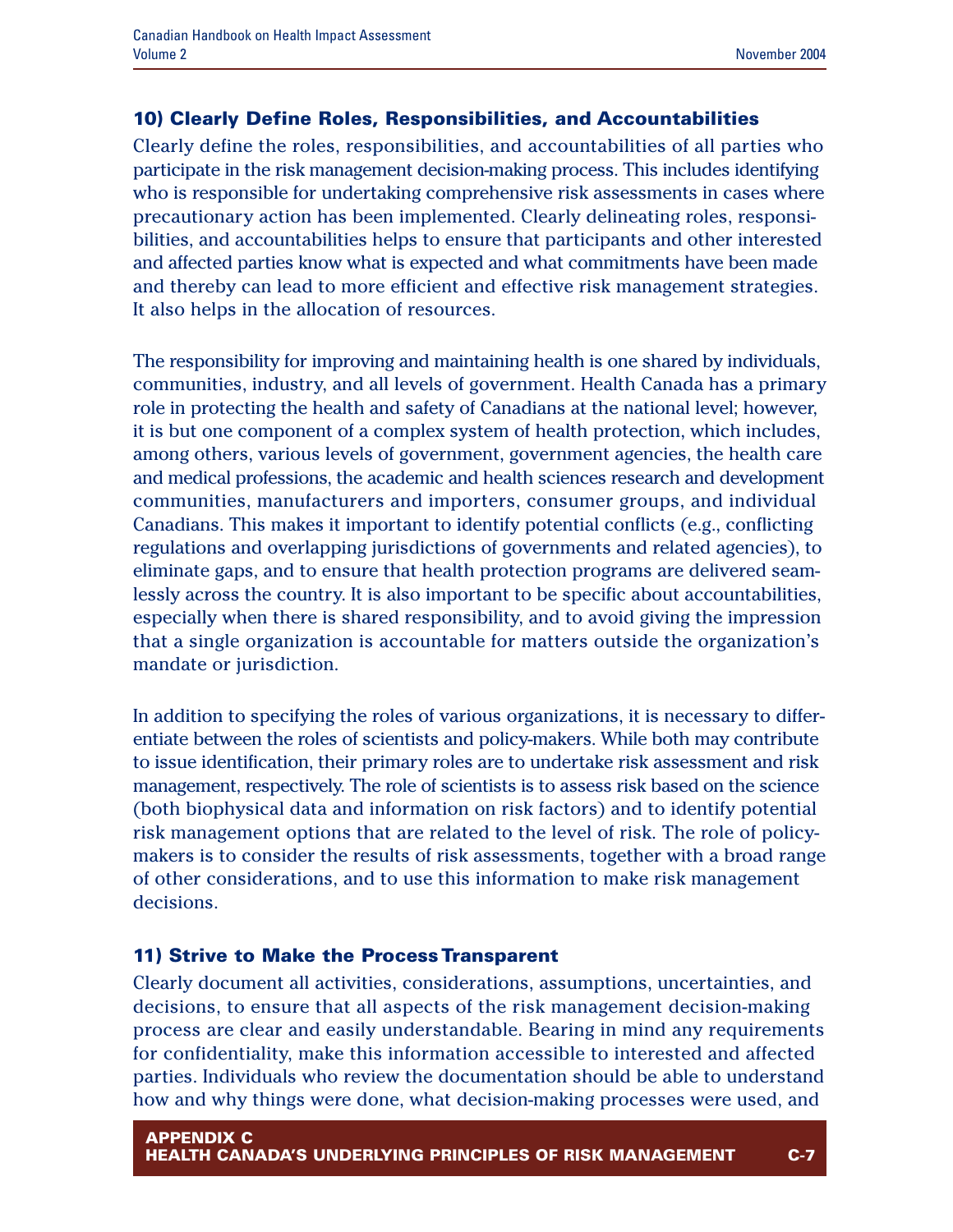who is accountable and responsible for various activities and decisions. Although it is important to maintain clear and comprehensive documentation, the extent of documentation needs to be balanced by resources and priorities, especially when the timeliness of the response is a key factor.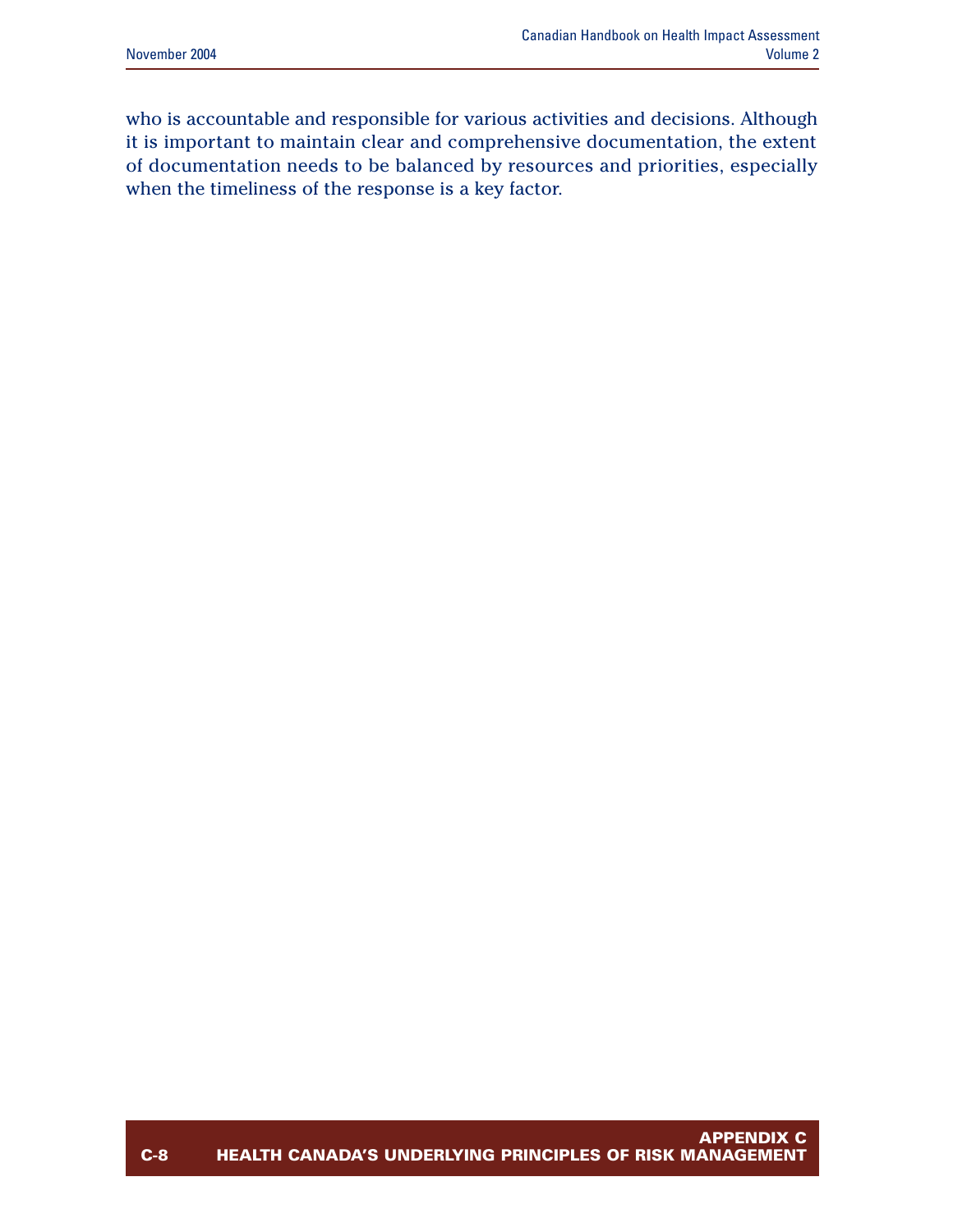# **D**

# **Appendix D: Glossary (Volumes 1-4)**

**Abiotic:** 1) Having no life; lifeless; 2) independent of the vital processes of a living organism.

**Actinomycetes:** Any one of a group of bacteria found in soil that are structurally similar to certain fungi. Antibiotics such as streptomycin and chloramphenicol are derived from some actinomycetes.

**Acute (toxicity):** Toxicity manifested within a relatively short time interval after toxicant exposure (i.e., as short as a few minutes to as long as several days). Such toxicity is usually caused by a single exposure to the toxicant.

**Adenocarcinoma:** A cancer that originates in the epithelium (a thin layer or layers of cells forming a tissue that covers surfaces of the body and lines hollow organs) of a gland or duct.

**Adenosine triphosphate (ATP):** A compound found in the cells of organisms and consisting of adenosine and three phosphate groups. The removal of phosphate releases large amounts of energy for use in biological reactions or processes such as muscle contraction and the metabolism of sugars.

*Alternaria***:** Any one of a genus of fungi that cause fruit and vegetable blight, mould, or rot.

**Alveolitis:** Inflammation of the alveoli (the small air sacs of the lungs, where exchange of gases (oxygen, carbon dioxide) occurs.

**Anadromous species:** Species that travel up rivers from the sea to spawn (e.g., of salmon and shad).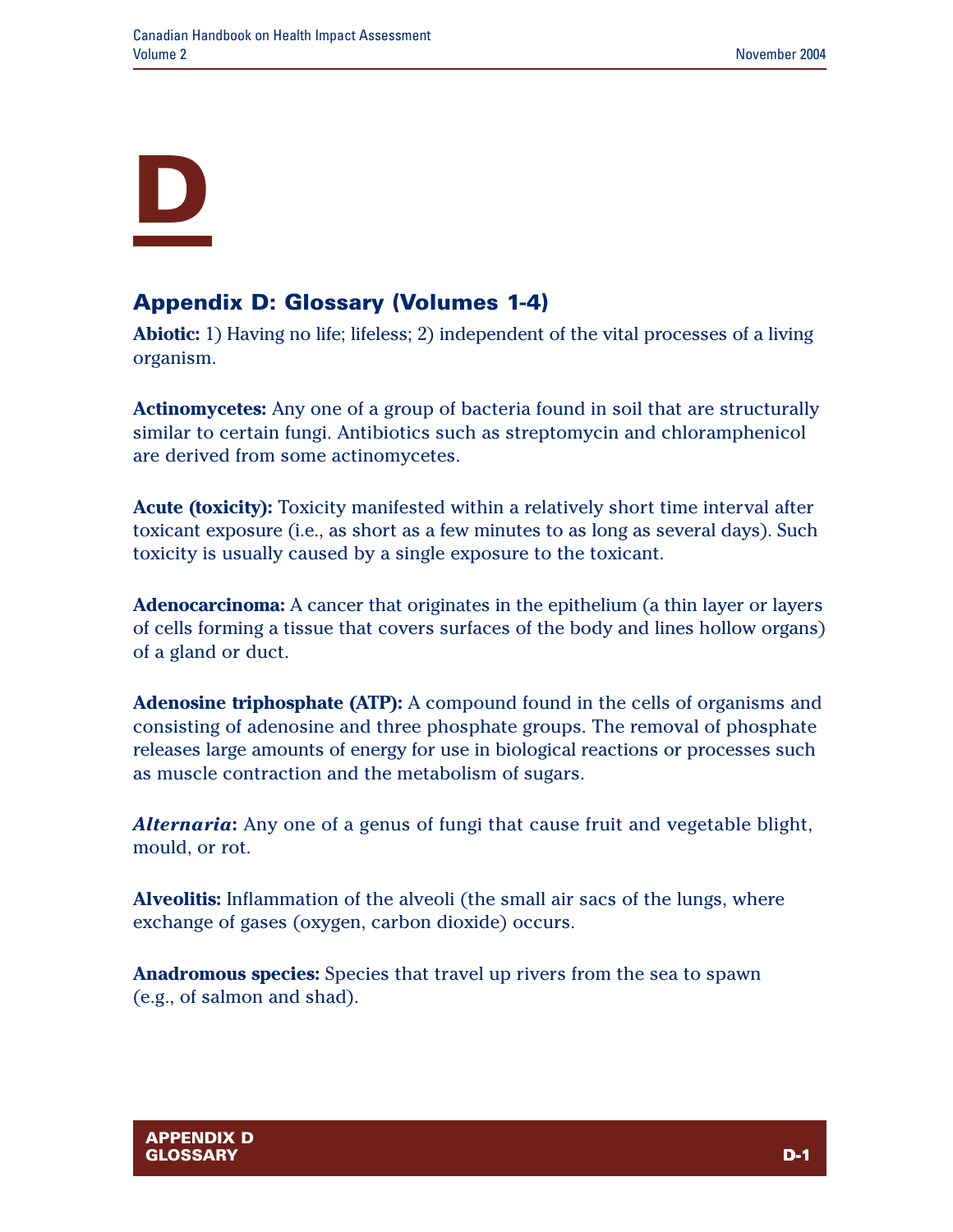**Anaerobic bacteria:** 1) Bacteria that can live without free oxygen or bacteria that cannot live in the presence of oxygen; 2) bacteria living, growing, or residing where there is no free oxygen. Some anaerobic bacteria get their oxygen from the matter released during fermentation, which takes place in the absence of free oxygen.

**Anuria:** The absence of urine; the inability to urinate.

**Aplastic anemia:** A severe anemia caused by failure of the bone marrow to produce various blood elements, such as red blood cells, as a result of exposure to, for example, certain antibiotic drugs, poisons, or ionizing radiation (e.g., large doses of X-rays), or for unknown reasons.

**Audiometry:** The testing of the sense of hearing.

**Auxin hormone:** Any hormone of a group synthesized in the protoplasm of the young, active parts of plants, which regulates plant growth and development.

**Baseline status:** Refers to the conditions prior to the construction and/or preparation of the development/remediation project.

**Benefit transfer technique:** An economic tool that uses estimates from existing research to valuate the potential health benefits and detriments of development project scenarios under consideration. The main advantage of benefit transfer is that the process is less expensive and time consuming than primary valuation techniques. The benefit transfer technique consists of five steps: 1) describe the project case; 2) identify relevant studies; 3) review relevant studies for quality and applicability; 4) transfer the benefit estimates; and 5) address uncertainty.

**Bioaccumulation:** Occurs when a substance is assimilated into an organism through eating another organism (plant or animal). Depending on the substance, it may be passed through the body fairly quickly or it may accumulate (concentrate) in certain tissues or organs. Small animals bioaccumulate toxic substances, for example, by feeding on smaller organisms, and as they in turn are eaten by larger animals, they pass the absorbed contaminants along to the next higher level in the food web.

**Bioaerosol:** A suspension of airborne particles, large molecules, or volatile compounds that are living or were released from a living organism; also defined as a suspension of non-viable microbial cells with which endotoxins can be associated. Individual aerosol particles range from submicroscopic  $\left($ <0.1  $\mu$ m) to greater than 100 µm in diameter.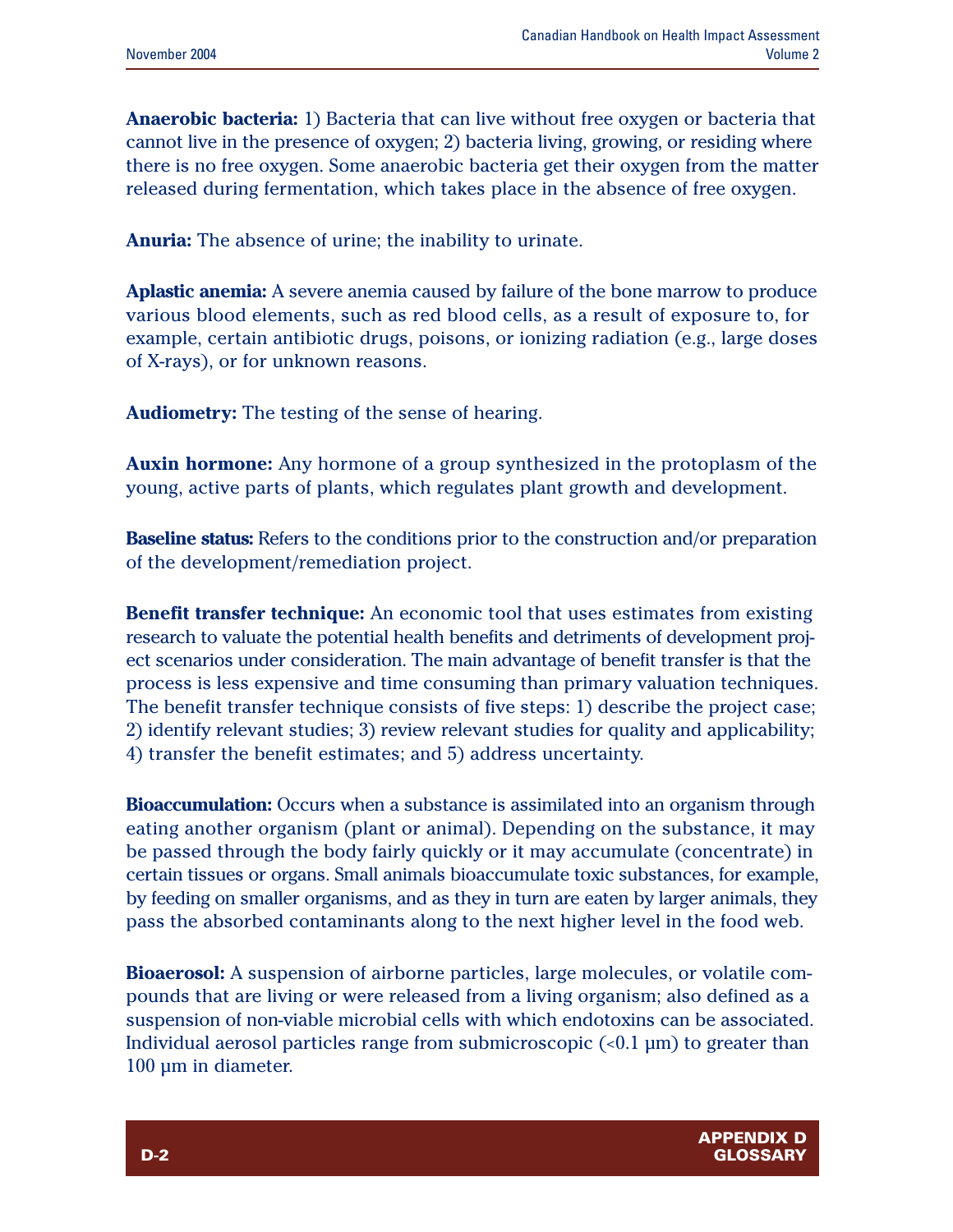**Biological monitoring:** A tool used to assess environmental or occupational exposures and involving the analysis of appropriate bodily fluids (e.g., blood, urine, exhaled breath) or tissues and comparing the results with guideline values such as maximum acceptable concentrations (MACs) or biological exposure indices (BEIs).

**Biomagnification:** The increase in the concentration of toxic chemicals with each new link in the food chain. For example, a pesticide sprayed on vegetation can concentrate in the fat of animals and fish that eat vegetation and then is further concentrated in the fat of meat and fish eaters, resulting in an overall biomagnification of the chemical.

**Boundaries:** Spatial boundaries are set on the basis of the geographical limits of project impacts. Temporal boundaries deal with the timing and the life span of the impacts arising from the project. Jurisdictional boundaries refer to the legal requirements to which the project must adhere.

**Calcination:** The act or operation of calcining – i.e., burning or incinerating (something) to ashes or powder.

**Canadian Environmental Assessment Agency:** Federal government organization that administers the *Canadian Environmental Assessment Act* and reports directly to the Minister of the Environment.

**Carboxyhemoglobin:** The compound formed in the blood when inhaled carbon monoxide combines with hemoglobin, thereby restricting the amount of oxygen that the blood can carry; the resulting condition is known as carboxyhemoglobinemia.

**Case-control study:** (Syn: case-referent study, case comparison study) A type of observational analytical study. Enrolment in the study is based on the presence ("case'') or absence ("control'') of a disease of interest. Histories of previous exposures to some suspected risk factor(s) are then compared between cases and controls, controlling for potential "confounders." Causal factors should occur more frequently among cases than among controls.

**Central agency:** Component of government playing a key role in the successful formulation and implementation of government policies and programs by overseeing interdepartmental mechanisms of information-sharing, consultation, and coordination. In the case of the Canadian federal government, the Privy Council Office, Treasury Board, and the Department of Finance are its central agencies.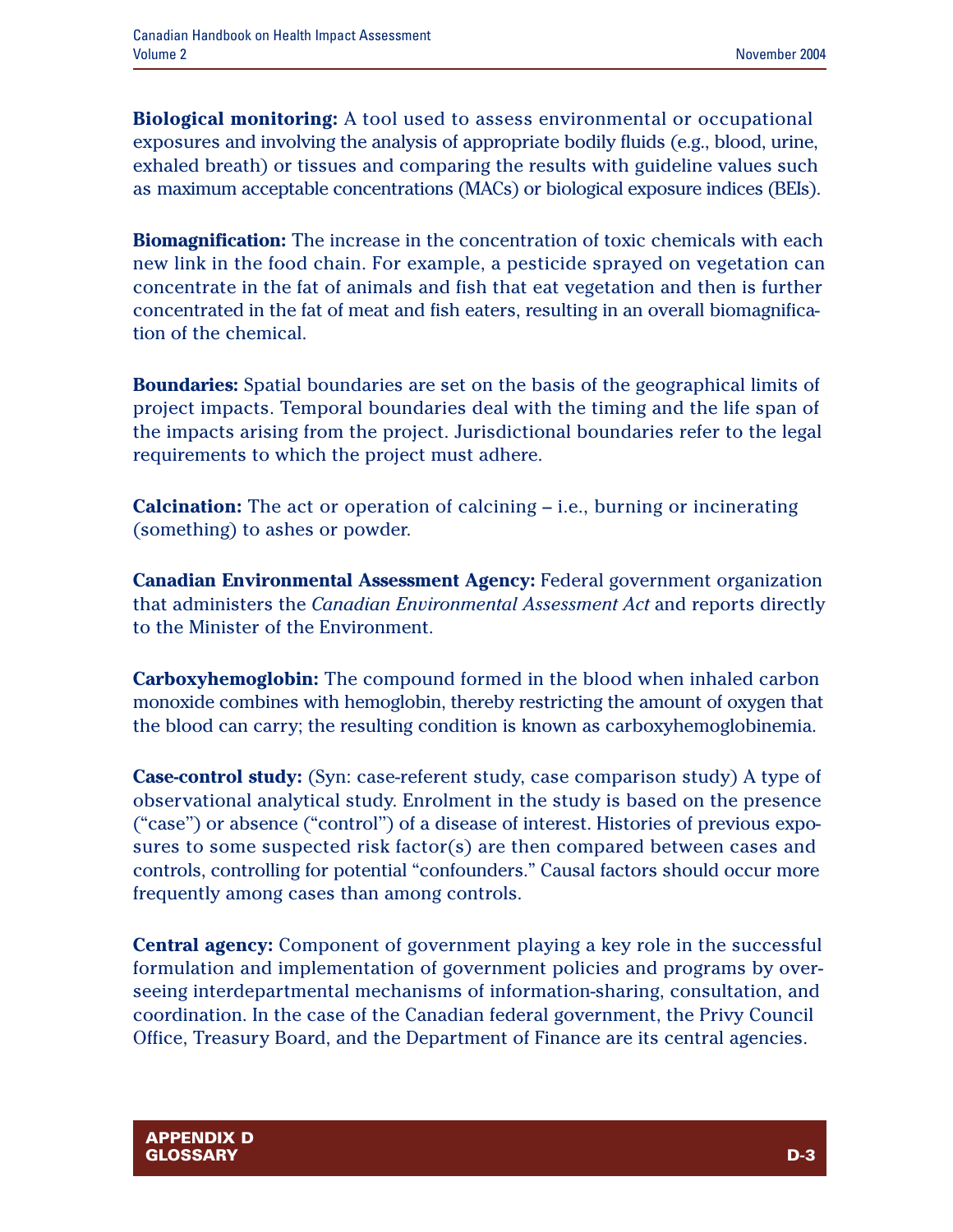**Chronic (toxicity):** The adverse effects manifested after a long period of uptake of small quantities of a toxicant. The most serious manifestation of chronic toxicity is carcinogenesis, but other types of chronic toxicity are also known (e.g., reproductive and neural effects).

**Clastogenic:** Causing chromosome breaks and aberrations.

**Cohort:** A well-defined group of people who have had a common experience or exposure and who are then followed up after entry in the cohort (e.g., date of hire, date of birth, date of moving into a neighbourhood) for the incidence of new diseases or events, as in a cohort or prospective study. A group of people born during a particular period or year is called a birth cohort.

**Cohort study:** (Syn: follow-up, longitudinal, or incidence study) A type of observational analytical study. Enrolment in the study is based on membership in a "cohort" and on exposure characteristics. Disease, death, or other outcome rates are ascertained over the follow-up period and are compared between different exposure subsets of the cohort.

**Confounding:** The undesired mixing of effects of extraneous risk factors with the main effect of the targeted risk factor(s). The influence of cofactors (e.g., smoking) biases (distorts) the observed main effect of interest (e.g., dusts and lung cancer). Confounding is usually controlled for by multivariate analysis and other statistical adjustment techniques.

**Conjunctival congestion:** Congestion of the conjunctiva, the mucous membrane that covers the front of the eyeball and the inner surface of the eyelids.

**Cost-benefit analysis (benefit-cost analysis):** The principal analytical framework used to evaluate public expenditure decisions. It attempts to evaluate a project before it is undertaken to help stakeholders (in the case of environmental assessment) and decision-makers determine in what form and at what scale it should be undertaken, and indeed whether it should be undertaken at all. Cost-benefit analysis involves the following steps: 1) identification of the project or projects to be analysed; 2) enumeration of all project impacts, both favourable and unfavourable, present and future, on all members of the public (e.g., a community) if a particular project is adopted; 3) valuation of these impacts in monetary terms (favourable impacts are registered as benefits, and unfavourable impacts as costs); and 4) calculation of the project's net benefits (total benefits minus total costs).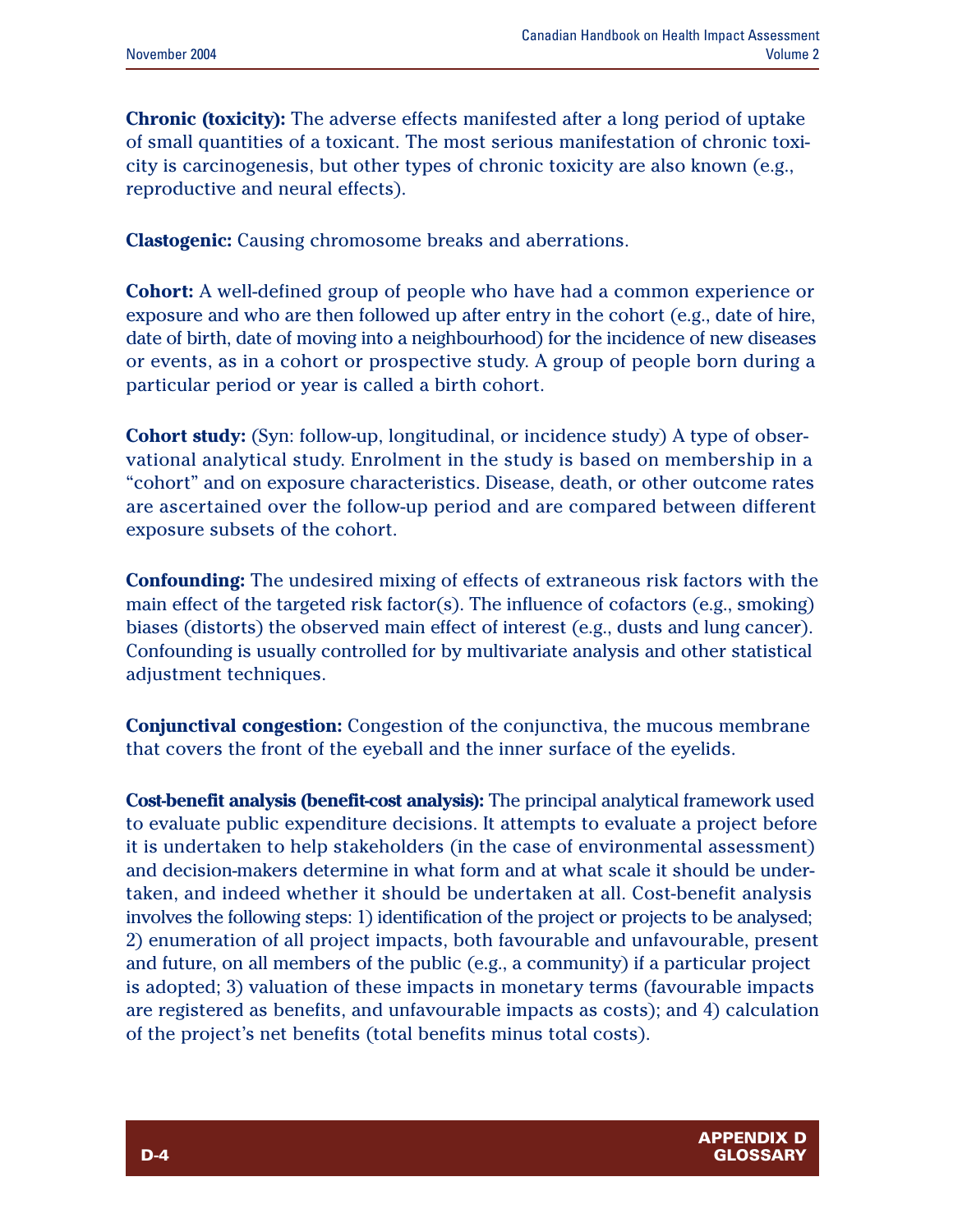**Country foods:** Foods that are harvested by hunting, trapping, or fishing; and produce such as that grown in vegetable gardens and orchards or collected from naturally occurring sources (e.g., wild berries).

**Creatinine:** A constituent of urine produced by the breakdown of creatine (a compound found chiefly in the muscles of vertebrate animals, which is involved with supplying energy for voluntary muscle contraction); also found in blood, muscle, plants, soil, etc.

**Cross-sectional study:** (Syn: prevalence study) An observational study in which the presence of exposure and the presence of disease (or other health-related variables) are ascertained simultaneously at the time of the study. Participants are sampled irrespective of their disease or exposure status. While being less expensive than others, such studies have little statistical power, i.e., few cases and few people exposed. They are best used to describe prevalence of diseases or exposures in a population.

**Cryptosporidiosis:** A gastrointestinal infection caused by the enteric protozoan *Cryptosporidium*, usually through waterborne transmission and resulting in symptoms of gastroenteritis. The most common sources of this protozoan include domestic animals (e.g., cattle, sheep), contaminated recreational waters, drinking water treatment systems, and well and spring water.

**Decibel (dB):** A unit for measuring the relative intensity of sounds, equal to  $1/10$  of a bel. The decibel scale used for this measurement is logarithmic, with every 3-dB increase indicating a doubling of noise intensity. The term dBA is the dB sound pressure level filtered through an A filtering network to approximate human hearing response at low frequencies. The decibel is also used to describe levels of sound power and is the logarithm of sound power level. A two-fold increase in the power output of a source will result in a 3-dB increase in power level and correspondingly a 3-dB increase in sound power level at any distance from the source. Sound power level will be reduced 6 dB for every doubling of distance from a source.

**Decision-makers:** Persons (e.g., cabinet ministers, senior officials, regulatory authorities, etc.) who help determine if a project should be permitted to proceed.

**Determinants of health:** Interacting factors that influence the health status of individuals and populations and that determine health differentials and inequalities. These factors are many and varied and include biology and genetic endowment, income and social status, social support networks, education, employment and working conditions, physical environment, personal health practices and coping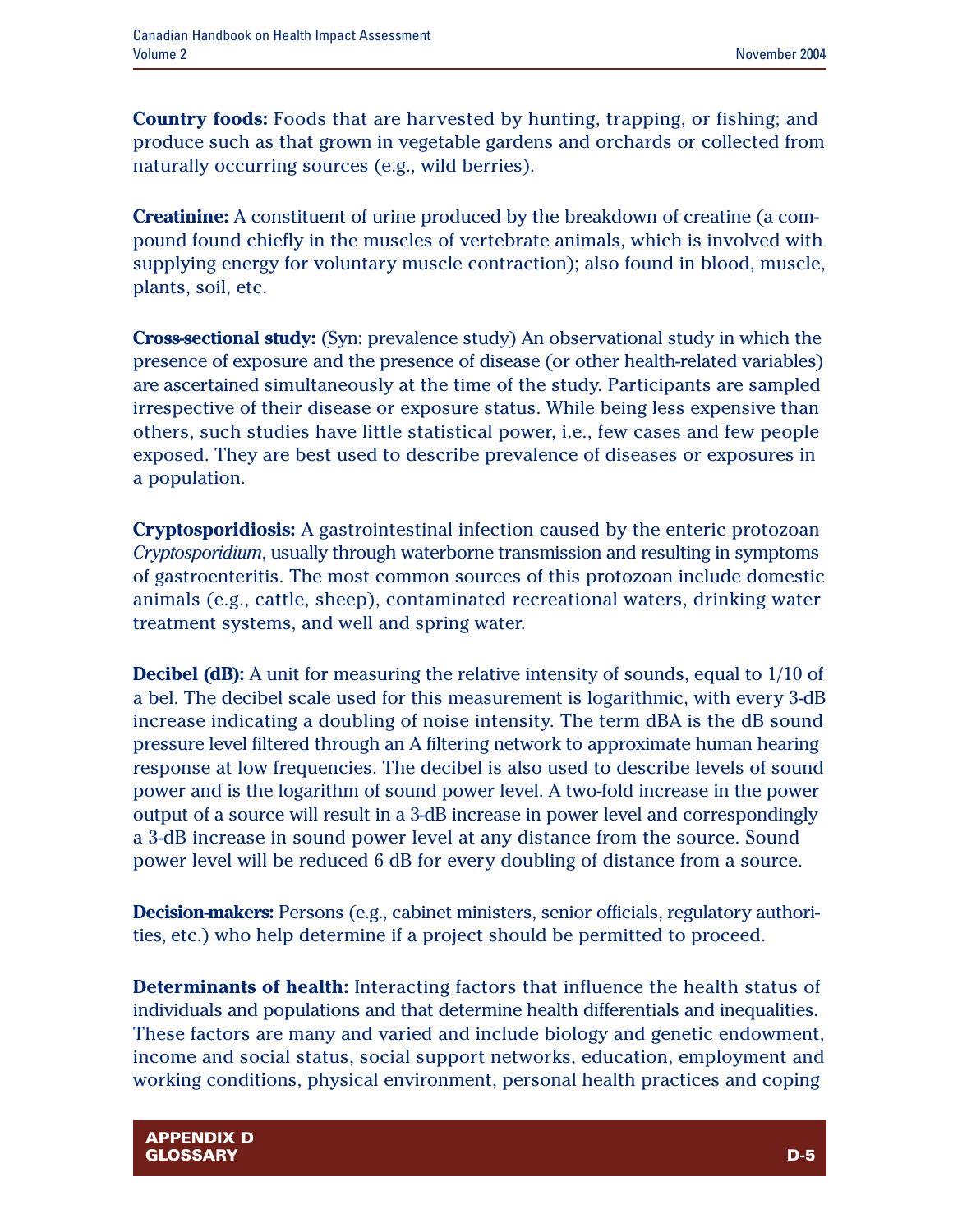skills, healthy child development, and health services. These determinants of health are interlinked, and differentials in their distribution lead to health disparities in a given population.

**Distributional analysis:** An economic analytical technique that evaluates the distribution of project impacts across segments of the economy. For example, an economic impact analysis might examine the impacts of a project on the revenues and profits of particular industries or on employment in those industries. Economic impact analysis can help to identify the segments of the economy within the local region that stand to gain or lose from a project's development and can also help to predict the likely distribution of impacts between geographic regions.

**Dose:** In the context of this volume, dose refers to the contaminant intake from the consumption of a food and is measured in units of µg/kg body weight per day. It is the product of the mean of the levels of the contaminant of potential concern found in the food  $(C_f \text{ in } \mu g/g)$  and the rate of consumption of the food  $(IR_f \text{ in } g/day)$ , divided by body weight (BW, in kg); i.e., Dose =  $C_f \times IR_f$  / BW.

**Dyspnea:** Difficult or laboured breathing.

**Ecological bias and fallacy:** The relationship observed between variables at an aggregate level in an ecological study does not necessarily represent the relationship that exists at an individual level. This phenomenon is said to result from an ecological bias. Inferring that the relationships at the individual level are the same as those observed at an aggregate level is called the "ecological fallacy" (an error of inference due to failure to distinguish between different levels of organization). One must be extremely careful in making inferences or generalizations about individuals based on ecological studies.

**Ecological risk:** The toxicological risk to an ecosystem.

**Ecological study:** (Syn: aggregate study, correlational study) A type of observational study in which the units of observation are populations or groups of people rather than individuals. The question asked is: Do geographical populations with a higher occurrence of a specific exposure tend also to be those with a higher occurrence of health outcomes or mortality? In ecological studies, data on aggregate measures (averages or rates) of exposure and of health outcomes are obtained for each "ecological unit of analysis" (i.e., geographically and chronologically defined populations), and the relationship between the summary exposure and outcome measures is analysed across ecological units. Ecological studies are often a preliminary step in investigating a suspected exposure-outcome relationship,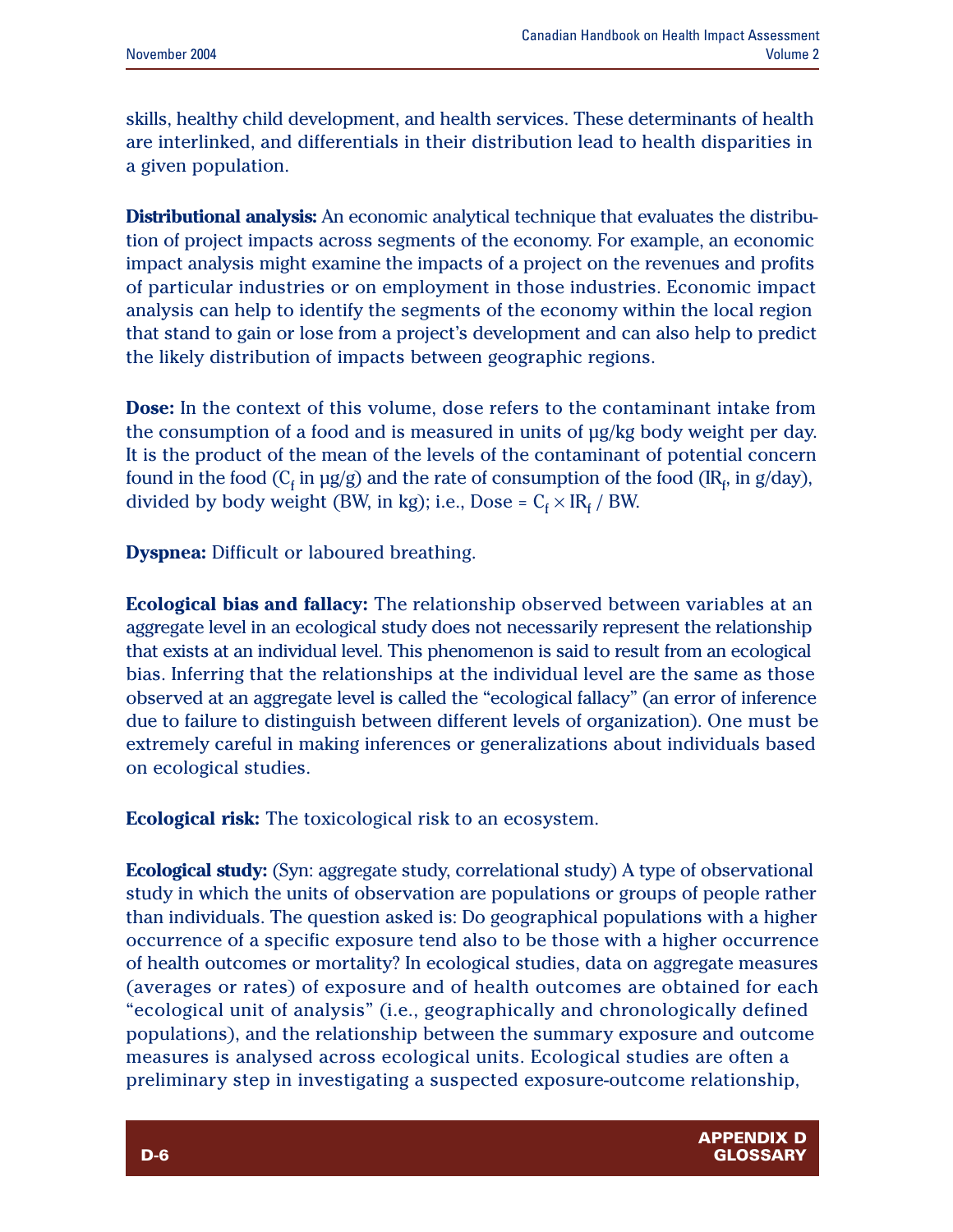particularly in the investigation of environmental health impacts, and the results from these studies should be confirmed by cohort, case-control, or cross-sectional studies.

**Ecosystem:** A biological community of interacting organisms and their physical environment.

**Endocarditis:** Inflammation of the endocardium (i.e., the smooth membrane that lines the cavities of the heart).

**Endospore:** 1) The inner coat or wall of a spore of certain plants; endosporium; 2) a spore formed within a cell of certain bacteria.

**Endotoxin:** A toxic substance that remains inside the organism (e.g., bacteria) that produces it. Endotoxins are cell wall components of Gram-negative bacteria and are inherently toxic and can lead to various problems, but this occurs mainly when they are present in very high concentrations or when the microorganisms that produce them are viable.

**Enterobacteria:** Intestinal bacteria, especially those belonging to a large family of rod-shaped coliform bacteria that includes the genera *Escherichia* (e.g., *E. coli*) and *Klebsiella*.

**Enterotoxin:** An intestinal toxin produced by certain bacteria that causes symptoms of food poisoning.

**Environment:** Refers to the components of the Earth and includes: 1) land, water, and air, including all layers of the atmosphere; 2) all organic and inorganic matter and living organisms; 3) the social, economic, recreational, cultural, spiritual, and aesthetic conditions and factors that influence the life of humans and communities; and 4) a part or combination of those things referred to in 1) and 3) and the interrelationships between two or more of them.

**Environmental assessment:** A comprehensive and systematic process designed to identify, analyse, and evaluate the environmental effects of a project in a public and participatory manner. Environmental assessment involves the use of technical experts, research and analysis, issue identification, specification of information requirements, data gathering and interpretation, impact prediction, development of mitigation proposals, external consultations, and report preparation and review. In this Handbook, the term "environmental assessment" is used synonymously with "environmental impact assessment," "impact assessment," etc.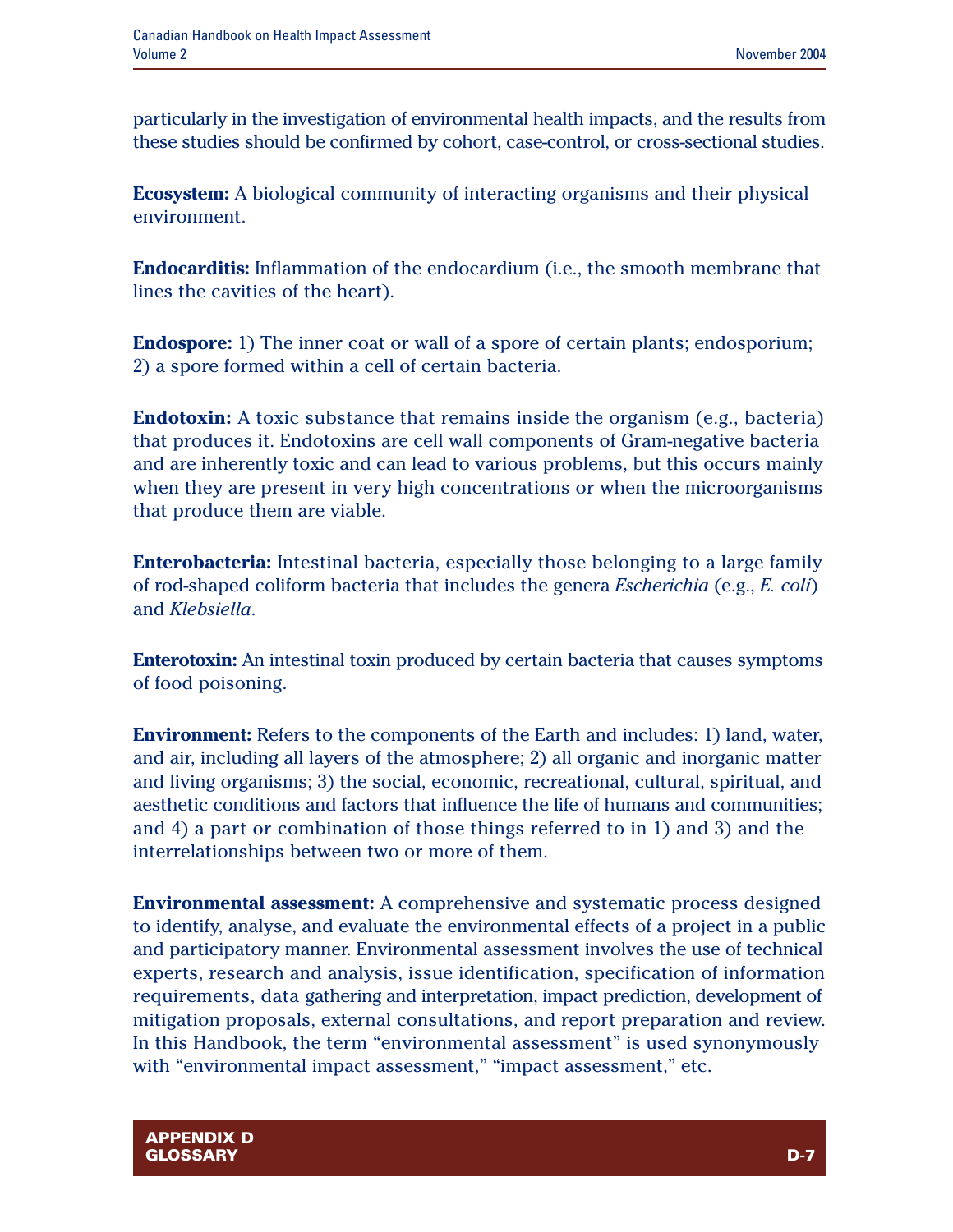The International Association for Impact Assessment defines environmental impact assessment as the process of identifying, predicting, evaluating, and mitigating the biophysical, social, and other relevant effects of development proposals prior to major decisions being taken and commitments made.

**Environmental assessment practitioner:** Someone who is involved in the environmental assessment process (i.e., government employee, knowledgeable person in the environmental assessment field, etc.).

**Environmental audit:** An internal evaluation by a company or government agency, to verify its compliance with legal requirements as well as its own internal policies and standards. It is carried out by either outside consultants or employees of the company or facility from outside the work unit being audited. Audits can identify compliance problems, weaknesses in management systems, or areas of risk. The findings are documented in a written report.

**Environmental effect:** Any change that the project may cause in the environment, including any change it may cause to a listed wildlife species, its critical habitat or the residences of individuals of that species, as those terms are defined in subsection 2(1) of the *Species at Risk Act*; and including any effect of any such changes on health and socioeconomic conditions, on physical and cultural heritage, on the current use of lands and resources for traditional purposes by Aboriginal persons, or on any structure, site, or thing that is of historical, archaeological, paleontological, or architectural significance.

**Environmental epidemiology:** The application of epidemiology to suspected environmental health problems. It seeks to determine whether a link exists between diseases or health outcomes and environmental factors. Environmental epidemiological studies are used to assess the health status of populations exposed to suspected environmental sources of pollution and to identify potential health problems; to identify more vulnerable subgroups within environmentally exposed populations; to assess the health risks or effects of environmental exposures; and to assess the contribution of environmental factors to suspected environmental diseases, deaths, or other health conditions.

**Epidemiology:** The study of the distribution and determinants of health-related states or events in specified populations, and the application of this study to the control of health problems.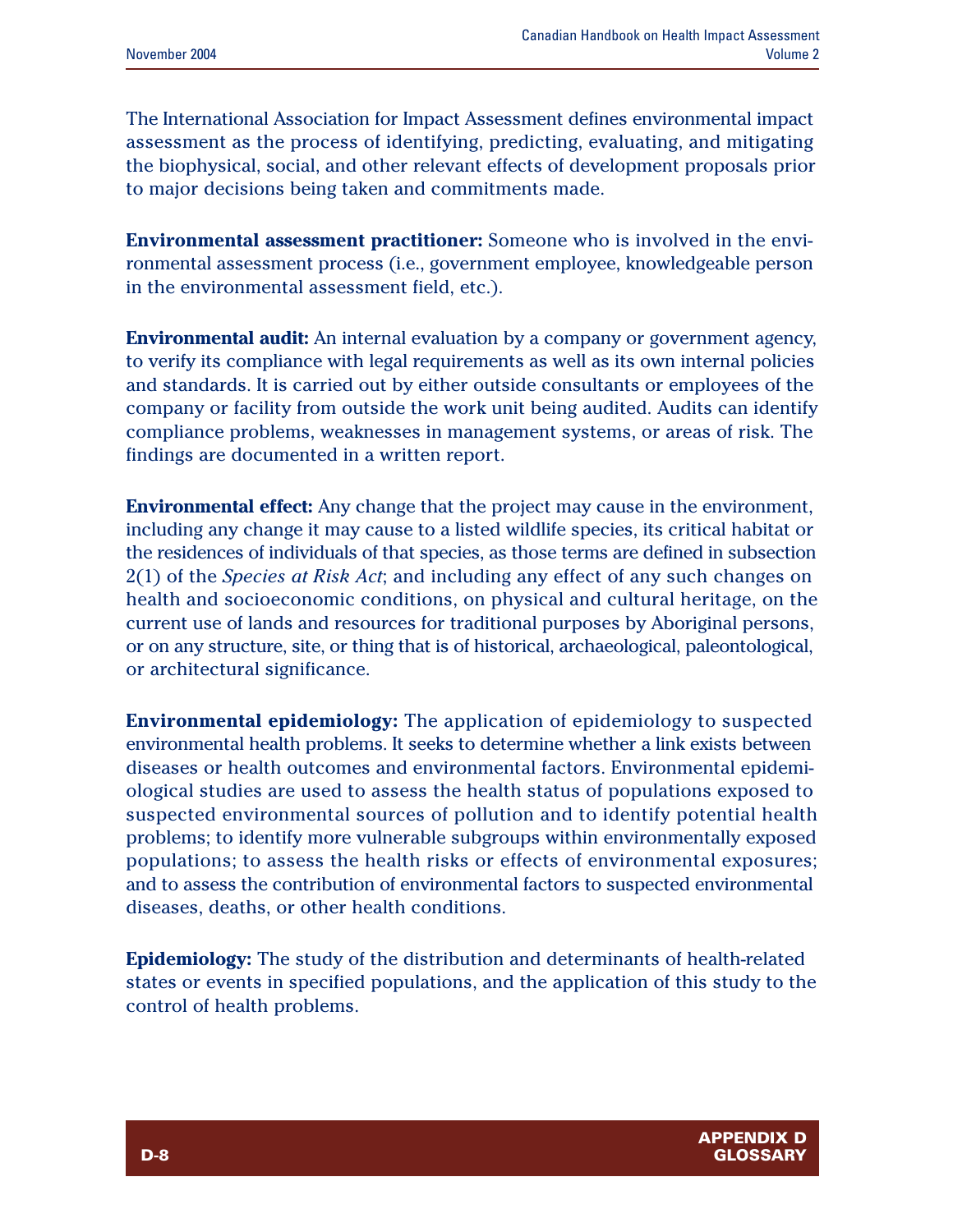**Equity assessment:** An economic technique that examines the distribution of project impacts on different segments of society – i.e., across a range of demographic variables, such as income group, race or ethnicity, age, gender, and others. Equity assessments are often designed to provide information on how a project is likely to affect groups that are significantly disadvantaged (e.g., low-income households) or particularly vulnerable to adverse impacts (e.g., children or the elderly).

**Erysipeloid:** 1) An infectious disease, resembling erysipelas (an acute infectious disease that causes fever and chills and a rapid spreading, deep-red inflammation of the skin, caused by streptococcus), but not attended with fever, contracted by people who handle animals infected with erysipelas; 2) an acute or chronic bacterial disease of hogs, and less commonly of turkeys and sheep, characterized by enteritis, red patches on the skin, and arthritis.

**Eutrophication:** The accumulation of nutrients in lakes and other bodies of water, causing rapid growth of algae, which deplete the water of oxygen.

**Experimental study:** A study in which the investigator specifies (ideally by random allocation) the exposure category for each individual (clinical trial) or community (community trial), then follows the individuals or community to detect the effects of the exposure. Only therapeutic and preventive experimental studies can ethically be conducted on human individuals or communities. Hence, epidemiological studies conducted under health impact assessments rely on "observational" and not on experimental epidemiological studies.

**Exposure ratio (ER):** Also termed the Hazard Index, it is the ratio of the dose (i.e., contaminant intake from food consumption, in µg/kg body weight per day) and the toxicological reference value (TRV, also in µg/kg body weight per day) for a specific contaminant; i.e., ER = Dose/TRV.

**Fetotoxic:** Toxic to the fetus or embryo.

**Fluorosis (dental):** A disease condition characterized by a mottled tooth enamel and caused by the ingestion of excessive amounts of fluorine in drinking water. Fluorosis negatively affects tooth development, particularly in children less than six years of age, and, on a longer-term basis, leads to osteoporosis.

**Genotoxic:** Toxic to the genetic material (i.e., genes, made up of DNA) in an organism's cells.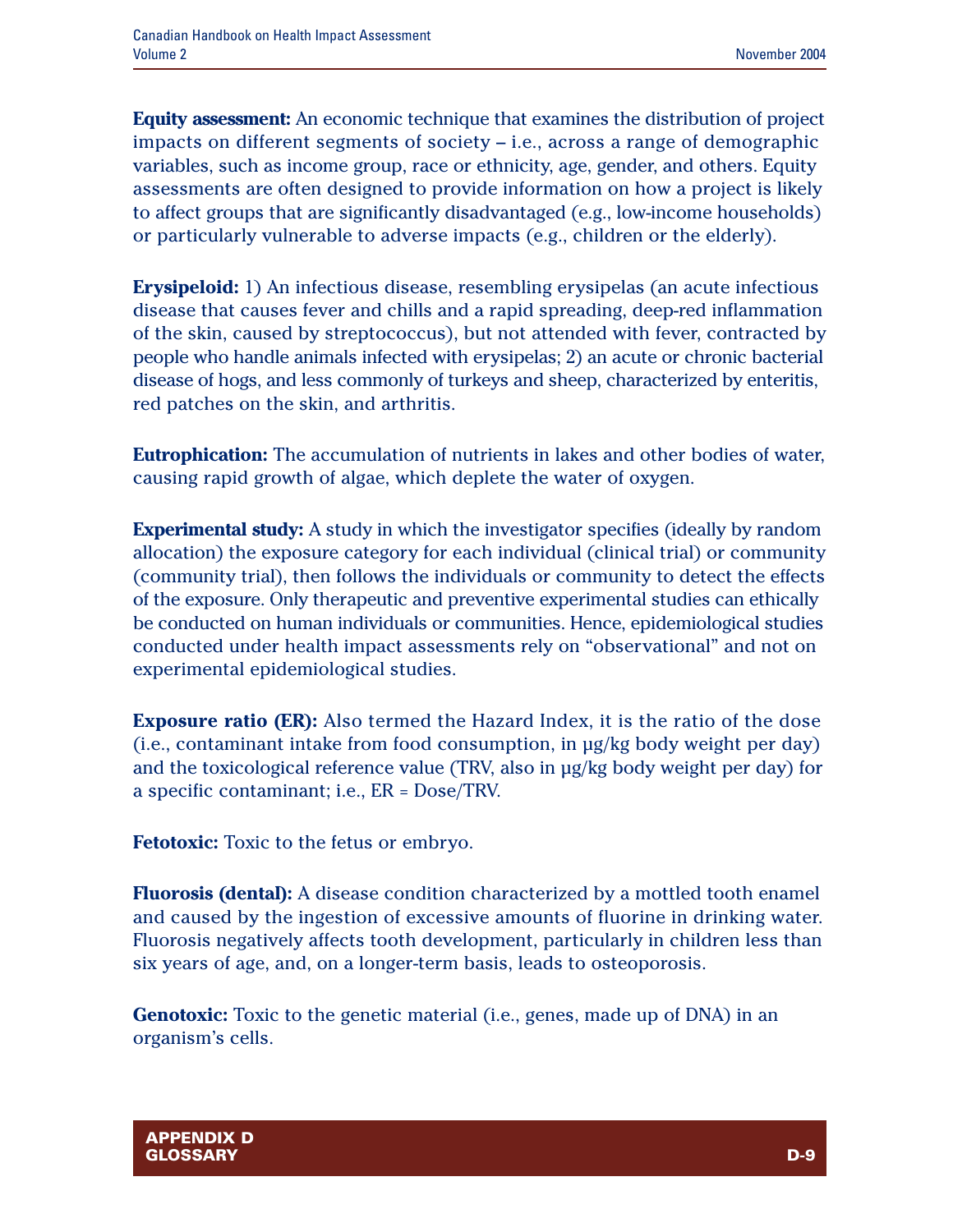**Genotoxic carcinogens:** Cancer-causing agents that are toxic to the genetic material (i.e., genes made up of DNA) in an organism's cells.

**Giardiasis:** An infection caused by the protozoan parasite *Giardia lamblia* and characterized by a form of gastroenteritis known as beaver fever. This enteric pathogen is the most commonly implicated agent in waterborne disease outbreaks in North America and other parts of the world. A waterborne outbreak often occurs as a result of human or animal fecal contamination of a water supply. Natural hosts include beaver, muskrat, and deer.

**Government departments/ministries or agencies:** The federal, provincial, and/or territorial government institutions partaking or providing guidance in the environmental assessment.

**Health:** Defined by the World Health Organization as a complete state of physical, mental, and social well-being and not merely the absence of disease or infirmity. Consistent with this definition, health has been defined in this Handbook in terms of its physical and sociocultural dimensions. "Health and well-being" is synonymous with this definition of "health" and has been used to emphasize the inclusion of physical health and sociocultural well-being. The Aboriginal definition of health is "obtaining and maintaining a balance of all aspects of the self – mental, emotional, spiritual, and physical – with and through the help and involvement of the family and the community."

**Health impact assessment:** A combination of procedures, methods, and tools by which a policy, program, or project may be judged as to its potential effects on the health of a population and the distribution of those effects within the population (see: http://www.who.int/hia).

**Health professional:** A person who has formal education and/or experience in how the environment and other factors can affect human health and well-being. This includes professionals in the medical field (i.e., doctors, nurses, epidemiologists, toxicologists, etc.), professors and experts in the social science field, and the occupational health and safety experts in government and industry.

**Health promotion:** The process of enabling people to increase control over and improve their health; and the combination of educational and environmental supports for actions and conditions of living conducive for health. "Environmental," in this context, usually refers to the social, political, economic, organizational, policy, and regulatory circumstances bearing on health and not the physical environment or the provision of medical services.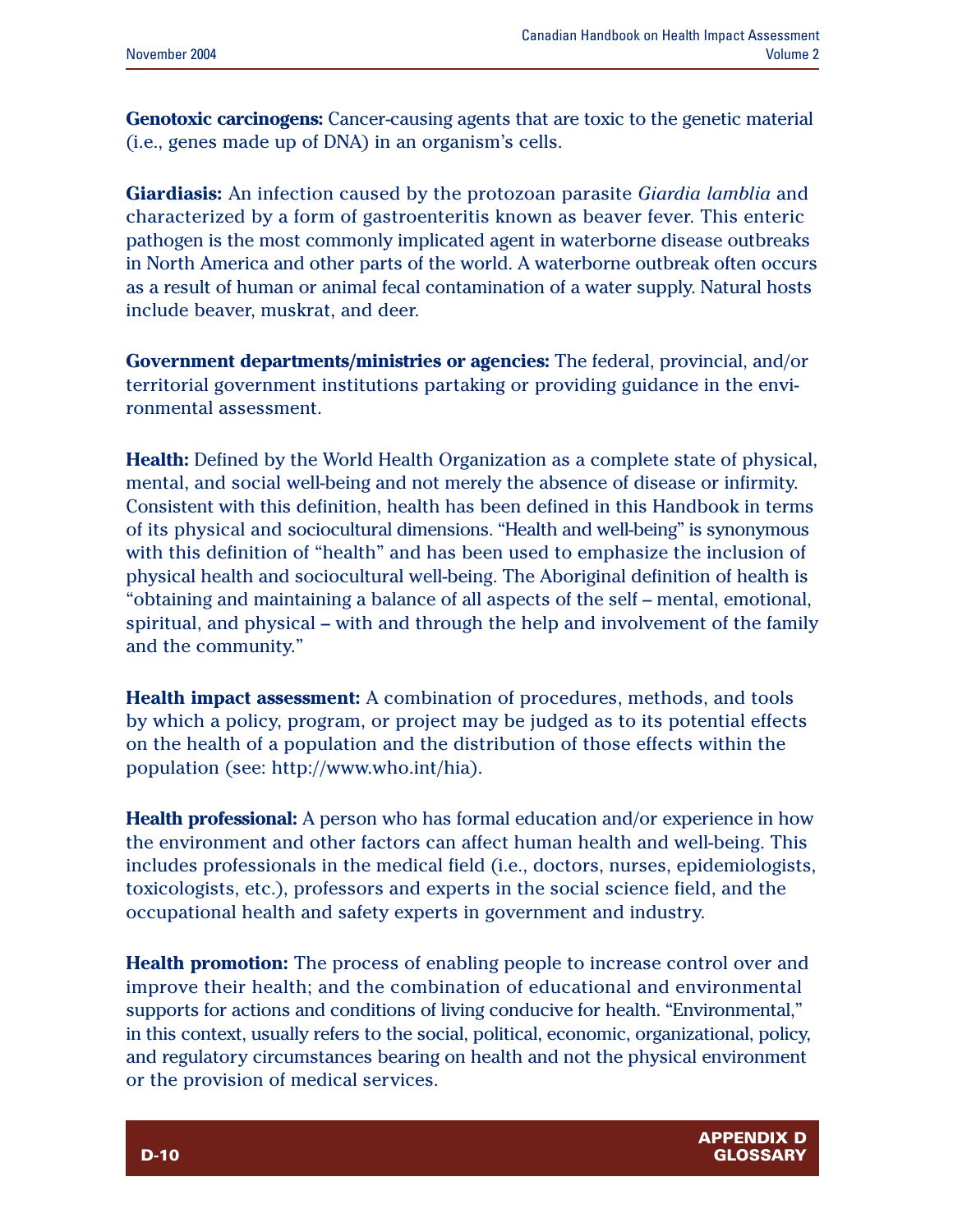**Helminthes:** Parasitic worms.

**Hepatitis:** 1) Inflammation of the liver; 2) a contagious viral disease characterized by inflammation of the liver, fever, and usually jaundice. Infectious hepatitis is known as hepatitis A, and serum hepatitis as hepatitis B.

**Hepatotoxic:** Toxic to the liver.

**Histological diagnosis:** Medical diagnosis based on the analysis of the microscopic structure of the tissues and cells of animals and plants.

**Immunosuppression:** Suppression of the immune system. Immunosuppression may result from certain diseases such as AIDS or lymphoma or from certain drugs such as some of those used to treat cancer. Immunosuppression may also be deliberately induced with drugs, as in preparation for bone marrow or other organ transplantation to prevent the rejection of the transplant.

**Incidence rate ratio:** A measure of effect, the incidence rate ratio is the incidence rate of the health outcome in the exposed group relative to the incidence rate in the unexposed group. The incidence rate ratio is usually the preferred measure of effect because it accounts for duration of exposure and follow-up time for each member of the cohort(s).

**Indigenous health impact assessment:** The health impact assessment methods and approaches identified by indigenous communities in Canada. Indigenous health impact assessment is based on three concepts: 1) indigenous communities rely heavily on naturalized knowledge systems; 2) health impact assessment is very closely linked to environmental impact assessment; and 3) health impact assessment as a process depends on measurement and evaluation of health indicators, and indigenous communities themselves must develop their own specific community health indicators.

**Leachate:** Any substance that has undergone leaching – i.e., the dissolving out of soluble parts from, for example, ashes, ores, or other matter – by running water or other liquid through slowly; a substance subjected to the action of percolated water. The contaminated water or leachate in landfill sites is a complex, highly variable mixture, consisting of various organic and inorganic compounds and microorganisms. It is generated by precipitation or by other moisture that enters the landfill from the breakdown of organic matter or from ground water. It is generally characterized by a strong odour and dark brown colour and contains high levels of pollutants.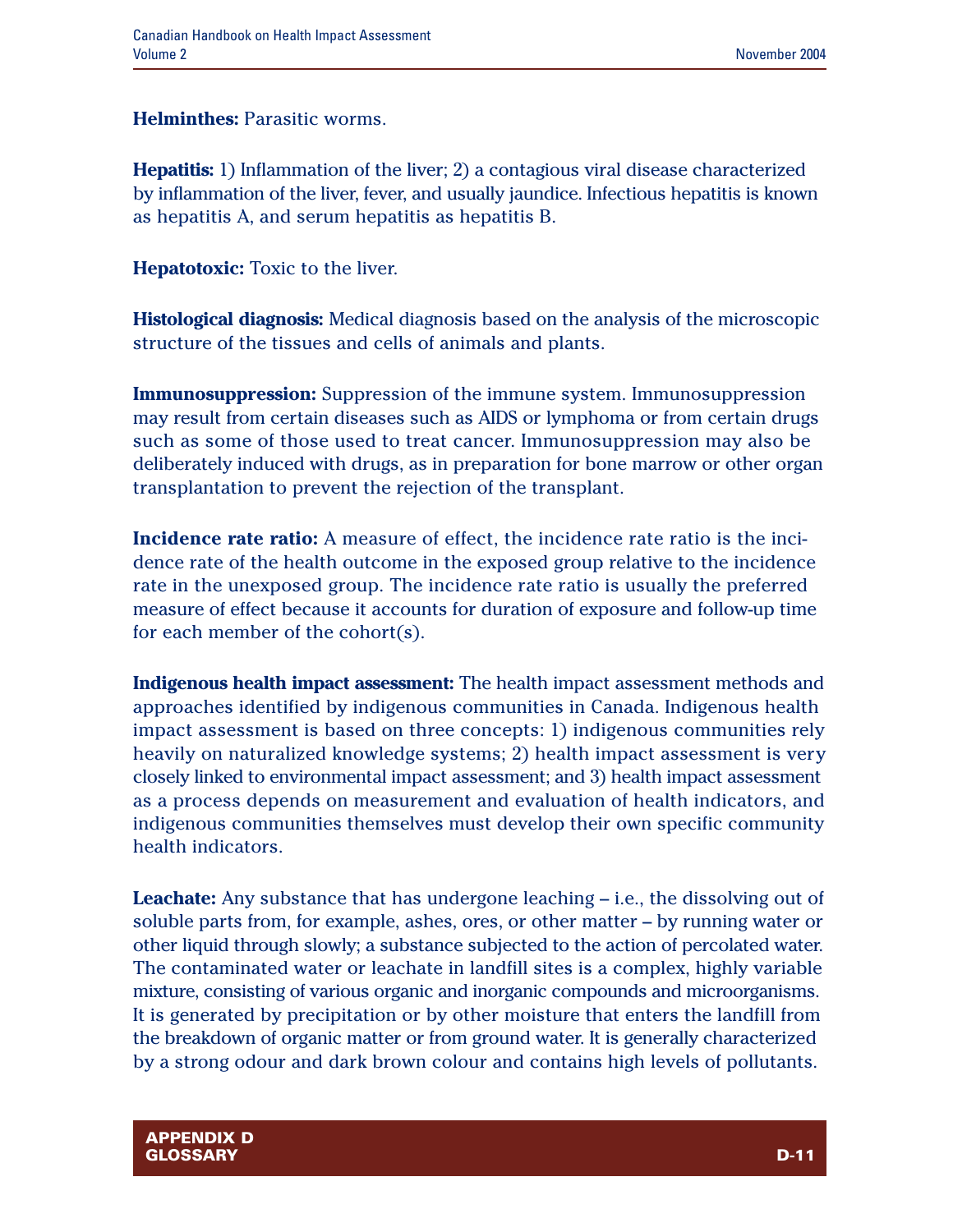**Life Indicators Wheel:** An important part of the indigenous environmental assessment process, the Life Indicators Wheel holds that community health depends on some balance of the corporal and spiritual "opposites" and of the intellectual/visceral. Community life indicators (i.e., values, morale, responsibility, spirituality, economics, environment, politics, and religion) are represented on the perimeter of the wheel. The health of the community is the balance point in the centre of the wheel, and community health indicators are developed from one-on-one links across the centre (i.e., environment-morale, economics-values, politics-responsibility, and religionspirituality). The Life Indicators Wheel and community health indicators reflect and support the values of cultural sustainability of traditional First Nations societies.

**Lipopolysaccharide:** A compound formed by a lipid (a type of fatty substance; includes fatty acids, oils, waxes, and steroids) and a polysaccharide (a complex sugar); e.g., bacterial lipopolysaccharides.

**Meta-analysis or Bayesian approaches:** Statistical methods used in the benefit transfer process to derive values from the study case and apply them to the project case, and which combine estimates from several studies of similar effects; the resulting estimates may be more accurate and reliable than point estimates or valuation functions. Meta-analysis can be used to integrate the results when many relevant studies are available; the Bayesian approach includes data on the project case as well as data from existing studies.

**Methemoglobin:** A compound that can be formed from nitrates and nitrites and that restricts or prevents transportation of oxygen by the blood, resulting in a condition known as methemoglobinemia. Ingesting water containing more than 10 mg/L of nitrates can, in the long term, promote methemoglobin formation.

**Mitigation:** The elimination, reduction, or control of a project's adverse environmental effects, including restitution for any damage to the environment caused by such effects through replacement, restoration, compensation, or any other means.

**Mucocutaneous irritation:** Irritation of the mucous membranes of the skin (e.g., the lining of the nose, throat, and other cavities of the body that are open to the air; tissue containing glands that secrete mucus; mucosa).

**Multifactorial:** Having many contributing causes, as in, for example, the context of disease risks.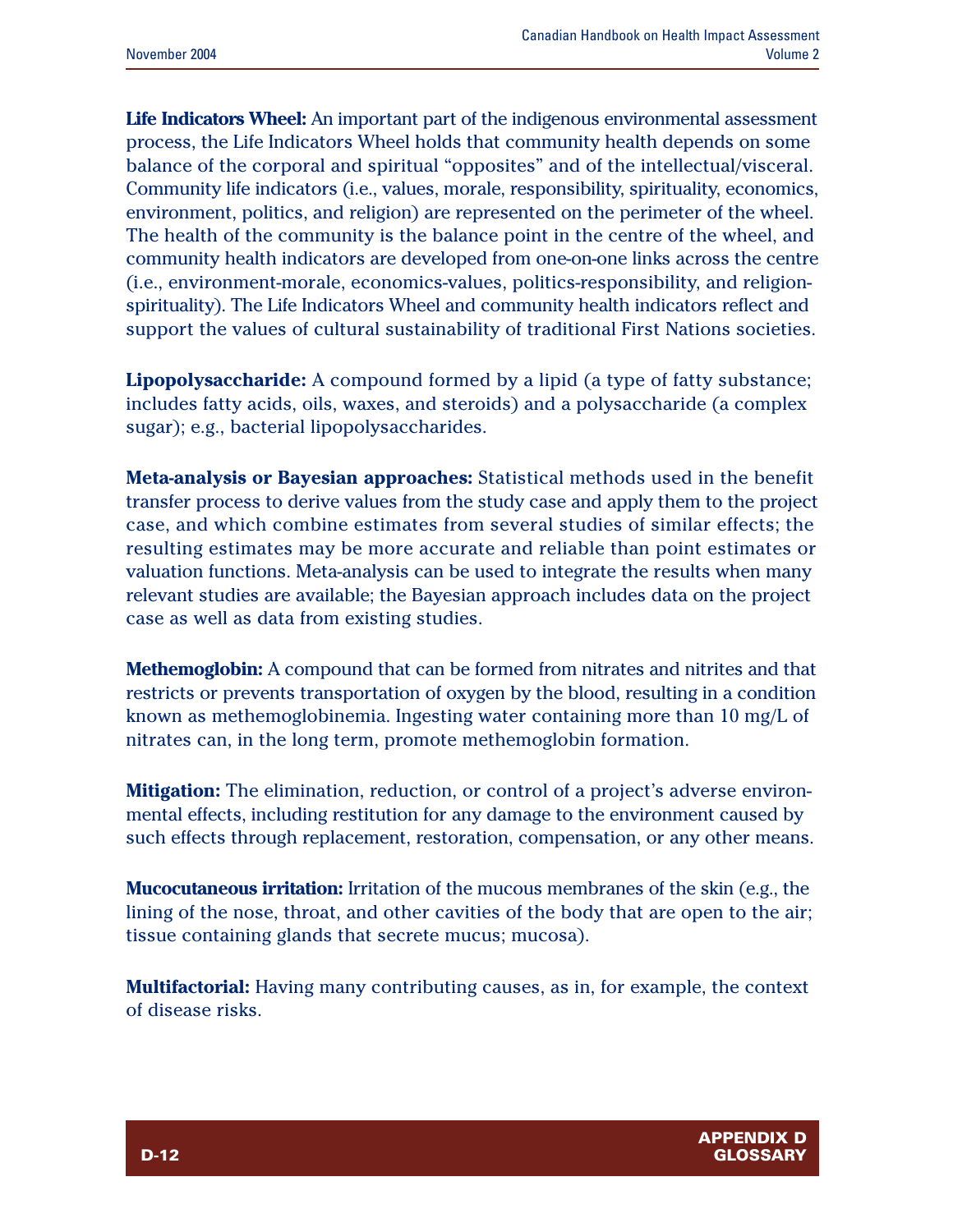**Multiple myeloma:** A very painful cancer usually affecting a number of bones, originating in bone marrow, and causing lesions of the bone and of certain soft tissues such as the kidneys.

**Myeloma:** A malignant tumour of the bone marrow.

**Myocarditis:** Inflammation of the myocardium, the muscular part of the wall of the heart.

**Naturalized knowledge systems:** This term is used in various contexts and generally refers to traditional indigenous or Aboriginal knowledge. A key element of indigenous health impact assessment, naturalized knowledge systems are bodies of ideas, values, and concepts that social systems use to function within their environment. This process is dynamic and cumulative – i.e., it adapts itself to new technological and socioeconomic conditions as they emerge. Naturalized knowledge systems are based on the principles of respect, equity, and empowerment. They focus on the understanding of the importance of the environmental knowledge of First Nations communities and the complexity of traditional approaches to environmental systems. Naturalized knowledge systems link the observation and appreciation of the physical world with the philosophy and attitudes created and supported by the close interaction among the environment, health, and lifestyle.

**Neoplastic:** Having to do with a neoplasm – i.e., a new, abnormal growth of tissue, such as a tumour.

**Nephrotoxic:** Toxic to the kidneys.

**Net efficiency criterion:** Decision-making within the context of benefit-cost analysis depends on the net efficiency criterion – i.e., in any choice situation, one selects the alternative that produces the greatest net benefit. In some cases, of course, the net benefits of all alternatives evaluated may be negative – i.e., their costs outweigh their benefits; in such cases, the best alternative is to do nothing, which produces a net benefit of \$0.

**Neuroendocrinological system:** The physiological system having to do with the nervous system and the endocrine glands (i.e., the glands that secrete hormones directly into the blood).

**Neurotoxic:** Being or caused by a neurotoxin; toxic to the nervous system.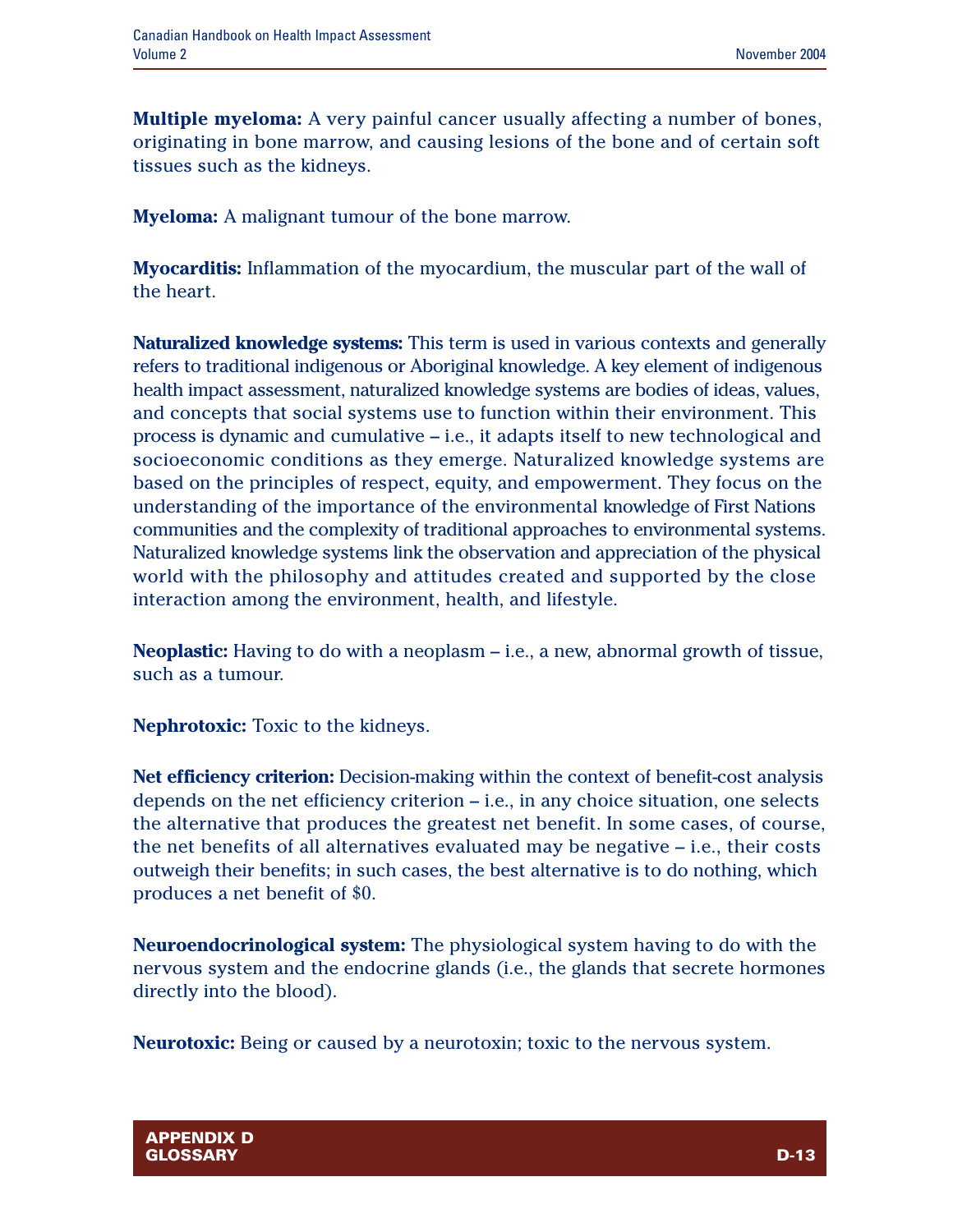**Observational study:** A class of epidemiological studies that are "observational" in nature, and where nature is allowed to take its course. Changes or differences in one characteristic are studied in relation to changes or differences in others, without the intervention of the investigator. There are four types of observational studies: 1) cohort; 2) case-control; 3) cross-sectional; and 4) ecological. Each study design has its own economic and scientific advantages and disadvantages.

**Occupational hygiene:** Generally defined as the art and science dedicated to the anticipation, recognition, evaluation, communication, and control of environmental hazards or stressors in, or arising from, the workplace that may result in injury, illness, or impaired well-being of workers and/or members of the community. These hazards or stressors can be biological, chemical, physical, ergonomic, or psychosocial. Occupational hygiene also deals with the assessment of the extent of risk posed by the hazards and the development of effective strategies to eliminate or control the risks (risk management).

**Occupational hygienist:** An occupational health professional with expertise in the anticipation, recognition, evaluation, communication, and control of environmental hazards in, or arising from, the workplace that may cause injury, illness, or impaired well-being of workers and/or members of the community. These hazards can be biological, chemical, physical, ergonomic, or psychosocial. The International Commission on Occupational Health uses the term "occupational health professional" to encompass occupational health physicians and nurses, occupational hygienists, ergonomists, and safety specialists (see: http://www.crboh.ca).

**Odds ratio:** The standard measure of effect used in case-control studies. The odds ratio is a measure of association that quantifies the relationship between an exposure and health outcome in a comparative study; also known as the cross-product ratio. In incidence case-control studies, the odds ratio approximates the incidence rate ratio.

**Oocyst:** A thick-walled structure in which sporozoan zygotes develop.

**Opportunity cost:** Represents the value of goods and services that society loses by forgoing allocation of a resource to its best alternative use. While market prices generally reflect opportunity costs, adjustments may be necessary in certain instances – e.g., when the size of a project is so substantial that it may actually influence the market price of a resource.

**Organoleptic:** Using various sense organs to determine flavour, texture, or other quality.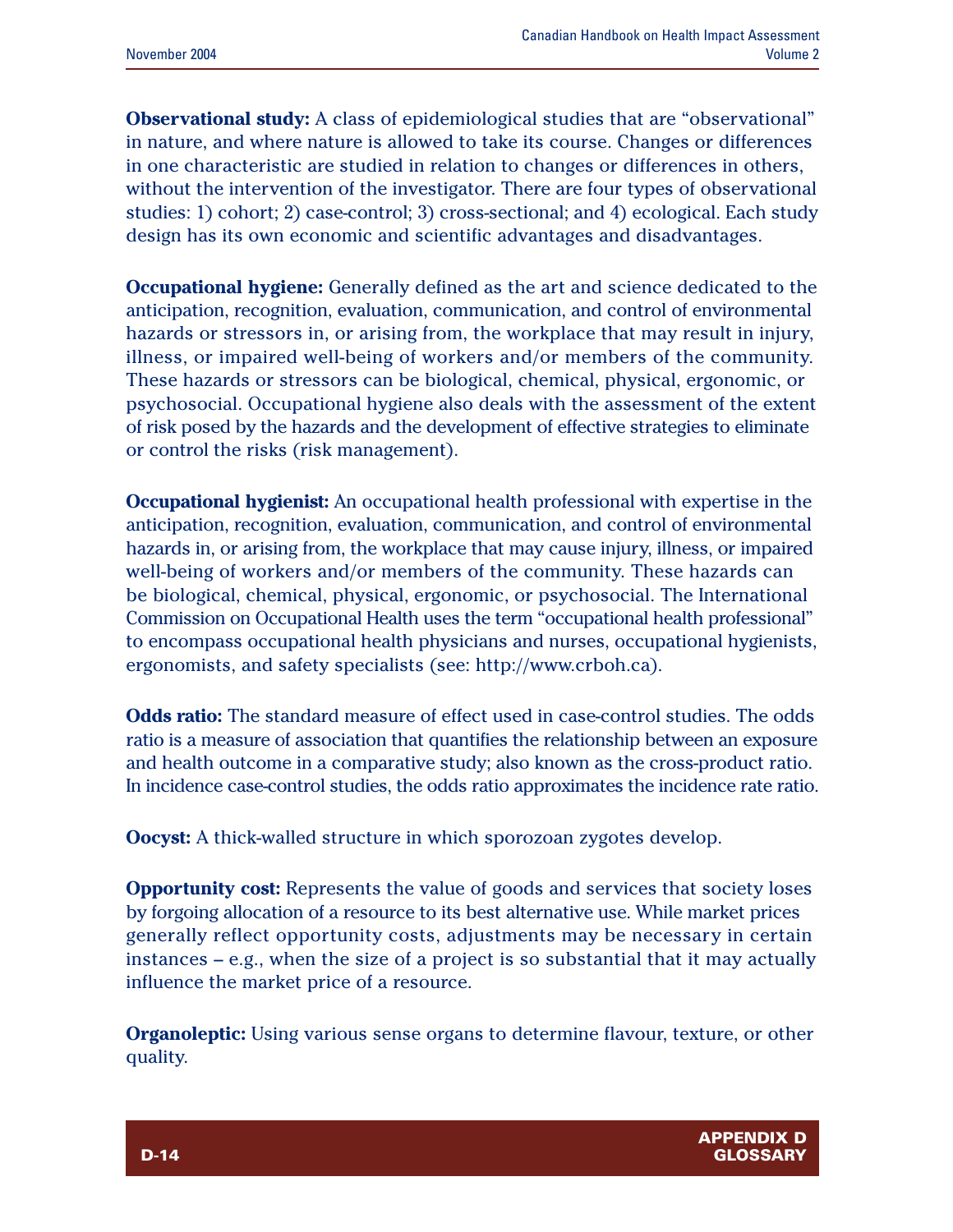**Osteoporosis:** A disease in which the bone spaces or Haversian canals become enlarged and the bones become weak and brittle. It occurs especially in elderly people, causing bones to break easily and heal slowly.

**Osteosclerosis:** An abnormal hardening and increased density of bone, especially at the ends or outer surface, often caused by an infection or a tumour.

**Paresthesia:** An abnormal sensation of prickling, tingling, or itching of the skin.

**PCB congeners:** Each polychlorinated biphenyl (PCB) molecule consists of two six-carbon rings with one chemical bond joining a carbon from each ring. Chlorine can attach to any of the other 10 carbons. There are 209 possible arrangements called "congeners"; congeners with the same number of chlorines are called isomers. PCB molecules with the two rings in the same plane (i.e., the two rings are not twisted) are termed "coplanar." Coplanar molecules have dioxin-like properties. There are currently 13 PCB congeners listed by the World Health Organization with interim toxic equivalent factors for human intake of dioxin-like PCBs. The potential toxicity of various PCB mixtures present in the environment varies, depending on the composition of the PCB mixture.

**Pericarditis:** Inflammation of the pericardium, the membranous sac enclosing the heart.

**Perinatal:** Of or having to do with the period of a child's life including the five months preceding birth and the first month after birth.

**Prevalence ratio:** The prevalence of a specific health outcome in an exposed group relative to its prevalence in an unexposed group; i.e., a comparison of two groups in terms of prevalence of the specific health outcome.

**Product life cycle analysis:** Analysis taking a "cradle to grave" approach to thinking about products, processes, and services. It recognizes that all product life cycle stages (extracting and processing raw materials, manufacturing, transportation and distribution, use/reuse, recycling, and waste management) have environmental and economic impacts.

**Project:** Any proposed physical undertaking or activity required to undergo an environmental assessment. Most environmental assessment legislation defines the types of development projects subject to environmental requirements.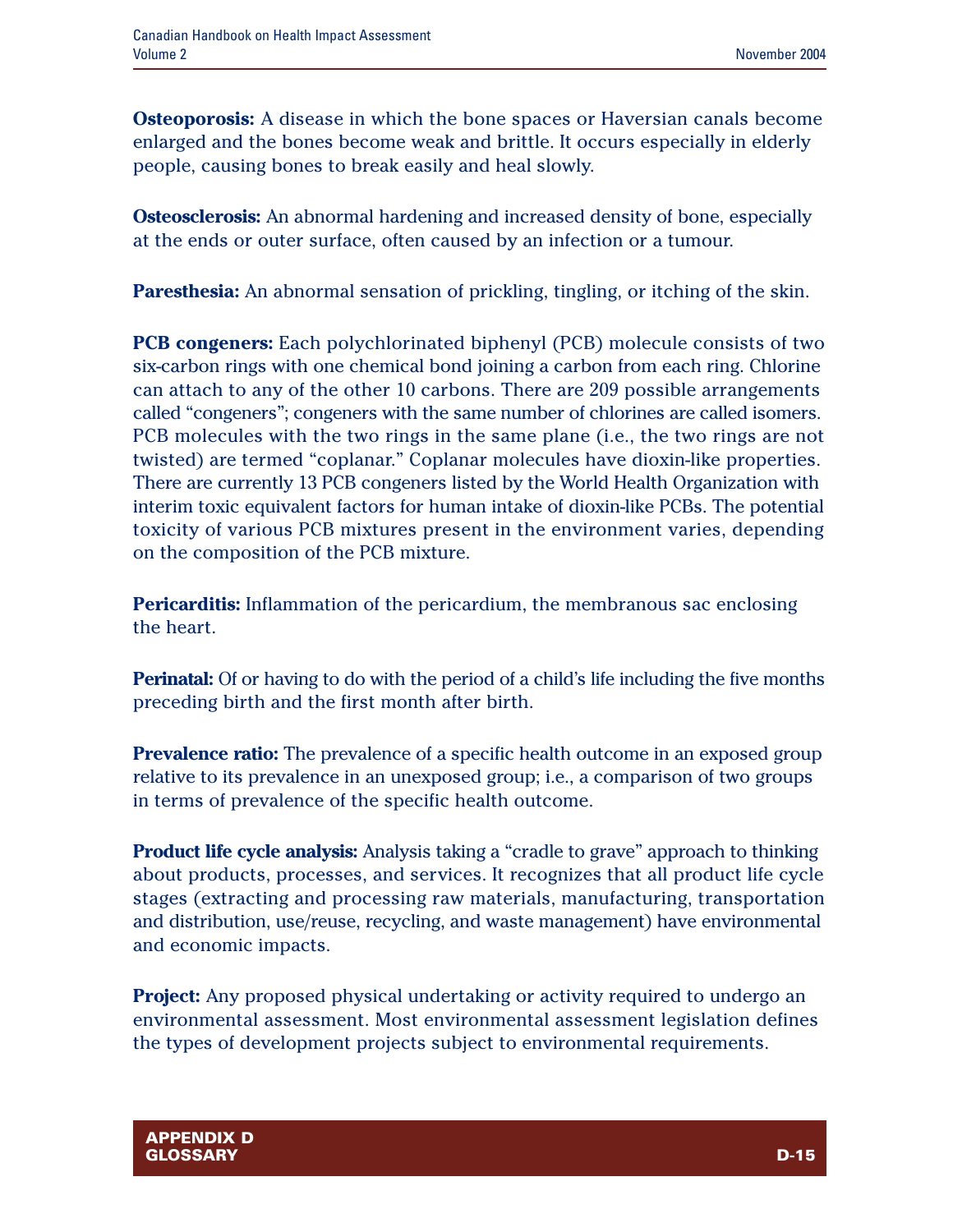**Proponent:** An individual, organization, or company that proposes a development project.

**Psychosocial (risk):** Of or involving the influence of social factors or human interactive behaviour.

**Public:** Local residents, environmental groups, Aboriginal people, local businesses, and other citizens. Does not include proponents or government departments (see definition of stakeholder).

**Putrescible:** Likely to putrefy or rot.

**Pyrolysis:** Chemical decomposition produced by exposure to high temperatures.

**Randomized controlled trial:** The ideal experimental epidemiological study design, in which individuals are randomly assigned to different preventive or therapeutic interventions and are then followed prospectively to assess any differences in outcomes between the intervention ("test") groups and the control group(s). Such randomization tends to make study groups comparable in every respect that can affect the outcome. Most often, randomized controlled trial studies are conducted "blind" – i.e., participants do not know which treatment/exposure they are receiving. Ideally, randomized controlled trials are "double blind": neither the participants nor the observers (including caregivers) know which treatment/exposure is given to whom until the end of the trial.

**Receptor:** Refers to the human population residing in the development/remediation project area that may be exposed to potential contaminants from the consumption of country foods. In those cases where no communities exist near the project site, receptors can be humans who frequent the area to gather country foods.

**Recommended maximum weekly intake (RMWI):** In the context of food consumption, it is the product of the toxicological reference value (TRV, in µg/kg body weight per day) for a specific contaminant and body weight (BW, in kg), divided by the mean of the levels of the contaminant of potential concern found in the food  $(C_f, in \mu g/g)$ ; multiplied by 7 (i.e., days in a week); that is: RMWI (in g/week) = (TRV  $\times$  BW/C<sub>f</sub>)  $\times$  7.

**Regional public health authorities:** Provincial/territorial or regional government bodies with responsibility to address public health concerns (e.g., Medical Officers of Health).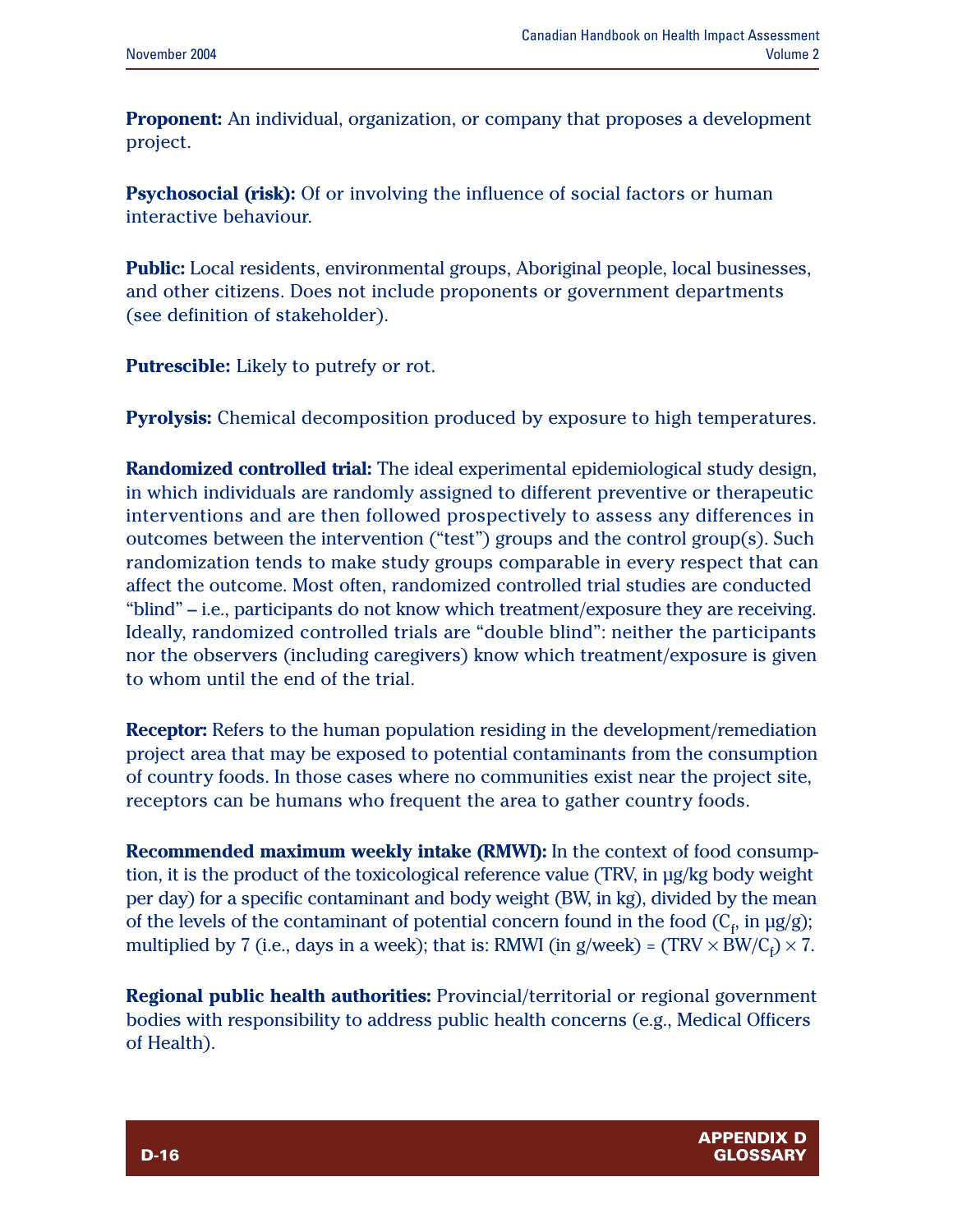**Relative risk:** (Syn: risk ratio) A ratio of the risk of some health-related event such as disease or death among the exposed group to the risk among the unexposed group. This measure is usually used in cohort studies, and sometimes in crosssectional studies. It is sometimes used as a synonym for "odds ratio" or "incidence rate ratio" if the disease is "rare" (i.e., incidence rate <10%).

**Revealed preference methods:** Economic valuation methods that are based on observed behaviours that can "reveal" the values of non-market goods based on prices and preferences for related market goods or services. Revealed preference methods include wage-risk studies, cost-of-illness studies, and averting-behaviour studies.

**Risk assessment:** The qualitative or quantitative estimation of the likelihood of adverse effects that may result from exposure to specified health hazards or from the absence of beneficial influences. Risk assessment attempts to calculate or estimate the risk to a given target system following exposure to a particular substance, taking into account the inherent characteristics of the substance of concern as well as the characteristics of the specific target system. The process includes four steps: 1) hazard identification, 2) dose-response assessment, 3) exposure assessment, and 4) risk characterization (see: http://www.who.int/health\_topics/risk\_assessment).

**Risk management:** A decision-making process involving considerations of political, social, economic, and technical factors with relevant risk assessment information relating to a hazard so as to develop, analyse, and compare regulatory and nonregulatory options and to select and implement the optimal decisions and actions for safety from that hazard. Essentially, risk management is the combination of three steps: 1) risk evaluation; 2) emission and exposure control; and 3) risk monitoring.

**Septicemia:** Blood poisoning, especially in which microorganisms and their toxins enter the bloodstream.

**Silviculture:** The cultivation of woods or forests; the growing and tending of trees as a branch of forestry.

**Social impact assessment:** The process of analysing, monitoring, and managing the intended and unintended social consequences, both positive and negative, of planned interventions (policies, programs, plans, projects) and any social change processes invoked by those interventions. Its primary purpose is to bring about a more sustainable and equitable biophysical and human environment. Social impact assessment is a project planning and decision-making tool that describes the social context within which development projects are undertaken; assesses, in advance,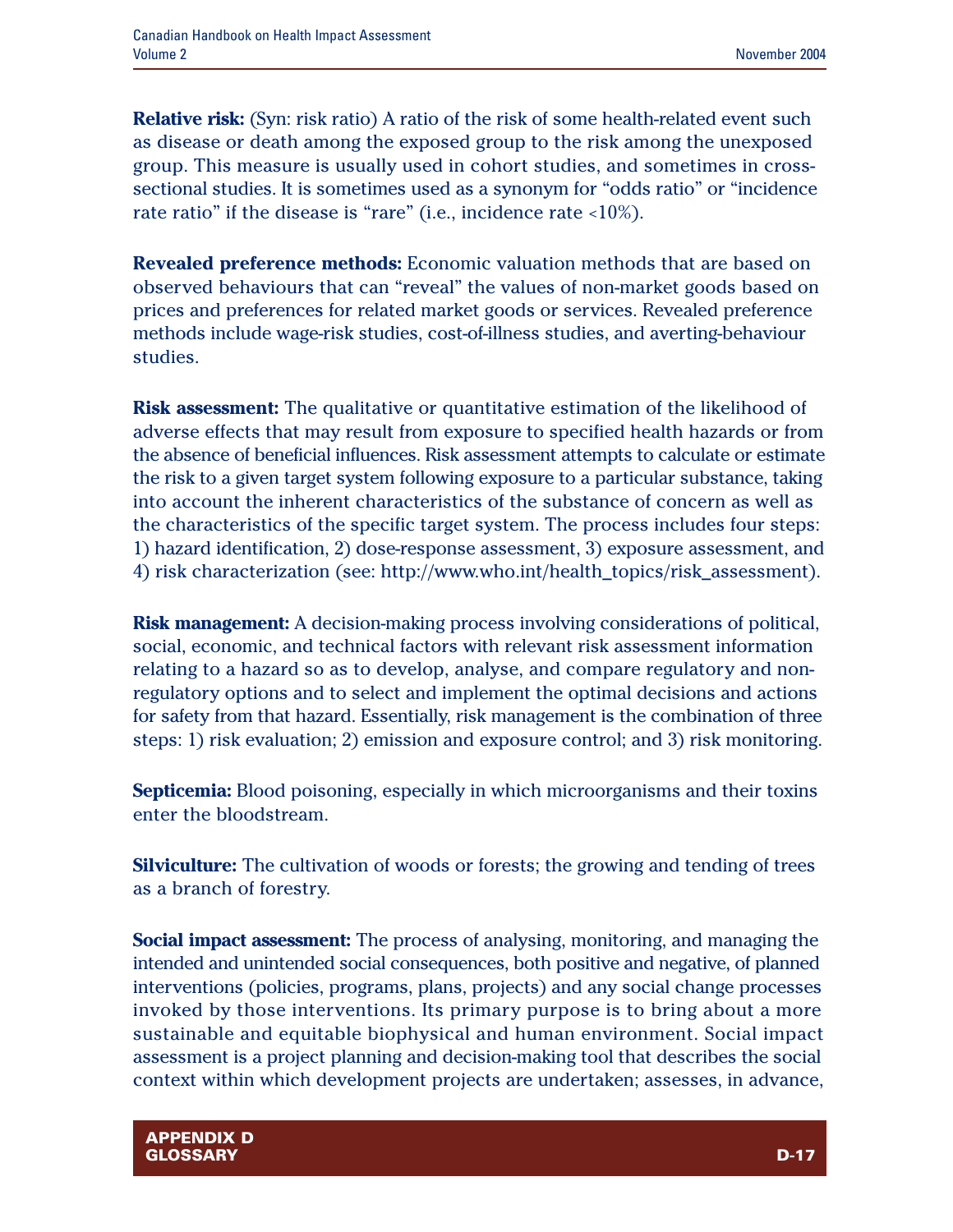the social impacts of a policy, program, or project on affected communities; and proposes mitigation measures to avoid, reduce, or compensate for the impacts. Social impact assessment also identifies those groups at risk or at benefit and, when possible, the extent of the impacts (see: http://www.iaia.org).

**Social learning theory:** Supports the ideas that people self-regulate their environments and actions and, though people are acted upon by their environments, that they also help create their surroundings.

**Sociosanitary:** Of or having to do with social health and well-being; favourable to social or public health. Issues such as public water supplies, sewage systems, air pollution, and radiation controls – as in the construction of dams, pipelines, incinerators, and the like – are examples of sociosanitary issues.

**Spatial (scale):** Of or concerning space; a geographical analytical scale for the assessment of health impacts. The zone of influence in a spatial scale varies depending on the nature of the exposure to a risk factor. For example, the zone affected by the effluent produced by a smokestack is different from the area affected by noise. When studies are based on official maps and related attributes, sometimes massive but poorly detailed scales (e.g., 1:500 000) are used, which provide a means of "overlooking" certain fragile areas or historical sites and also serve to reduce impact study costs. The Inter-American Development Bank now stipulates minimum scales (e.g., 1:50 000) for these studies in order to avoid such problems.

**Sporulation:** The formation of or conversion into spores or sporules (small spores), e.g., as in certain protozoa.

**Stakeholder:** Any individual, organization, or company that has an interest, financial or otherwise, in a project. Types of stakeholders commonly associated with environmental assessments include the proponent, government departments, local residents, environmental groups, Aboriginal people, local businesses, and others (see definition of public).

**Stated preference methods:** Economic methods used in valuating health effects and that typically employ survey techniques and ask respondents to state what they would pay for the anticipated reduction in adverse health effects (or what they would pay to avoid unfavourable health effects). These methods can be used to directly valuate the development project of concern and to assess the values for specific effects. Stated preference methods include contingent valuation, conjoint analysis, and risk-risk trade-offs.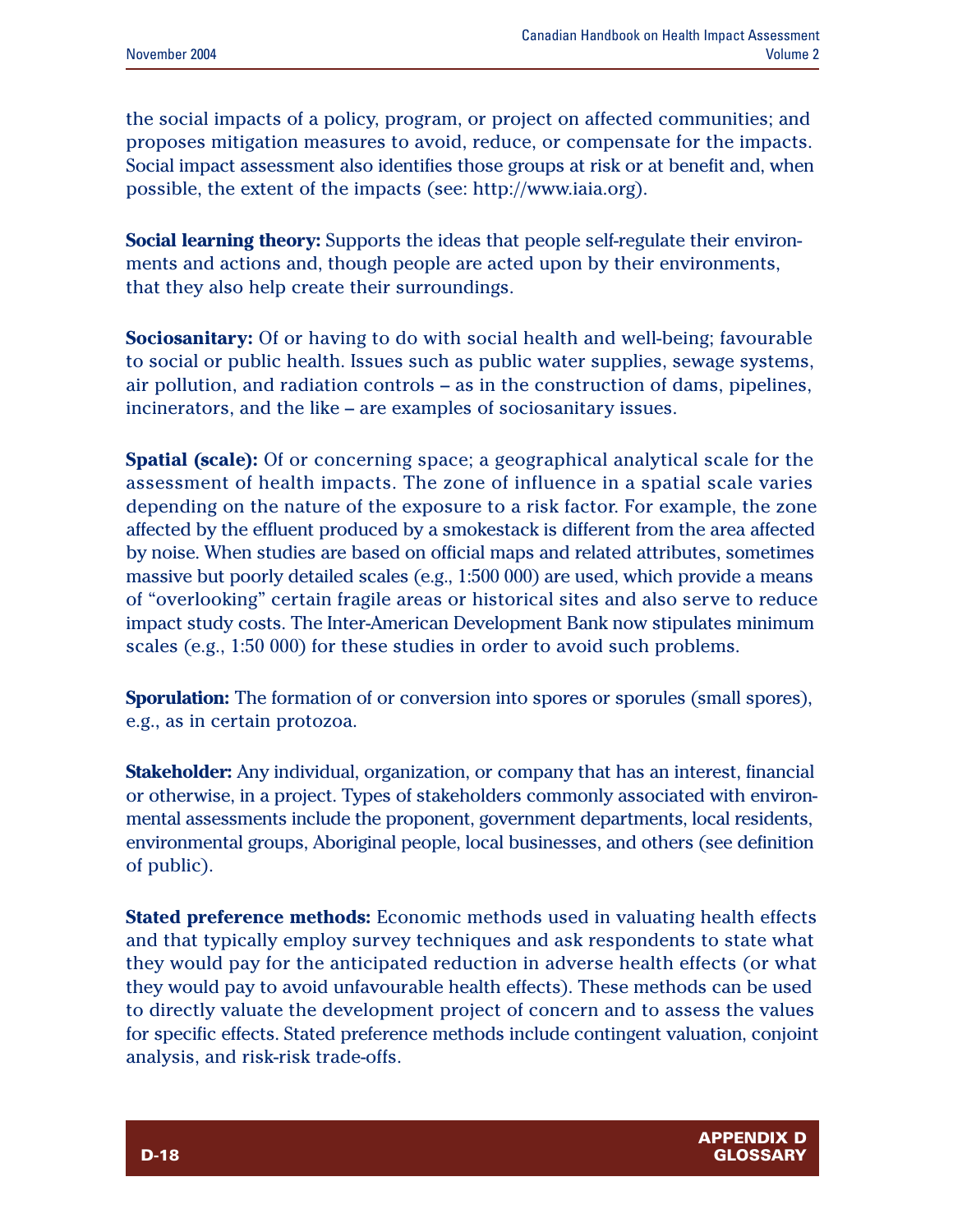**Strategic environmental assessment:** The systematic and comprehensive process of assessing the environmental effects or implications of a proposed strategic decision or action, policy, plan, program, and its alternatives. At the same time, strategic environmental assessment is the process of integrating the concept of sustainability into strategic decision-making. A good-quality strategic environmental assessment process informs planners, decision-makers, and affected public on the sustainability of strategic decisions, facilitates the search for the best alternative, and ensures a democratic decision-making process. This enhances the credibility of decisions and leads to more cost- and time-effective environmental assessment at the project level. For this purpose, a good-quality strategic environmental assessment process is integrated, sustainability-led, focused, accountable, participative, and iterative (see: http://www.iaia.org).

**Stressor:** Any stimulus that produces stress or strain.

**Surveillance system:** A systematic, ongoing process whose components are data collection, expert analysis and interpretation, and response (communication of information for action).

**Sustainable development:** Development that meets the needs of the present generation without compromising the ability of future generations to meet their own needs.

**Temporal (scale):** Of or concerning time. In the context of health impact assessment, "temporal" refers to an analytical scale relating to the time scale for the assessment of health impacts. For example, on a temporal scale, toxicity can be variously described as acute, chronic, or even transgenerational. Therefore, it is important to specify desirable spatial and temporal scales for every significant risk. Scale determination is crucial and can exert a considerable influence on the perceived importance of a pollution problem.

**Teratogen:** A substance (e.g., a drug or other agent) that causes birth defects or malformations of the embryo or fetus.

**Teratogenicity:** The quality of being teratogenic, i.e., the tendency to cause malformations of the embryo or fetus or birth defects.

**Tetany:** A condition characterized by muscle spasm or prolonged contraction of a muscle.

**Threshold limit values:** The most universally accepted occupational exposure limits, established by the American Conference of Governmental Industrial Hygienists.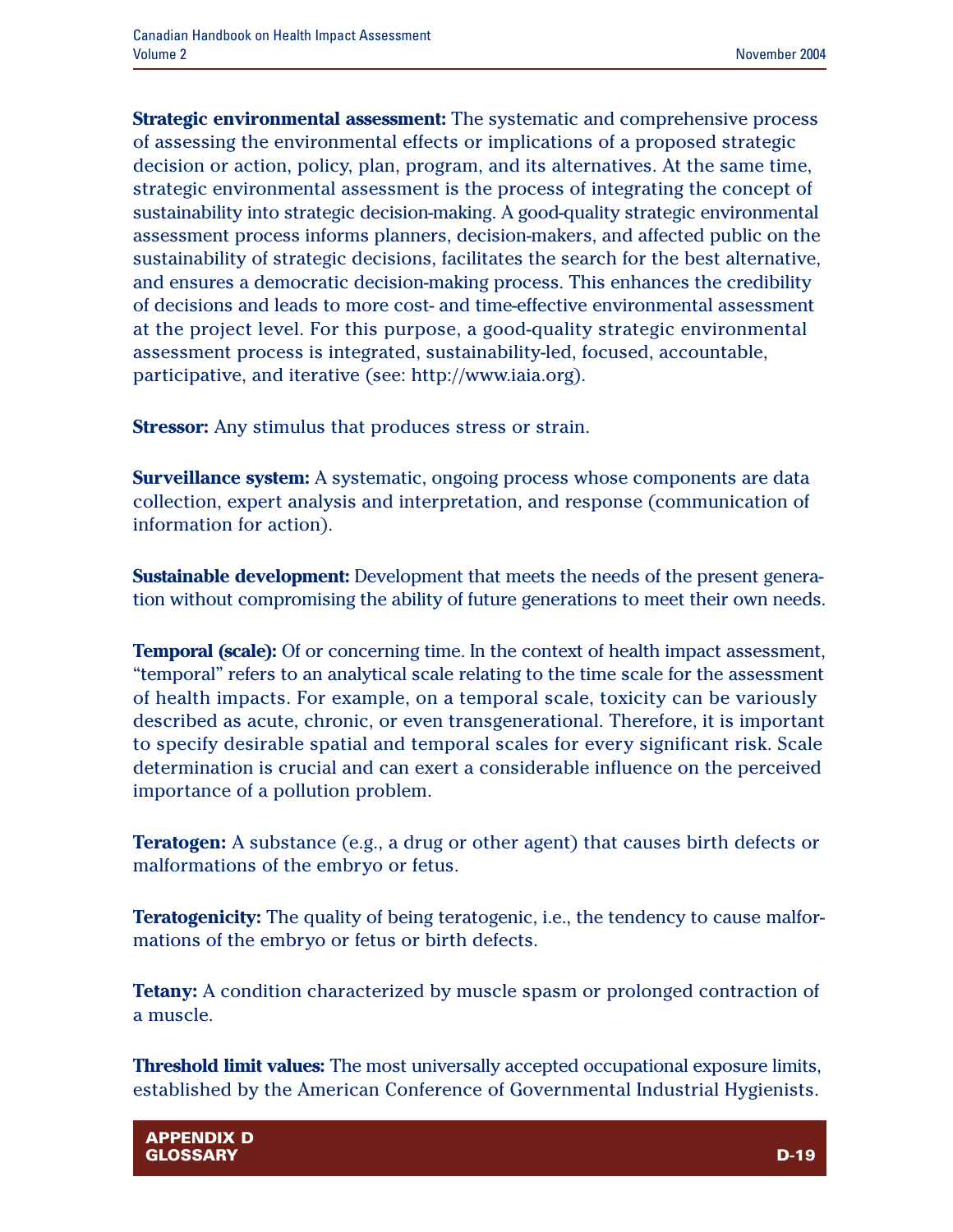Occupational exposure limits are not "ideal" or "target" workplace levels, but rather the current maximum acceptable (airborne) levels of contaminants. In the case of occupational exposure limits adopted by regulation, they are legal maxima. Even in situations where exposures are below the occupational exposure limits, the former should be reduced to the lowest practical levels on a matter of principle.

**Time-weighted average:** A time-weighted average is the "average" exposure over the working day. The time-weighted average numerical limits that are listed assume that there is an 8-hour exposure. If worker exposure occurs over a longer period and/or there is not a 16-hour period between exposures, then adjustments may have to be made to these values from a legal standpoint and/or to conform to fundamental toxicological principles.

**Toxicity:** The ability of a substance to produce deleterious or adverse effects in the exposed organism.

**Toxicological reference values:** Reference values indicating the toxicity of specific contaminants and used for risk assessment purposes. Toxicological reference values are established by appropriate agencies and are used to determine the human health risks associated with exposure to contaminants in the development/remediation project area. For example, toxicological reference values specific to food-borne contaminants and approved by Health Canada are preferable for the assessment of human health risks posed by contaminants in country foods.

**Toxicological risk analysis:** The determination of the probabilities and magnitude of potential toxic effects due to exposure to xenobiotics or to ionizing radiation.

**Transboundary environmental impacts:** Typically refers to a local source of pollution that causes environmental impacts across political perimeters.

**Transgenerational (toxicity):** Toxicological effects occurring in the offspring of the exposed organism.

**Trihalomethanes:** A class of chemical organic compounds that are chlorination by-products formed when organic matter naturally present in surface water reacts with the chlorine added during the disinfection process (chlorine treatment of drinking water).

**Uremia:** An abnormal condition resulting from the accumulation in the blood of waste products that should normally be eliminated in the urine. Nephritis (inflammation of the kidneys) is a frequent cause of uremia.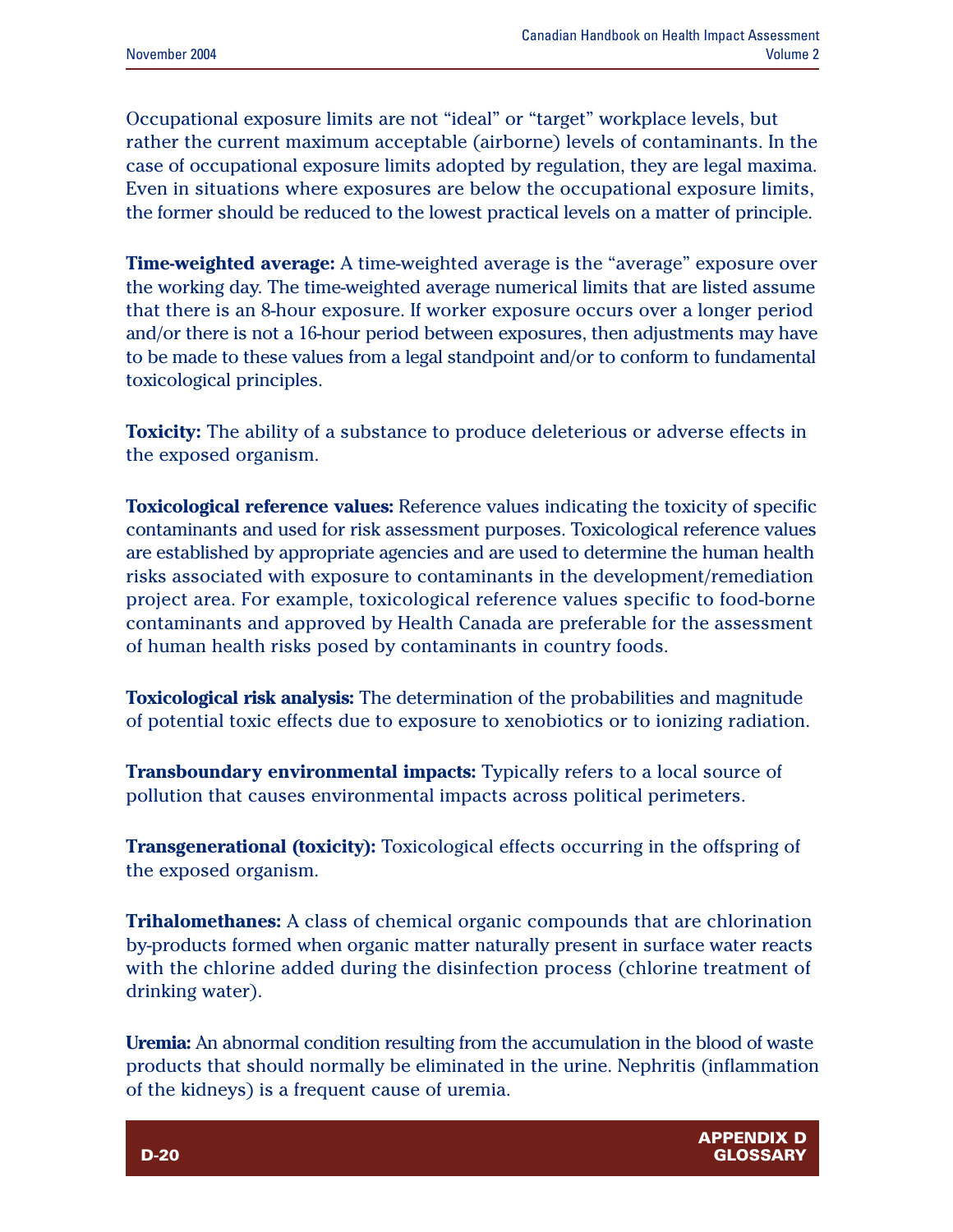**Valuation of health effects:** An assessment of the monetary value of the health effects of a development project. If a project is expected to have a favourable effect on human health, the benefit should be valuated by gauging individuals' willingness to pay for the anticipated reduction in adverse effects. Similarly, if a project is expected to have unfavourable health effects, then individuals' willingness to pay to avoid these effects should be added to the project's cost. By valuating health effects in this manner, economic analysis can integrate such impacts into a benefitcost framework.

**Zoonosis:** Any of various infectious diseases that can be transmitted under normal conditions from animals to humans (e.g., tuberculosis, rabies).